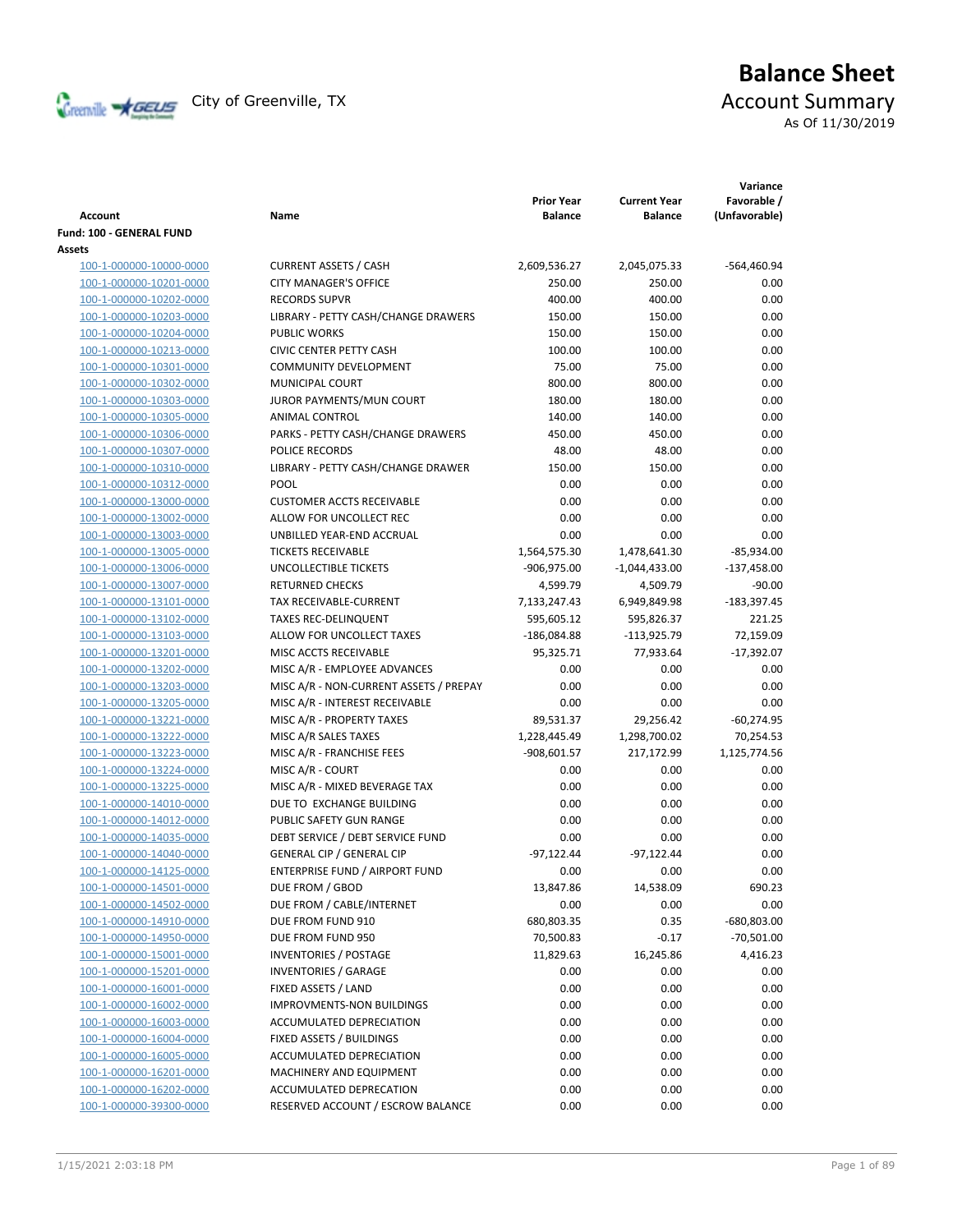**Variance**

|                         |                                                     | <b>Prior Year</b> | <b>Current Year</b> | Favorable /   |
|-------------------------|-----------------------------------------------------|-------------------|---------------------|---------------|
| <b>Account</b>          | Name                                                | <b>Balance</b>    | <b>Balance</b>      | (Unfavorable) |
| 100-1-000000-91030-0000 | 4A-EDC                                              | 0.00              | 0.00                | 0.00          |
| 100-1-000000-91410-0000 | <b>INVENTORY / MATERIALS &amp; SUPPLIES</b>         | 0.00              | 0.00                | 0.00          |
| 100-1-000000-91410-0700 | <b>INVENTORY / PAPER STOCK</b>                      | 0.00              | 0.00                | 0.00          |
| 100-1-000000-91430-0000 | NON-CURRENT ASSETS / PREPAYMENTS                    | 0.00              | 0.00                | 0.00          |
|                         | <b>Total Assets:</b>                                | 12,001,957.26     | 11,475,161.74       | $-526,795.52$ |
|                         |                                                     |                   |                     |               |
| Liability               |                                                     |                   |                     |               |
| 100-1-000000-20101-0000 | <b>ACCOUNTS PAYABLE</b>                             | 32,731.78         | 2,722.63            | 30,009.15     |
| 100-1-000000-20102-0000 | <b>CREDIT CARD PAYABLE</b>                          | 0.00              | 0.00                | 0.00          |
| 100-1-000000-20103-0000 | ACCRUED ACCOUNTS PAYABLE                            | 29,682.60         | 29,682.60           | 0.00          |
| 100-1-000000-20114-0000 | <b>INVESTMENT ADVISORY FEES</b>                     | 0.00              | 0.00                | 0.00          |
| 100-1-000000-20115-0000 | PD EMP COMMISSION                                   | 83.76             | 517.71              | $-433.95$     |
| 100-1-000000-20116-0000 | POLICE DONATIONS                                    | 10,730.42         | 4,551.67            | 6,178.75      |
| 100-1-000000-20117-0000 | <b>FIRE DONATIONS</b>                               | 8,623.90          | 7,195.11            | 1,428.79      |
| 100-1-000000-20118-0000 | <b>COMBAT CHALLENGE</b>                             | 804.06            | 804.06              | 0.00          |
| 100-1-000000-20119-0000 | <b>CEMETERIES DONATIONS</b>                         | 61.79             | 61.79               | 0.00          |
| 100-1-000000-20120-0000 | <b>LIBRARY DONATIONS</b>                            | 8,766.41          | 9,573.60            | $-807.19$     |
| 100-1-000000-20121-0000 | ANIMAL SHELTER DONATIONS                            | 561.85            | 423.57              | 138.28        |
| 100-1-000000-20122-0000 | PARKS DONATIONS                                     | 3,771.03          | 8,241.77            | $-4,470.74$   |
| 100-1-000000-20125-0000 | SALES TAX PAYABLE / IN THE CITY                     | 20.08             | 10.11               | 9.97          |
| 100-1-000000-20127-0000 | STATE COURT COST/FEE PAYB                           | 39,276.74         | 46,778.63           | $-7,501.89$   |
| 100-1-000000-20128-0000 | SEATBELT&CHILD RESTRAINT                            | 8,120.06          | 8,125.43            | $-5.37$       |
| 100-1-000000-20129-0000 | MUNICIPAL COURT CLEARING                            | 558.10            | 970.40              | $-412.30$     |
| 100-1-000000-20130-0000 | 3RD PARTY FTA FEE PAYABLE                           | $-1.71$           | $-220.12$           | 218.41        |
| 100-1-000000-20131-0000 | REFUNDS / OVERPAYMENTS                              | $-120.70$         | $-120.70$           | 0.00          |
| 100-1-000000-20132-0000 | <b>COURT COLL AGENCY FEES</b>                       | 76.46             | 33.98               | 42.48         |
| 100-1-000000-20136-0000 | <b>ATTORNEY COLLECTION FEES</b>                     | 0.00              | 0.00                | 0.00          |
| 100-1-000000-20137-0000 | PLAT FILING FEES PAYABLE                            | 27,034.74         | 30,281.74           | $-3,247.00$   |
| 100-1-000000-20138-0000 | COMMUNITY DEV TRUST ACCT                            | 1,748.50          | 2,201.94            | $-453.44$     |
| 100-1-000000-20139-0000 | RETAINAGES PAYABLE                                  | 0.00              | 0.00                | 0.00          |
| 100-1-000000-20141-0000 | <b>TELEPHONE CLEARING</b>                           | 5,539.66          | 5,539.66            | 0.00          |
| 100-1-000000-20143-0000 | POLICE PROPERTY ROOM CLEARING                       | 11,336.51         | 12,097.99           | $-761.48$     |
| 100-1-000000-20146-0000 | MAIN ST / FARMERS MRKT RESALE                       | 4.12              | 9.12                | $-5.00$       |
| 100-1-000000-20147-0000 | YMCA REGISTRATIONS                                  | 0.00              | 0.00                | 0.00          |
| 100-1-000000-20155-0000 | MAIN STREET - DONATIONS                             | 17.02             | 17.02               | 0.00          |
| 100-1-000000-20160-0000 | <b>UNAPPLIED CREDIT</b>                             | 0.00              | 0.00                | 0.00          |
| 100-1-000000-20201-0000 | <b>DEFERRED REVENUE</b>                             | 0.00              | 0.00                | 0.00          |
| 100-1-000000-20203-0000 | DEFERRED TAX REVENUE                                | 7,521,090.30      | 7,410,073.19        | 111,017.11    |
| 100-1-000000-20204-0000 | DEFERRED TICKET REVENUE                             | 545,501.30        | 361,840.30          | 183,661.00    |
| 100-1-000000-21040-0000 | DUE TO / GENERAL CIP FUND                           | 0.00              | 0.00                | 0.00          |
| 100-1-000000-21201-0000 | DUE TO / CENTRAL SERVICE FUND                       | 0.00              | 0.00                | 0.00          |
|                         |                                                     |                   |                     |               |
| 100-1-000000-21401-0000 | DUE TO / ELECTRIC OPERATING FUND<br>DUE TO / 4A-EDC | 0.00              | 0.00                | 0.00          |
| 100-1-000000-21506-0000 |                                                     | 1,331.78          | 2,600.34            | $-1,268.56$   |
| 100-1-000000-21507-0000 | DUE TO / BOARD OF DEVELOPMENT                       | 29,759.89         | -6,972.28           | 36,732.17     |
| 100-1-000000-22001-0000 | SALARIES PAYABLE                                    | 537,713.62        | 537,713.62          | 0.00          |
| 100-1-000000-23001-0000 | CAPITAL LEASE PAYABLE                               | 0.00              | 0.00                | 0.00          |
| 100-1-000000-23101-0000 | CAPITAL LEASE PAYABLE                               | 0.00              | 0.00                | 0.00          |
| 100-1-000000-24001-0000 | O/S CHECKS PAYABLE                                  | $-11,755.77$      | $-11,755.77$        | 0.00          |
| 100-1-000000-24004-0000 | INTEREST PAYABLE ON DEP                             | 0.00              | 0.00                | 0.00          |
| 100-1-000000-24007-0000 | <b>BILLED DEPOSITS SUSPENSE</b>                     | 0.00              | 0.00                | 0.00          |
| 100-1-000000-24008-0000 | <b>CUSTOMER DEPOSITS / ANIMAL SHELTER</b>           | 0.00              | 0.00                | 0.00          |
| 100-1-000000-24009-0000 | LIBRARY MEETING ROOM DEPOSITS                       | 616.20            | 616.20              | 0.00          |
| 100-1-000000-24010-0000 | <b>CIVIC CENTER DEPOSITS</b>                        | 0.00              | 0.00                | 0.00          |
| 100-1-000000-24011-0000 | <b>AUDITORIUM DEPOSITS</b>                          | 0.00              | 0.00                | 0.00          |
| 100-1-000000-26001-0000 | COMPENSATED ABSENCES PAY                            | 0.00              | 0.00                | 0.00          |
| 100-1-000000-29000-0000 | MISC LIABILITY - GREENVILLE ENERGY LLC              | 0.00              | 0.00                | 0.00          |
| 100-1-000000-29001-0000 | <b>RESALE</b>                                       | 0.00              | 0.00                | 0.00          |
| 100-1-000000-29300-0000 | <b>ENCUMBRANCE SUMMARY</b>                          | 0.00              | 0.00                | 0.00          |
| 100-1-000000-29400-0000 | RESERVED ACCOUNT / ENCUMBRANCES                     | 0.00              | 0.00                | 0.00          |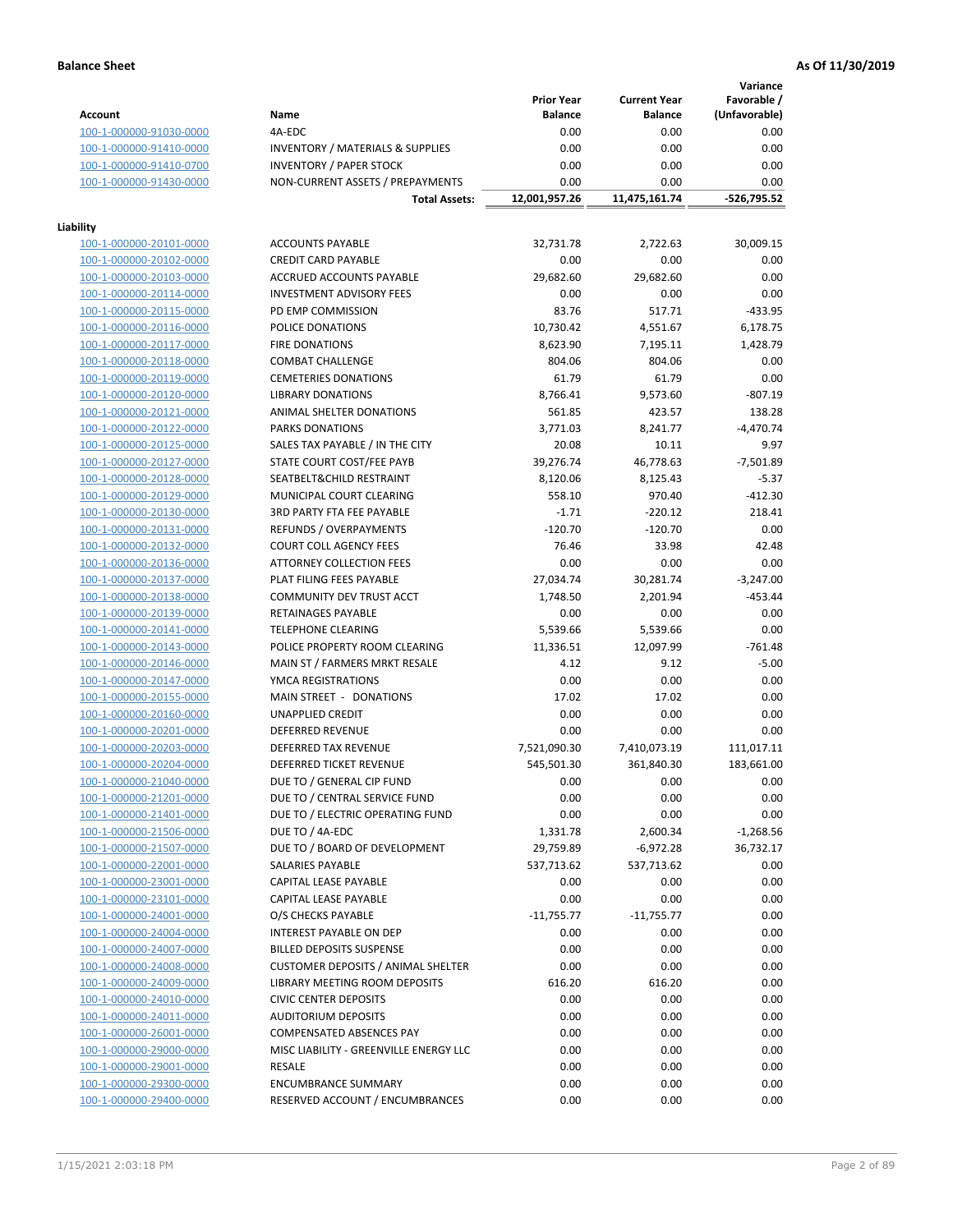| Account                               | Name                                                     | <b>Prior Year</b><br><b>Balance</b> | <b>Current Year</b><br><b>Balance</b> | Variance<br>Favorable /<br>(Unfavorable) |
|---------------------------------------|----------------------------------------------------------|-------------------------------------|---------------------------------------|------------------------------------------|
| 100-1-000000-29400-0900               | RESERVED ACCOUNT / ENCUMBRANCES                          | 0.00                                | 0.00                                  | 0.00                                     |
| 100-1-000000-92190-1202               | <b>LABORATORY CLEARING</b>                               | 0.00                                | 0.00                                  | 0.00                                     |
| 100-1-000000-92191-0000               | <b>SPONSORS - PARKS</b>                                  | 0.00                                | 0.00                                  | 0.00                                     |
| 100-1-000000-92200-0000               | <b>MISCELLANEOUS LIABILITIES</b>                         | 0.00                                | 0.00                                  | 0.00                                     |
| 100-1-000000-92270-1600               | <b>CREDIT CARD FEES PAYABLE</b>                          | 0.00                                | 0.00                                  | 0.00                                     |
|                                       | <b>Total Liability:</b>                                  | 8,813,684.50                        | 8,463,615.31                          | 350,069.19                               |
| <b>Equity</b>                         |                                                          |                                     |                                       |                                          |
| 100-1-000000-39000-0000               | UNRESERVED-FUND BALANCE                                  | 4,900,249.12                        | 4,083,455.28                          | $-816,793.84$                            |
|                                       | <b>Total Beginning Equity:</b>                           | 4,900,249.12                        | 4,083,455.28                          | $-816,793.84$                            |
| <b>Total Revenue</b>                  |                                                          | 2,869,543.32                        | 3,658,173.41                          | 788,630.09                               |
| <b>Total Expense</b>                  |                                                          | 4,581,519.52                        | 4,730,082.10                          | $-148,562.58$                            |
| <b>Revenues Over/(Under) Expenses</b> |                                                          | -1,711,976.20                       | -1,071,908.69                         | 640,067.51                               |
|                                       | <b>Total Equity and Current Surplus (Deficit):</b>       | 3,188,272.92                        | 3,011,546.59                          | $-176,726.33$                            |
|                                       | Total Liabilities, Equity and Current Surplus (Deficit): | 12,001,957.42                       | 11,475,161.90                         | -526,795.52                              |
|                                       | *** FUND 100 OUT OF BALANCE ***                          | $-0.16$                             | $-0.16$                               | 0.00                                     |

**\*\*\*Warning: Account Authorization is turned on. Please run the Unauthorized Account Listing Report to see if you are out of balance due to missing accounts \*\*\***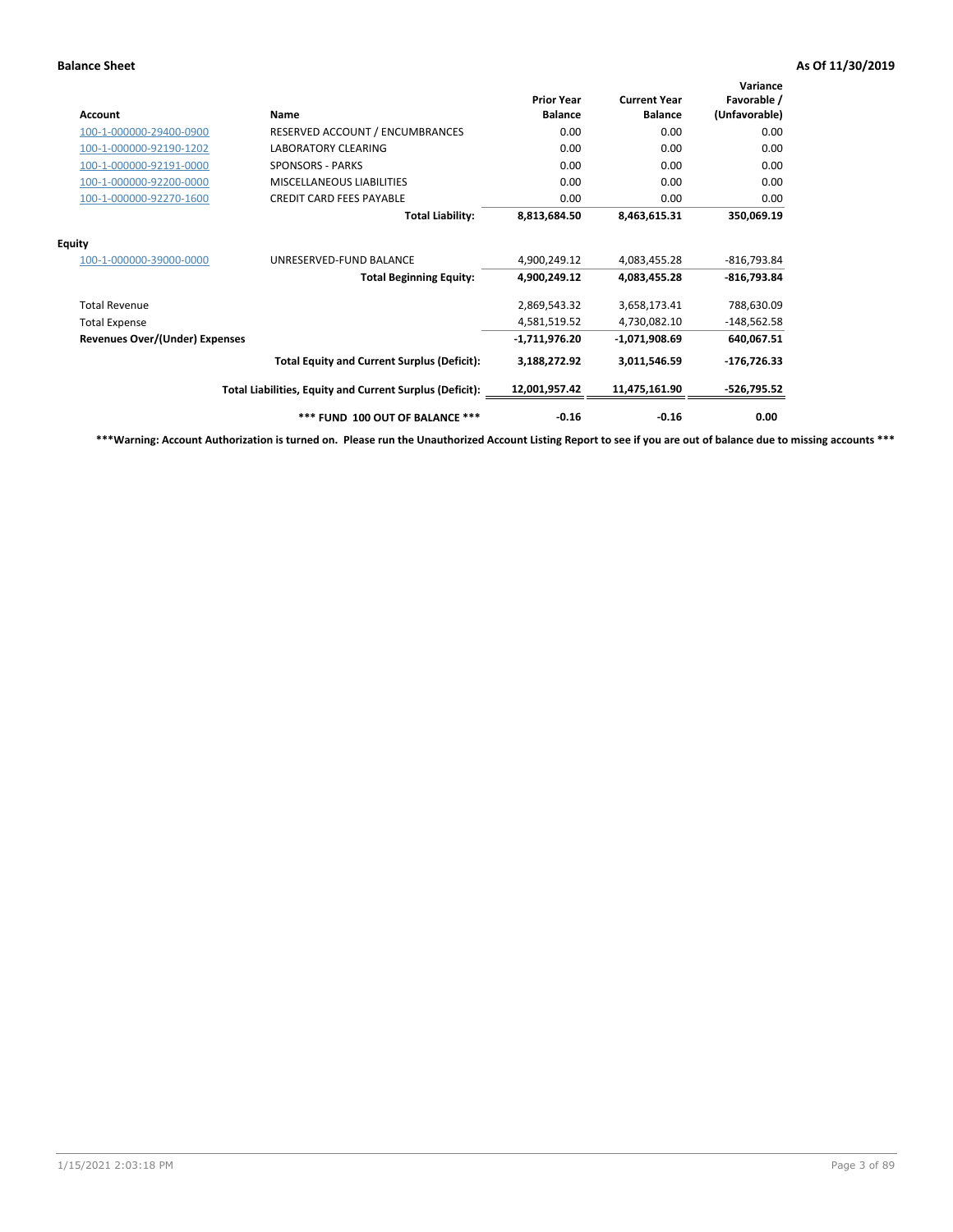| Account                                                   | Name                                                     | <b>Prior Year</b><br><b>Balance</b> | <b>Current Year</b><br><b>Balance</b> | Variance<br>Favorable /<br>(Unfavorable) |
|-----------------------------------------------------------|----------------------------------------------------------|-------------------------------------|---------------------------------------|------------------------------------------|
| <b>Fund: 101 - MUNICIPAL COURT BUILDING SECURITY FEES</b> |                                                          |                                     |                                       |                                          |
| Assets                                                    |                                                          |                                     |                                       |                                          |
| 101-1-000000-10000-0000                                   | <b>CURRENT ASSETS / CASH</b>                             | 58,644.54                           | 65,283.49                             | 6,638.95                                 |
| 101-1-000000-13201-0000                                   | MISC ACCTS RECEIVABLE                                    | 0.00                                | 0.00                                  | 0.00                                     |
| 101-1-000000-13203-0000                                   | NON-CURRENT ASSETS / PREPAYMENTS                         | 0.00                                | 0.00                                  | 0.00                                     |
| 101-1-000000-13205-0000                                   | <b>INTEREST RECEIVABLE</b>                               | 0.00                                | 0.00                                  | 0.00                                     |
|                                                           | <b>Total Assets:</b>                                     | 58,644.54                           | 65,283.49                             | 6,638.95                                 |
| Liability                                                 |                                                          |                                     |                                       |                                          |
| 101-1-000000-20101-0000                                   | <b>ACCOUNTS PAYABLE</b>                                  | 0.00                                | 0.00                                  | 0.00                                     |
| 101-1-000000-20102-0000                                   | <b>CREDIT CARD PAYABLE</b>                               | 0.00                                | 0.00                                  | 0.00                                     |
| 101-1-000000-20103-0000                                   | <b>ACCRUED ACCOUNTS PAYABLE</b>                          | 0.00                                | 0.00                                  | 0.00                                     |
| 101-1-000000-29300-0000                                   | <b>ENCUMBRANCE SUMMARY</b>                               | 0.00                                | 0.00                                  | 0.00                                     |
| 101-1-000000-29400-0000                                   | RESERVED ACCOUNT / ENCUMBRANCES                          | 0.00                                | 0.00                                  | 0.00                                     |
|                                                           | <b>Total Liability:</b>                                  | 0.00                                | 0.00                                  | 0.00                                     |
| <b>Equity</b>                                             |                                                          |                                     |                                       |                                          |
| 101-1-000000-39000-0000                                   | UNRESERVED-FUND BALANCE                                  | 57,435.04                           | 64,432.67                             | 6,997.63                                 |
|                                                           | <b>Total Beginning Equity:</b>                           | 57,435.04                           | 64,432.67                             | 6,997.63                                 |
| <b>Total Revenue</b>                                      |                                                          | 1,213.17                            | 837.48                                | $-375.69$                                |
| <b>Total Expense</b>                                      |                                                          | 3.67                                | $-13.34$                              | 17.01                                    |
| <b>Revenues Over/(Under) Expenses</b>                     |                                                          | 1,209.50                            | 850.82                                | $-358.68$                                |
|                                                           | <b>Total Equity and Current Surplus (Deficit):</b>       | 58.644.54                           | 65.283.49                             | 6,638.95                                 |
|                                                           | Total Liabilities, Equity and Current Surplus (Deficit): | 58,644.54                           | 65,283.49                             | 6,638.95                                 |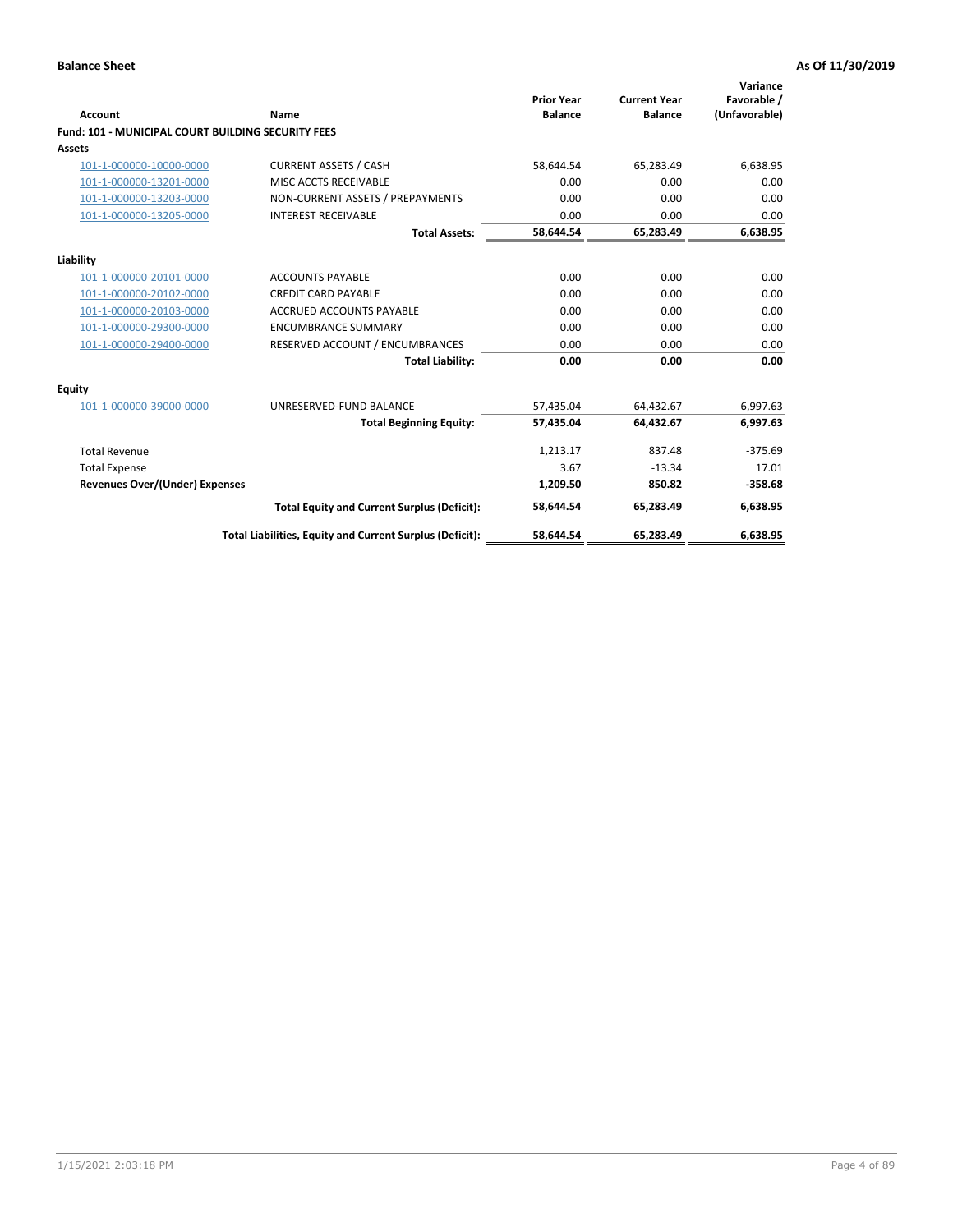| Account                                      | <b>Name</b>                                              | <b>Prior Year</b><br><b>Balance</b> | <b>Current Year</b><br><b>Balance</b> | Variance<br>Favorable /<br>(Unfavorable) |
|----------------------------------------------|----------------------------------------------------------|-------------------------------------|---------------------------------------|------------------------------------------|
| <b>Fund: 102 - MUNICIPAL COURT TECH FUND</b> |                                                          |                                     |                                       |                                          |
| Assets                                       |                                                          |                                     |                                       |                                          |
| 102-1-000000-10000-0000                      | <b>CURRENT ASSETS / CASH</b>                             | 36,037.50                           | 44,162.33                             | 8,124.83                                 |
| 102-1-000000-13201-0000                      | MISC ACCTS RECEIVABLE                                    | 0.00                                | 0.00                                  | 0.00                                     |
|                                              | <b>Total Assets:</b>                                     | 36,037.50                           | 44,162.33                             | 8,124.83                                 |
| Liability                                    |                                                          |                                     |                                       |                                          |
| 102-1-000000-20101-0000                      | <b>ACCOUNTS PAYABLE</b>                                  | 0.00                                | 0.00                                  | 0.00                                     |
| 102-1-000000-20102-0000                      | <b>CREDIT CARD PAYABLE</b>                               | 0.00                                | 0.00                                  | 0.00                                     |
| 102-1-000000-20103-0000                      | <b>ACCRUED ACCOUNTS PAYABLE</b>                          | 0.00                                | 0.00                                  | 0.00                                     |
| 102-1-000000-23001-0000                      | <b>CAPITAL LEASE PAYABLE</b>                             | 0.00                                | 0.00                                  | 0.00                                     |
| 102-1-000000-23101-0000                      | <b>CAPITAL LEASE PAYABLE</b>                             | 0.00                                | 0.00                                  | 0.00                                     |
| 102-1-000000-29300-0000                      | <b>ENCUMBRANCE SUMMARY</b>                               | 0.00                                | 0.00                                  | 0.00                                     |
| 102-1-000000-29400-0000                      | RESERVED ACCOUNT / ENCUMBRANCES                          | 0.00                                | 0.00                                  | 0.00                                     |
|                                              | <b>Total Liability:</b>                                  | 0.00                                | 0.00                                  | 0.00                                     |
| Equity                                       |                                                          |                                     |                                       |                                          |
| 102-1-000000-39000-0000                      | UNRESERVED-FUND BALANCE                                  | 34,640.94                           | 43,106.37                             | 8,465.43                                 |
|                                              | <b>Total Beginning Equity:</b>                           | 34,640.94                           | 43,106.37                             | 8,465.43                                 |
| <b>Total Revenue</b>                         |                                                          | 1,398.79                            | 1,057.08                              | $-341.71$                                |
| <b>Total Expense</b>                         |                                                          | 2.23                                | 1.12                                  | 1.11                                     |
| <b>Revenues Over/(Under) Expenses</b>        |                                                          | 1,396.56                            | 1,055.96                              | $-340.60$                                |
|                                              | <b>Total Equity and Current Surplus (Deficit):</b>       | 36,037.50                           | 44,162.33                             | 8,124.83                                 |
|                                              | Total Liabilities, Equity and Current Surplus (Deficit): | 36,037.50                           | 44,162.33                             | 8,124.83                                 |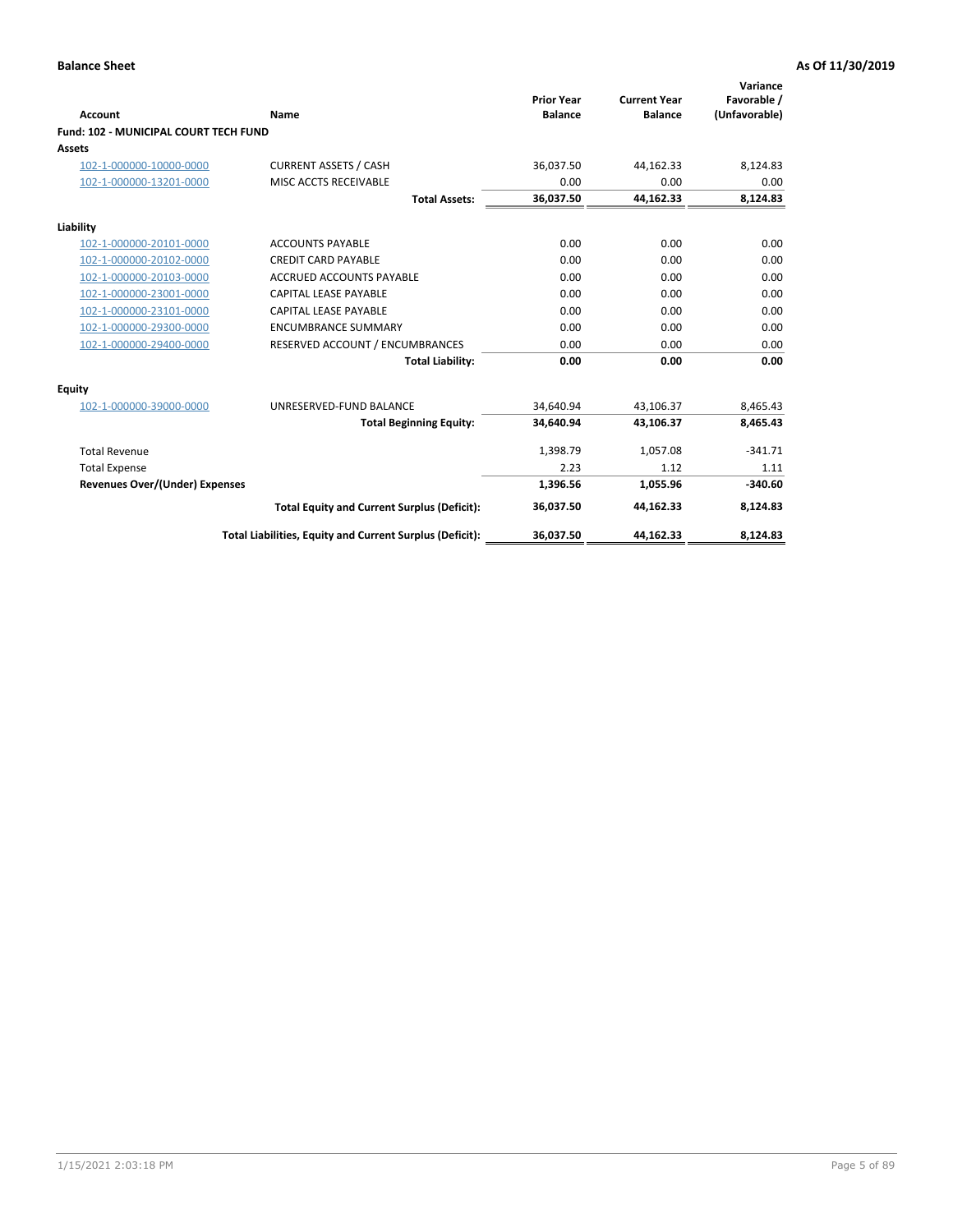| <b>Account</b>                                       | Name                                                     | <b>Prior Year</b><br><b>Balance</b> | <b>Current Year</b><br><b>Balance</b> | Variance<br>Favorable /<br>(Unfavorable) |
|------------------------------------------------------|----------------------------------------------------------|-------------------------------------|---------------------------------------|------------------------------------------|
| <b>Fund: 103 - MUNICIPAL COURT CHILD SAFETY FUND</b> |                                                          |                                     |                                       |                                          |
| <b>Assets</b>                                        |                                                          |                                     |                                       |                                          |
| 103-1-000000-10000-0000                              | <b>CURRENT ASSETS / CASH</b>                             | 12,742.13                           | 13,262.45                             | 520.32                                   |
| 103-1-000000-13201-0000                              | MISC ACCTS RECEIVABLE                                    | 0.00                                | 0.00                                  | 0.00                                     |
| 103-1-000000-13203-0000                              | NON-CURRENT ASSETS / PREPAYMENTS                         | 0.00                                | 0.00                                  | 0.00                                     |
| 103-1-000000-13205-0000                              | <b>INTEREST RECEIVABLE</b>                               | 0.00                                | 0.00                                  | 0.00                                     |
|                                                      | <b>Total Assets:</b>                                     | 12,742.13                           | 13,262.45                             | 520.32                                   |
| Liability                                            |                                                          |                                     |                                       |                                          |
| 103-1-000000-20101-0000                              | <b>ACCOUNTS PAYABLE</b>                                  | 0.00                                | 0.00                                  | 0.00                                     |
| 103-1-000000-20103-0000                              | <b>ACCRUED ACCOUNTS PAYABLE</b>                          | 0.00                                | 0.00                                  | 0.00                                     |
|                                                      | <b>Total Liability:</b>                                  | 0.00                                | 0.00                                  | 0.00                                     |
| Equity                                               |                                                          |                                     |                                       |                                          |
| 103-1-000000-39000-0000                              | UNRESERVED-FUND BALANCE                                  | 12,648.91                           | 20,596.63                             | 7,947.72                                 |
|                                                      | <b>Total Beginning Equity:</b>                           | 12,648.91                           | 20,596.63                             | 7,947.72                                 |
| <b>Total Revenue</b>                                 |                                                          | 94.08                               | 46.12                                 | $-47.96$                                 |
| <b>Total Expense</b>                                 |                                                          | 0.86                                | 7,380.30                              | $-7,379.44$                              |
| Revenues Over/(Under) Expenses                       |                                                          | 93.22                               | $-7,334.18$                           | $-7,427.40$                              |
|                                                      | <b>Total Equity and Current Surplus (Deficit):</b>       | 12,742.13                           | 13,262.45                             | 520.32                                   |
|                                                      | Total Liabilities, Equity and Current Surplus (Deficit): | 12,742.13                           | 13,262.45                             | 520.32                                   |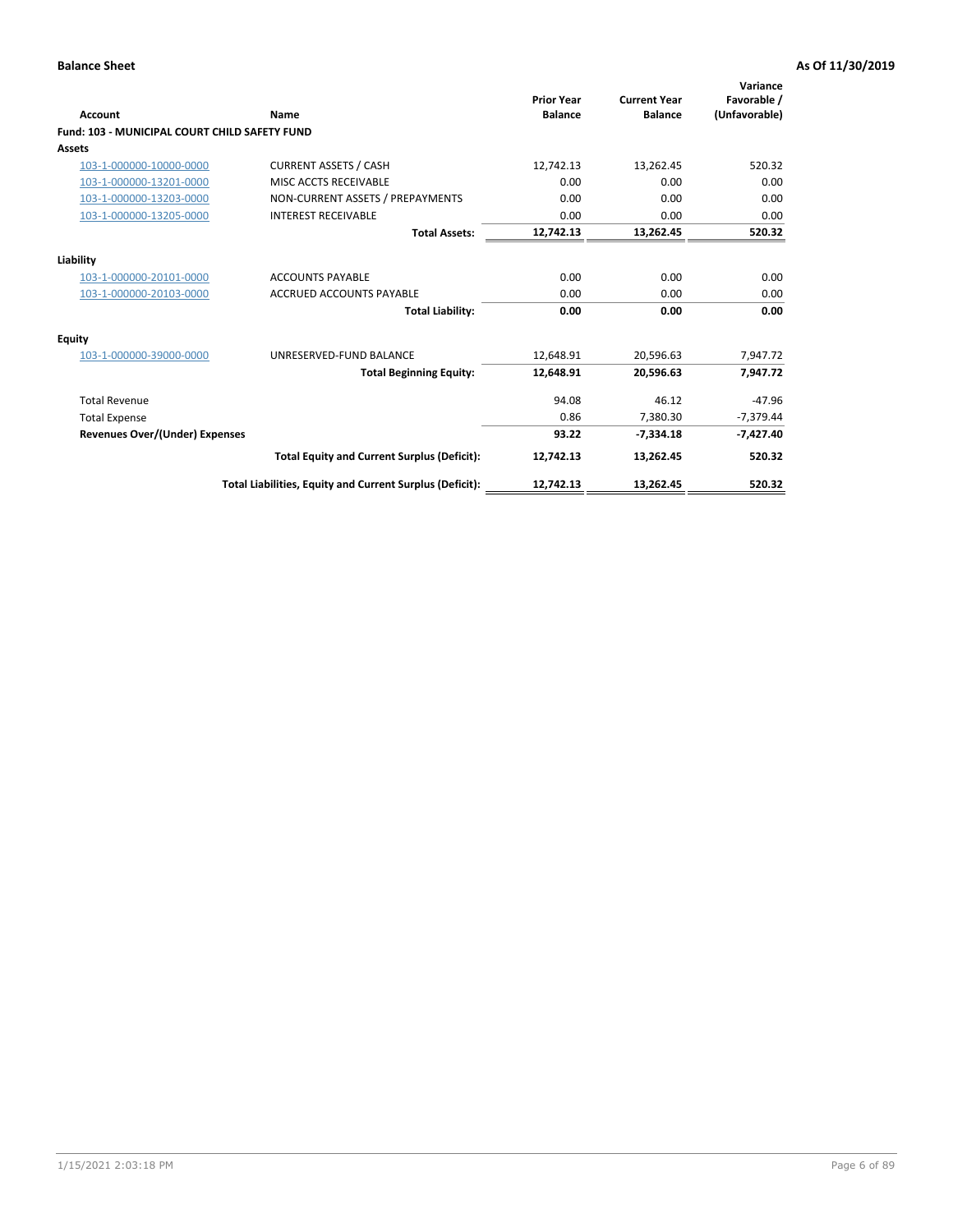|                                           |                                                          |                                     |                                       | Variance                     |
|-------------------------------------------|----------------------------------------------------------|-------------------------------------|---------------------------------------|------------------------------|
| <b>Account</b>                            | Name                                                     | <b>Prior Year</b><br><b>Balance</b> | <b>Current Year</b><br><b>Balance</b> | Favorable /<br>(Unfavorable) |
| <b>Fund: 110 - EXCHANGE BUILDING FUND</b> |                                                          |                                     |                                       |                              |
| <b>Assets</b>                             |                                                          |                                     |                                       |                              |
| 110-1-000000-10000-0000                   | <b>CURRENT ASSETS / CASH</b>                             | -533,019.77                         | -533,047.91                           | $-28.14$                     |
| 110-1-000000-13201-0000                   | MISC ACCTS RECEIVABLE                                    | 0.00                                | 0.00                                  | 0.00                         |
| 110-1-000000-13203-0000                   | NON-CURRENT ASSETS / PREPAYMENTS                         | 0.00                                | 0.00                                  | 0.00                         |
| 110-1-000000-13205-0000                   | <b>INTEREST RECEIVABLE</b>                               | 0.00                                | 0.00                                  | 0.00                         |
| 110-1-000000-14100-0000                   | DUE FROM FUND 100                                        | 0.00                                | 0.00                                  | 0.00                         |
| 110-1-000000-16001-0000                   | FIXED ASSETS / LAND                                      | 0.00                                | 0.00                                  | 0.00                         |
| 110-1-000000-16002-0000                   | <b>IMPROVMENTS-NON BUILDINGS</b>                         | 0.00                                | 0.00                                  | 0.00                         |
| 110-1-000000-16003-0000                   | ACCUMULATED DEPRECIATION                                 | 0.00                                | 0.00                                  | 0.00                         |
| 110-1-000000-16004-0000                   | FIXED ASSETS / BUILDINGS                                 | 0.00                                | 0.00                                  | 0.00                         |
| 110-1-000000-16005-0000                   | ACCUMULATED DEPRECIATION                                 | 0.00                                | 0.00                                  | 0.00                         |
| 110-1-000000-16201-0000                   | <b>MACHINERY AND EQUIPMENT</b>                           | 0.00                                | 0.00                                  | 0.00                         |
| 110-1-000000-16202-0000                   | ACCUMULATED DEPRECATION                                  | 0.00                                | 0.00                                  | 0.00                         |
| 110-1-000000-16301-0000                   | FIXED ASSETS / C W I P                                   | 0.00                                | 0.00                                  | 0.00                         |
|                                           | <b>Total Assets:</b>                                     | $-533,019.77$                       | -533,047.91                           | $-28.14$                     |
|                                           |                                                          |                                     |                                       |                              |
| Liability<br>110-1-000000-20101-0000      | <b>ACCOUNTS PAYABLE</b>                                  | 0.00                                | 0.00                                  | 0.00                         |
| 110-1-000000-20102-0000                   | <b>CREDIT CARD PAYABLE</b>                               | 0.00                                | 0.00                                  | 0.00                         |
| 110-1-000000-20103-0000                   | ACCRUED ACCOUNTS PAYABLE                                 | 0.00                                | 0.00                                  | 0.00                         |
| 110-1-000000-20109-0000                   | MISCELLANEOUS LIABILITIES                                | 0.00                                | 0.00                                  | 0.00                         |
| 110-1-000000-20110-0000                   | REVENUE BONDS PAYABLE                                    | 0.00                                | 0.00                                  | 0.00                         |
| 110-1-000000-20112-0000                   | <b>ACCRUED INTEREST PAYABLE</b>                          | 0.00                                | 0.00                                  | 0.00                         |
| 110-1-000000-20141-0000                   | <b>TELEPHONE CLEARING</b>                                | 0.00                                | 0.00                                  | 0.00                         |
| 110-1-000000-20160-0000                   | <b>UNAPPLIED CREDIT</b>                                  | 0.00                                | 0.00                                  | 0.00                         |
| 110-1-000000-20201-0000                   | <b>DEFERRED REVENUE</b>                                  | 0.00                                | 0.00                                  | 0.00                         |
| 110-1-000000-21001-0000                   | <b>GENERAL FUND / GENERAL FUND</b>                       | 0.00                                | 0.00                                  | 0.00                         |
| 110-1-000000-22001-0000                   | SALARIES PAYABLE                                         | 0.00                                | 0.00                                  | 0.00                         |
| 110-1-000000-22002-0000                   | <b>VACATION/SICK PAYABLE</b>                             | 0.00                                | 0.00                                  | 0.00                         |
| 110-1-000000-26001-0000                   | <b>OBLIG FOR COMP ABSENCES</b>                           | 0.00                                | 0.00                                  | 0.00                         |
| 110-1-000000-26102-0000                   | REVENUE BONDS PAYABLE                                    | 0.00                                | 0.00                                  | 0.00                         |
| 110-1-000000-27001-0000                   | <b>CONTRIBUTED CAPITAL</b>                               | 0.00                                | 0.00                                  | 0.00                         |
| 110-1-000000-29300-0000                   | <b>ENCUMBRANCE SUMMARY</b>                               | 0.00                                | 0.00                                  | 0.00                         |
| 110-1-000000-29400-0100                   | RESERVED ACCOUNT / ENCUMBRANCES                          | 0.00                                | 0.00                                  | 0.00                         |
|                                           | <b>Total Liability:</b>                                  | 0.00                                | 0.00                                  | 0.00                         |
|                                           |                                                          |                                     |                                       |                              |
| <b>Equity</b>                             |                                                          |                                     |                                       |                              |
| 110-1-000000-39000-0000                   | UNRESERVED-FUND BALANCE                                  | 0.00                                | 0.00                                  | 0.00                         |
| <u>110-1-000000-39100-0000</u>            | UNRESERVED-RET. EARNINGS                                 | -533,019.77                         | $-533,047.91$                         | $-28.14$                     |
|                                           | <b>Total Beginning Equity:</b>                           | -533,019.77                         | -533,047.91                           | $-28.14$                     |
| <b>Total Revenue</b>                      |                                                          | 0.00                                | 0.00                                  | 0.00                         |
| <b>Total Expense</b>                      |                                                          | 0.00                                | 0.00                                  | 0.00                         |
| <b>Revenues Over/(Under) Expenses</b>     |                                                          | 0.00                                | 0.00                                  | 0.00                         |
|                                           | <b>Total Equity and Current Surplus (Deficit):</b>       | -533,019.77                         | -533,047.91                           | -28.14                       |
|                                           | Total Liabilities, Equity and Current Surplus (Deficit): | -533,019.77                         | -533,047.91                           | $-28.14$                     |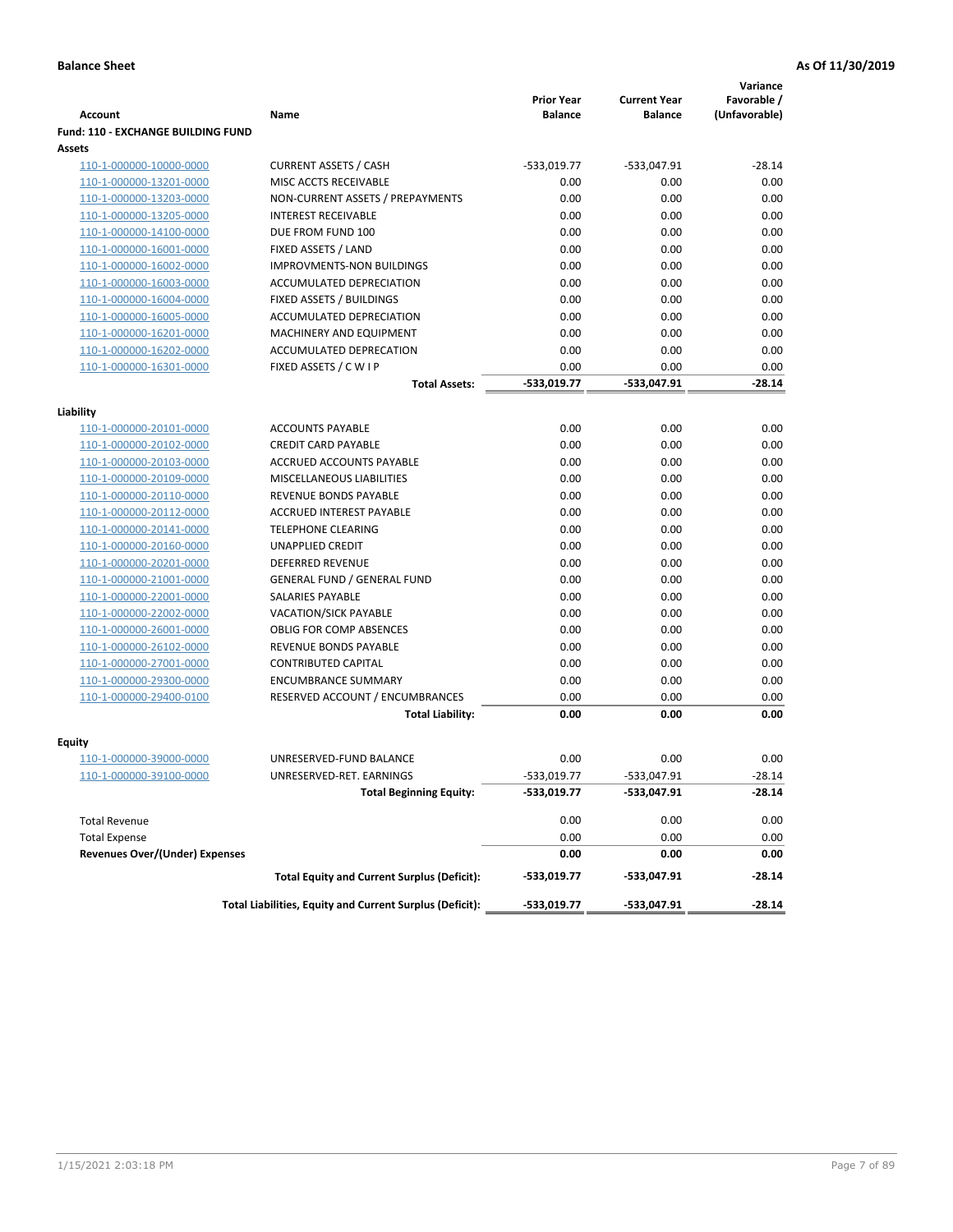|                                               |                                                          | <b>Prior Year</b> | <b>Current Year</b> | Variance<br>Favorable / |
|-----------------------------------------------|----------------------------------------------------------|-------------------|---------------------|-------------------------|
| Account                                       | Name                                                     | <b>Balance</b>    | <b>Balance</b>      | (Unfavorable)           |
| <b>Fund: 111 - RECREATION ACTIVITIES FUND</b> |                                                          |                   |                     |                         |
| <b>Assets</b>                                 |                                                          |                   |                     |                         |
| 111-1-000000-10000-0000                       | <b>CURRENT ASSETS / CASH</b>                             | 566.48            | $-22,105.68$        | $-22,672.16$            |
| 111-1-000000-10313-0000                       | <b>CHANGE DRAWER - PARK CONCESSIONS</b>                  | 0.00              | 0.00                | 0.00                    |
| 111-1-000000-13201-0000                       | MISC ACCTS RECEIVABLE                                    | 0.00              | 0.00                | 0.00                    |
| 111-1-000000-13205-0000                       | <b>INTEREST RECEIVABLE</b>                               | 0.00              | 0.00                | 0.00                    |
|                                               | <b>Total Assets:</b>                                     | 566.48            | $-22,105.68$        | $-22,672.16$            |
| Liability                                     |                                                          |                   |                     |                         |
| 111-1-000000-20101-0000                       | <b>ACCOUNTS PAYABLE</b>                                  | 108.29            | 0.00                | 108.29                  |
| 111-1-000000-20102-0000                       | <b>CREDIT CARD PAYABLE</b>                               | 0.00              | 0.00                | 0.00                    |
| 111-1-000000-20103-0000                       | <b>ACCRUED ACCOUNTS PAYABLE</b>                          | 0.00              | 0.00                | 0.00                    |
| 111-1-000000-20125-0000                       | SALES TAX PAYABLE / IN THE CITY                          | $-102.22$         | 88.38               | $-190.60$               |
| 111-1-000000-20160-0000                       | <b>UNAPPLIED CREDIT</b>                                  | 0.00              | 0.00                | 0.00                    |
| 111-1-000000-20201-0000                       | <b>DEFERRED REVENUE</b>                                  | 0.00              | 0.00                | 0.00                    |
| 111-1-000000-22001-0000                       | <b>SALARIES PAYABLE</b>                                  | 155.91            | 155.91              | 0.00                    |
| 111-1-000000-29300-0000                       | <b>ENCUMBRANCE SUMMARY</b>                               | 0.00              | 0.00                | 0.00                    |
| 111-1-000000-29400-0100                       | RESERVED ACCOUNT / ENCUMBRANCES                          | 0.00              | 0.00                | 0.00                    |
|                                               | <b>Total Liability:</b>                                  | 161.98            | 244.29              | $-82.31$                |
| Equity                                        |                                                          |                   |                     |                         |
| 111-1-000000-39000-0000                       | UNRESERVED-FUND BALANCE                                  | 5,989.45          | $-28,173.50$        | $-34,162.95$            |
| 111-1-000000-39100-0000                       | UNRESERVED-RET. EARNINGS                                 | 0.00              | 0.00                | 0.00                    |
|                                               | <b>Total Beginning Equity:</b>                           | 5,989.45          | $-28,173.50$        | $-34,162.95$            |
| <b>Total Revenue</b>                          |                                                          | 12,579.31         | 26,229.38           | 13,650.07               |
| <b>Total Expense</b>                          |                                                          | 18,164.26         | 20,405.85           | $-2,241.59$             |
| <b>Revenues Over/(Under) Expenses</b>         |                                                          | $-5,584.95$       | 5,823.53            | 11,408.48               |
|                                               | <b>Total Equity and Current Surplus (Deficit):</b>       | 404.50            | $-22,349.97$        | $-22,754.47$            |
|                                               | Total Liabilities, Equity and Current Surplus (Deficit): | 566.48            | $-22,105.68$        | $-22,672.16$            |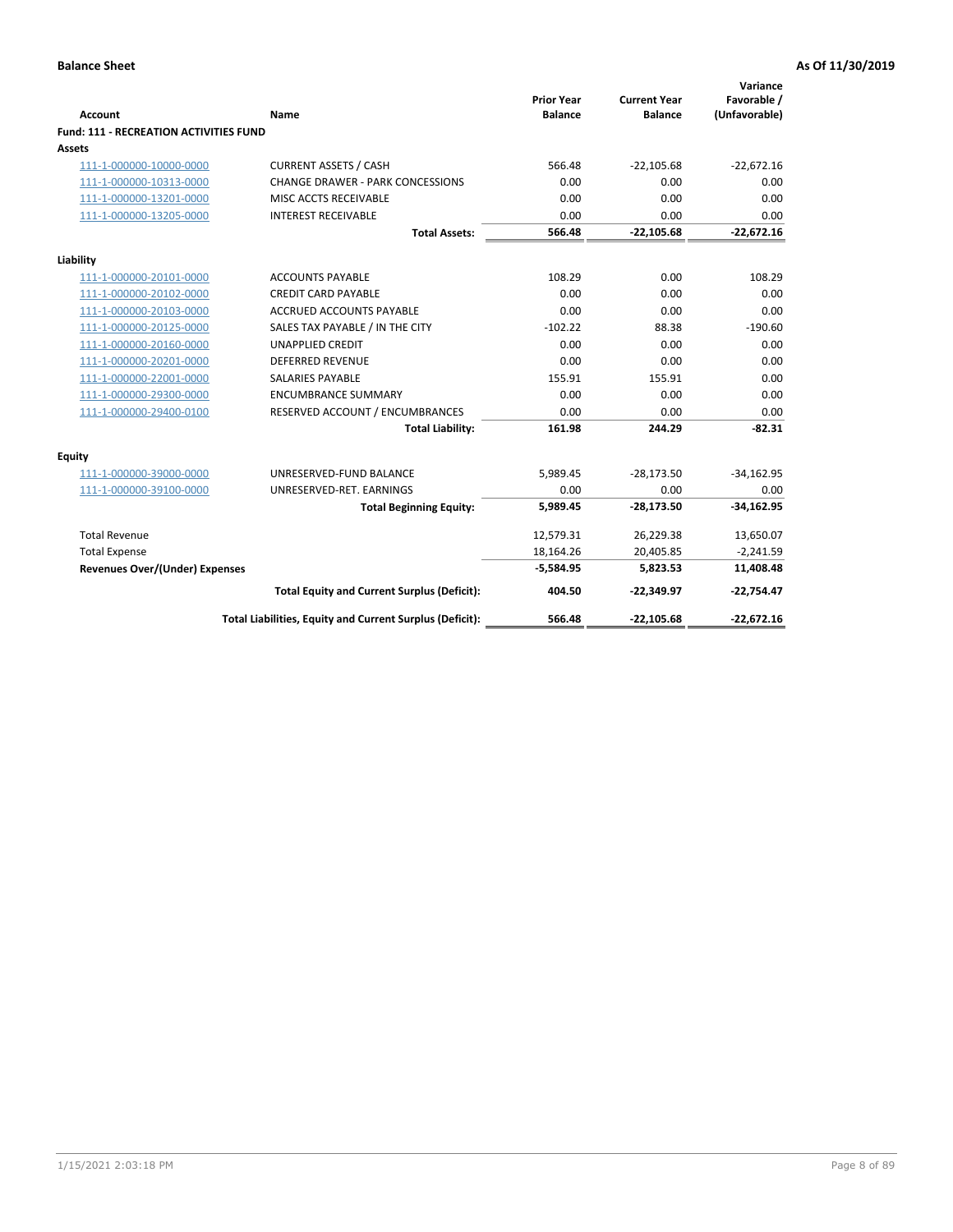|                                       |                                                          |                                     |                                       | Variance                     |
|---------------------------------------|----------------------------------------------------------|-------------------------------------|---------------------------------------|------------------------------|
| <b>Account</b>                        | Name                                                     | <b>Prior Year</b><br><b>Balance</b> | <b>Current Year</b><br><b>Balance</b> | Favorable /<br>(Unfavorable) |
| Fund: 112 - GUN RANGE FUND            |                                                          |                                     |                                       |                              |
| <b>Assets</b>                         |                                                          |                                     |                                       |                              |
| 112-1-000000-10000-0000               | <b>CURRENT ASSETS / CASH</b>                             | $-1,342.20$                         | 1,329.49                              | 2,671.69                     |
| 112-1-000000-13201-0000               | MISC ACCTS RECEIVABLE                                    | 0.00                                | 0.00                                  | 0.00                         |
|                                       | <b>Total Assets:</b>                                     | $-1,342.20$                         | 1,329.49                              | 2,671.69                     |
| Liability                             |                                                          |                                     |                                       |                              |
| 112-1-000000-20101-0000               | <b>ACCOUNTS PAYABLE</b>                                  | 0.00                                | 0.00                                  | 0.00                         |
| 112-1-000000-20103-0000               | <b>ACCRUED ACCOUNTS PAYABLE</b>                          | 0.00                                | 0.00                                  | 0.00                         |
| 112-1-000000-20160-0000               | <b>UNAPPLIED CREDIT</b>                                  | 0.00                                | 0.00                                  | 0.00                         |
| 112-1-000000-21001-0000               | <b>GENERAL FUND / GENERAL FUND</b>                       | 0.00                                | 0.00                                  | 0.00                         |
| 112-1-000000-29300-0000               | <b>ENCUMBRANCE SUMMARY</b>                               | 0.00                                | 0.00                                  | 0.00                         |
| 112-1-000000-29400-0100               | RESERVED ACCOUNT / ENCUMBRANCES                          | 0.00                                | 0.00                                  | 0.00                         |
|                                       | <b>Total Liability:</b>                                  | 0.00                                | 0.00                                  | 0.00                         |
| Equity                                |                                                          |                                     |                                       |                              |
| 112-1-000000-39000-0000               | UNRESERVED-FUND BALANCE                                  | $-1,342.20$                         | 908.04                                | 2,250.24                     |
| 112-1-000000-39100-0000               | UNRESERVED-RET. EARNINGS                                 | 0.00                                | 0.00                                  | 0.00                         |
|                                       | <b>Total Beginning Equity:</b>                           | $-1.342.20$                         | 908.04                                | 2.250.24                     |
| <b>Total Revenue</b>                  |                                                          | 70.00                               | 421.47                                | 351.47                       |
| <b>Total Expense</b>                  |                                                          | 70.00                               | 0.02                                  | 69.98                        |
| <b>Revenues Over/(Under) Expenses</b> |                                                          | 0.00                                | 421.45                                | 421.45                       |
|                                       | <b>Total Equity and Current Surplus (Deficit):</b>       | $-1,342.20$                         | 1,329.49                              | 2,671.69                     |
|                                       | Total Liabilities, Equity and Current Surplus (Deficit): | $-1,342.20$                         | 1,329.49                              | 2,671.69                     |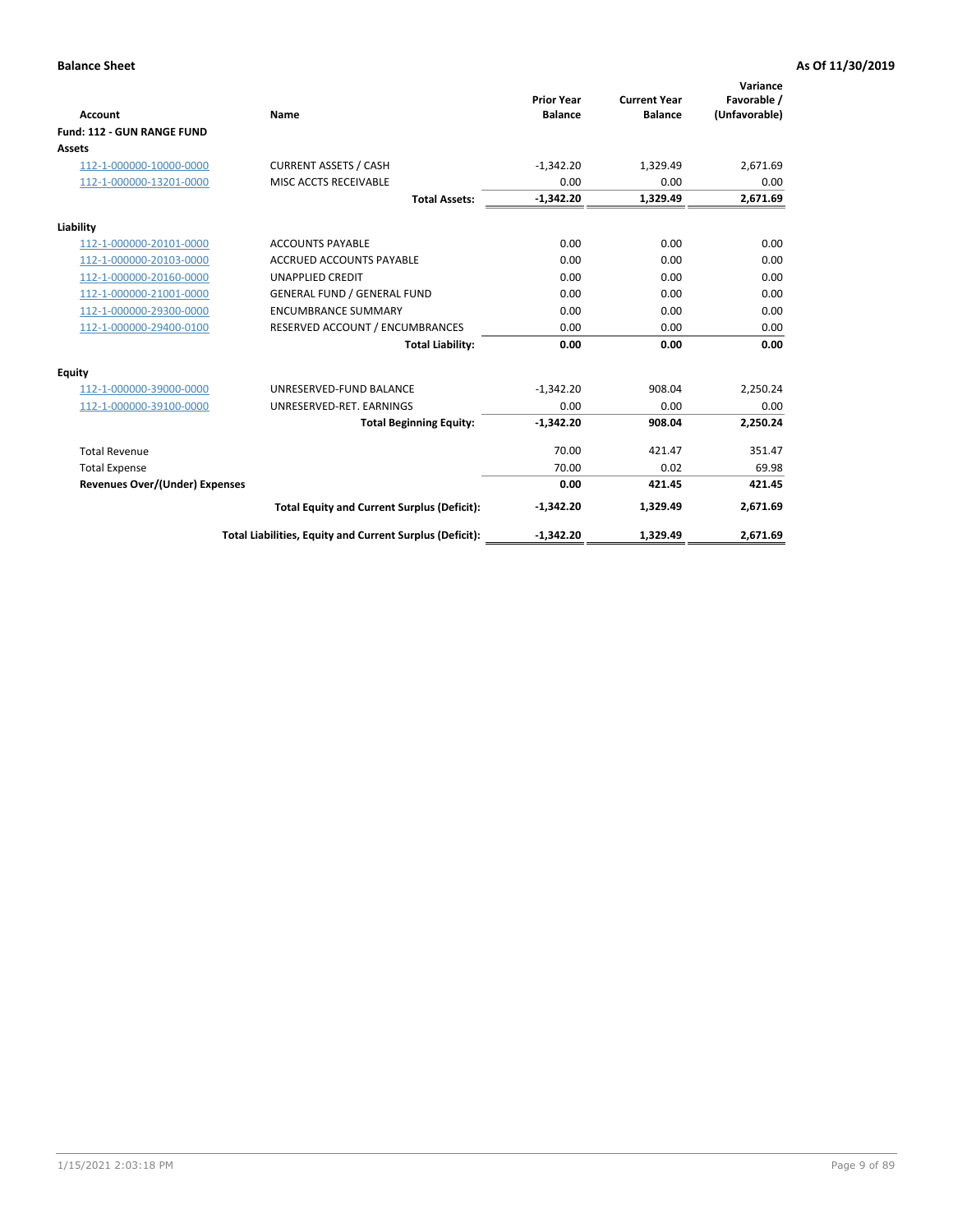| <b>Account</b>                               | Name                                                     | <b>Prior Year</b><br><b>Balance</b> | <b>Current Year</b><br><b>Balance</b> | Variance<br>Favorable /<br>(Unfavorable) |
|----------------------------------------------|----------------------------------------------------------|-------------------------------------|---------------------------------------|------------------------------------------|
| Fund: 113 - HOTEL / MOTEL OCCUPANCY TAX FUND |                                                          |                                     |                                       |                                          |
| Assets                                       |                                                          |                                     |                                       |                                          |
| 113-1-000000-10000-0000                      | <b>CURRENT ASSETS / CASH</b>                             | 435,908.88                          | 460,311.80                            | 24,402.92                                |
| 113-1-000000-13101-0000                      | TAX RECEIVABLE-CURRENT                                   | 0.00                                | 0.00                                  | 0.00                                     |
| 113-1-000000-13201-0000                      | MISC ACCTS RECEIVABLE                                    | 0.00                                | 0.00                                  | 0.00                                     |
| 113-1-000000-13202-0000                      | <b>EMPLOYEE ADVANCES</b>                                 | 0.00                                | 0.00                                  | 0.00                                     |
| 113-1-000000-13203-0000                      | NON-CURRENT ASSETS / PREPAYMENTS                         | 0.00                                | 0.00                                  | 0.00                                     |
| 113-1-000000-13205-0000                      | <b>INTEREST RECEIVABLE</b>                               | 0.00                                | 0.00                                  | 0.00                                     |
|                                              | <b>Total Assets:</b>                                     | 435,908.88                          | 460,311.80                            | 24,402.92                                |
| Liability                                    |                                                          |                                     |                                       |                                          |
| 113-1-000000-20101-0000                      | <b>ACCOUNTS PAYABLE</b>                                  | 324.50                              | 0.00                                  | 324.50                                   |
| 113-1-000000-20102-0000                      | <b>CREDIT CARD PAYABLE</b>                               | 0.00                                | 0.00                                  | 0.00                                     |
| 113-1-000000-20103-0000                      | ACCRUED ACCOUNTS PAYABLE                                 | 0.00                                | 0.00                                  | 0.00                                     |
| 113-1-000000-20144-0000                      | SPECIAL EVENT DONATIONS                                  | $-1,046.65$                         | $-1,046.65$                           | 0.00                                     |
| 113-1-000000-22001-0000                      | <b>SALARIES PAYABLE</b>                                  | 1,702.66                            | 1,702.66                              | 0.00                                     |
| 113-1-000000-24001-0000                      | O/S CHECKS PAYABLE                                       | 0.00                                | 0.00                                  | 0.00                                     |
| 113-1-000000-29300-0000                      | <b>ENCUMBRANCE SUMMARY</b>                               | 0.00                                | 0.00                                  | 0.00                                     |
| 113-1-000000-29400-0100                      | RESERVED ACCOUNT / ENCUMBRANCES                          | 0.00                                | 0.00                                  | 0.00                                     |
|                                              | <b>Total Liability:</b>                                  | 980.51                              | 656.01                                | 324.50                                   |
| Equity                                       |                                                          |                                     |                                       |                                          |
| 113-1-000000-39000-0000                      | UNRESERVED-FUND BALANCE                                  | 448,485.81                          | 464,662.03                            | 16,176.22                                |
|                                              | <b>Total Beginning Equity:</b>                           | 448,485.81                          | 464,662.03                            | 16,176.22                                |
|                                              |                                                          |                                     |                                       |                                          |
| <b>Total Revenue</b>                         |                                                          | 97,992.46                           | 102,135.40                            | 4,142.94                                 |
| <b>Total Expense</b>                         |                                                          | 111,549.90                          | 107,141.64                            | 4,408.26                                 |
| <b>Revenues Over/(Under) Expenses</b>        |                                                          | $-13,557.44$                        | $-5,006.24$                           | 8,551.20                                 |
|                                              | <b>Total Equity and Current Surplus (Deficit):</b>       | 434,928.37                          | 459,655.79                            | 24,727.42                                |
|                                              | Total Liabilities, Equity and Current Surplus (Deficit): | 435,908.88                          | 460,311.80                            | 24,402.92                                |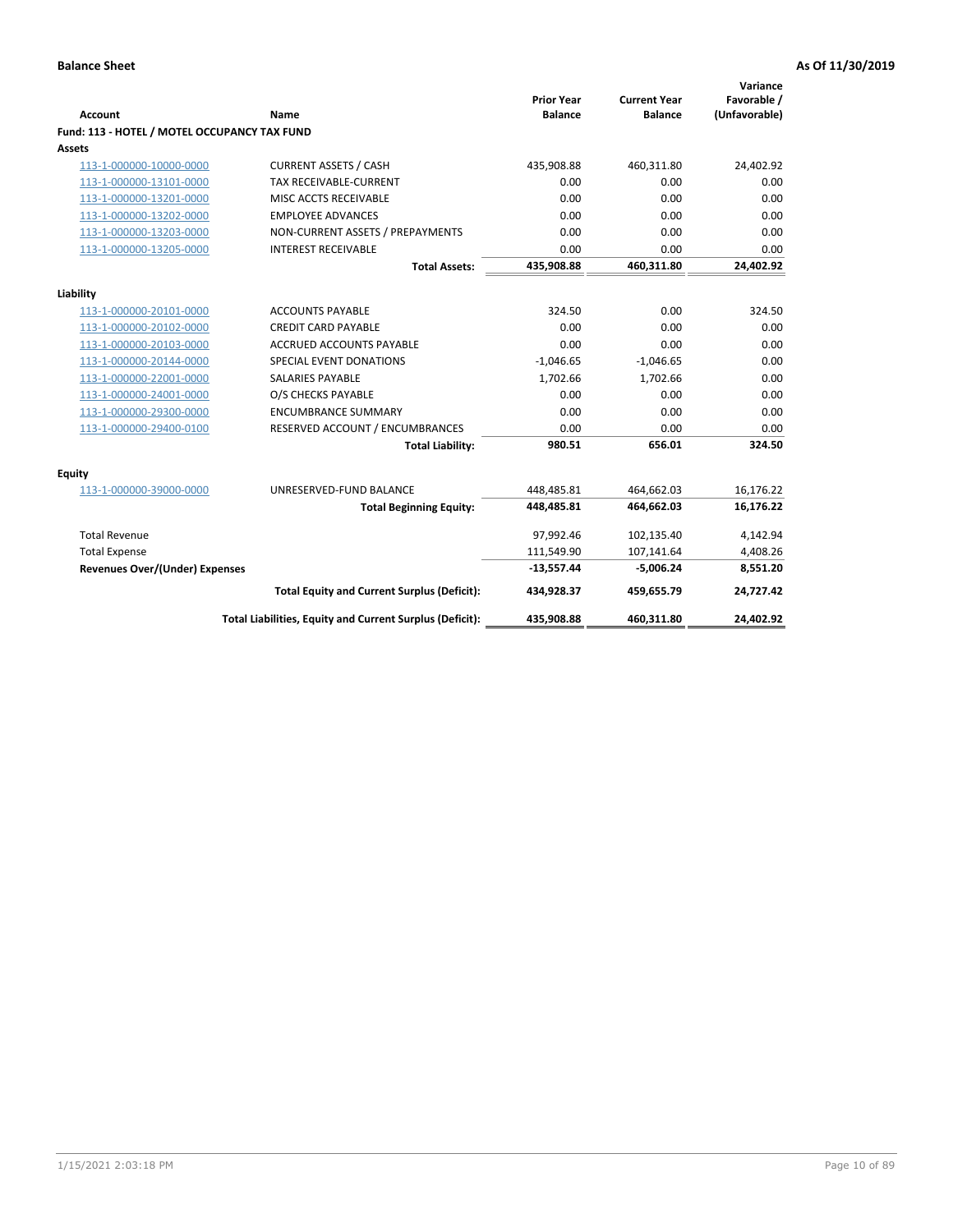| <b>Account</b><br>Fund: 114 - VENUE MANAGEMENT FUND | Name                                                     | <b>Prior Year</b><br><b>Balance</b> | <b>Current Year</b><br><b>Balance</b> | Variance<br>Favorable /<br>(Unfavorable) |
|-----------------------------------------------------|----------------------------------------------------------|-------------------------------------|---------------------------------------|------------------------------------------|
| Assets                                              |                                                          |                                     |                                       |                                          |
| 114-1-000000-10000-0000                             | <b>CURRENT ASSETS / CASH</b>                             | $-116,872.38$                       | $-163,888.33$                         | $-47,015.95$                             |
| 114-1-000000-10311-0000                             | CASH / PETTY CASH/CHANGE DRAWERS                         | 200.00                              | 200.00                                | 0.00                                     |
| 114-1-000000-13201-0000                             | MISC ACCTS RECEIVABLE                                    | 0.00                                | 0.00                                  | 0.00                                     |
| 114-1-000000-13203-0000                             | NON-CURRENT ASSETS / PREPAYMENTS                         | 0.00                                | 0.00                                  | 0.00                                     |
| 114-1-000000-13205-0000                             | <b>INTEREST RECEIVABLE</b>                               | 0.00                                | 0.00                                  | 0.00                                     |
|                                                     | <b>Total Assets:</b>                                     | $-116,672.38$                       | $-163,688.33$                         | $-47,015.95$                             |
| Liability                                           |                                                          |                                     |                                       |                                          |
| 114-1-000000-20101-0000                             | <b>ACCOUNTS PAYABLE</b>                                  | 193.17                              | 0.00                                  | 193.17                                   |
| 114-1-000000-20102-0000                             | <b>CREDIT CARD PAYABLE</b>                               | 0.00                                | 0.00                                  | 0.00                                     |
| 114-1-000000-20103-0000                             | <b>ACCRUED ACCOUNTS PAYABLE</b>                          | 0.00                                | 0.00                                  | 0.00                                     |
| 114-1-000000-20125-0000                             | SALES TAX PAYABLE / IN THE CITY                          | 0.00                                | 0.00                                  | 0.00                                     |
| 114-1-000000-20144-0000                             | SPECIAL EVENT DONATIONS                                  | $-14,039.67$                        | 16,777.39                             | $-30,817.06$                             |
| 114-1-000000-20150-0000                             | <b>TICKET SALE SHARING</b>                               | 31,059.58                           | 9,179.00                              | 21,880.58                                |
| 114-1-000000-20151-0000                             | <b>SOUND &amp; LIGHTING</b>                              | 0.00                                | 0.00                                  | 0.00                                     |
| 114-1-000000-20160-0000                             | <b>UNAPPLIED CREDIT</b>                                  | 0.00                                | 0.00                                  | 0.00                                     |
| 114-1-000000-20201-0000                             | <b>DEFERRED REVENUE</b>                                  | 0.00                                | 0.00                                  | 0.00                                     |
| 114-1-000000-22001-0000                             | SALARIES PAYABLE                                         | 1,154.26                            | 1,154.26                              | 0.00                                     |
| 114-1-000000-24010-0000                             | <b>CIVIC CENTER DEPOSITS</b>                             | 7,010.00                            | 6,350.00                              | 660.00                                   |
| 114-1-000000-24012-0000                             | <b>AUDITORIUM DEPOSITS</b>                               | 11,125.00                           | 13,337.50                             | $-2,212.50$                              |
| 114-1-000000-29300-0000                             | <b>ENCUMBRANCE SUMMARY</b>                               | 0.00                                | 0.00                                  | 0.00                                     |
| 114-1-000000-29400-0000                             | RESERVED ACCOUNT / ENCUMBRANCES                          | 0.00                                | 0.00                                  | 0.00                                     |
|                                                     | <b>Total Liability:</b>                                  | 36,502.34                           | 46,798.15                             | $-10,295.81$                             |
| Equity                                              |                                                          |                                     |                                       |                                          |
| 114-1-000000-39000-0000                             | UNRESERVED-FUND BALANCE                                  | $-110,063.43$                       | $-192,604.81$                         | $-82,541.38$                             |
|                                                     | <b>Total Beginning Equity:</b>                           | $-110,063.43$                       | $-192,604.81$                         | $-82,541.38$                             |
| <b>Total Revenue</b>                                |                                                          | 12,737.27                           | 34,084.71                             | 21,347.44                                |
| <b>Total Expense</b>                                |                                                          | 55,848.56                           | 51,966.38                             | 3,882.18                                 |
| <b>Revenues Over/(Under) Expenses</b>               |                                                          | $-43,111.29$                        | $-17,881.67$                          | 25,229.62                                |
|                                                     | <b>Total Equity and Current Surplus (Deficit):</b>       | $-153, 174.72$                      | -210,486.48                           | $-57,311.76$                             |
|                                                     | Total Liabilities, Equity and Current Surplus (Deficit): | -116,672.38                         | $-163,688.33$                         | $-47,015.95$                             |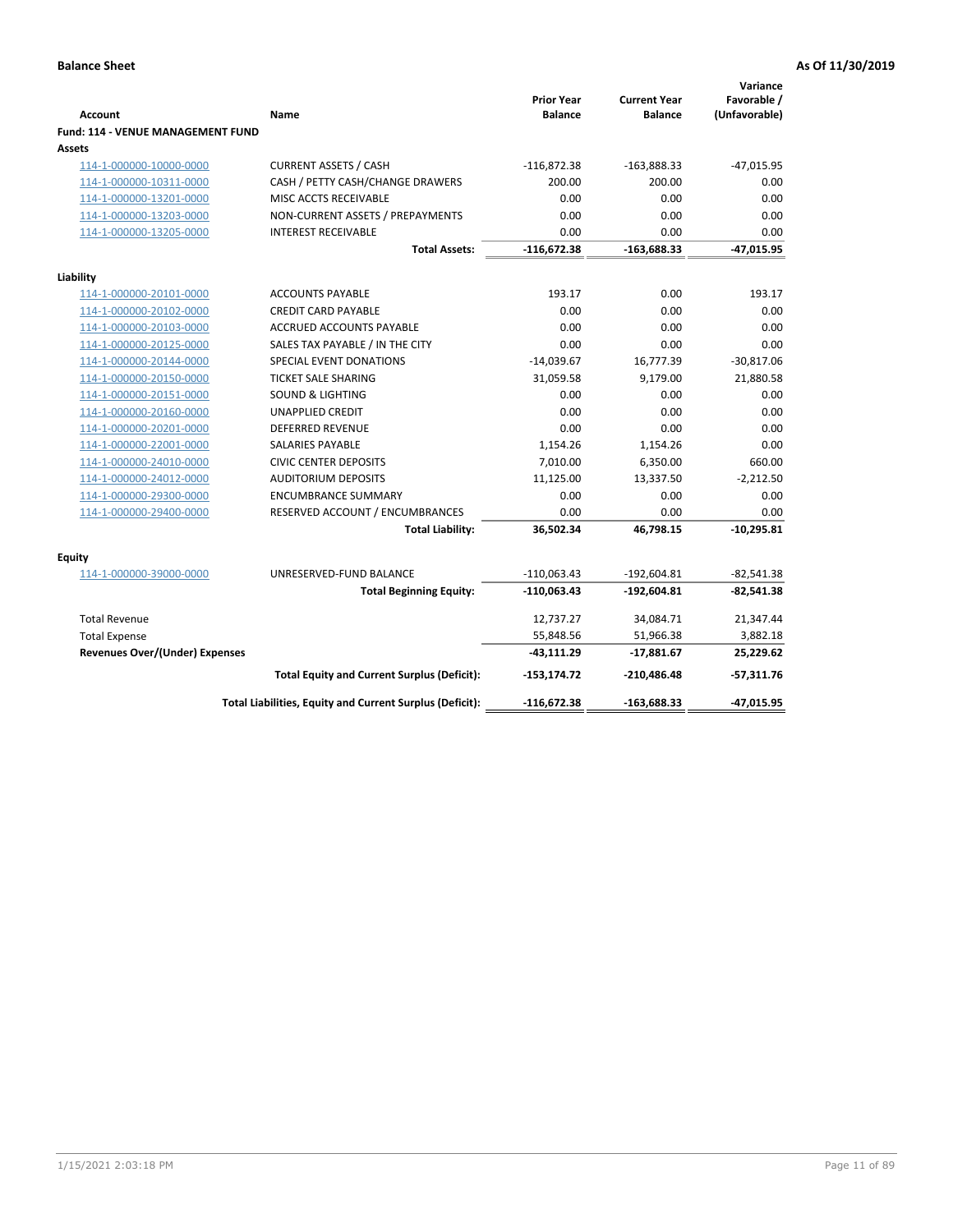| <b>Account</b>                        | <b>Name</b>                                              | <b>Prior Year</b><br><b>Balance</b> | <b>Current Year</b><br><b>Balance</b> | Variance<br>Favorable /<br>(Unfavorable) |
|---------------------------------------|----------------------------------------------------------|-------------------------------------|---------------------------------------|------------------------------------------|
| Fund: 115 - TIRZ FUND                 |                                                          |                                     |                                       |                                          |
| <b>Assets</b>                         |                                                          |                                     |                                       |                                          |
| 115-1-000000-10000-0000               | <b>CURRENT ASSETS / CASH</b>                             | 0.00                                | 0.00                                  | 0.00                                     |
| 115-1-000000-13101-0000               | <b>TAX RECEIVABLE-CURRENT</b>                            | 0.00                                | 0.00                                  | 0.00                                     |
| 115-1-000000-13102-0000               | <b>TAXES REC-DELINQUENT</b>                              | 0.00                                | 0.00                                  | 0.00                                     |
| 115-1-000000-13103-0000               | ALLOW FOR UNCOLLECT TAXES                                | 0.00                                | 0.00                                  | 0.00                                     |
| 115-1-000000-13201-0000               | MISC ACCTS RECEIVABLE                                    | 0.00                                | 0.00                                  | 0.00                                     |
| 115-1-000000-13205-0000               | <b>INTEREST RECEIVABLE</b>                               | 0.00                                | 0.00                                  | 0.00                                     |
|                                       | <b>Total Assets:</b>                                     | 0.00                                | 0.00                                  | 0.00                                     |
| Liability                             |                                                          |                                     |                                       |                                          |
| 115-1-000000-20101-0000               | <b>ACCOUNTS PAYABLE</b>                                  | 0.00                                | 0.00                                  | 0.00                                     |
| 115-1-000000-20103-0000               | <b>ACCRUED ACCOUNTS PAYABLE</b>                          | 0.00                                | 0.00                                  | 0.00                                     |
| 115-1-000000-20203-0000               | <b>DEFERRED TAX REVENUE</b>                              | 0.00                                | 0.00                                  | 0.00                                     |
| 115-1-000000-29300-0000               | <b>ENCUMBRANCE SUMMARY</b>                               | 0.00                                | 0.00                                  | 0.00                                     |
| 115-1-000000-29400-0100               | RESERVED ACCOUNT / ENCUMBRANCES                          | 0.00                                | 0.00                                  | 0.00                                     |
|                                       | <b>Total Liability:</b>                                  | 0.00                                | 0.00                                  | 0.00                                     |
| Equity                                |                                                          |                                     |                                       |                                          |
| 115-1-000000-39000-0000               | UNRESERVED-FUND BALANCE                                  | 0.00                                | 0.00                                  | 0.00                                     |
| 115-1-000000-39100-0000               | UNRESERVED-RET. EARNINGS                                 | 0.00                                | 0.00                                  | 0.00                                     |
|                                       | <b>Total Beginning Equity:</b>                           | 0.00                                | 0.00                                  | 0.00                                     |
| <b>Total Revenue</b>                  |                                                          | 0.00                                | 0.00                                  | 0.00                                     |
| <b>Total Expense</b>                  |                                                          | 0.00                                | 0.00                                  | 0.00                                     |
| <b>Revenues Over/(Under) Expenses</b> |                                                          | 0.00                                | 0.00                                  | 0.00                                     |
|                                       | <b>Total Equity and Current Surplus (Deficit):</b>       | 0.00                                | 0.00                                  | 0.00                                     |
|                                       | Total Liabilities, Equity and Current Surplus (Deficit): | 0.00                                | 0.00                                  | 0.00                                     |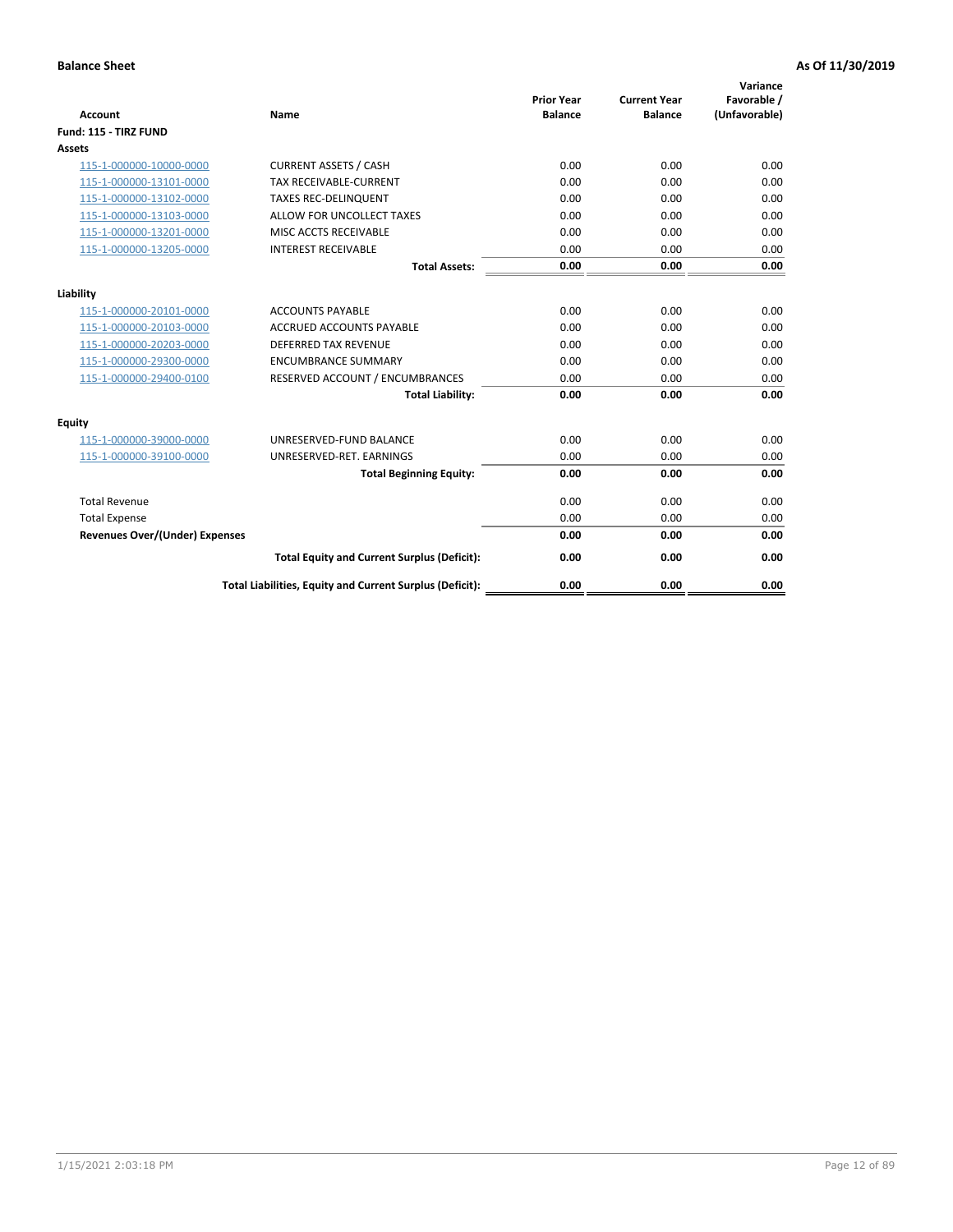| <b>Account</b>                        | <b>Name</b>                                              | <b>Prior Year</b><br><b>Balance</b> | <b>Current Year</b><br><b>Balance</b> | Variance<br>Favorable /<br>(Unfavorable) |
|---------------------------------------|----------------------------------------------------------|-------------------------------------|---------------------------------------|------------------------------------------|
| Fund: 116 - ROADWAY IMPACT FEE 1      |                                                          |                                     |                                       |                                          |
| <b>Assets</b>                         |                                                          |                                     |                                       |                                          |
| 116-1-000000-10000-0000               | <b>CURRENT ASSETS / CASH</b>                             | 0.00                                | 0.00                                  | 0.00                                     |
| 116-1-000000-13201-0000               | MISC ACCTS RECEIVABLE                                    | 0.00                                | 0.00                                  | 0.00                                     |
| 116-1-000000-13205-0000               | <b>INTEREST RECEIVABLE</b>                               | 0.00                                | 0.00                                  | 0.00                                     |
|                                       | <b>Total Assets:</b>                                     | 0.00                                | 0.00                                  | 0.00                                     |
| Liability                             |                                                          |                                     |                                       |                                          |
| 116-1-000000-20101-0000               | <b>ACCOUNTS PAYABLE</b>                                  | 0.00                                | 0.00                                  | 0.00                                     |
| 116-1-000000-20103-0000               | <b>ACCRUED ACCOUNTS PAYABLE</b>                          | 0.00                                | 0.00                                  | 0.00                                     |
|                                       | <b>Total Liability:</b>                                  | 0.00                                | 0.00                                  | 0.00                                     |
| Equity                                |                                                          |                                     |                                       |                                          |
| 116-1-000000-39000-0000               | UNRESERVED-FUND BALANCE                                  | 0.00                                | 0.00                                  | 0.00                                     |
| 116-1-000000-39100-0000               | UNRESERVED-RET. EARNINGS                                 | 0.00                                | 0.00                                  | 0.00                                     |
|                                       | <b>Total Beginning Equity:</b>                           | 0.00                                | 0.00                                  | 0.00                                     |
| <b>Total Revenue</b>                  |                                                          | 0.00                                | 0.00                                  | 0.00                                     |
| <b>Total Expense</b>                  |                                                          | 0.00                                | 0.00                                  | 0.00                                     |
| <b>Revenues Over/(Under) Expenses</b> |                                                          | 0.00                                | 0.00                                  | 0.00                                     |
|                                       | <b>Total Equity and Current Surplus (Deficit):</b>       | 0.00                                | 0.00                                  | 0.00                                     |
|                                       | Total Liabilities, Equity and Current Surplus (Deficit): | 0.00                                | 0.00                                  | 0.00                                     |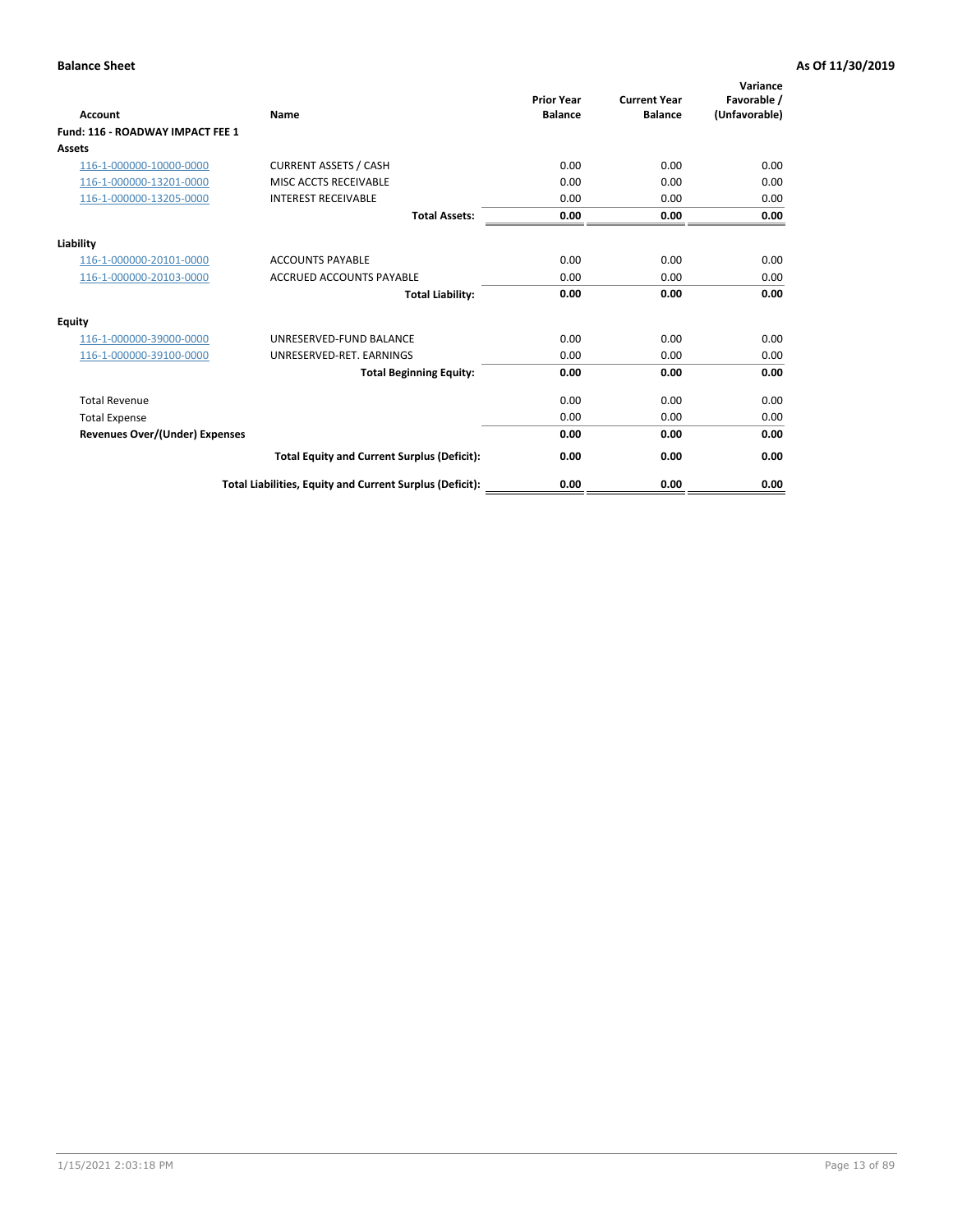| Account                               | <b>Name</b>                                              | <b>Prior Year</b><br><b>Balance</b> | <b>Current Year</b><br><b>Balance</b> | Variance<br>Favorable /<br>(Unfavorable) |
|---------------------------------------|----------------------------------------------------------|-------------------------------------|---------------------------------------|------------------------------------------|
| Fund: 117 - ROADWAY IMPACT FEE 2      |                                                          |                                     |                                       |                                          |
| Assets                                |                                                          |                                     |                                       |                                          |
| 117-1-000000-10000-0000               | <b>CURRENT ASSETS / CASH</b>                             | 0.00                                | 0.00                                  | 0.00                                     |
| 117-1-000000-13201-0000               | MISC ACCTS RECEIVABLE                                    | 0.00                                | 0.00                                  | 0.00                                     |
| 117-1-000000-13205-0000               | <b>INTEREST RECEIVABLE</b>                               | 0.00                                | 0.00                                  | 0.00                                     |
|                                       | <b>Total Assets:</b>                                     | 0.00                                | 0.00                                  | 0.00                                     |
| Liability                             |                                                          |                                     |                                       |                                          |
| 117-1-000000-20101-0000               | <b>ACCOUNTS PAYABLE</b>                                  | 0.00                                | 0.00                                  | 0.00                                     |
| 117-1-000000-20103-0000               | <b>ACCRUED ACCOUNTS PAYABLE</b>                          | 0.00                                | 0.00                                  | 0.00                                     |
|                                       | <b>Total Liability:</b>                                  | 0.00                                | 0.00                                  | 0.00                                     |
| Equity                                |                                                          |                                     |                                       |                                          |
| 117-1-000000-39000-0000               | UNRESERVED-FUND BALANCE                                  | 0.00                                | 0.00                                  | 0.00                                     |
| 117-1-000000-39100-0000               | UNRESERVED-RET. EARNINGS                                 | 0.00                                | 0.00                                  | 0.00                                     |
|                                       | <b>Total Beginning Equity:</b>                           | 0.00                                | 0.00                                  | 0.00                                     |
| <b>Total Revenue</b>                  |                                                          | 0.00                                | 0.00                                  | 0.00                                     |
| <b>Total Expense</b>                  |                                                          | 0.00                                | 0.00                                  | 0.00                                     |
| <b>Revenues Over/(Under) Expenses</b> |                                                          | 0.00                                | 0.00                                  | 0.00                                     |
|                                       | <b>Total Equity and Current Surplus (Deficit):</b>       | 0.00                                | 0.00                                  | 0.00                                     |
|                                       | Total Liabilities, Equity and Current Surplus (Deficit): | 0.00                                | 0.00                                  | 0.00                                     |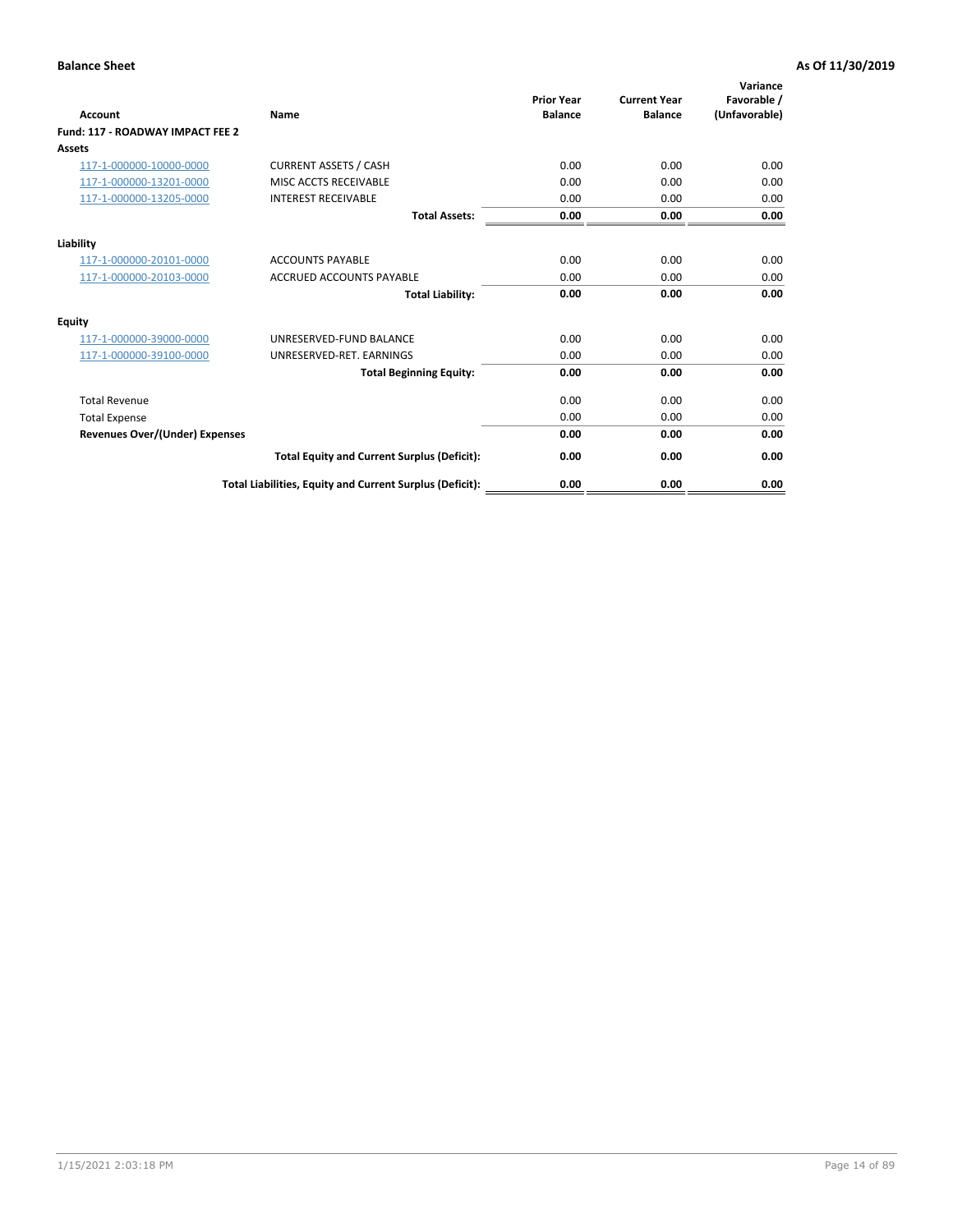| <b>Account</b>                        | Name                                                     | <b>Prior Year</b><br><b>Balance</b> | <b>Current Year</b><br><b>Balance</b> | Variance<br>Favorable /<br>(Unfavorable) |
|---------------------------------------|----------------------------------------------------------|-------------------------------------|---------------------------------------|------------------------------------------|
| Fund: 118 - ROADWAY IMPACT FEE 3      |                                                          |                                     |                                       |                                          |
| Assets                                |                                                          |                                     |                                       |                                          |
| 118-1-000000-10000-0000               | <b>CURRENT ASSETS / CASH</b>                             | 0.00                                | 0.00                                  | 0.00                                     |
| 118-1-000000-13201-0000               | MISC ACCTS RECEIVABLE                                    | 0.00                                | 0.00                                  | 0.00                                     |
| 118-1-000000-13205-0000               | <b>INTEREST RECEIVABLE</b>                               | 0.00                                | 0.00                                  | 0.00                                     |
|                                       | <b>Total Assets:</b>                                     | 0.00                                | 0.00                                  | 0.00                                     |
| Liability                             |                                                          |                                     |                                       |                                          |
| 118-1-000000-20101-0000               | <b>ACCOUNTS PAYABLE</b>                                  | 0.00                                | 0.00                                  | 0.00                                     |
| 118-1-000000-20103-0000               | <b>ACCRUED ACCOUNTS PAYABLE</b>                          | 0.00                                | 0.00                                  | 0.00                                     |
|                                       | <b>Total Liability:</b>                                  | 0.00                                | 0.00                                  | 0.00                                     |
| Equity                                |                                                          |                                     |                                       |                                          |
| 118-1-000000-39000-0000               | UNRESERVED-FUND BALANCE                                  | 0.00                                | 0.00                                  | 0.00                                     |
| 118-1-000000-39100-0000               | UNRESERVED-RET. EARNINGS                                 | 0.00                                | 0.00                                  | 0.00                                     |
|                                       | <b>Total Beginning Equity:</b>                           | 0.00                                | 0.00                                  | 0.00                                     |
| <b>Total Revenue</b>                  |                                                          | 0.00                                | 0.00                                  | 0.00                                     |
| <b>Total Expense</b>                  |                                                          | 0.00                                | 0.00                                  | 0.00                                     |
| <b>Revenues Over/(Under) Expenses</b> |                                                          | 0.00                                | 0.00                                  | 0.00                                     |
|                                       | <b>Total Equity and Current Surplus (Deficit):</b>       | 0.00                                | 0.00                                  | 0.00                                     |
|                                       | Total Liabilities, Equity and Current Surplus (Deficit): | 0.00                                | 0.00                                  | 0.00                                     |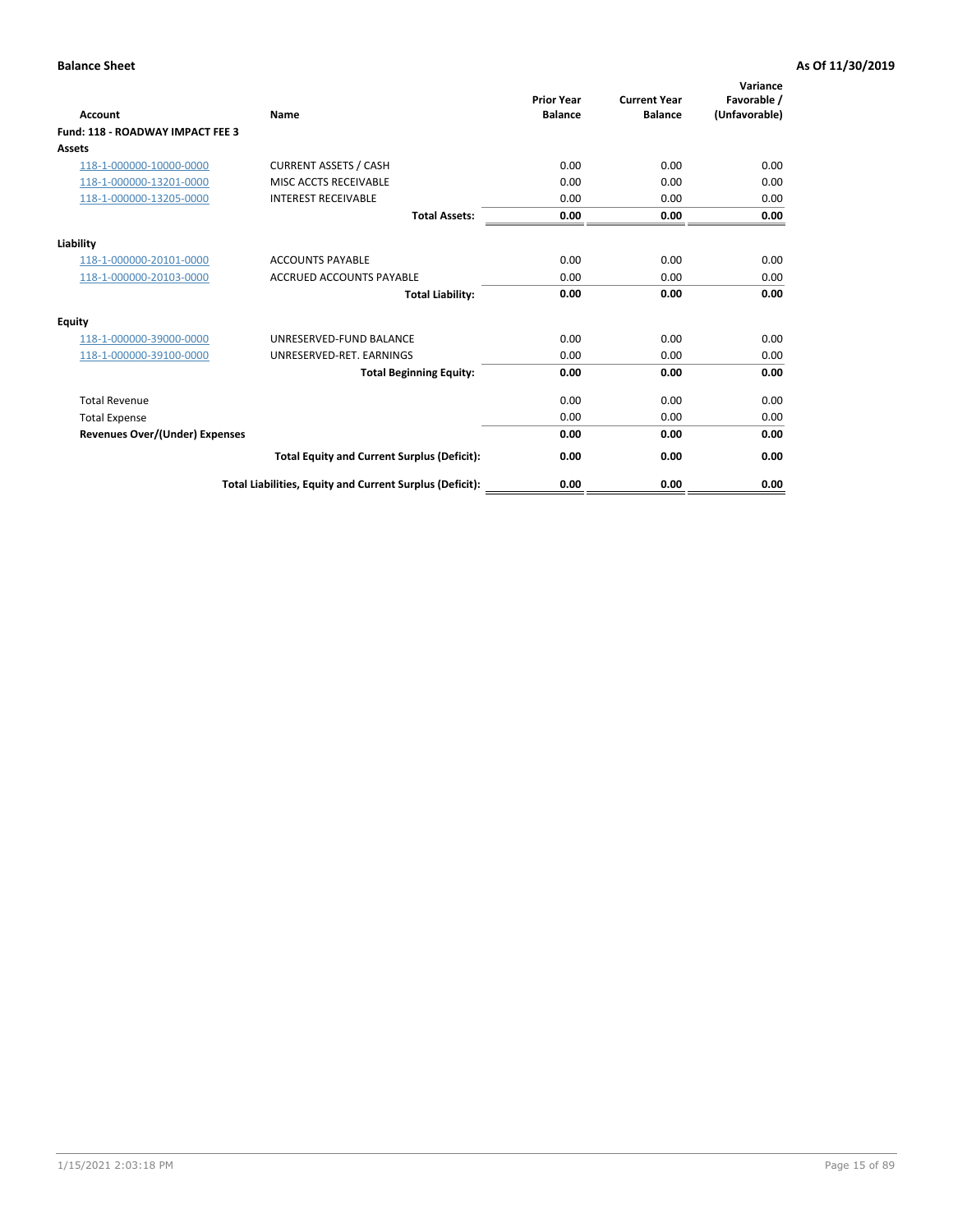| <b>Account</b>                        | <b>Name</b>                                              | <b>Prior Year</b><br><b>Balance</b> | <b>Current Year</b><br><b>Balance</b> | Variance<br>Favorable /<br>(Unfavorable) |
|---------------------------------------|----------------------------------------------------------|-------------------------------------|---------------------------------------|------------------------------------------|
| Fund: 119 - ROADWAY IMPACT FEE 4      |                                                          |                                     |                                       |                                          |
| Assets                                |                                                          |                                     |                                       |                                          |
| 119-1-000000-10000-0000               | <b>CURRENT ASSETS / CASH</b>                             | 0.00                                | 0.00                                  | 0.00                                     |
| 119-1-000000-13201-0000               | MISC ACCTS RECEIVABLE                                    | 0.00                                | 0.00                                  | 0.00                                     |
| 119-1-000000-13205-0000               | <b>INTEREST RECEIVABLE</b>                               | 0.00                                | 0.00                                  | 0.00                                     |
|                                       | <b>Total Assets:</b>                                     | 0.00                                | 0.00                                  | 0.00                                     |
| Liability                             |                                                          |                                     |                                       |                                          |
| 119-1-000000-20101-0000               | <b>ACCOUNTS PAYABLE</b>                                  | 0.00                                | 0.00                                  | 0.00                                     |
| 119-1-000000-20103-0000               | <b>ACCRUED ACCOUNTS PAYABLE</b>                          | 0.00                                | 0.00                                  | 0.00                                     |
|                                       | <b>Total Liability:</b>                                  | 0.00                                | 0.00                                  | 0.00                                     |
| Equity                                |                                                          |                                     |                                       |                                          |
| 119-1-000000-39000-0000               | UNRESERVED-FUND BALANCE                                  | 0.00                                | 0.00                                  | 0.00                                     |
| 119-1-000000-39100-0000               | UNRESERVED-RET, EARNINGS                                 | 0.00                                | 0.00                                  | 0.00                                     |
|                                       | <b>Total Beginning Equity:</b>                           | 0.00                                | 0.00                                  | 0.00                                     |
| <b>Total Revenue</b>                  |                                                          | 0.00                                | 0.00                                  | 0.00                                     |
| <b>Total Expense</b>                  |                                                          | 0.00                                | 0.00                                  | 0.00                                     |
| <b>Revenues Over/(Under) Expenses</b> |                                                          | 0.00                                | 0.00                                  | 0.00                                     |
|                                       | <b>Total Equity and Current Surplus (Deficit):</b>       | 0.00                                | 0.00                                  | 0.00                                     |
|                                       | Total Liabilities, Equity and Current Surplus (Deficit): | 0.00                                | 0.00                                  | 0.00                                     |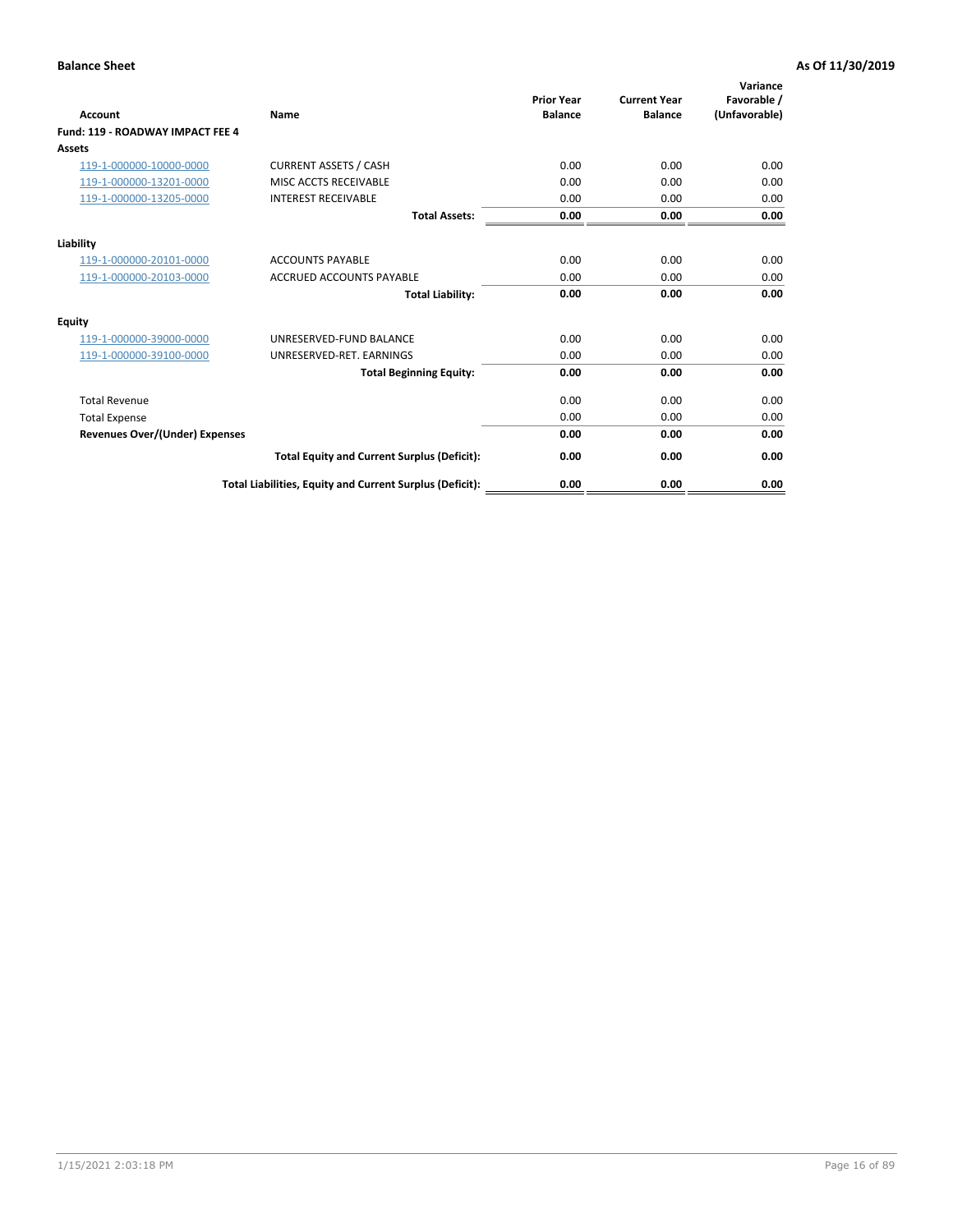|                                                   |                                                          | <b>Prior Year</b> | <b>Current Year</b> | Variance<br>Favorable / |
|---------------------------------------------------|----------------------------------------------------------|-------------------|---------------------|-------------------------|
| <b>Account</b>                                    | <b>Name</b>                                              | <b>Balance</b>    | <b>Balance</b>      | (Unfavorable)           |
| Fund: 120 - BROWNSFIELD HAZARDOUS WASTE EPA GRANT |                                                          |                   |                     |                         |
| <b>Assets</b>                                     |                                                          |                   |                     |                         |
| 120-1-000000-10000-0000                           | <b>CURRENT ASSETS / CASH</b>                             | 0.00              | 0.00                | 0.00                    |
| 120-1-000000-13201-0000                           | MISC ACCTS RECEIVABLE                                    | 0.00              | 0.00                | 0.00                    |
|                                                   | <b>Total Assets:</b>                                     | 0.00              | 0.00                | 0.00                    |
| Liability                                         |                                                          |                   |                     |                         |
| 120-1-000000-20101-0000                           | <b>ACCOUNTS PAYABLE</b>                                  | 0.00              | 0.00                | 0.00                    |
| 120-1-000000-20102-0000                           | <b>CREDIT CARD PAYABLE</b>                               | 0.00              | 0.00                | 0.00                    |
| 120-1-000000-20902-0000                           | <b>DEFERRED GRANT REVENUE</b>                            | 0.00              | 0.00                | 0.00                    |
| 120-1-000000-29300-0000                           | <b>ENCUMBRANCE SUMMARY</b>                               | 0.00              | 0.00                | 0.00                    |
| 120-1-000000-29400-0000                           | RESERVED ACCOUNT / ENCUMBRANCES                          | 0.00              | 0.00                | 0.00                    |
|                                                   | <b>Total Liability:</b>                                  | 0.00              | 0.00                | 0.00                    |
| Equity                                            |                                                          |                   |                     |                         |
| 120-1-000000-39000-0000                           | UNRESERVED-FUND BALANCE                                  | 0.00              | 0.00                | 0.00                    |
|                                                   | <b>Total Beginning Equity:</b>                           | 0.00              | 0.00                | 0.00                    |
| <b>Total Revenue</b>                              |                                                          | 0.00              | 0.00                | 0.00                    |
| <b>Total Expense</b>                              |                                                          | 0.00              | 0.00                | 0.00                    |
| <b>Revenues Over/(Under) Expenses</b>             |                                                          | 0.00              | 0.00                | 0.00                    |
|                                                   | <b>Total Equity and Current Surplus (Deficit):</b>       | 0.00              | 0.00                | 0.00                    |
|                                                   | Total Liabilities, Equity and Current Surplus (Deficit): | 0.00              | 0.00                | 0.00                    |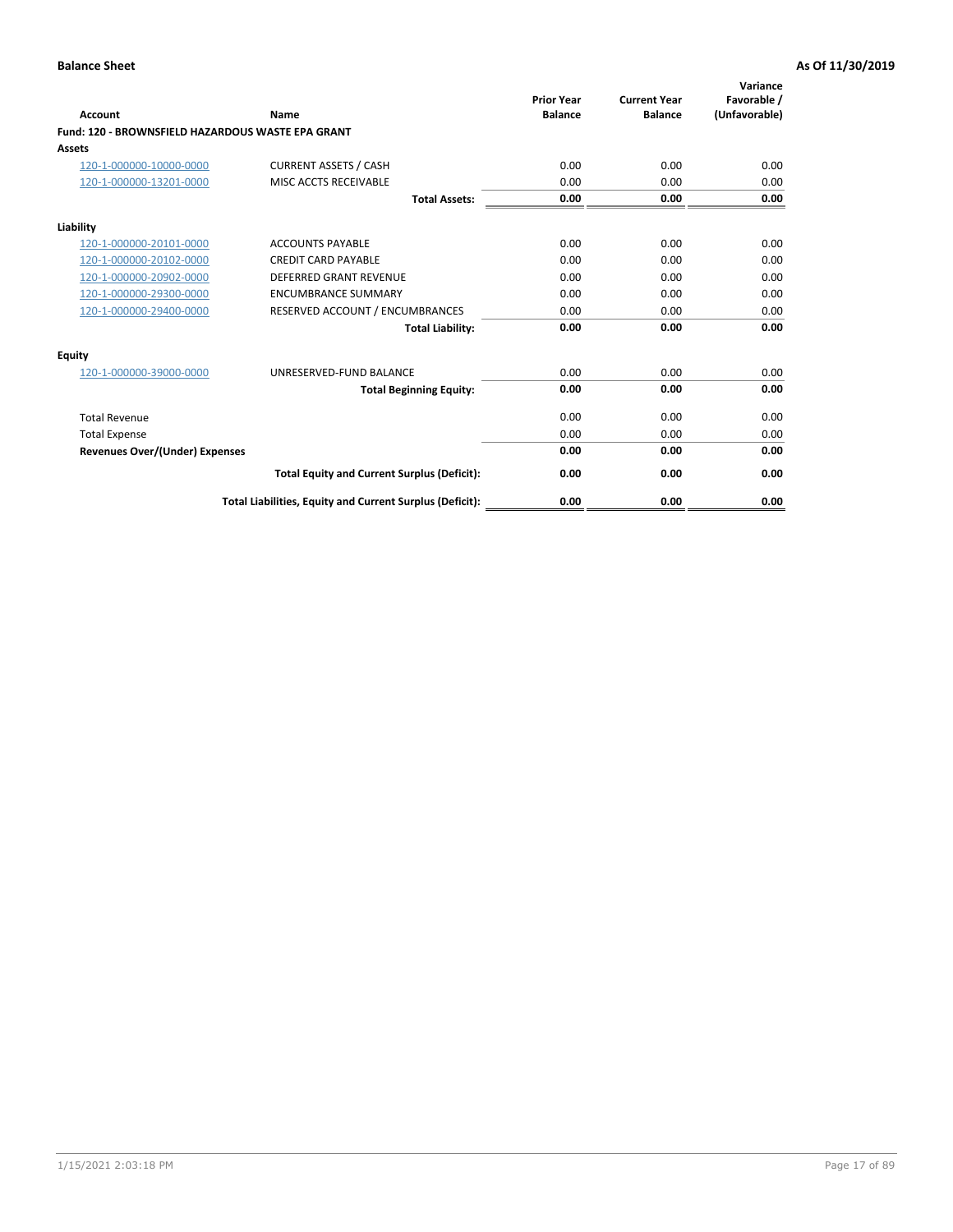| Account                                     | Name                                                     | <b>Prior Year</b><br><b>Balance</b> | <b>Current Year</b><br><b>Balance</b> | Variance<br>Favorable /<br>(Unfavorable) |
|---------------------------------------------|----------------------------------------------------------|-------------------------------------|---------------------------------------|------------------------------------------|
| Fund: 121 - BROWNSFIELD PETROLEUM EPA GRANT |                                                          |                                     |                                       |                                          |
| <b>Assets</b>                               |                                                          |                                     |                                       |                                          |
| 121-1-000000-10000-0000                     | <b>CURRENT ASSETS / CASH</b>                             | 0.00                                | 0.00                                  | 0.00                                     |
| 121-1-000000-13201-0000                     | MISC ACCTS RECEIVABLE                                    | 0.00                                | 0.00                                  | 0.00                                     |
|                                             | <b>Total Assets:</b>                                     | 0.00                                | 0.00                                  | 0.00                                     |
| Liability                                   |                                                          |                                     |                                       |                                          |
| 121-1-000000-20101-0000                     | <b>ACCOUNTS PAYABLE</b>                                  | 0.00                                | 0.00                                  | 0.00                                     |
| 121-1-000000-20102-0000                     | <b>CREDIT CARD PAYABLE</b>                               | 0.00                                | 0.00                                  | 0.00                                     |
| 121-1-000000-20103-0000                     | <b>ACCRUED ACCOUNTS PAYABLE</b>                          | 0.00                                | 0.00                                  | 0.00                                     |
| 121-1-000000-20902-0000                     | <b>DEFERRED GRANT REVENUE</b>                            | 0.00                                | 0.00                                  | 0.00                                     |
| 121-1-000000-29300-0000                     | <b>ENCUMBRANCE SUMMARY</b>                               | 0.00                                | 0.00                                  | 0.00                                     |
| 121-1-000000-29400-0000                     | RESERVED ACCOUNT / ENCUMBRANCES                          | 0.00                                | 0.00                                  | 0.00                                     |
|                                             | <b>Total Liability:</b>                                  | 0.00                                | 0.00                                  | 0.00                                     |
| <b>Equity</b>                               |                                                          |                                     |                                       |                                          |
| 121-1-000000-39000-0000                     | UNRESERVED-FUND BALANCE                                  | 0.00                                | 0.00                                  | 0.00                                     |
|                                             | <b>Total Beginning Equity:</b>                           | 0.00                                | 0.00                                  | 0.00                                     |
| <b>Total Revenue</b>                        |                                                          | 0.00                                | 0.00                                  | 0.00                                     |
| <b>Total Expense</b>                        |                                                          | 0.00                                | 0.00                                  | 0.00                                     |
| <b>Revenues Over/(Under) Expenses</b>       |                                                          | 0.00                                | 0.00                                  | 0.00                                     |
|                                             | <b>Total Equity and Current Surplus (Deficit):</b>       | 0.00                                | 0.00                                  | 0.00                                     |
|                                             | Total Liabilities, Equity and Current Surplus (Deficit): | 0.00                                | 0.00                                  | 0.00                                     |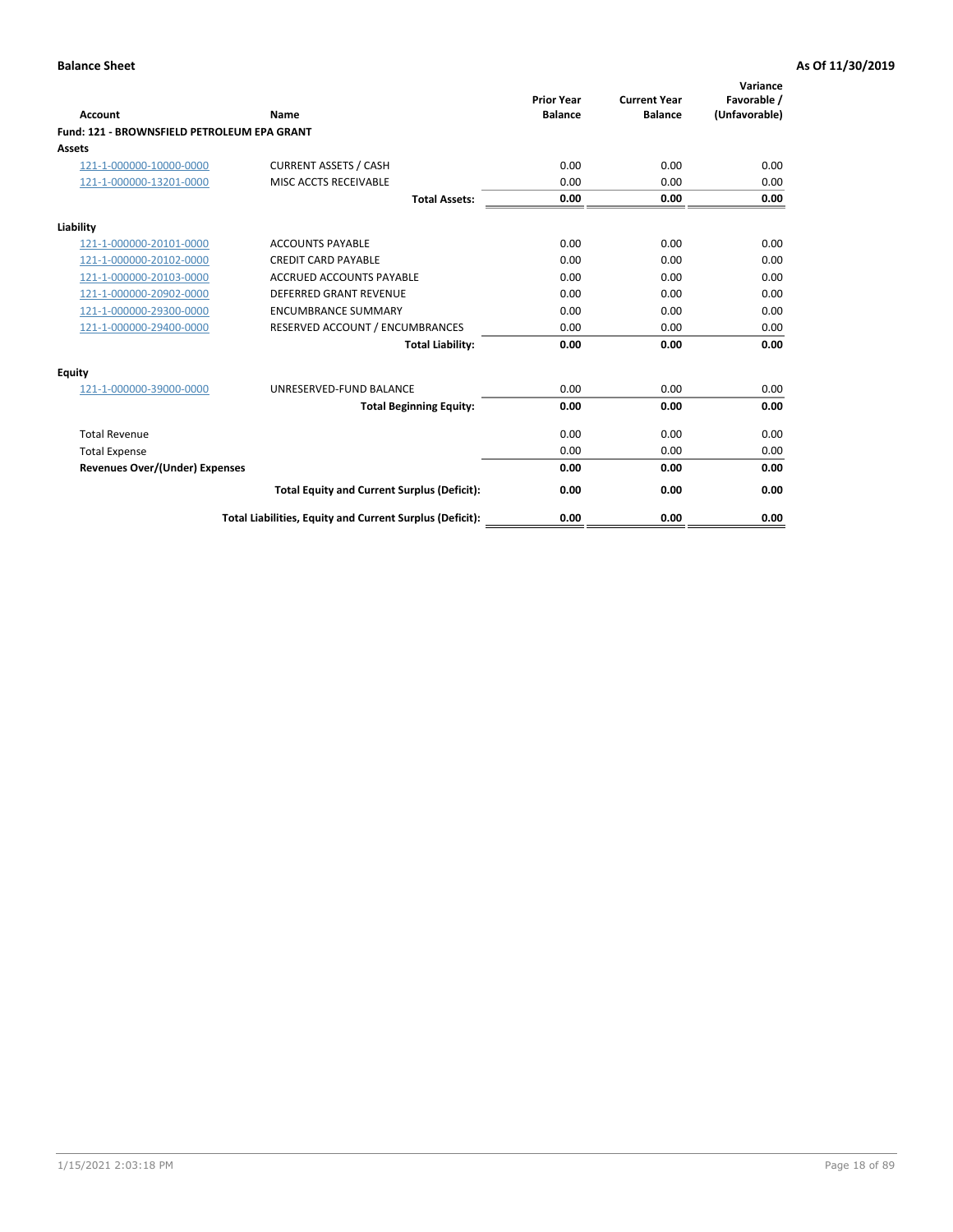| <b>Account</b>                                     | Name                                                     | <b>Prior Year</b><br><b>Balance</b> | <b>Current Year</b><br><b>Balance</b> | Variance<br>Favorable /<br>(Unfavorable) |
|----------------------------------------------------|----------------------------------------------------------|-------------------------------------|---------------------------------------|------------------------------------------|
| Fund: 122 - COPS HIRING PROGRAM GRANT 2010UMWX0308 |                                                          |                                     |                                       |                                          |
| Assets                                             |                                                          |                                     |                                       |                                          |
| 122-1-000000-10000-0000                            | <b>CURRENT ASSETS / CASH</b>                             | 0.00                                | 0.00                                  | 0.00                                     |
| 122-1-000000-13201-0000                            | MISC ACCTS RECEIVABLE                                    | 0.00                                | 0.00                                  | 0.00                                     |
|                                                    | <b>Total Assets:</b>                                     | 0.00                                | 0.00                                  | 0.00                                     |
| Liability                                          |                                                          |                                     |                                       |                                          |
| 122-1-000000-20101-0000                            | <b>ACCOUNTS PAYABLE</b>                                  | 0.00                                | 0.00                                  | 0.00                                     |
| 122-1-000000-20102-0000                            | <b>CREDIT CARD PAYABLE</b>                               | 0.00                                | 0.00                                  | 0.00                                     |
| 122-1-000000-20103-0000                            | <b>ACCRUED ACCOUNTS PAYABLE</b>                          | 0.00                                | 0.00                                  | 0.00                                     |
| 122-1-000000-20902-0000                            | <b>DEFERRED GRANT REVENUE</b>                            | 0.00                                | 0.00                                  | 0.00                                     |
|                                                    | <b>Total Liability:</b>                                  | 0.00                                | 0.00                                  | 0.00                                     |
| Equity                                             |                                                          |                                     |                                       |                                          |
| 122-1-000000-39000-0000                            | UNRESERVED-FUND BALANCE                                  | 0.00                                | 0.00                                  | 0.00                                     |
|                                                    | <b>Total Beginning Equity:</b>                           | 0.00                                | 0.00                                  | 0.00                                     |
| <b>Total Revenue</b>                               |                                                          | 0.00                                | 0.00                                  | 0.00                                     |
| <b>Total Expense</b>                               |                                                          | 0.00                                | 0.00                                  | 0.00                                     |
| <b>Revenues Over/(Under) Expenses</b>              |                                                          | 0.00                                | 0.00                                  | 0.00                                     |
|                                                    | <b>Total Equity and Current Surplus (Deficit):</b>       | 0.00                                | 0.00                                  | 0.00                                     |
|                                                    | Total Liabilities, Equity and Current Surplus (Deficit): | 0.00                                | 0.00                                  | 0.00                                     |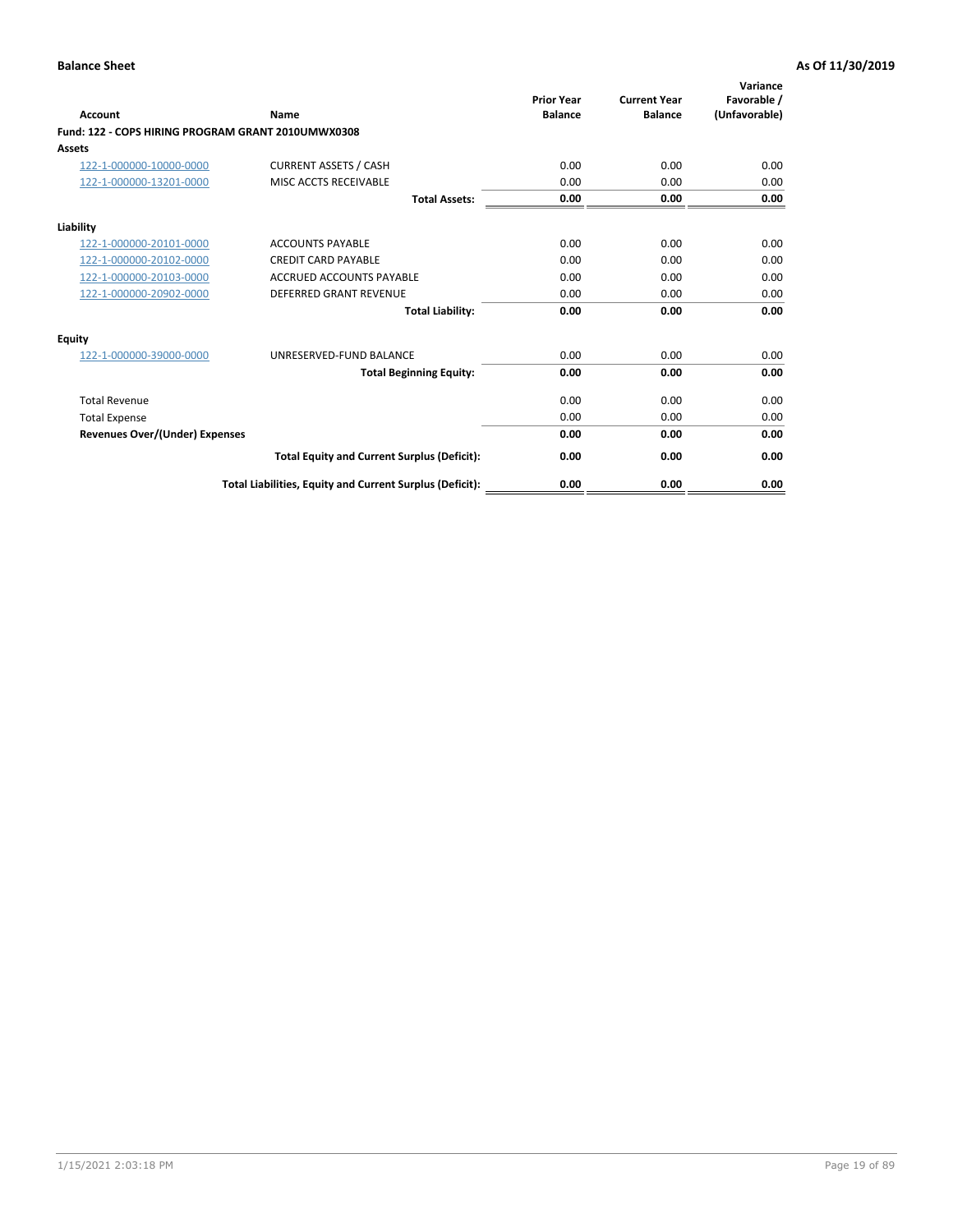| Account                        | Name                                                           | <b>Prior Year</b><br><b>Balance</b> | <b>Current Year</b><br><b>Balance</b> | Variance<br>Favorable /<br>(Unfavorable) |
|--------------------------------|----------------------------------------------------------------|-------------------------------------|---------------------------------------|------------------------------------------|
|                                | Fund: 123 - PTRAIN - POLICE REIMBURSEMENT GRANTS & CONT EDUCAT |                                     |                                       |                                          |
| Assets                         |                                                                |                                     |                                       |                                          |
| 123-1-000000-10000-0000        | <b>CURRENT ASSETS / CASH</b>                                   | 10,514.94                           | 4,979.35                              | $-5,535.59$                              |
| 123-1-000000-13201-0000        | MISC ACCTS RECEIVABLE                                          | 0.00                                | 0.00                                  | 0.00                                     |
|                                | <b>Total Assets:</b>                                           | 10,514.94                           | 4.979.35                              | $-5,535.59$                              |
| Liability                      |                                                                |                                     |                                       |                                          |
| 123-1-000000-20101-0000        | <b>ACCOUNTS PAYABLE</b>                                        | 0.00                                | 0.00                                  | 0.00                                     |
| 123-1-000000-20102-0000        | <b>CREDIT CARD PAYABLE</b>                                     | 0.00                                | 0.00                                  | 0.00                                     |
| 123-1-000000-20103-0000        | ACCRUED ACCOUNTS PAYABLE                                       | 0.00                                | 0.00                                  | 0.00                                     |
|                                | <b>Total Liability:</b>                                        | 0.00                                | 0.00                                  | 0.00                                     |
| Equity                         |                                                                |                                     |                                       |                                          |
| 123-1-000000-39000-0000        | UNRESERVED-FUND BALANCE                                        | 10,461.04                           | 4,972.48                              | $-5,488.56$                              |
|                                | <b>Total Beginning Equity:</b>                                 | 10,461.04                           | 4,972.48                              | $-5,488.56$                              |
| <b>Total Revenue</b>           |                                                                | 54.57                               | 6.99                                  | $-47.58$                                 |
| <b>Total Expense</b>           |                                                                | 0.67                                | 0.12                                  | 0.55                                     |
| Revenues Over/(Under) Expenses |                                                                | 53.90                               | 6.87                                  | $-47.03$                                 |
|                                | <b>Total Equity and Current Surplus (Deficit):</b>             | 10,514.94                           | 4,979.35                              | $-5,535.59$                              |
|                                | Total Liabilities, Equity and Current Surplus (Deficit):       | 10,514.94                           | 4,979.35                              | $-5,535.59$                              |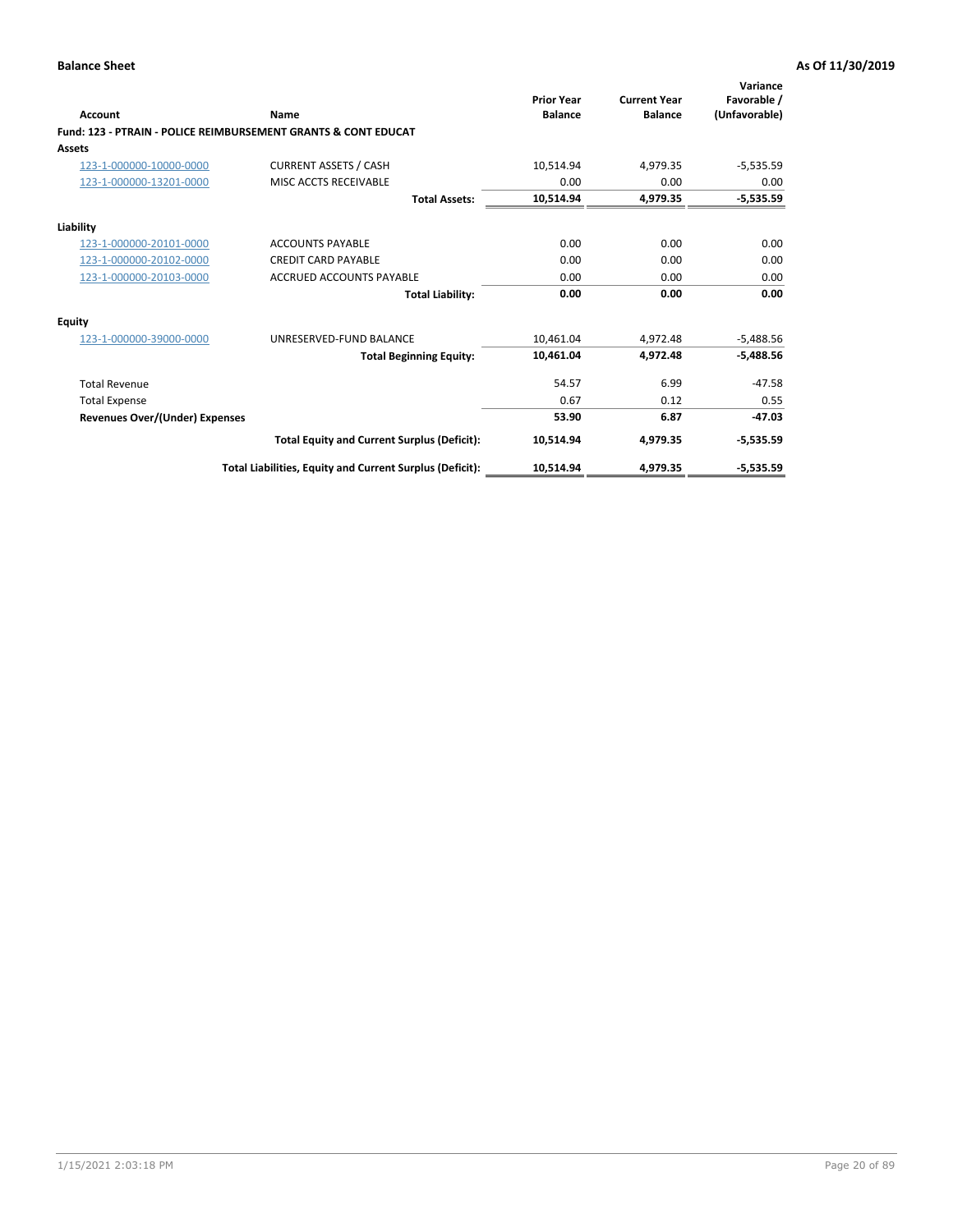|                                      |                                                          |                                     |                                       | Variance                     |
|--------------------------------------|----------------------------------------------------------|-------------------------------------|---------------------------------------|------------------------------|
| <b>Account</b>                       | <b>Name</b>                                              | <b>Prior Year</b><br><b>Balance</b> | <b>Current Year</b><br><b>Balance</b> | Favorable /<br>(Unfavorable) |
| <b>Fund: 124 - FIRE HAZMAT GRANT</b> |                                                          |                                     |                                       |                              |
| <b>Assets</b>                        |                                                          |                                     |                                       |                              |
| 124-1-000000-10000-0000              | <b>CURRENT ASSETS / CASH</b>                             | 0.00                                | 984.89                                | 984.89                       |
| 124-1-000000-13201-0000              | MISC ACCTS RECEIVABLE                                    | 0.00                                | 0.00                                  | 0.00                         |
| 124-1-000000-13205-0000              | <b>INTEREST RECEIVABLE</b>                               | 0.00                                | 0.00                                  | 0.00                         |
|                                      | <b>Total Assets:</b>                                     | 0.00                                | 984.89                                | 984.89                       |
| Liability                            |                                                          |                                     |                                       |                              |
| 124-1-000000-20101-0000              | <b>ACCOUNTS PAYABLE</b>                                  | 0.00                                | 0.00                                  | 0.00                         |
| 124-1-000000-20102-0000              | <b>CREDIT CARD PAYABLE</b>                               | 0.00                                | 0.00                                  | 0.00                         |
| 124-1-000000-20902-0000              | <b>DEFERRED GRANT REVENUE</b>                            | 0.00                                | 0.00                                  | 0.00                         |
| 124-1-000000-21001-0000              | <b>GENERAL FUND / GENERAL FUND</b>                       | 0.00                                | 0.00                                  | 0.00                         |
| 124-1-000000-29300-0000              | <b>ENCUMBRANCE SUMMARY</b>                               | 0.00                                | 0.00                                  | 0.00                         |
| 124-1-000000-29400-0000              | RESERVED ACCOUNT / ENCUMBRANCES                          | 0.00                                | 0.00                                  | 0.00                         |
|                                      | <b>Total Liability:</b>                                  | 0.00                                | 0.00                                  | 0.00                         |
| Equity                               |                                                          |                                     |                                       |                              |
| 124-1-000000-39000-0000              | UNRESERVED-FUND BALANCE                                  | 0.00                                | 984.89                                | 984.89                       |
|                                      | <b>Total Beginning Equity:</b>                           | 0.00                                | 984.89                                | 984.89                       |
| <b>Total Revenue</b>                 |                                                          | 0.00                                | 0.00                                  | 0.00                         |
| <b>Total Expense</b>                 |                                                          | 0.00                                | 0.00                                  | 0.00                         |
| Revenues Over/(Under) Expenses       |                                                          | 0.00                                | 0.00                                  | 0.00                         |
|                                      | <b>Total Equity and Current Surplus (Deficit):</b>       | 0.00                                | 984.89                                | 984.89                       |
|                                      | Total Liabilities, Equity and Current Surplus (Deficit): | 0.00                                | 984.89                                | 984.89                       |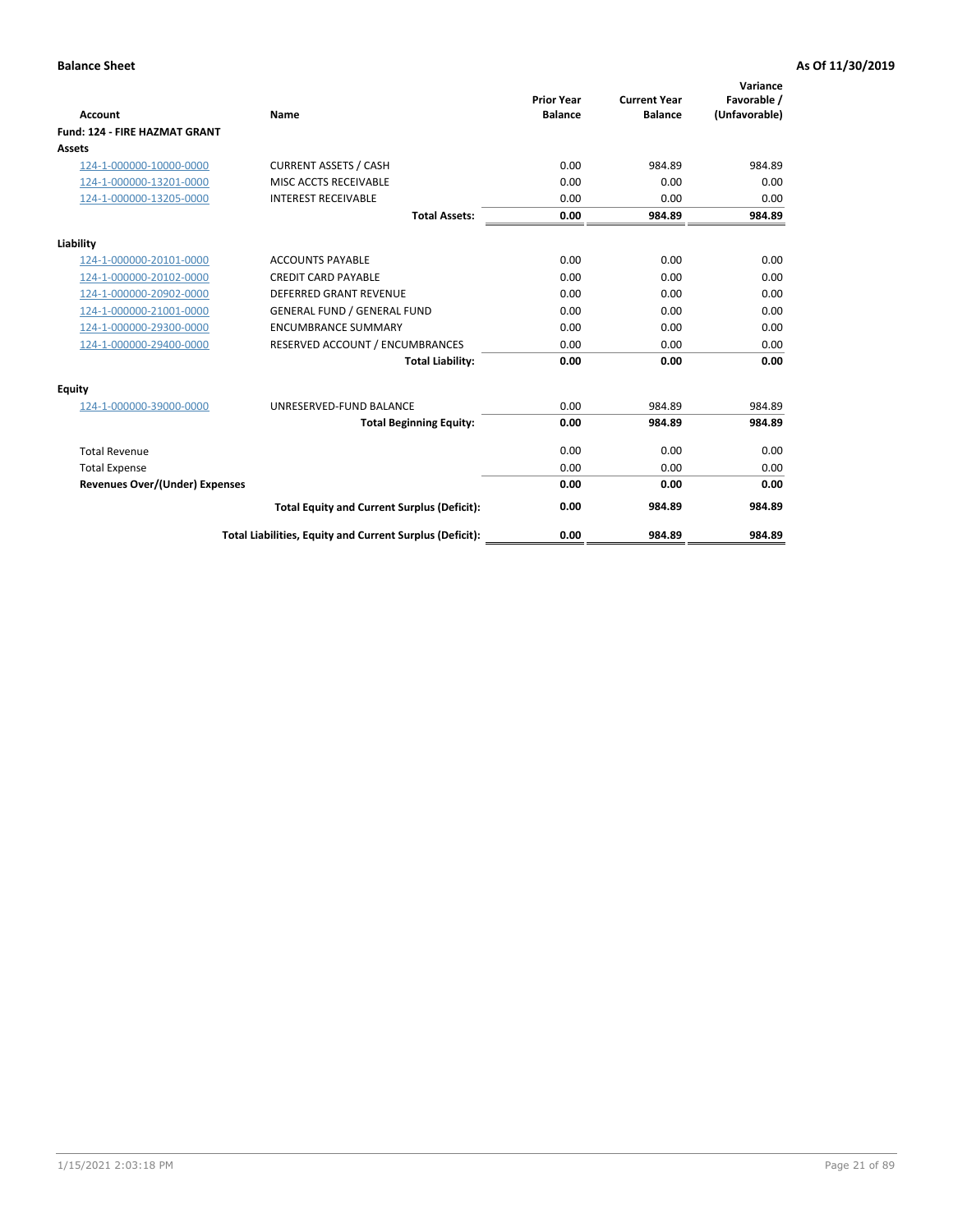| Account                                                   | Name                                                     | <b>Prior Year</b><br><b>Balance</b> | <b>Current Year</b><br><b>Balance</b> | Variance<br>Favorable /<br>(Unfavorable) |
|-----------------------------------------------------------|----------------------------------------------------------|-------------------------------------|---------------------------------------|------------------------------------------|
| <b>Fund: 125 - TRAINING &amp; HUMANITIES TEXAS GRANTS</b> |                                                          |                                     |                                       |                                          |
| <b>Assets</b>                                             |                                                          |                                     |                                       |                                          |
| 125-1-000000-10000-0000                                   | <b>CURRENT ASSETS / CASH</b>                             | 0.00                                | 0.00                                  | 0.00                                     |
| 125-1-000000-13205-0000                                   | <b>INTEREST RECEIVABLE</b>                               | 0.00                                | 0.00                                  | 0.00                                     |
|                                                           | <b>Total Assets:</b>                                     | 0.00                                | 0.00                                  | 0.00                                     |
| Liability                                                 |                                                          |                                     |                                       |                                          |
| 125-1-000000-20101-0000                                   | <b>ACCOUNTS PAYABLE</b>                                  | 0.00                                | 0.00                                  | 0.00                                     |
| 125-1-000000-20102-0000                                   | <b>CREDIT CARD PAYABLE</b>                               | 0.00                                | 0.00                                  | 0.00                                     |
| 125-1-000000-20103-0000                                   | <b>ACCRUED ACCOUNTS PAYABLE</b>                          | 0.00                                | 0.00                                  | 0.00                                     |
| 125-1-000000-20902-0000                                   | <b>DEFERRED GRANT REVENUE</b>                            | 0.00                                | 0.00                                  | 0.00                                     |
| 125-1-000000-29300-0000                                   | <b>ENCUMBRANCE SUMMARY</b>                               | 0.00                                | 0.00                                  | 0.00                                     |
| 125-1-000000-29400-0000                                   | RESERVED ACCOUNT / ENCUMBRANCES                          | 0.00                                | 0.00                                  | 0.00                                     |
|                                                           | <b>Total Liability:</b>                                  | 0.00                                | 0.00                                  | 0.00                                     |
| <b>Equity</b>                                             |                                                          |                                     |                                       |                                          |
| 125-1-000000-39000-0000                                   | UNRESERVED-FUND BALANCE                                  | 0.00                                | 0.00                                  | 0.00                                     |
|                                                           | <b>Total Beginning Equity:</b>                           | 0.00                                | 0.00                                  | 0.00                                     |
| <b>Total Revenue</b>                                      |                                                          | 0.00                                | 0.00                                  | 0.00                                     |
| <b>Total Expense</b>                                      |                                                          | 0.00                                | 0.00                                  | 0.00                                     |
| <b>Revenues Over/(Under) Expenses</b>                     |                                                          | 0.00                                | 0.00                                  | 0.00                                     |
|                                                           | <b>Total Equity and Current Surplus (Deficit):</b>       | 0.00                                | 0.00                                  | 0.00                                     |
|                                                           | Total Liabilities, Equity and Current Surplus (Deficit): | 0.00                                | 0.00                                  | 0.00                                     |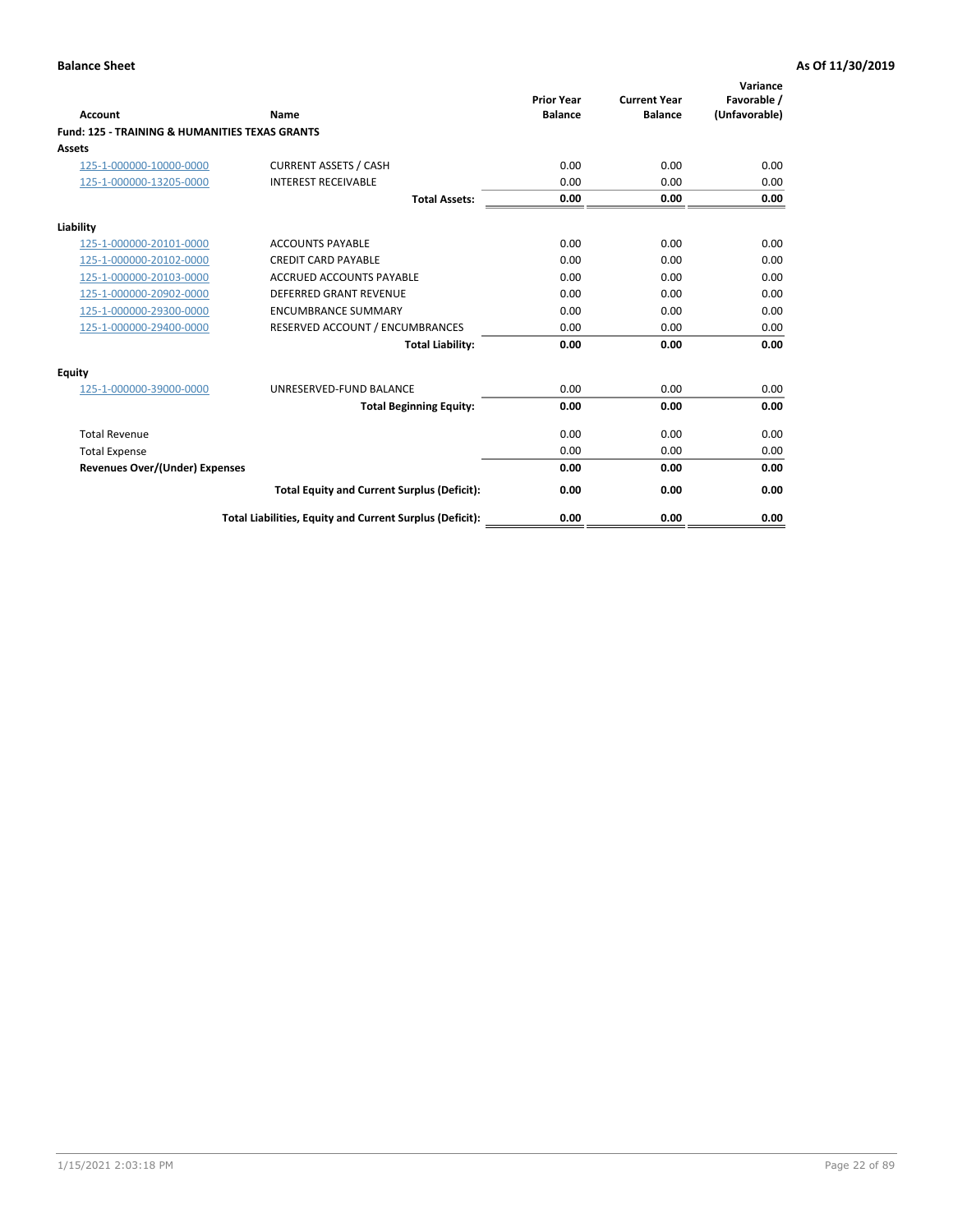| Account                                | Name                                                     | <b>Prior Year</b><br><b>Balance</b> | <b>Current Year</b><br><b>Balance</b> | Variance<br>Favorable /<br>(Unfavorable) |
|----------------------------------------|----------------------------------------------------------|-------------------------------------|---------------------------------------|------------------------------------------|
| <b>Fund: 126 - TIFMAS MOBILIZATION</b> |                                                          |                                     |                                       |                                          |
| Assets                                 |                                                          |                                     |                                       |                                          |
| 126-1-000000-10000-0000                | <b>CURRENT ASSETS / CASH</b>                             | 0.00                                | 0.00                                  | 0.00                                     |
| 126-1-000000-13201-0000                | MISC ACCTS RECEIVABLE                                    | 0.00                                | 0.00                                  | 0.00                                     |
|                                        | <b>Total Assets:</b>                                     | 0.00                                | 0.00                                  | 0.00                                     |
| Liability                              |                                                          |                                     |                                       |                                          |
| 126-1-000000-20101-0000                | <b>ACCOUNTS PAYABLE</b>                                  | 0.00                                | 0.00                                  | 0.00                                     |
| 126-1-000000-20102-0000                | <b>CREDIT CARD PAYABLE</b>                               | 0.00                                | 0.00                                  | 0.00                                     |
| 126-1-000000-39100-0000                | UNRESERVED-RET. EARNINGS                                 | 0.00                                | 0.00                                  | 0.00                                     |
|                                        | <b>Total Liability:</b>                                  | 0.00                                | 0.00                                  | 0.00                                     |
| Equity                                 |                                                          |                                     |                                       |                                          |
| 126-1-000000-39000-0000                | UNRESERVED-FUND BALANCE                                  | 0.00                                | 0.00                                  | 0.00                                     |
|                                        | <b>Total Beginning Equity:</b>                           | 0.00                                | 0.00                                  | 0.00                                     |
| <b>Total Revenue</b>                   |                                                          | 0.00                                | 0.00                                  | 0.00                                     |
| <b>Total Expense</b>                   |                                                          | 0.00                                | 0.00                                  | 0.00                                     |
| Revenues Over/(Under) Expenses         |                                                          | 0.00                                | 0.00                                  | 0.00                                     |
|                                        | <b>Total Equity and Current Surplus (Deficit):</b>       | 0.00                                | 0.00                                  | 0.00                                     |
|                                        | Total Liabilities, Equity and Current Surplus (Deficit): | 0.00                                | 0.00                                  | 0.00                                     |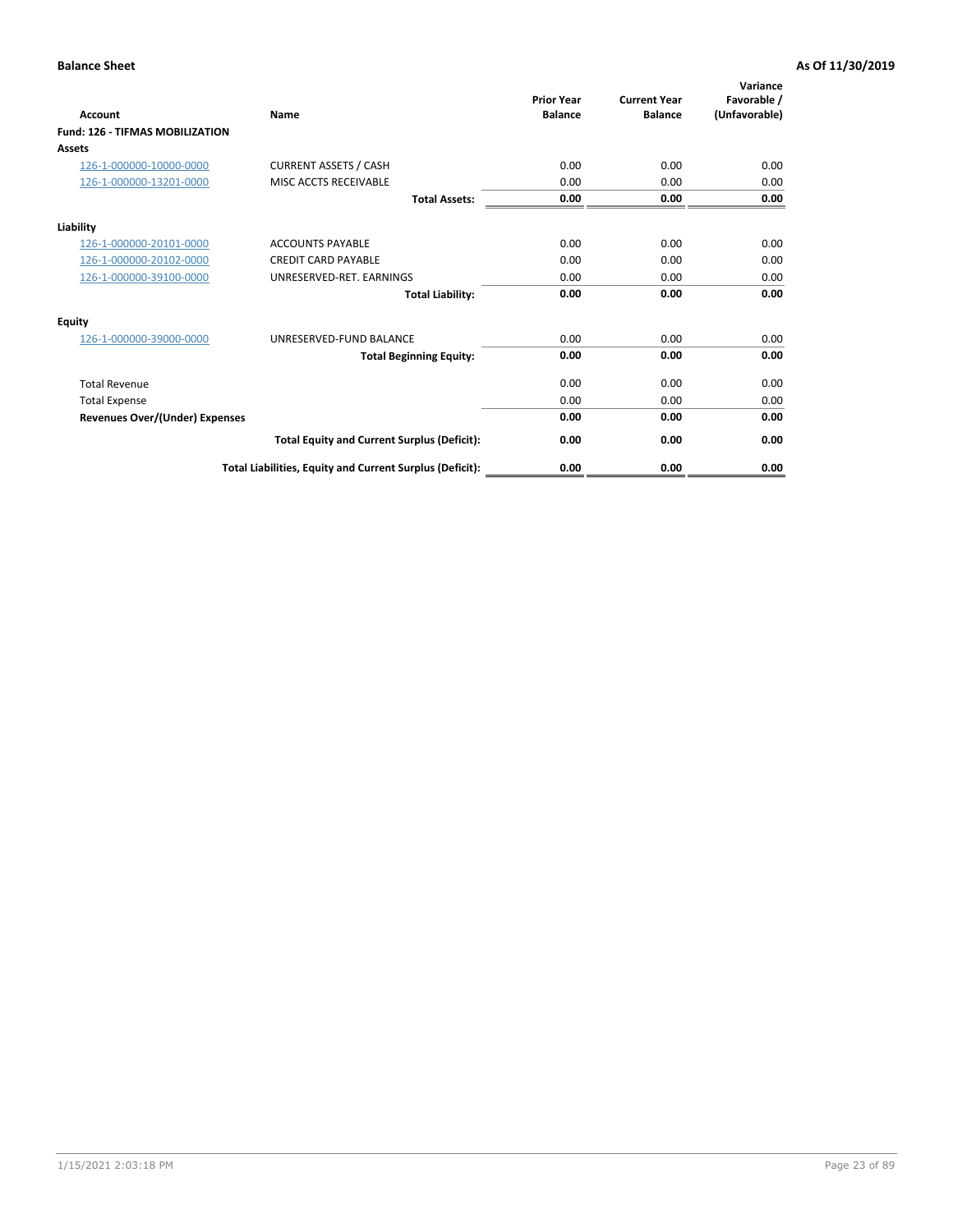| <b>Account</b>                        | Name                                                     | <b>Prior Year</b><br><b>Balance</b> | <b>Current Year</b><br><b>Balance</b> | Variance<br>Favorable /<br>(Unfavorable) |
|---------------------------------------|----------------------------------------------------------|-------------------------------------|---------------------------------------|------------------------------------------|
| Fund: 127 - FIRE GRANT                |                                                          |                                     |                                       |                                          |
| Assets                                |                                                          |                                     |                                       |                                          |
| 127-1-000000-10000-0000               | <b>CURRENT ASSETS / CASH</b>                             | 0.00                                | 0.00                                  | 0.00                                     |
| 127-1-000000-13201-0000               | MISC ACCTS RECEIVABLE                                    | 0.00                                | 0.00                                  | 0.00                                     |
|                                       | <b>Total Assets:</b>                                     | 0.00                                | 0.00                                  | 0.00                                     |
| Liability                             |                                                          |                                     |                                       |                                          |
| 127-1-000000-20101-0000               | <b>ACCOUNTS PAYABLE</b>                                  | 0.00                                | 0.00                                  | 0.00                                     |
|                                       | <b>Total Liability:</b>                                  | 0.00                                | 0.00                                  | 0.00                                     |
| <b>Equity</b>                         |                                                          |                                     |                                       |                                          |
| 127-1-000000-39000-0000               | UNRESERVED-FUND BALANCE                                  | 0.00                                | 0.00                                  | 0.00                                     |
|                                       | <b>Total Beginning Equity:</b>                           | 0.00                                | 0.00                                  | 0.00                                     |
| <b>Total Revenue</b>                  |                                                          | 0.00                                | 0.00                                  | 0.00                                     |
| <b>Total Expense</b>                  |                                                          | 0.00                                | 0.00                                  | 0.00                                     |
| <b>Revenues Over/(Under) Expenses</b> |                                                          | 0.00                                | 0.00                                  | 0.00                                     |
|                                       | <b>Total Equity and Current Surplus (Deficit):</b>       | 0.00                                | 0.00                                  | 0.00                                     |
|                                       | Total Liabilities, Equity and Current Surplus (Deficit): | 0.00                                | 0.00                                  | 0.00                                     |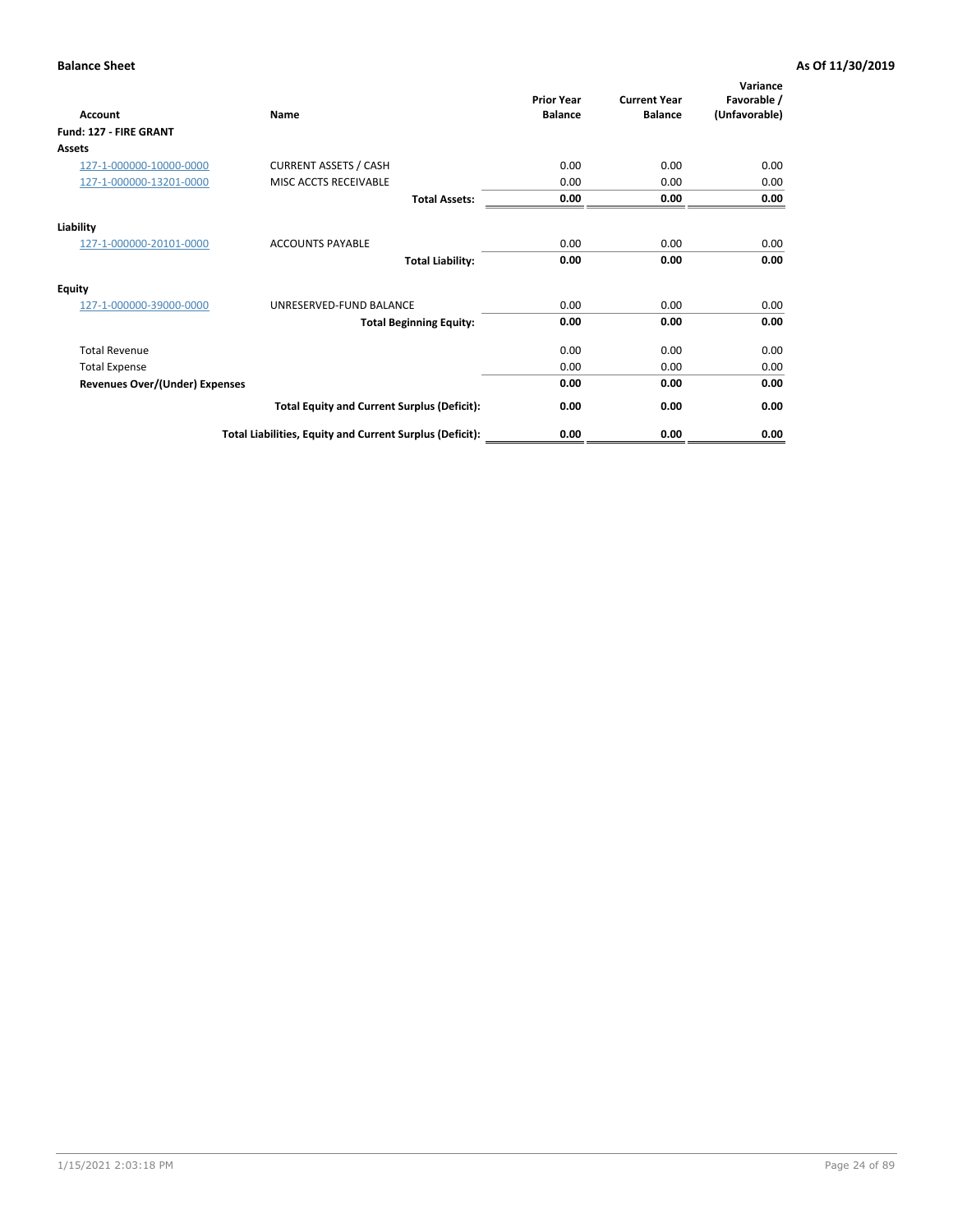| <b>Account</b>                        | Name                                                     | <b>Prior Year</b><br><b>Balance</b> | <b>Current Year</b><br><b>Balance</b> | Variance<br>Favorable /<br>(Unfavorable) |
|---------------------------------------|----------------------------------------------------------|-------------------------------------|---------------------------------------|------------------------------------------|
| Fund: 140 - DEBT SERVICE FUND         |                                                          |                                     |                                       |                                          |
| Assets                                |                                                          |                                     |                                       |                                          |
| 140-1-000000-10000-0000               | <b>CURRENT ASSETS / CASH</b>                             | 1,791,009.80                        | 2,030,796.24                          | 239,786.44                               |
| 140-1-000000-12101-0000               | <b>BOND ISSUANCE COSTS</b>                               | 0.00                                | 0.00                                  | 0.00                                     |
| 140-1-000000-13101-0000               | TAX RECEIVABLE-CURRENT                                   | 4,116,752.96                        | 4,266,668.35                          | 149,915.39                               |
| 140-1-000000-13102-0000               | <b>TAXES REC-DELINQUENT</b>                              | 284,011.13                          | 286,564.15                            | 2,553.02                                 |
| 140-1-000000-13103-0000               | ALLOW FOR UNCOLLECT TAXES                                | $-50,238.80$                        | $-54,945.75$                          | $-4,706.95$                              |
| 140-1-000000-13203-0000               | NON-CURRENT ASSETS / PREPAYMENTS                         | 0.00                                | 0.00                                  | 0.00                                     |
| 140-1-000000-13205-0000               | <b>INTEREST RECEIVABLE</b>                               | 0.00                                | 0.00                                  | 0.00                                     |
| 140-1-000000-13221-0000               | MISC A/R - PROPERTY TAXES                                | 54,227.31                           | 20,555.55                             | $-33,671.76$                             |
|                                       | <b>Total Assets:</b>                                     | 6,195,762.40                        | 6,549,638.54                          | 353,876.14                               |
| Liability                             |                                                          |                                     |                                       |                                          |
| 140-1-000000-20101-0000               | <b>ACCOUNTS PAYABLE</b>                                  | 0.00                                | 0.00                                  | 0.00                                     |
| 140-1-000000-20102-0000               | <b>CREDIT CARD PAYABLE</b>                               | 0.00                                | 0.00                                  | 0.00                                     |
| 140-1-000000-20103-0000               | ACCRUED ACCOUNTS PAYABLE                                 | 0.00                                | 0.00                                  | 0.00                                     |
| 140-1-000000-20108-0000               | <b>MATURED BONDS PAYABLE</b>                             | 0.00                                | 0.00                                  | 0.00                                     |
| 140-1-000000-20111-0000               | MATURED INTEREST PAYABLE                                 | 0.00                                | 0.00                                  | 0.00                                     |
| 140-1-000000-20112-0000               | <b>ACCRUED INTEREST PAYABLE</b>                          | 0.00                                | 0.00                                  | 0.00                                     |
| 140-1-000000-20203-0000               | <b>DEFERRED TAX REVENUE</b>                              | 4,340,196.32                        | 4,487,957.78                          | $-147,761.46$                            |
| 140-1-000000-21001-0000               | <b>GENERAL FUND / GENERAL FUND</b>                       | 0.00                                | 0.00                                  | 0.00                                     |
| 140-1-000000-21040-0000               | DUE TO / GENERAL CIP FUND                                | 0.00                                | 0.00                                  | 0.00                                     |
| 140-1-000000-29300-0000               | <b>ENCUMBRANCE SUMMARY</b>                               | 0.00                                | 0.00                                  | 0.00                                     |
| 140-1-000000-29400-0000               | RESERVED ACCOUNT / ENCUMBRANCES                          | 0.00                                | 0.00                                  | 0.00                                     |
|                                       | <b>Total Liability:</b>                                  | 4,340,196.32                        | 4,487,957.78                          | $-147,761.46$                            |
| Equity                                |                                                          |                                     |                                       |                                          |
| 140-1-000000-39000-0000               | UNRESERVED-FUND BALANCE                                  | 855,063.37                          | 981,993.42                            | 126,930.05                               |
|                                       | <b>Total Beginning Equity:</b>                           | 855,063.37                          | 981,993.42                            | 126,930.05                               |
| <b>Total Revenue</b>                  |                                                          | 1,000,576.13                        | 1,157,147.32                          | 156,571.19                               |
| <b>Total Expense</b>                  |                                                          | 73.42                               | 77,459.98                             | -77,386.56                               |
| <b>Revenues Over/(Under) Expenses</b> |                                                          | 1,000,502.71                        | 1,079,687.34                          | 79,184.63                                |
|                                       | <b>Total Equity and Current Surplus (Deficit):</b>       | 1,855,566.08                        | 2,061,680.76                          | 206,114.68                               |
|                                       | Total Liabilities, Equity and Current Surplus (Deficit): | 6,195,762.40                        | 6,549,638.54                          | 353,876.14                               |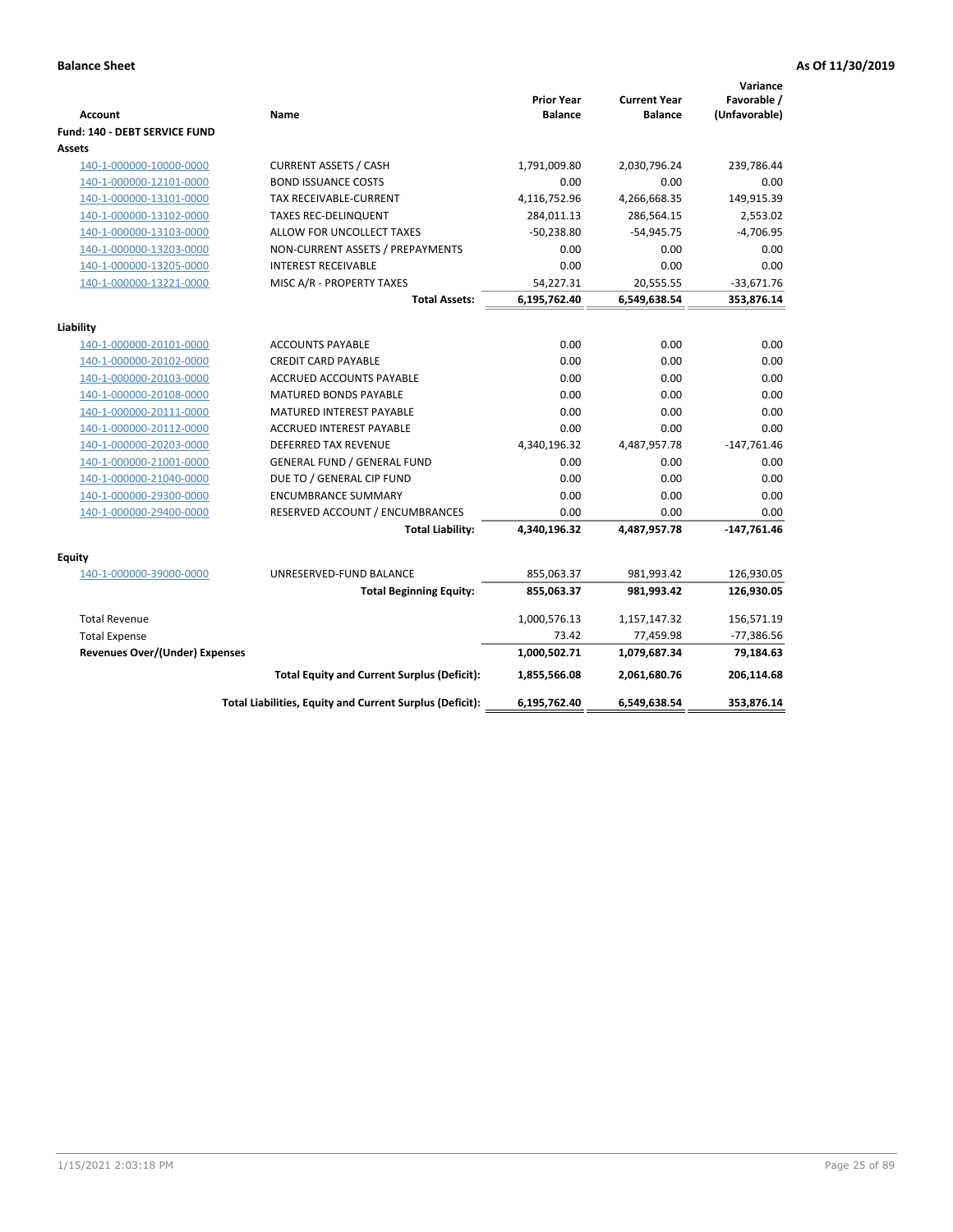|                                                     |                                                          |                                     |                                       | Variance                     |
|-----------------------------------------------------|----------------------------------------------------------|-------------------------------------|---------------------------------------|------------------------------|
| <b>Account</b>                                      | Name                                                     | <b>Prior Year</b><br><b>Balance</b> | <b>Current Year</b><br><b>Balance</b> | Favorable /<br>(Unfavorable) |
| <b>Fund: 160 - GENERAL CAPITAL IMPROVEMENT FUND</b> |                                                          |                                     |                                       |                              |
| <b>Assets</b>                                       |                                                          |                                     |                                       |                              |
| 160-1-000000-10000-0000                             | <b>CURRENT ASSETS / CASH</b>                             | 2,312,433.56                        | 2,814,258.63                          | 501,825.07                   |
| 160-1-000000-11402-0000                             | 2002 CO'S                                                | 249,367.42                          | 254,995.06                            | 5,627.64                     |
| 160-1-000000-11514-0000                             | EXCHANGE BLDG - TX DAILY ACCOUNT 1157                    | 222,755.84                          | 227,860.24                            | 5,104.40                     |
| 160-1-000000-11515-0000                             | 2019 GO STREET BOND PROCEEDS - TX TERN                   | 0.00                                | 0.00                                  | 0.00                         |
| 160-1-000000-11517-0000                             | <b>EXCHANGE BLDG - TX TERM</b>                           | 0.00                                | 0.00                                  | 0.00                         |
| 160-1-000000-11520-0000                             | <b>CERTIFICATES OF DEPOSIT</b>                           | 0.00                                | 0.00                                  | 0.00                         |
| 160-1-000000-11602-0000                             | 2001 CO                                                  | 0.00                                | 0.00                                  | 0.00                         |
| 160-1-000000-11603-0000                             | 2001-A CO'S                                              | 75,354.22                           | 77,068.15                             | 1,713.93                     |
| 160-1-000000-13201-0000                             | MISC ACCTS RECEIVABLE                                    | 7,311.00                            | 7,311.00                              | 0.00                         |
| 160-1-000000-13205-0000                             | <b>INTEREST RECEIVABLE</b>                               | 0.00                                | 0.00                                  | 0.00                         |
| 160-1-000000-14035-0000                             | DEBT SERVICE / DEBT SERVICE FUND                         | 0.00                                | 0.00                                  | 0.00                         |
|                                                     | <b>Total Assets:</b>                                     | 2,867,222.04                        | 3,381,493.08                          | 514,271.04                   |
|                                                     |                                                          |                                     |                                       |                              |
| Liability                                           |                                                          |                                     |                                       |                              |
| 160-1-000000-20101-0000                             | <b>ACCOUNTS PAYABLE</b>                                  | 0.00                                | 0.00                                  | 0.00                         |
| 160-1-000000-20102-0000                             | <b>CREDIT CARD PAYABLE</b>                               | 0.00                                | 0.00                                  | 0.00                         |
| 160-1-000000-20103-0000                             | ACCRUED ACCOUNTS PAYABLE                                 | 0.00                                | 0.00                                  | 0.00                         |
| 160-1-000000-20113-0000                             | <b>DEVELOPERS ESCROW</b>                                 | 0.00                                | 0.00                                  | 0.00                         |
| 160-1-000000-20139-0000                             | <b>RETAINAGES PAYABLE</b>                                | 64,866.71                           | $-0.04$                               | 64,866.75                    |
| 160-1-000000-20902-0000                             | <b>DEFERRED GRANT REVENUE</b>                            | 0.00                                | 0.00                                  | 0.00                         |
| 160-1-000000-21001-0000                             | <b>GENERAL FUND / GENERAL FUND</b>                       | 0.00                                | 0.00                                  | 0.00                         |
| 160-1-000000-21035-0000                             | DEBT SERVICE / DUE TO DEBT SERVICE                       | 0.00                                | 0.00                                  | 0.00                         |
| 160-1-000000-21101-0000                             | ENTERPRISE / WTR/WWTR UTILITY FUND                       | 0.00                                | 0.00                                  | 0.00                         |
| 160-1-000000-29300-0000                             | <b>ENCUMBRANCE SUMMARY</b>                               | 0.00                                | 0.00                                  | 0.00                         |
| 160-1-000000-29400-0100                             | RESERVED ACCOUNT / ENCUMBRANCES                          | 0.00                                | 0.00                                  | 0.00                         |
|                                                     | <b>Total Liability:</b>                                  | 64,866.71                           | $-0.04$                               | 64,866.75                    |
| Equity                                              |                                                          |                                     |                                       |                              |
| 160-1-000000-39000-0000                             | UNRESERVED-FUND BALANCE                                  | 2,314,271.96                        | 3,121,492.13                          | 807,220.17                   |
|                                                     | <b>Total Beginning Equity:</b>                           | 2,314,271.96                        | 3,121,492.13                          | 807,220.17                   |
| <b>Total Revenue</b>                                |                                                          | 582,722.47                          | 378,151.55                            | $-204,570.92$                |
| <b>Total Expense</b>                                |                                                          | 94,639.10                           | 118,150.56                            | $-23,511.46$                 |
| <b>Revenues Over/(Under) Expenses</b>               |                                                          | 488,083.37                          | 260,000.99                            | -228,082.38                  |
|                                                     | <b>Total Equity and Current Surplus (Deficit):</b>       | 2,802,355.33                        | 3,381,493.12                          | 579,137.79                   |
|                                                     |                                                          |                                     |                                       |                              |
|                                                     | Total Liabilities, Equity and Current Surplus (Deficit): | 2,867,222.04                        | 3,381,493.08                          | 514,271.04                   |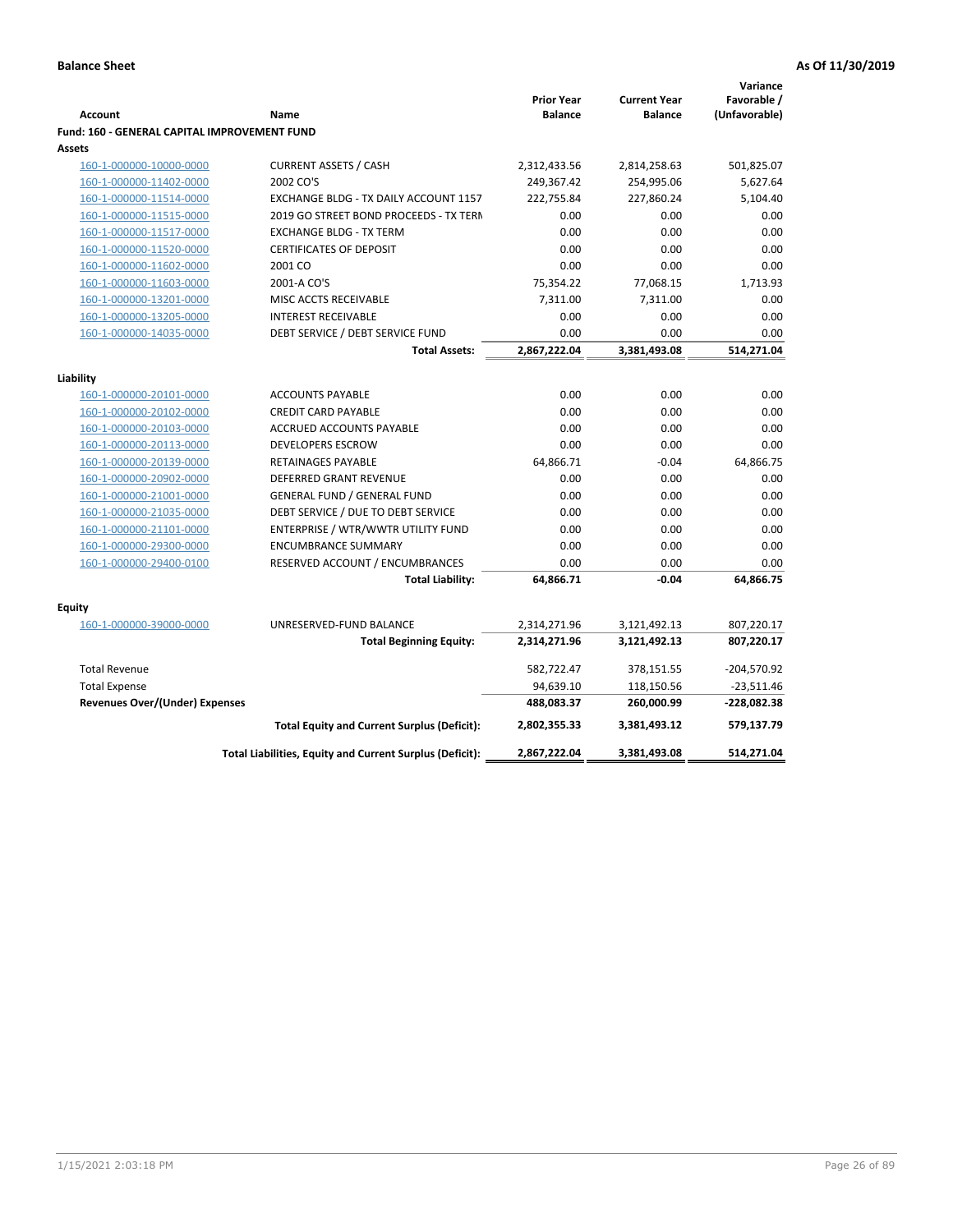| <b>Account</b>                       | Name                                                     | <b>Prior Year</b><br><b>Balance</b> | <b>Current Year</b><br><b>Balance</b> | Variance<br>Favorable /<br>(Unfavorable) |
|--------------------------------------|----------------------------------------------------------|-------------------------------------|---------------------------------------|------------------------------------------|
| Fund: 161 - STREET CONSTRUCTION FUND |                                                          |                                     |                                       |                                          |
| <b>Assets</b>                        |                                                          |                                     |                                       |                                          |
| 161-1-000000-10000-0000              | <b>CURRENT ASSETS / CASH</b>                             | 856,439.15                          | 870,813.28                            | 14,374.13                                |
| 161-1-000000-11003-0000              | 2010 CO'S                                                | 0.00                                | 0.00                                  | 0.00                                     |
| 161-1-000000-13205-0000              | <b>INTEREST RECEIVABLE</b>                               | 0.00                                | 0.00                                  | 0.00                                     |
| 161-1-000000-14035-0000              | DEBT SERVICE / DEBT SERVICE FUND                         | 0.00                                | 0.00                                  | 0.00                                     |
|                                      | <b>Total Assets:</b>                                     | 856,439.15                          | 870,813.28                            | 14,374.13                                |
| Liability                            |                                                          |                                     |                                       |                                          |
| 161-1-000000-20101-0000              | <b>ACCOUNTS PAYABLE</b>                                  | 0.00                                | 0.00                                  | 0.00                                     |
| 161-1-000000-20102-0000              | <b>CREDIT CARD PAYABLE</b>                               | 0.00                                | 0.00                                  | 0.00                                     |
| 161-1-000000-20103-0000              | <b>ACCRUED ACCOUNTS PAYABLE</b>                          | 0.00                                | 0.00                                  | 0.00                                     |
| 161-1-000000-20139-0000              | <b>RETAINAGES PAYABLE</b>                                | 0.00                                | 0.00                                  | 0.00                                     |
| 161-1-000000-21001-0000              | <b>GENERAL FUND / GENERAL FUND</b>                       | 0.00                                | 0.00                                  | 0.00                                     |
| 161-1-000000-21035-0000              | DEBT SERVICE / DUE TO DEBT SERVICE                       | 0.00                                | 0.00                                  | 0.00                                     |
| 161-1-000000-29300-0000              | <b>ENCUMBRANCE SUMMARY</b>                               | 0.00                                | 0.00                                  | 0.00                                     |
| 161-1-000000-29400-0100              | RESERVED ACCOUNT / ENCUMBRANCES                          | 0.00                                | 0.00                                  | 0.00                                     |
|                                      | <b>Total Liability:</b>                                  | 0.00                                | 0.00                                  | 0.00                                     |
| Equity                               |                                                          |                                     |                                       |                                          |
| 161-1-000000-39000-0000              | UNRESERVED-FUND BALANCE                                  | 852,048.74                          | 869,625.59                            | 17,576.85                                |
|                                      | <b>Total Beginning Equity:</b>                           | 852,048.74                          | 869,625.59                            | 17,576.85                                |
| <b>Total Revenue</b>                 |                                                          | 4.444.55                            | 1,210.09                              | $-3,234.46$                              |
| <b>Total Expense</b>                 |                                                          | 54.14                               | 22.40                                 | 31.74                                    |
| Revenues Over/(Under) Expenses       |                                                          | 4,390.41                            | 1,187.69                              | $-3,202.72$                              |
|                                      | <b>Total Equity and Current Surplus (Deficit):</b>       | 856,439.15                          | 870,813.28                            | 14,374.13                                |
|                                      | Total Liabilities, Equity and Current Surplus (Deficit): | 856,439.15                          | 870,813.28                            | 14,374.13                                |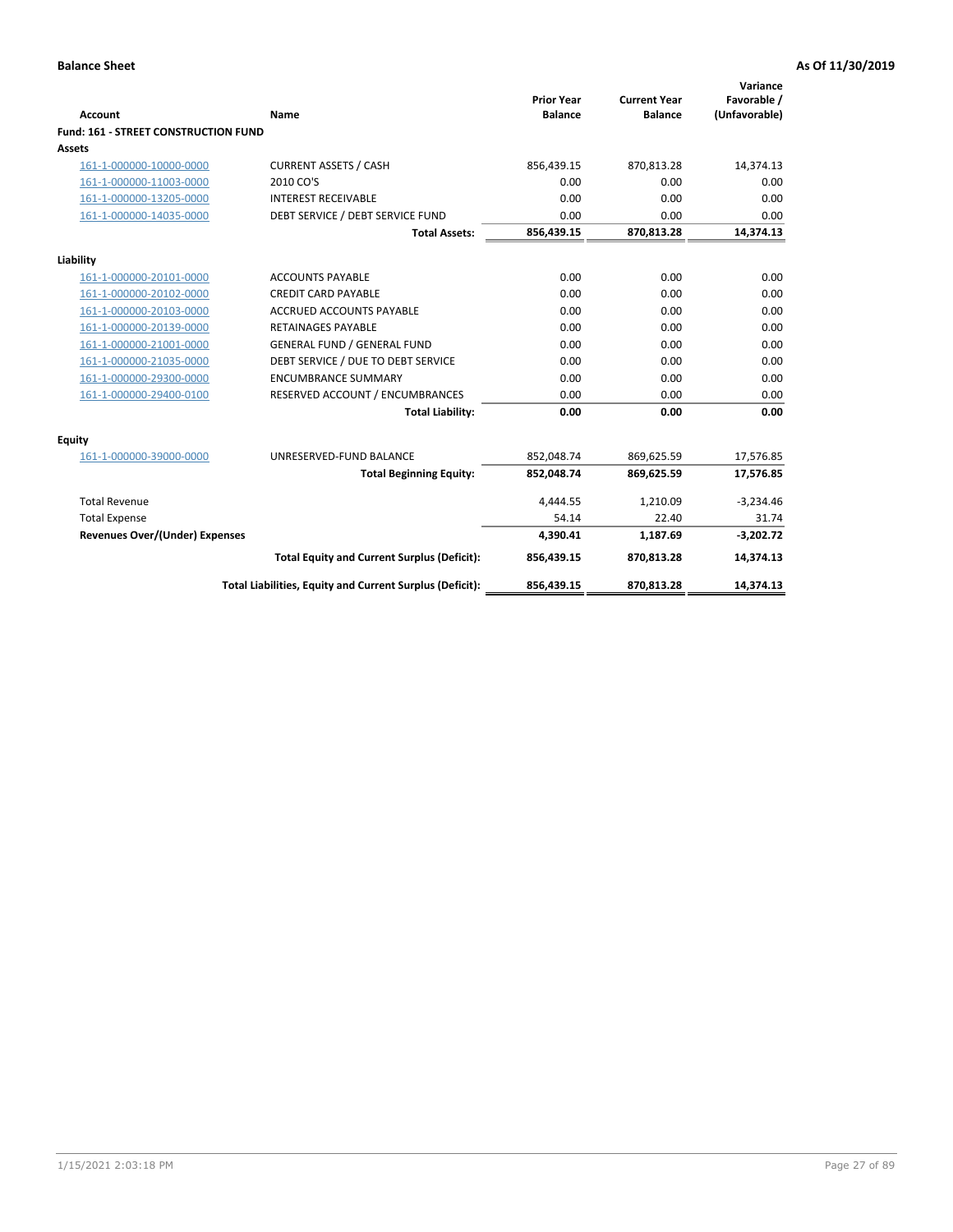|                                                 |                                                          | <b>Prior Year</b><br><b>Balance</b> | <b>Current Year</b> | Variance<br>Favorable / |
|-------------------------------------------------|----------------------------------------------------------|-------------------------------------|---------------------|-------------------------|
| <b>Account</b>                                  | Name                                                     |                                     | <b>Balance</b>      | (Unfavorable)           |
| <b>Fund: 162 - GRAHAM PARK RENOVATIONS FUND</b> |                                                          |                                     |                     |                         |
| <b>Assets</b>                                   |                                                          |                                     |                     |                         |
| 162-1-000000-10000-0000                         | <b>CURRENT ASSETS / CASH</b>                             | 0.00                                | 0.00                | 0.00                    |
| 162-1-000000-13201-0000                         | MISC ACCTS RECEIVABLE                                    | 0.00                                | 0.00                | 0.00                    |
|                                                 | <b>Total Assets:</b>                                     | 0.00                                | 0.00                | 0.00                    |
| Liability                                       |                                                          |                                     |                     |                         |
| 162-1-000000-20101-0000                         | <b>ACCOUNTS PAYABLE</b>                                  | 0.00                                | 0.00                | 0.00                    |
| 162-1-000000-20139-0000                         | <b>RETAINAGES PAYABLE</b>                                | 0.00                                | 0.00                | 0.00                    |
| 162-1-000000-20202-0000                         | <b>DEFERRED REVENUE</b>                                  | 0.00                                | 0.00                | 0.00                    |
| 162-1-000000-29300-0000                         | <b>ENCUMBRANCE SUMMARY</b>                               | 0.00                                | 0.00                | 0.00                    |
| 162-1-000000-29400-0000                         | RESERVED ACCOUNT / ENCUMBRANCES                          | 0.00                                | 0.00                | 0.00                    |
|                                                 | <b>Total Liability:</b>                                  | 0.00                                | 0.00                | 0.00                    |
| Equity                                          |                                                          |                                     |                     |                         |
| 162-1-000000-39000-0000                         | UNRESERVED-FUND BALANCE                                  | 0.00                                | 0.00                | 0.00                    |
|                                                 | <b>Total Beginning Equity:</b>                           | 0.00                                | 0.00                | 0.00                    |
| <b>Total Revenue</b>                            |                                                          | 0.00                                | 0.00                | 0.00                    |
| <b>Total Expense</b>                            |                                                          | 0.00                                | 0.00                | 0.00                    |
| Revenues Over/(Under) Expenses                  |                                                          | 0.00                                | 0.00                | 0.00                    |
|                                                 | <b>Total Equity and Current Surplus (Deficit):</b>       | 0.00                                | 0.00                | 0.00                    |
|                                                 | Total Liabilities, Equity and Current Surplus (Deficit): | 0.00                                | 0.00                | 0.00                    |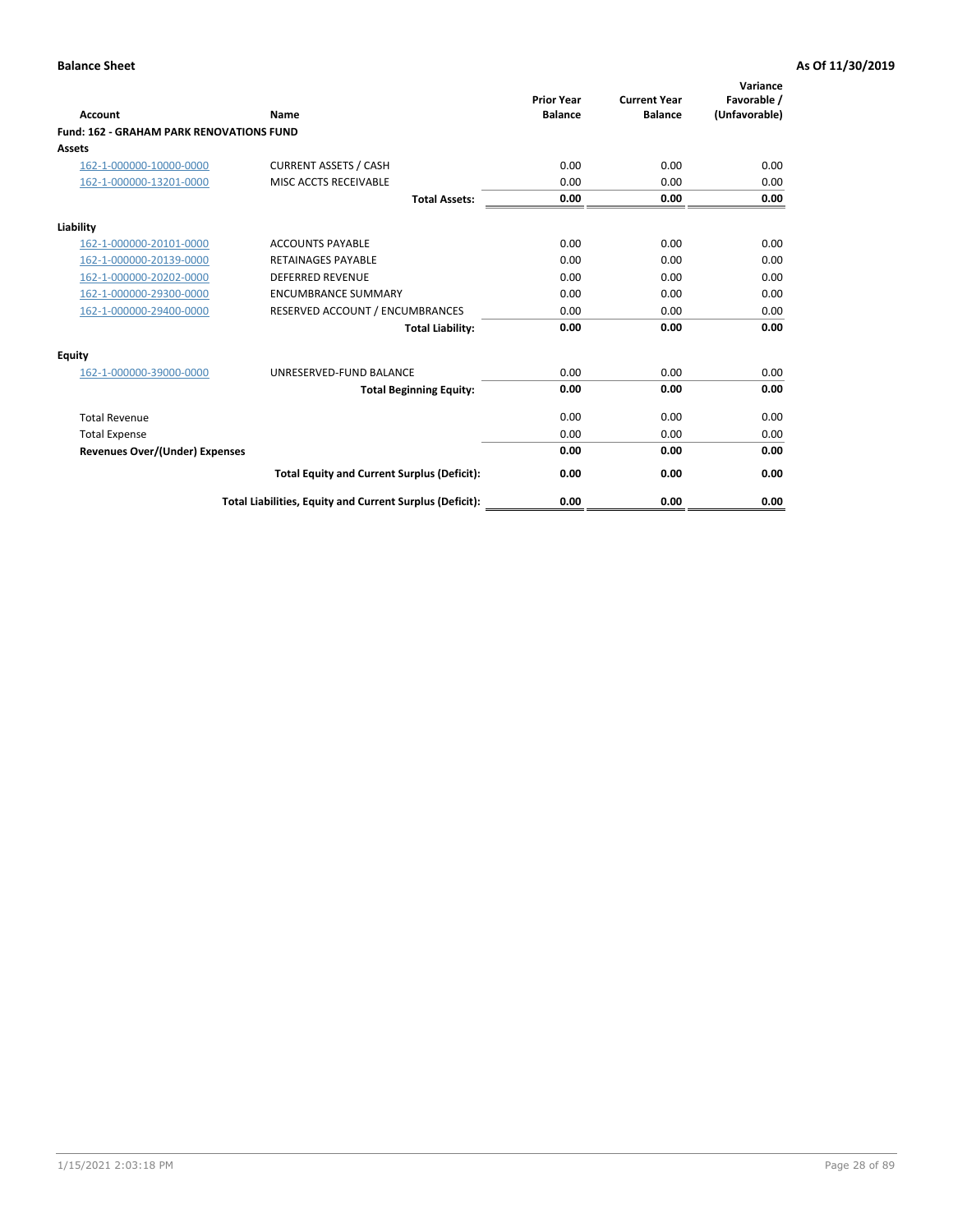| Account                               | Name                                                     | <b>Prior Year</b><br><b>Balance</b> | <b>Current Year</b><br><b>Balance</b> | Variance<br>Favorable /<br>(Unfavorable) |
|---------------------------------------|----------------------------------------------------------|-------------------------------------|---------------------------------------|------------------------------------------|
| Fund: 163 - SECO STIMULAS BLOCK GRANT |                                                          |                                     |                                       |                                          |
| <b>Assets</b>                         |                                                          |                                     |                                       |                                          |
| 163-1-000000-10000-0000               | <b>CURRENT ASSETS / CASH</b>                             | 0.00                                | 0.00                                  | 0.00                                     |
| 163-1-000000-13201-0000               | MISC ACCTS RECEIVABLE                                    | 0.00                                | 0.00                                  | 0.00                                     |
| 163-1-000000-13205-0000               | <b>INTEREST RECEIVABLE</b>                               | 0.00                                | 0.00                                  | 0.00                                     |
|                                       | <b>Total Assets:</b>                                     | 0.00                                | 0.00                                  | 0.00                                     |
| Liability                             |                                                          |                                     |                                       |                                          |
| 163-1-000000-20101-0000               | <b>ACCOUNTS PAYABLE</b>                                  | 0.00                                | 0.00                                  | 0.00                                     |
| 163-1-000000-20102-0000               | <b>CREDIT CARD PAYABLE</b>                               | 0.00                                | 0.00                                  | 0.00                                     |
| 163-1-000000-20103-0000               | <b>ACCRUED ACCOUNTS PAYABLE</b>                          | 0.00                                | 0.00                                  | 0.00                                     |
| 163-1-000000-20139-0000               | <b>RETAINAGES PAYABLE</b>                                | 0.00                                | 0.00                                  | 0.00                                     |
| 163-1-000000-20902-0000               | DEFERRED GRANT REVENUE                                   | 0.00                                | 0.00                                  | 0.00                                     |
| 163-1-000000-29300-0000               | <b>ENCUMBRANCE SUMMARY</b>                               | 0.00                                | 0.00                                  | 0.00                                     |
| 163-1-000000-29400-0100               | RESERVED ACCOUNT / ENCUMBRANCES                          | 0.00                                | 0.00                                  | 0.00                                     |
|                                       | <b>Total Liability:</b>                                  | 0.00                                | 0.00                                  | 0.00                                     |
| <b>Equity</b>                         |                                                          |                                     |                                       |                                          |
| 163-1-000000-39000-0000               | UNRESERVED-FUND BALANCE                                  | 0.00                                | 0.00                                  | 0.00                                     |
|                                       | <b>Total Beginning Equity:</b>                           | 0.00                                | 0.00                                  | 0.00                                     |
| <b>Total Revenue</b>                  |                                                          | 0.00                                | 0.00                                  | 0.00                                     |
| <b>Total Expense</b>                  |                                                          | 0.00                                | 0.00                                  | 0.00                                     |
| <b>Revenues Over/(Under) Expenses</b> |                                                          | 0.00                                | 0.00                                  | 0.00                                     |
|                                       | <b>Total Equity and Current Surplus (Deficit):</b>       | 0.00                                | 0.00                                  | 0.00                                     |
|                                       | Total Liabilities, Equity and Current Surplus (Deficit): | 0.00                                | 0.00                                  | 0.00                                     |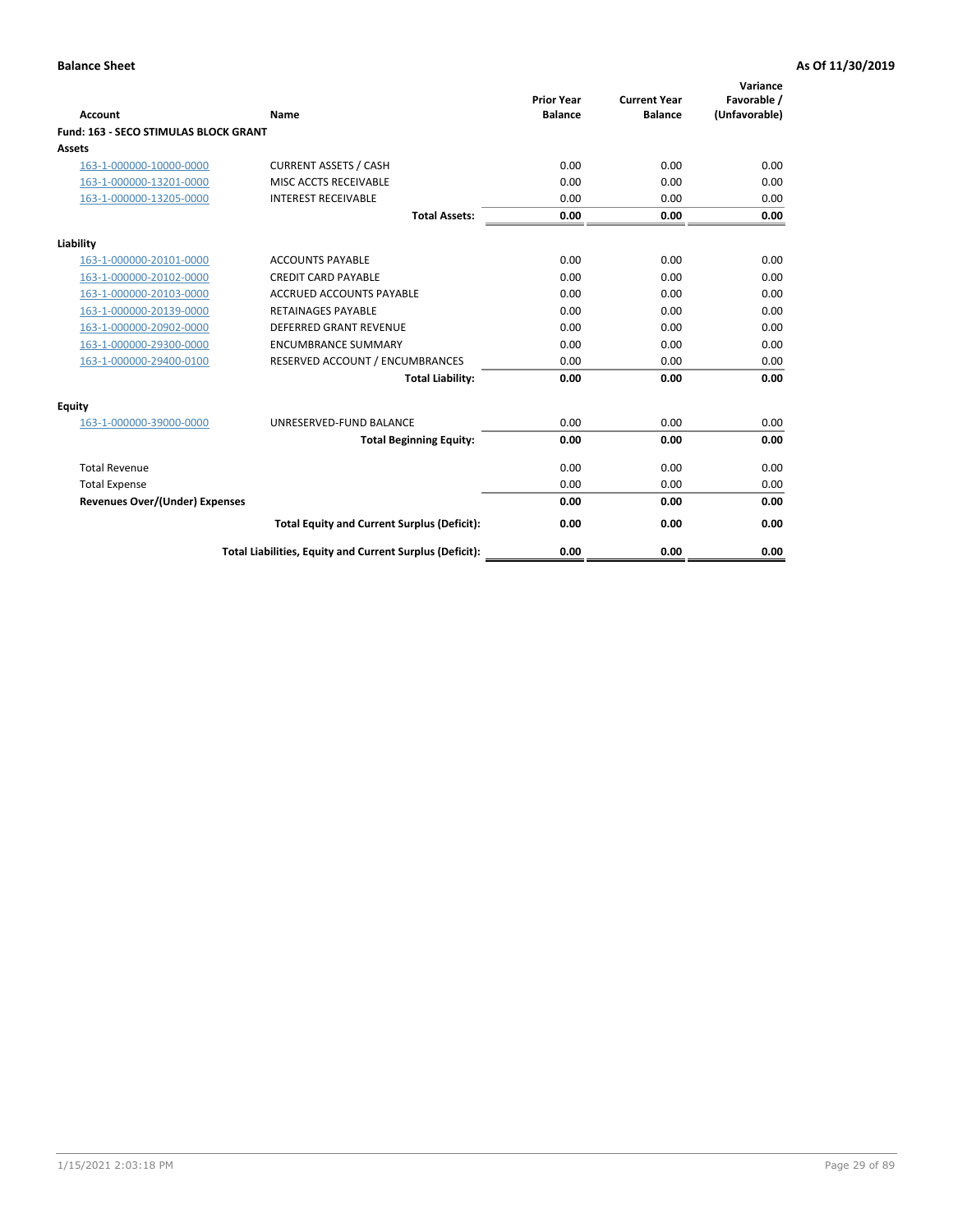| <b>Account</b>                   | Name                                                     | <b>Prior Year</b><br><b>Balance</b> | <b>Current Year</b><br><b>Balance</b> | Variance<br>Favorable /<br>(Unfavorable) |
|----------------------------------|----------------------------------------------------------|-------------------------------------|---------------------------------------|------------------------------------------|
| Fund: 164 - 2013 CO CAPITAL FUND |                                                          |                                     |                                       |                                          |
| <b>Assets</b>                    |                                                          |                                     |                                       |                                          |
| 164-1-000000-10000-0000          | <b>CURRENT ASSETS / CASH</b>                             | 32,043.98                           | 32,581.76                             | 537.78                                   |
| 164-1-000000-11508-0000          | 2013 CO'S PROJ CONST                                     | 2,024.42                            | 2,070.82                              | 46.40                                    |
| 164-1-000000-11509-0000          | 2013 CO'S DEBT SERVICE                                   | 0.00                                | 0.00                                  | 0.00                                     |
| 164-1-000000-13205-0000          | <b>INTEREST RECEIVABLE</b>                               | 0.00                                | 0.00                                  | 0.00                                     |
| 164-1-000000-14035-0000          | DEBT SERVICE / DEBT SERVICE FUND                         | 0.00                                | 0.00                                  | 0.00                                     |
|                                  | <b>Total Assets:</b>                                     | 34,068.40                           | 34,652.58                             | 584.18                                   |
| Liability                        |                                                          |                                     |                                       |                                          |
| 164-1-000000-20101-0000          | <b>ACCOUNTS PAYABLE</b>                                  | 0.00                                | 0.00                                  | 0.00                                     |
| 164-1-000000-20102-0000          | <b>CREDIT CARD PAYABLE</b>                               | 0.00                                | 0.00                                  | 0.00                                     |
| 164-1-000000-20103-0000          | <b>ACCRUED ACCOUNTS PAYABLE</b>                          | 0.00                                | 0.00                                  | 0.00                                     |
| 164-1-000000-20139-0000          | <b>RETAINAGES PAYABLE</b>                                | 0.00                                | 0.00                                  | 0.00                                     |
| 164-1-000000-21001-0000          | <b>GENERAL FUND / GENERAL FUND</b>                       | 0.00                                | 0.00                                  | 0.00                                     |
| 164-1-000000-21035-0000          | DEBT SERVICE / DUE TO DEBT SERVICE                       | 0.00                                | 0.00                                  | 0.00                                     |
| 164-1-000000-29300-0000          | <b>ENCUMBRANCE SUMMARY</b>                               | 0.00                                | 0.00                                  | 0.00                                     |
| 164-1-000000-29400-0100          | RESERVED ACCOUNT / ENCUMBRANCES                          | 0.00                                | 0.00                                  | 0.00                                     |
|                                  | <b>Total Liability:</b>                                  | 0.00                                | 0.00                                  | 0.00                                     |
| Equity                           |                                                          |                                     |                                       |                                          |
| 164-1-000000-39000-0000          | UNRESERVED-FUND BALANCE                                  | 33,896.76                           | 34,601.73                             | 704.97                                   |
|                                  | <b>Total Beginning Equity:</b>                           | 33,896.76                           | 34,601.73                             | 704.97                                   |
| <b>Total Revenue</b>             |                                                          | 173.67                              | 51.69                                 | $-121.98$                                |
| <b>Total Expense</b>             |                                                          | 2.03                                | 0.84                                  | 1.19                                     |
| Revenues Over/(Under) Expenses   |                                                          | 171.64                              | 50.85                                 | $-120.79$                                |
|                                  | <b>Total Equity and Current Surplus (Deficit):</b>       | 34,068.40                           | 34,652.58                             | 584.18                                   |
|                                  | Total Liabilities, Equity and Current Surplus (Deficit): | 34,068.40                           | 34,652.58                             | 584.18                                   |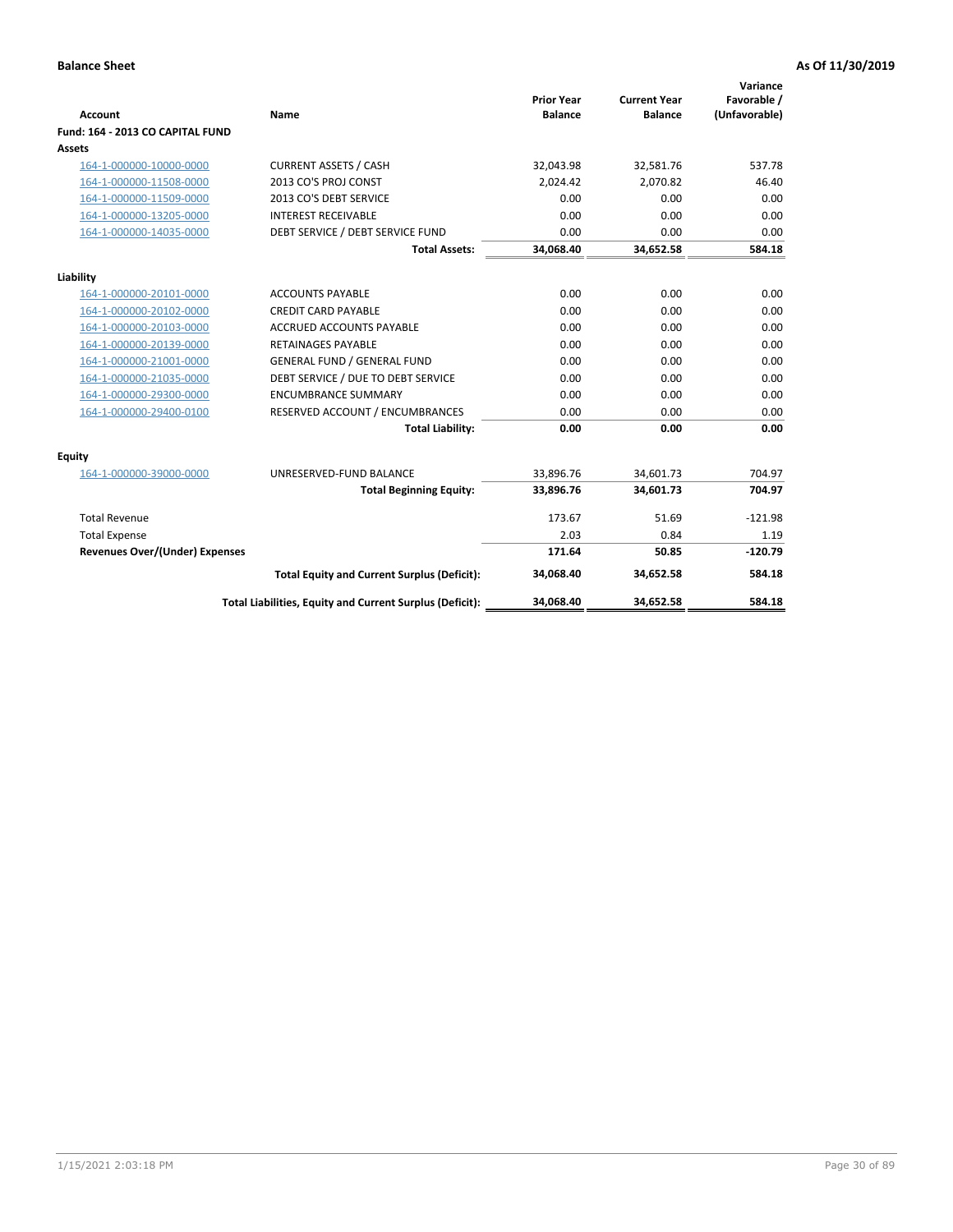| <b>Account</b>                        | Name                                                     | <b>Prior Year</b><br><b>Balance</b> | <b>Current Year</b><br><b>Balance</b> | Variance<br>Favorable /<br>(Unfavorable) |
|---------------------------------------|----------------------------------------------------------|-------------------------------------|---------------------------------------|------------------------------------------|
| Fund: 165 - 2014 GO FUND              |                                                          |                                     |                                       |                                          |
| Assets                                |                                                          |                                     |                                       |                                          |
| 165-1-000000-10000-0000               | <b>CURRENT ASSETS / CASH</b>                             | $-8,613.63$                         | $-8,613.63$                           | 0.00                                     |
| 165-1-000000-11003-0000               | 2010 CO'S                                                | 0.00                                | 0.00                                  | 0.00                                     |
| 165-1-000000-11202-0000               | 2014 GO STREET BONDS                                     | 0.00                                | 0.00                                  | 0.00                                     |
| 165-1-000000-11511-0000               | 2015 GO PROJECT CONSTRUCTION                             | 779,134.08                          | 796,987.74                            | 17,853.66                                |
| 165-1-000000-11520-0000               | <b>CERTIFICATES OF DEPOSIT</b>                           | 0.00                                | 0.00                                  | 0.00                                     |
| 165-1-000000-11530-0000               | <b>TexasTERM CP</b>                                      | 0.00                                | 0.00                                  | 0.00                                     |
| 165-1-000000-13201-0000               | MISC ACCTS RECEIVABLE                                    | 0.00                                | 0.00                                  | 0.00                                     |
| 165-1-000000-13205-0000               | <b>INTEREST RECEIVABLE</b>                               | 0.00                                | 0.00                                  | 0.00                                     |
| 165-1-000000-14035-0000               | DEBT SERVICE / DEBT SERVICE FUND                         | 0.00                                | 0.00                                  | 0.00                                     |
|                                       | <b>Total Assets:</b>                                     | 770,520.45                          | 788,374.11                            | 17,853.66                                |
| Liability                             |                                                          |                                     |                                       |                                          |
| 165-1-000000-20101-0000               | <b>ACCOUNTS PAYABLE</b>                                  | 0.00                                | 0.00                                  | 0.00                                     |
| 165-1-000000-20102-0000               | <b>CREDIT CARD PAYABLE</b>                               | 0.00                                | 0.00                                  | 0.00                                     |
| 165-1-000000-20103-0000               | <b>ACCRUED ACCOUNTS PAYABLE</b>                          | 0.00                                | 0.00                                  | 0.00                                     |
| 165-1-000000-20139-0000               | <b>RETAINAGES PAYABLE</b>                                | 0.00                                | 0.00                                  | 0.00                                     |
| 165-1-000000-21001-0000               | <b>GENERAL FUND / GENERAL FUND</b>                       | 0.00                                | 0.00                                  | 0.00                                     |
| 165-1-000000-21035-0000               | DEBT SERVICE / DUE TO DEBT SERVICE                       | 0.00                                | 0.00                                  | 0.00                                     |
| 165-1-000000-29300-0000               | <b>ENCUMBRANCE SUMMARY</b>                               | 0.00                                | 0.00                                  | 0.00                                     |
| 165-1-000000-29400-0100               | RESERVED ACCOUNT / ENCUMBRANCES                          | 0.00                                | 0.00                                  | 0.00                                     |
|                                       | <b>Total Liability:</b>                                  | 0.00                                | 0.00                                  | 0.00                                     |
| Equity                                |                                                          |                                     |                                       |                                          |
| 165-1-000000-39000-0000               | UNRESERVED-FUND BALANCE                                  | 767,685.84                          | 785,908.22                            | 18,222.38                                |
|                                       | <b>Total Beginning Equity:</b>                           | 767,685.84                          | 785,908.22                            | 18,222.38                                |
| <b>Total Revenue</b>                  |                                                          | 2,834.61                            | 2,465.89                              | $-368.72$                                |
| <b>Total Expense</b>                  |                                                          | 0.00                                | 0.00                                  | 0.00                                     |
| <b>Revenues Over/(Under) Expenses</b> |                                                          | 2,834.61                            | 2,465.89                              | $-368.72$                                |
|                                       | <b>Total Equity and Current Surplus (Deficit):</b>       | 770,520.45                          | 788,374.11                            | 17,853.66                                |
|                                       | Total Liabilities, Equity and Current Surplus (Deficit): | 770,520.45                          | 788,374.11                            | 17.853.66                                |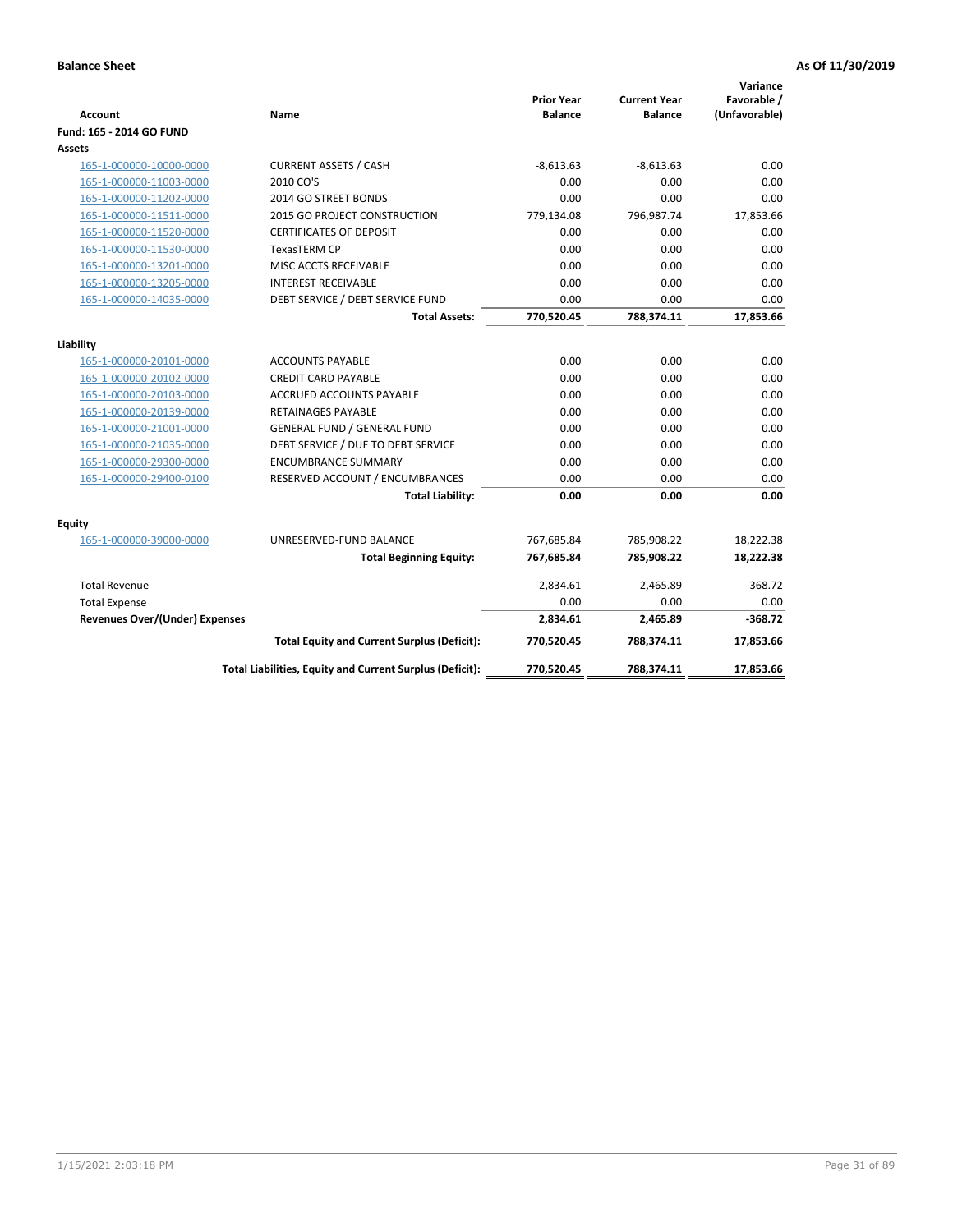| Account                                                      | Name                                                     | <b>Prior Year</b><br><b>Balance</b> | <b>Current Year</b><br><b>Balance</b> | Variance<br>Favorable /<br>(Unfavorable) |
|--------------------------------------------------------------|----------------------------------------------------------|-------------------------------------|---------------------------------------|------------------------------------------|
| <b>Fund: 170 - LAW ENFORCEMENT GRANT - CAPITAL PURCHASES</b> |                                                          |                                     |                                       |                                          |
| <b>Assets</b>                                                |                                                          |                                     |                                       |                                          |
| 170-1-000000-10000-0000                                      | <b>CURRENT ASSETS / CASH</b>                             | 0.00                                | 0.00                                  | 0.00                                     |
| 170-1-000000-13201-0000                                      | MISC ACCTS RECEIVABLE                                    | 0.00                                | 0.00                                  | 0.00                                     |
|                                                              | <b>Total Assets:</b>                                     | 0.00                                | 0.00                                  | 0.00                                     |
| Liability                                                    |                                                          |                                     |                                       |                                          |
| 170-1-000000-20101-0000                                      | <b>ACCOUNTS PAYABLE</b>                                  | 0.00                                | 0.00                                  | 0.00                                     |
| 170-1-000000-20102-0000                                      | <b>CREDIT CARD PAYABLE</b>                               | 0.00                                | 0.00                                  | 0.00                                     |
| 170-1-000000-20103-0000                                      | <b>ACCRUED ACCOUNTS PAYABLE</b>                          | 0.00                                | 0.00                                  | 0.00                                     |
| 170-1-000000-20902-0000                                      | <b>DEFERRED GRANT REVENUE</b>                            | 0.00                                | 0.00                                  | 0.00                                     |
| 170-1-000000-21001-0000                                      | <b>GENERAL FUND / GENERAL FUND</b>                       | 0.00                                | 0.00                                  | 0.00                                     |
| 170-1-000000-24004-0000                                      | <b>INTEREST PAYABLE ON DEP</b>                           | 0.00                                | 0.00                                  | 0.00                                     |
| 170-1-000000-29300-0000                                      | <b>ENCUMBRANCE SUMMARY</b>                               | 0.00                                | 0.00                                  | 0.00                                     |
| 170-1-000000-29400-0000                                      | RESERVED ACCOUNT / ENCUMBRANCES                          | 0.00                                | 0.00                                  | 0.00                                     |
|                                                              | <b>Total Liability:</b>                                  | 0.00                                | 0.00                                  | 0.00                                     |
| <b>Equity</b>                                                |                                                          |                                     |                                       |                                          |
| 170-1-000000-39000-0000                                      | UNRESERVED-FUND BALANCE                                  | 0.00                                | 0.00                                  | 0.00                                     |
|                                                              | <b>Total Beginning Equity:</b>                           | 0.00                                | 0.00                                  | 0.00                                     |
| <b>Total Revenue</b>                                         |                                                          | 0.00                                | 0.00                                  | 0.00                                     |
| <b>Total Expense</b>                                         |                                                          | 0.00                                | 0.00                                  | 0.00                                     |
| <b>Revenues Over/(Under) Expenses</b>                        |                                                          | 0.00                                | 0.00                                  | 0.00                                     |
|                                                              | <b>Total Equity and Current Surplus (Deficit):</b>       | 0.00                                | 0.00                                  | 0.00                                     |
|                                                              | Total Liabilities, Equity and Current Surplus (Deficit): | 0.00                                | 0.00                                  | 0.00                                     |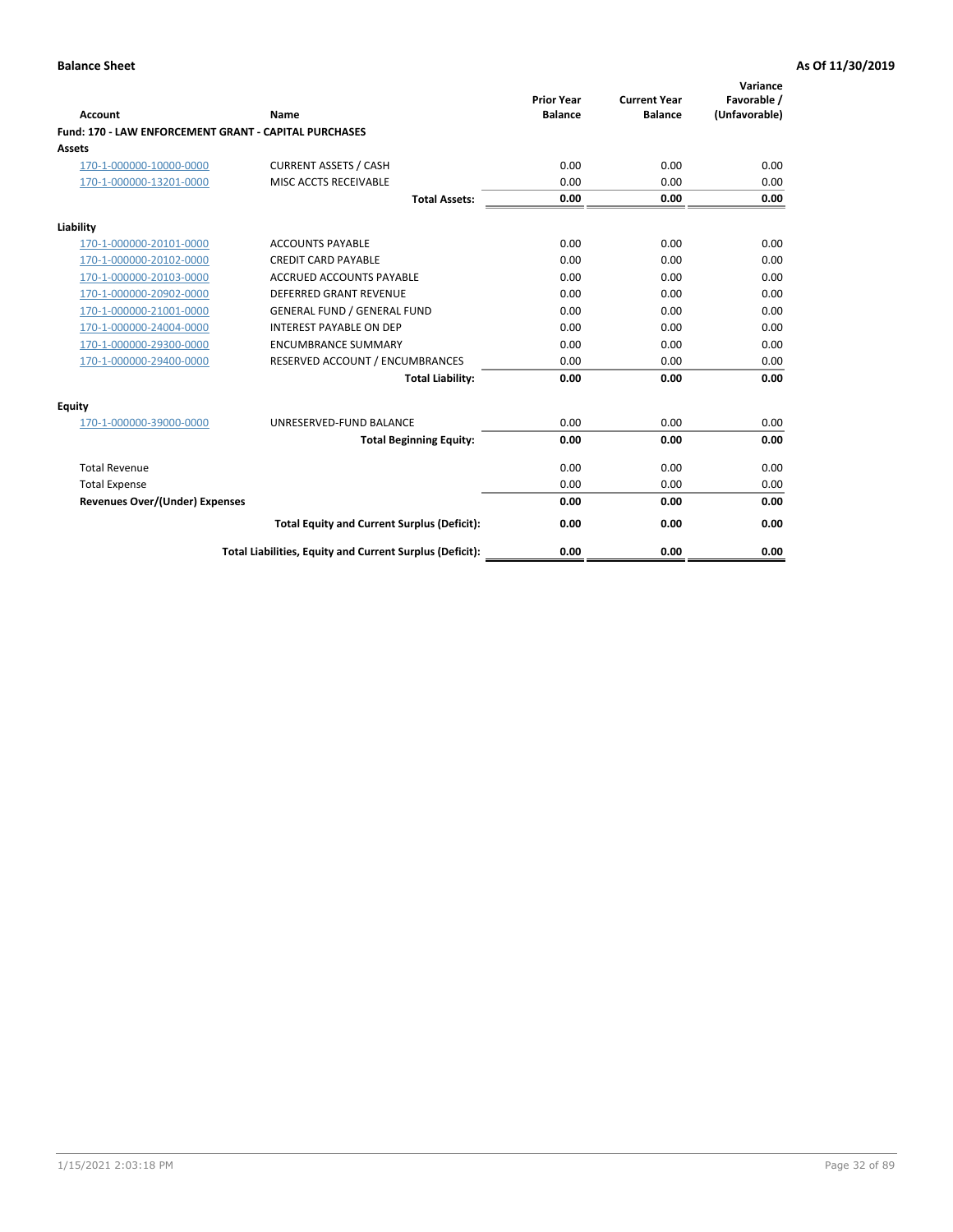| Account                                        | Name                                                     | <b>Prior Year</b><br><b>Balance</b> | <b>Current Year</b><br><b>Balance</b> | Variance<br>Favorable /<br>(Unfavorable) |
|------------------------------------------------|----------------------------------------------------------|-------------------------------------|---------------------------------------|------------------------------------------|
| <b>Fund: 171 - MAIN STREET SPECIAL REVENUE</b> |                                                          |                                     |                                       |                                          |
| <b>Assets</b>                                  |                                                          |                                     |                                       |                                          |
| 171-1-000000-10000-0000                        | <b>CURRENT ASSETS / CASH</b>                             | 2,586.00                            | $-50,561.48$                          | $-53,147.48$                             |
| 171-1-000000-13201-0000                        | MISC ACCTS RECEIVABLE                                    | 0.00                                | 0.00                                  | 0.00                                     |
| 171-1-000000-13205-0000                        | <b>INTEREST RECEIVABLE</b>                               | 0.00                                | 0.00                                  | 0.00                                     |
|                                                | <b>Total Assets:</b>                                     | 2.586.00                            | $-50.561.48$                          | $-53,147.48$                             |
| Liability                                      |                                                          |                                     |                                       |                                          |
| 171-1-000000-20101-0000                        | <b>ACCOUNTS PAYABLE</b>                                  | 0.00                                | 0.00                                  | 0.00                                     |
| 171-1-000000-20102-0000                        | <b>CREDIT CARD PAYABLE</b>                               | 0.00                                | 0.00                                  | 0.00                                     |
| 171-1-000000-20103-0000                        | <b>ACCRUED ACCOUNTS PAYABLE</b>                          | 0.00                                | 0.00                                  | 0.00                                     |
| 171-1-000000-20139-0000                        | <b>RETAINAGES PAYABLE</b>                                | 0.00                                | 0.00                                  | 0.00                                     |
| 171-1-000000-20902-0000                        | DEFERRED GRANT REVENUE                                   | 0.00                                | 0.00                                  | 0.00                                     |
| 171-1-000000-29300-0000                        | <b>ENCUMBRANCE SUMMARY</b>                               | 0.00                                | 0.00                                  | 0.00                                     |
| 171-1-000000-29400-0100                        | RESERVED ACCOUNT / ENCUMBRANCES                          | 0.00                                | 0.00                                  | 0.00                                     |
|                                                | <b>Total Liability:</b>                                  | 0.00                                | 0.00                                  | 0.00                                     |
| <b>Equity</b>                                  |                                                          |                                     |                                       |                                          |
| 171-1-000000-39000-0000                        | UNRESERVED-FUND BALANCE                                  | 9,077.21                            | $-48,361.48$                          | $-57,438.69$                             |
|                                                | <b>Total Beginning Equity:</b>                           | 9.077.21                            | $-48.361.48$                          | $-57,438.69$                             |
| <b>Total Revenue</b>                           |                                                          | 0.00                                | 0.00                                  | 0.00                                     |
| <b>Total Expense</b>                           |                                                          | 6,491.21                            | 2,200.00                              | 4,291.21                                 |
| Revenues Over/(Under) Expenses                 |                                                          | $-6,491.21$                         | $-2,200.00$                           | 4,291.21                                 |
|                                                | <b>Total Equity and Current Surplus (Deficit):</b>       | 2,586.00                            | $-50,561.48$                          | $-53,147.48$                             |
|                                                | Total Liabilities, Equity and Current Surplus (Deficit): | 2,586.00                            | $-50,561.48$                          | $-53,147.48$                             |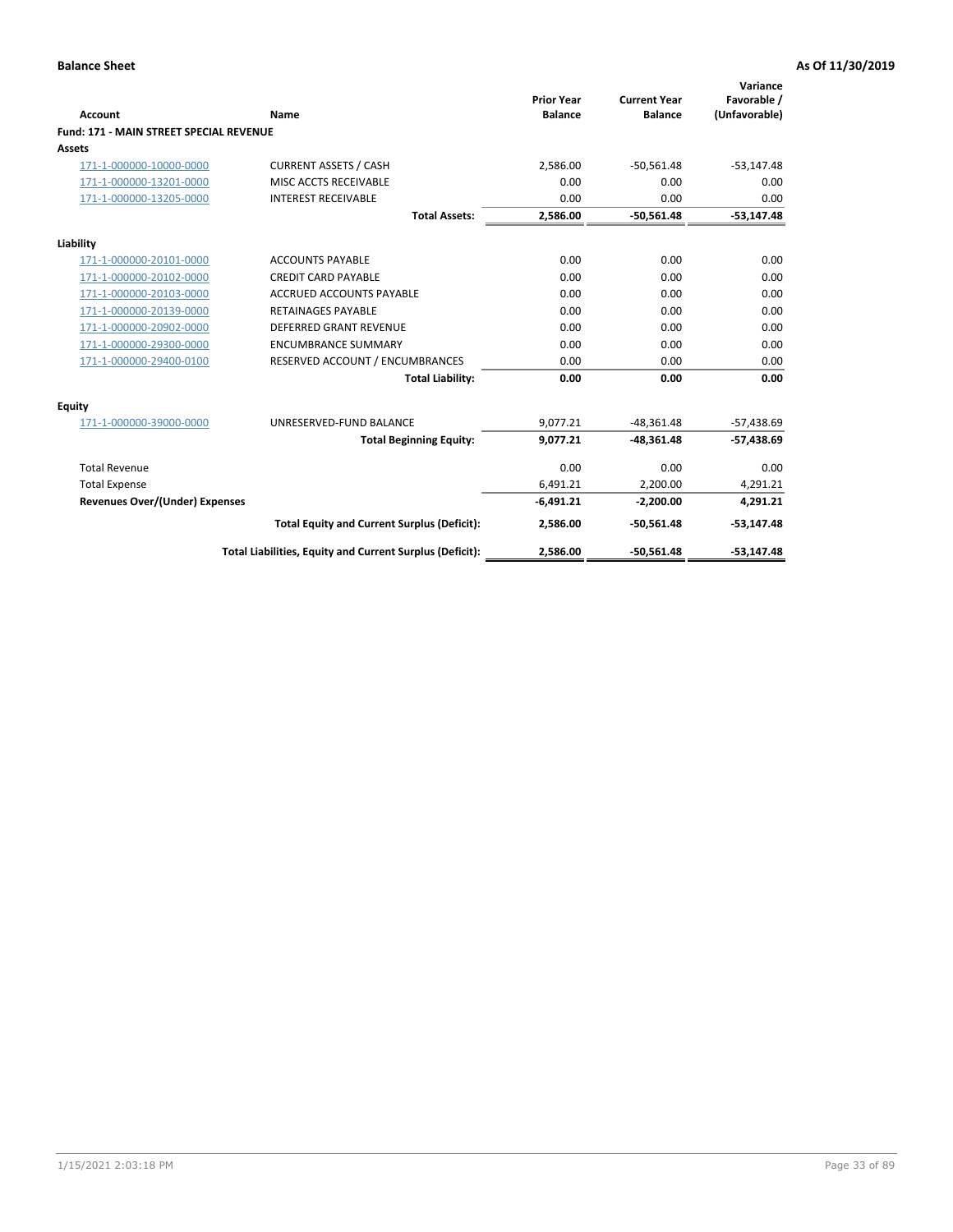|                                       |                                                          |                                     |                                       | Variance                     |
|---------------------------------------|----------------------------------------------------------|-------------------------------------|---------------------------------------|------------------------------|
| <b>Account</b>                        | <b>Name</b>                                              | <b>Prior Year</b><br><b>Balance</b> | <b>Current Year</b><br><b>Balance</b> | Favorable /<br>(Unfavorable) |
| <b>Fund: 172 - MINOR GRANTS FUND</b>  |                                                          |                                     |                                       |                              |
| <b>Assets</b>                         |                                                          |                                     |                                       |                              |
| 172-1-000000-10000-0000               | <b>CURRENT ASSETS / CASH</b>                             | 3,559.10                            | 6,942.01                              | 3,382.91                     |
| 172-1-000000-13201-0000               | MISC ACCTS RECEIVABLE                                    | 0.00                                | 0.00                                  | 0.00                         |
| 172-1-000000-13205-0000               | <b>INTEREST RECEIVABLE</b>                               | 0.00                                | 0.00                                  | 0.00                         |
|                                       | <b>Total Assets:</b>                                     | 3,559.10                            | 6,942.01                              | 3,382.91                     |
| Liability                             |                                                          |                                     |                                       |                              |
| 172-1-000000-20101-0000               | <b>ACCOUNTS PAYABLE</b>                                  | 0.00                                | 0.00                                  | 0.00                         |
| 172-1-000000-20102-0000               | <b>CREDIT CARD PAYABLE</b>                               | 0.00                                | 0.00                                  | 0.00                         |
| 172-1-000000-20103-0000               | <b>ACCRUED ACCOUNTS PAYABLE</b>                          | 0.00                                | 0.00                                  | 0.00                         |
| 172-1-000000-20902-0000               | <b>DEFERRED GRANT REVENUE</b>                            | 0.00                                | 0.00                                  | 0.00                         |
| 172-1-000000-29300-0000               | <b>ENCUMBRANCE SUMMARY</b>                               | 0.00                                | 0.00                                  | 0.00                         |
| 172-1-000000-29400-0000               | RESERVED ACCOUNT / ENCUMBRANCES                          | 0.00                                | 0.00                                  | 0.00                         |
|                                       | <b>Total Liability:</b>                                  | 0.00                                | 0.00                                  | 0.00                         |
| Equity                                |                                                          |                                     |                                       |                              |
| 172-1-000000-39000-0000               | UNRESERVED-FUND BALANCE                                  | 3,559.10                            | 6.343.76                              | 2,784.66                     |
|                                       | <b>Total Beginning Equity:</b>                           | 3,559.10                            | 6,343.76                              | 2,784.66                     |
| <b>Total Revenue</b>                  |                                                          | 0.00                                | 732.00                                | 732.00                       |
| <b>Total Expense</b>                  |                                                          | 0.00                                | 133.75                                | $-133.75$                    |
| <b>Revenues Over/(Under) Expenses</b> |                                                          | 0.00                                | 598.25                                | 598.25                       |
|                                       | <b>Total Equity and Current Surplus (Deficit):</b>       | 3,559.10                            | 6,942.01                              | 3,382.91                     |
|                                       | Total Liabilities, Equity and Current Surplus (Deficit): | 3,559.10                            | 6,942.01                              | 3,382.91                     |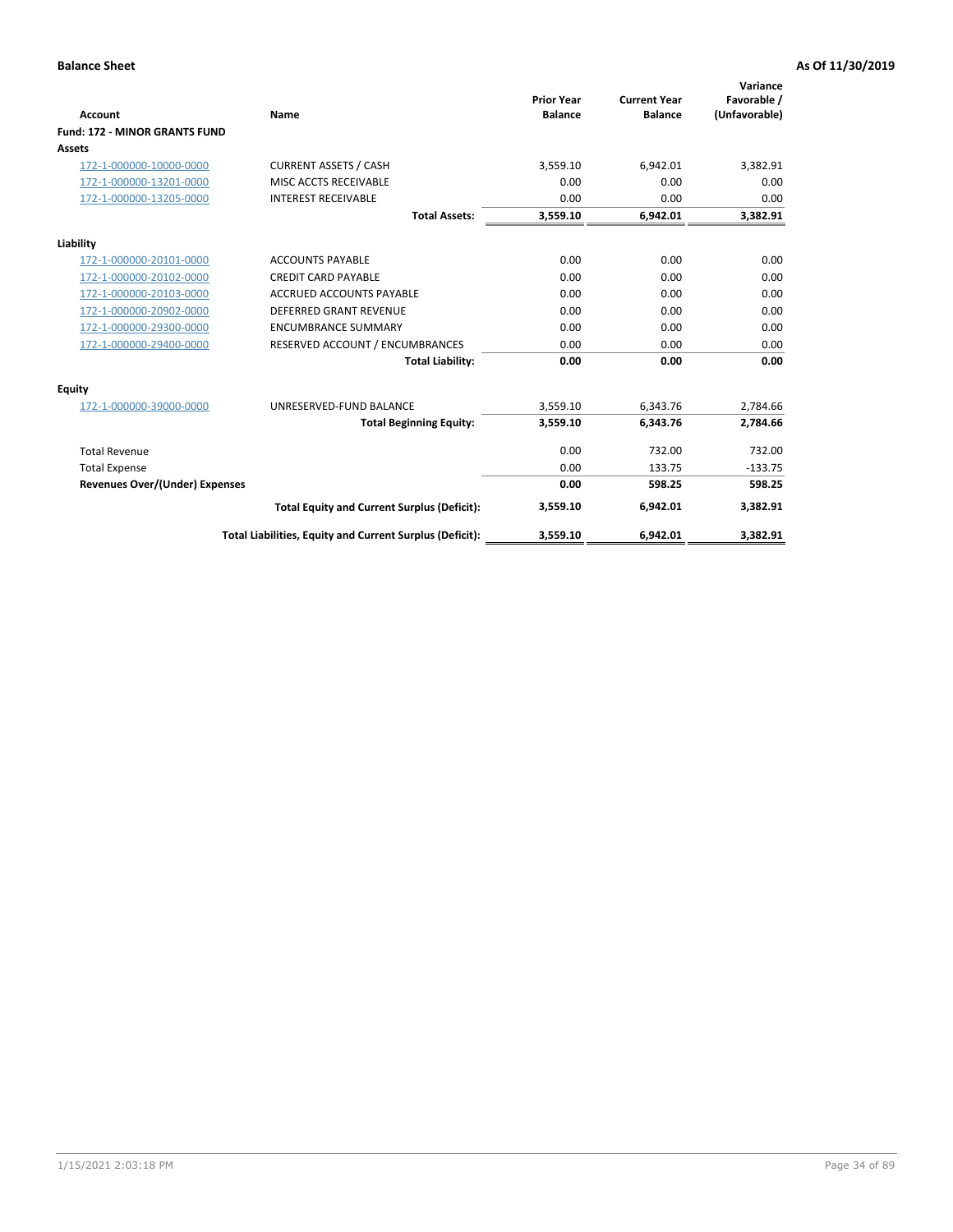| <b>Account</b>                         | <b>Name</b>                                              | <b>Prior Year</b><br><b>Balance</b> | <b>Current Year</b><br><b>Balance</b> | Variance<br>Favorable /<br>(Unfavorable) |
|----------------------------------------|----------------------------------------------------------|-------------------------------------|---------------------------------------|------------------------------------------|
| <b>Fund: 173 - FL YOUNG FOUNDATION</b> |                                                          |                                     |                                       |                                          |
| Assets                                 |                                                          |                                     |                                       |                                          |
| 173-1-000000-10000-0000                | <b>CURRENT ASSETS / CASH</b>                             | 0.00                                | 0.00                                  | 0.00                                     |
| 173-1-000000-13201-0000                | MISC ACCTS RECEIVABLE                                    | 0.00                                | 0.00                                  | 0.00                                     |
|                                        | <b>Total Assets:</b>                                     | 0.00                                | 0.00                                  | 0.00                                     |
| Liability                              |                                                          |                                     |                                       |                                          |
| 173-1-000000-20101-0000                | <b>ACCOUNTS PAYABLE</b>                                  | 0.00                                | 0.00                                  | 0.00                                     |
| 173-1-000000-20102-0000                | <b>CREDIT CARD PAYABLE</b>                               | 0.00                                | 0.00                                  | 0.00                                     |
| 173-1-000000-20902-0000                | <b>DEFERRED GRANT REVENUE</b>                            | 0.00                                | 0.00                                  | 0.00                                     |
| 173-1-000000-29300-0000                | <b>ENCUMBRANCE SUMMARY</b>                               | 0.00                                | 0.00                                  | 0.00                                     |
| 173-1-000000-29400-0000                | RESERVED ACCOUNT / ENCUMBRANCES                          | 0.00                                | 0.00                                  | 0.00                                     |
|                                        | <b>Total Liability:</b>                                  | 0.00                                | 0.00                                  | 0.00                                     |
| Equity                                 |                                                          |                                     |                                       |                                          |
| 173-1-000000-39000-0000                | UNRESERVED-FUND BALANCE                                  | 0.00                                | 0.00                                  | 0.00                                     |
|                                        | <b>Total Beginning Equity:</b>                           | 0.00                                | 0.00                                  | 0.00                                     |
| <b>Total Revenue</b>                   |                                                          | 0.00                                | 0.00                                  | 0.00                                     |
| <b>Total Expense</b>                   |                                                          | 0.00                                | 0.00                                  | 0.00                                     |
| <b>Revenues Over/(Under) Expenses</b>  |                                                          | 0.00                                | 0.00                                  | 0.00                                     |
|                                        | <b>Total Equity and Current Surplus (Deficit):</b>       | 0.00                                | 0.00                                  | 0.00                                     |
|                                        | Total Liabilities, Equity and Current Surplus (Deficit): | 0.00                                | 0.00                                  | 0.00                                     |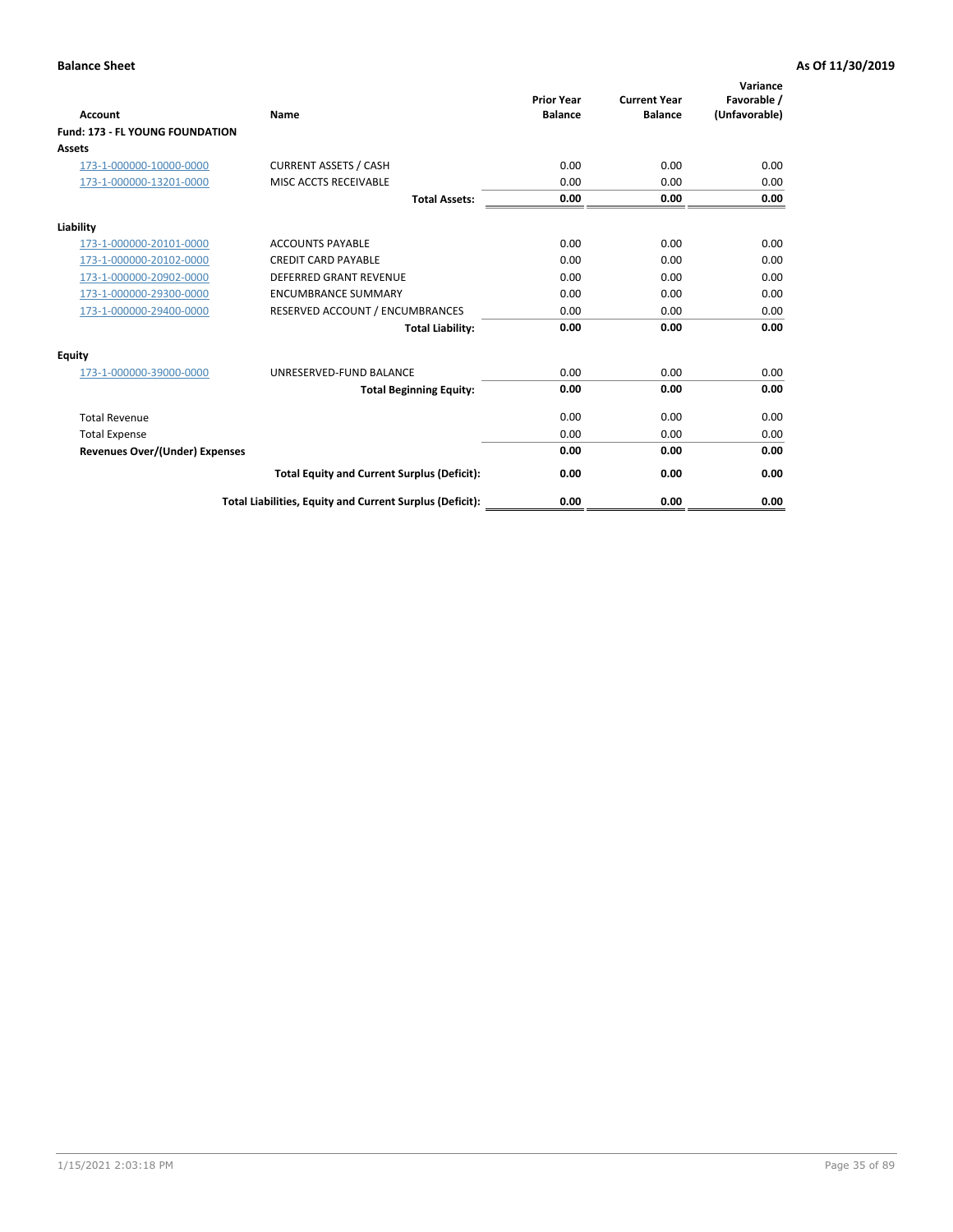| <b>Account</b>                        | Name                                                     | <b>Prior Year</b><br><b>Balance</b> | <b>Current Year</b><br><b>Balance</b> | Variance<br>Favorable /<br>(Unfavorable) |
|---------------------------------------|----------------------------------------------------------|-------------------------------------|---------------------------------------|------------------------------------------|
| <b>Fund: 174 - FEMA GRANT</b>         |                                                          |                                     |                                       |                                          |
| Assets                                |                                                          |                                     |                                       |                                          |
| 174-1-000000-10000-0000               | <b>CURRENT ASSETS / CASH</b>                             | 0.00                                | 0.00                                  | 0.00                                     |
| 174-1-000000-13201-0000               | MISC ACCTS RECEIVABLE                                    | 0.00                                | 0.00                                  | 0.00                                     |
| 174-1-000000-13205-0000               | <b>INTEREST RECEIVABLE</b>                               | 0.00                                | 0.00                                  | 0.00                                     |
|                                       | <b>Total Assets:</b>                                     | 0.00                                | 0.00                                  | 0.00                                     |
| Liability                             |                                                          |                                     |                                       |                                          |
| 174-1-000000-20101-0000               | <b>ACCOUNTS PAYABLE</b>                                  | 0.00                                | 0.00                                  | 0.00                                     |
| 174-1-000000-20102-0000               | <b>CREDIT CARD PAYABLE</b>                               | 0.00                                | 0.00                                  | 0.00                                     |
| 174-1-000000-20103-0000               | <b>ACCRUED ACCOUNTS PAYABLE</b>                          | 0.00                                | 0.00                                  | 0.00                                     |
| 174-1-000000-20902-0000               | <b>DEFERRED GRANT REVENUE</b>                            | 0.00                                | 0.00                                  | 0.00                                     |
| 174-1-000000-29300-0000               | <b>ENCUMBRANCE SUMMARY</b>                               | 0.00                                | 0.00                                  | 0.00                                     |
| 174-1-000000-29400-0000               | RESERVED ACCOUNT / ENCUMBRANCES                          | 0.00                                | 0.00                                  | 0.00                                     |
|                                       | <b>Total Liability:</b>                                  | 0.00                                | 0.00                                  | 0.00                                     |
| <b>Equity</b>                         |                                                          |                                     |                                       |                                          |
| 174-1-000000-39000-0000               | UNRESERVED-FUND BALANCE                                  | 0.00                                | 0.00                                  | 0.00                                     |
|                                       | <b>Total Beginning Equity:</b>                           | 0.00                                | 0.00                                  | 0.00                                     |
| <b>Total Revenue</b>                  |                                                          | 0.00                                | 0.00                                  | 0.00                                     |
| <b>Total Expense</b>                  |                                                          | 0.00                                | 0.00                                  | 0.00                                     |
| <b>Revenues Over/(Under) Expenses</b> |                                                          | 0.00                                | 0.00                                  | 0.00                                     |
|                                       | <b>Total Equity and Current Surplus (Deficit):</b>       | 0.00                                | 0.00                                  | 0.00                                     |
|                                       | Total Liabilities, Equity and Current Surplus (Deficit): | 0.00                                | 0.00                                  | 0.00                                     |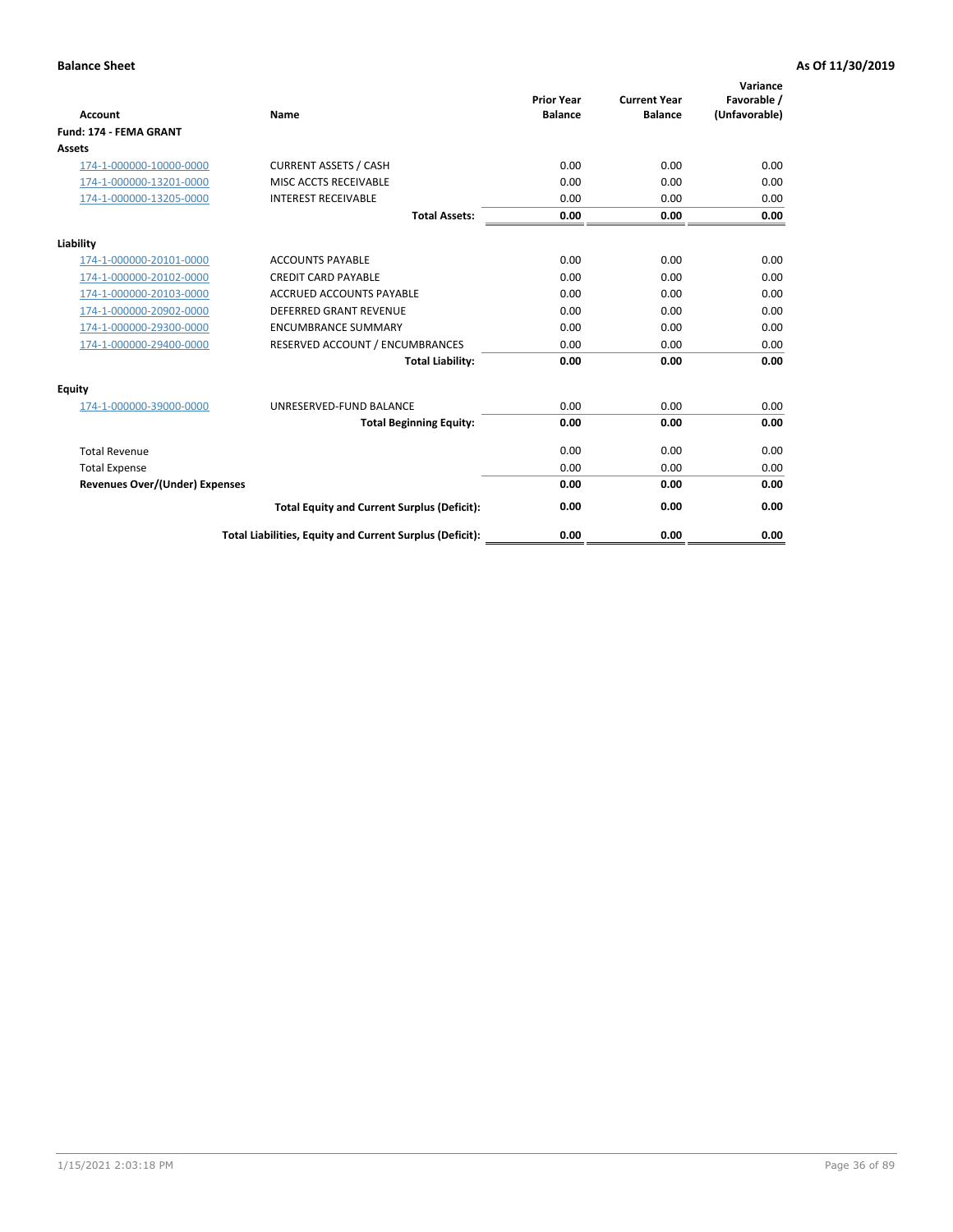|                                            |                                                          |                                     |                                       | Variance                     |
|--------------------------------------------|----------------------------------------------------------|-------------------------------------|---------------------------------------|------------------------------|
| Account                                    | Name                                                     | <b>Prior Year</b><br><b>Balance</b> | <b>Current Year</b><br><b>Balance</b> | Favorable /<br>(Unfavorable) |
| Fund: 175 - JUSTICE ASSISTANCE GRANT - JAG |                                                          |                                     |                                       |                              |
| <b>Assets</b>                              |                                                          |                                     |                                       |                              |
| 175-1-000000-10000-0000                    | <b>CURRENT ASSETS / CASH</b>                             | 13,761.65                           | 13,761.65                             | 0.00                         |
| 175-1-000000-13201-0000                    | MISC ACCTS RECEIVABLE                                    | 0.00                                | 0.00                                  | 0.00                         |
|                                            | <b>Total Assets:</b>                                     | 13,761.65                           | 13,761.65                             | 0.00                         |
| Liability                                  |                                                          |                                     |                                       |                              |
| 175-1-000000-20101-0000                    | <b>ACCOUNTS PAYABLE</b>                                  | 0.00                                | 0.00                                  | 0.00                         |
| 175-1-000000-20102-0000                    | <b>CREDIT CARD PAYABLE</b>                               | 0.00                                | 0.00                                  | 0.00                         |
| 175-1-000000-20902-0000                    | <b>DEFERRED GRANT REVENUE</b>                            | 0.00                                | 0.00                                  | 0.00                         |
| 175-1-000000-29300-0000                    | <b>ENCUMBRANCE SUMMARY</b>                               | 0.00                                | 0.00                                  | 0.00                         |
| 175-1-000000-29400-0000                    | RESERVED ACCOUNT / ENCUMBRANCES                          | 0.00                                | 0.00                                  | 0.00                         |
|                                            | <b>Total Liability:</b>                                  | 0.00                                | 0.00                                  | 0.00                         |
| <b>Equity</b>                              |                                                          |                                     |                                       |                              |
| 175-1-000000-39000-0000                    | UNRESERVED-FUND BALANCE                                  | 13,761.65                           | 2,208.65                              | $-11,553.00$                 |
|                                            | <b>Total Beginning Equity:</b>                           | 13,761.65                           | 2,208.65                              | $-11,553.00$                 |
| <b>Total Revenue</b>                       |                                                          | 0.00                                | 11,553.00                             | 11,553.00                    |
| <b>Total Expense</b>                       |                                                          | 0.00                                | 0.00                                  | 0.00                         |
| <b>Revenues Over/(Under) Expenses</b>      |                                                          | 0.00                                | 11,553.00                             | 11,553.00                    |
|                                            | <b>Total Equity and Current Surplus (Deficit):</b>       | 13,761.65                           | 13,761.65                             | 0.00                         |
|                                            | Total Liabilities, Equity and Current Surplus (Deficit): | 13,761.65                           | 13,761.65                             | 0.00                         |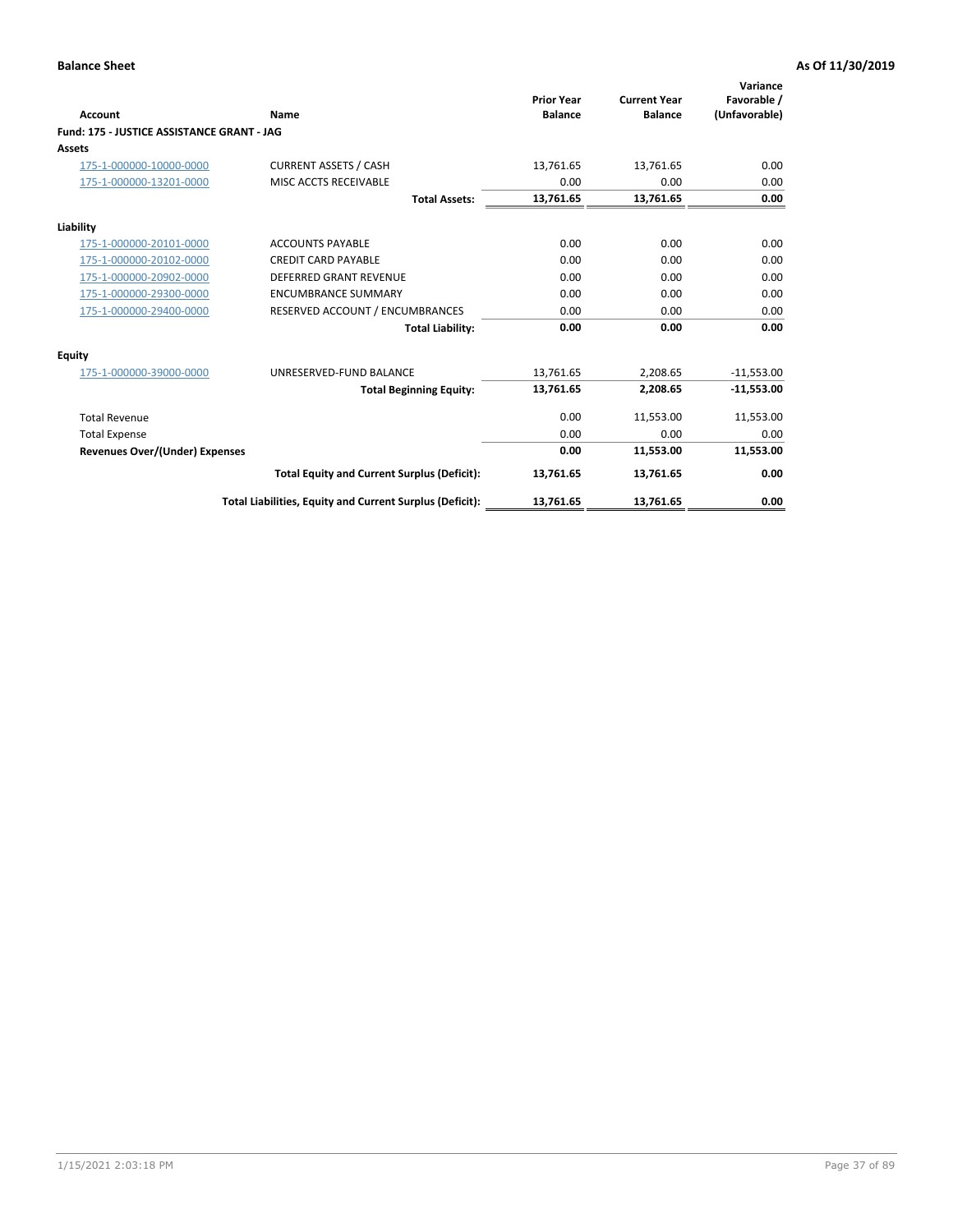| Account                               | Name                                                     | <b>Prior Year</b><br><b>Balance</b> | <b>Current Year</b><br><b>Balance</b> | Variance<br>Favorable /<br>(Unfavorable) |
|---------------------------------------|----------------------------------------------------------|-------------------------------------|---------------------------------------|------------------------------------------|
| Fund: 176 - HOME GRANT FUND           |                                                          |                                     |                                       |                                          |
| Assets                                |                                                          |                                     |                                       |                                          |
| 176-1-000000-10000-0000               | <b>CURRENT ASSETS / CASH</b>                             | 0.00                                | 0.00                                  | 0.00                                     |
| 176-1-000000-13201-0000               | MISC ACCTS RECEIVABLE                                    | 0.00                                | 0.00                                  | 0.00                                     |
| 176-1-000000-13205-0000               | <b>INTEREST RECEIVABLE</b>                               | 0.00                                | 0.00                                  | 0.00                                     |
|                                       | <b>Total Assets:</b>                                     | 0.00                                | 0.00                                  | 0.00                                     |
| Liability                             |                                                          |                                     |                                       |                                          |
| 176-1-000000-20101-0000               | <b>ACCOUNTS PAYABLE</b>                                  | 0.00                                | 0.00                                  | 0.00                                     |
| 176-1-000000-20102-0000               | <b>CREDIT CARD PAYABLE</b>                               | 0.00                                | 0.00                                  | 0.00                                     |
| 176-1-000000-20103-0000               | <b>ACCRUED ACCOUNTS PAYABLE</b>                          | 0.00                                | 0.00                                  | 0.00                                     |
| 176-1-000000-20902-0000               | <b>DEFERRED GRANT REVENUE</b>                            | 0.00                                | 0.00                                  | 0.00                                     |
| 176-1-000000-29300-0000               | <b>ENCUMBRANCE SUMMARY</b>                               | 0.00                                | 0.00                                  | 0.00                                     |
| 176-1-000000-29400-0000               | RESERVED ACCOUNT / ENCUMBRANCES                          | 0.00                                | 0.00                                  | 0.00                                     |
|                                       | <b>Total Liability:</b>                                  | 0.00                                | 0.00                                  | 0.00                                     |
| <b>Equity</b>                         |                                                          |                                     |                                       |                                          |
| 176-1-000000-39000-0000               | UNRESERVED-FUND BALANCE                                  | 0.00                                | 0.00                                  | 0.00                                     |
|                                       | <b>Total Beginning Equity:</b>                           | 0.00                                | 0.00                                  | 0.00                                     |
| <b>Total Revenue</b>                  |                                                          | 0.00                                | 0.00                                  | 0.00                                     |
| <b>Total Expense</b>                  |                                                          | 0.00                                | 0.00                                  | 0.00                                     |
| <b>Revenues Over/(Under) Expenses</b> |                                                          | 0.00                                | 0.00                                  | 0.00                                     |
|                                       | <b>Total Equity and Current Surplus (Deficit):</b>       | 0.00                                | 0.00                                  | 0.00                                     |
|                                       | Total Liabilities, Equity and Current Surplus (Deficit): | 0.00                                | 0.00                                  | 0.00                                     |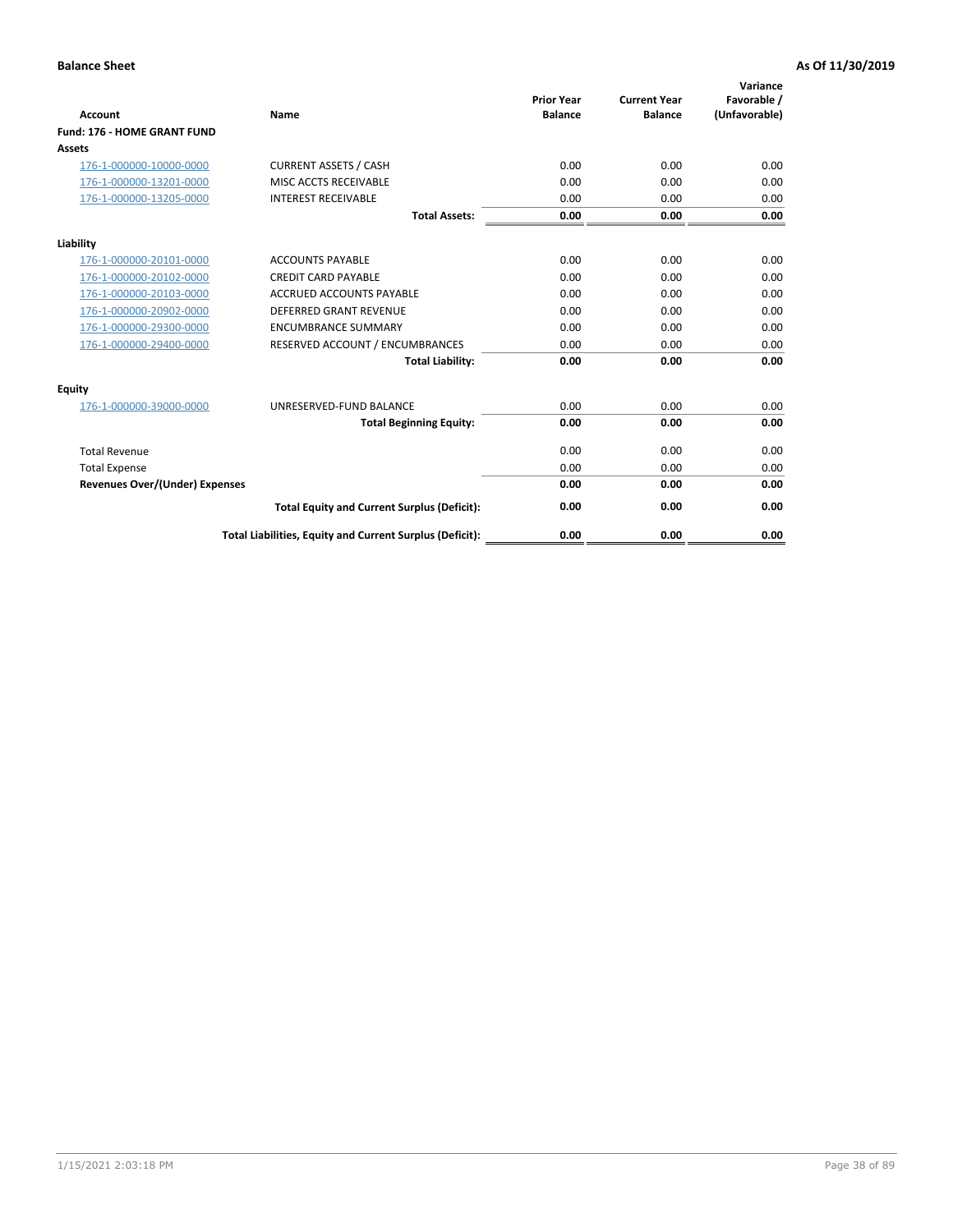| Account                                        | Name                                                     | <b>Prior Year</b><br><b>Balance</b> | <b>Current Year</b><br><b>Balance</b> | Variance<br>Favorable /<br>(Unfavorable) |
|------------------------------------------------|----------------------------------------------------------|-------------------------------------|---------------------------------------|------------------------------------------|
| <b>Fund: 177 - SAFE ROUTES TO SCHOOL GRANT</b> |                                                          |                                     |                                       |                                          |
| <b>Assets</b>                                  |                                                          |                                     |                                       |                                          |
| 177-1-000000-10000-0000                        | <b>CURRENT ASSETS / CASH</b>                             | 0.00                                | 0.00                                  | 0.00                                     |
| 177-1-000000-13201-0000                        | MISC ACCTS RECEIVABLE                                    | 0.00                                | 0.00                                  | 0.00                                     |
| 177-1-000000-13205-0000                        | <b>INTEREST RECEIVABLE</b>                               | 0.00                                | 0.00                                  | 0.00                                     |
|                                                | <b>Total Assets:</b>                                     | 0.00                                | 0.00                                  | 0.00                                     |
| Liability                                      |                                                          |                                     |                                       |                                          |
| 177-1-000000-20101-0000                        | <b>ACCOUNTS PAYABLE</b>                                  | 0.00                                | 0.00                                  | 0.00                                     |
| 177-1-000000-20102-0000                        | <b>CREDIT CARD PAYABLE</b>                               | 0.00                                | 0.00                                  | 0.00                                     |
| 177-1-000000-20139-0000                        | <b>RETAINAGES PAYABLE</b>                                | 0.00                                | 0.00                                  | 0.00                                     |
| 177-1-000000-20902-0000                        | <b>DEFERRED GRANT REVENUE</b>                            | 0.00                                | 0.00                                  | 0.00                                     |
|                                                | <b>Total Liability:</b>                                  | 0.00                                | 0.00                                  | 0.00                                     |
| Equity                                         |                                                          |                                     |                                       |                                          |
| 177-1-000000-39000-0000                        | UNRESERVED-FUND BALANCE                                  | 0.00                                | 0.00                                  | 0.00                                     |
|                                                | <b>Total Beginning Equity:</b>                           | 0.00                                | 0.00                                  | 0.00                                     |
| <b>Total Revenue</b>                           |                                                          | 0.00                                | 0.00                                  | 0.00                                     |
| <b>Total Expense</b>                           |                                                          | 0.00                                | 0.00                                  | 0.00                                     |
| <b>Revenues Over/(Under) Expenses</b>          |                                                          | 0.00                                | 0.00                                  | 0.00                                     |
|                                                | <b>Total Equity and Current Surplus (Deficit):</b>       | 0.00                                | 0.00                                  | 0.00                                     |
|                                                | Total Liabilities, Equity and Current Surplus (Deficit): | 0.00                                | 0.00                                  | 0.00                                     |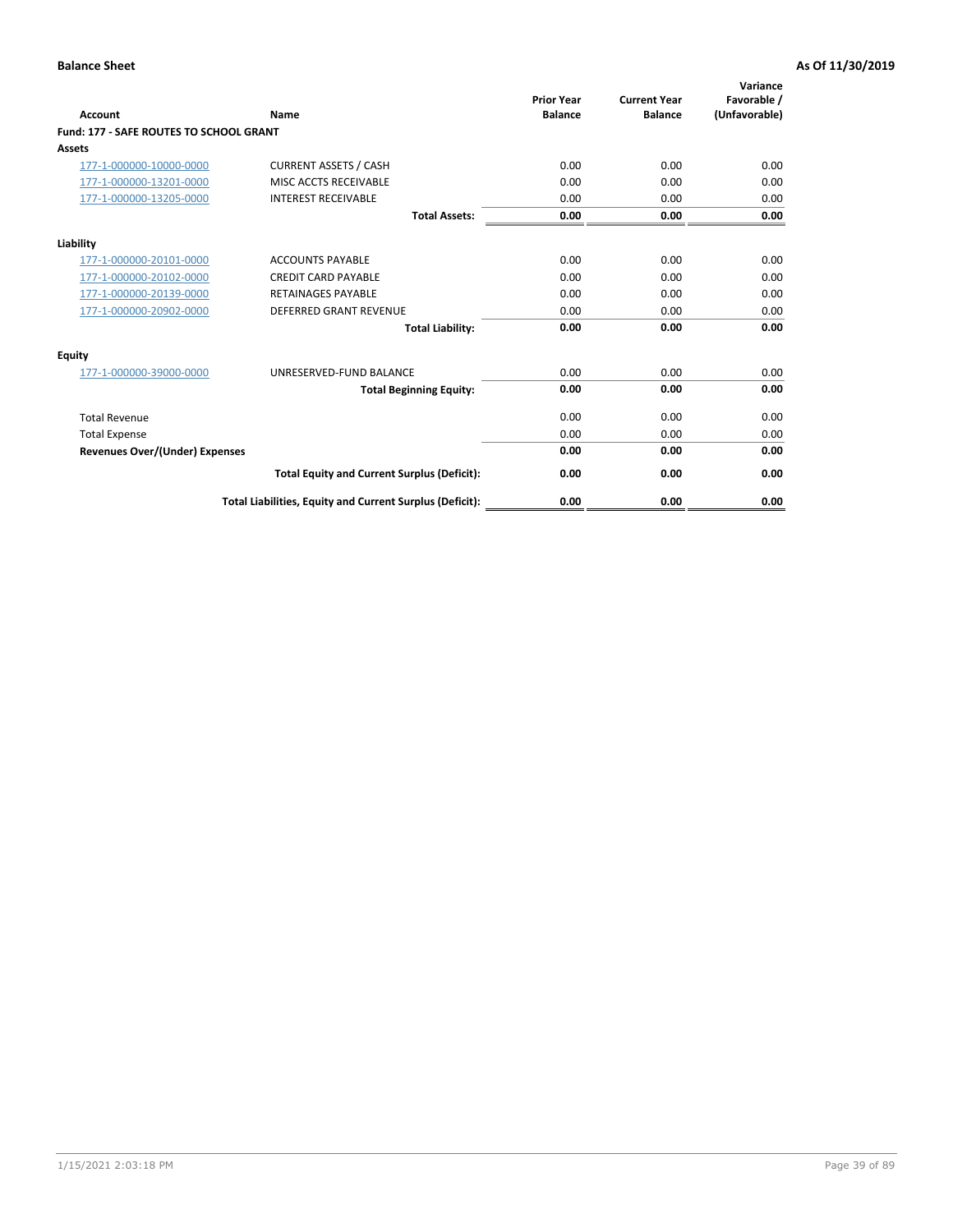| <b>Account</b>                                     | Name                                                     | <b>Prior Year</b><br><b>Balance</b> | <b>Current Year</b><br><b>Balance</b> | Variance<br>Favorable /<br>(Unfavorable) |
|----------------------------------------------------|----------------------------------------------------------|-------------------------------------|---------------------------------------|------------------------------------------|
| Fund: 190 - FIXED ASSETS<br>Assets                 |                                                          |                                     |                                       |                                          |
| 190-1-000000-10000-0000                            | <b>CURRENT ASSETS / CASH</b>                             | 3,979,096.29                        | 3,979,096.29                          | 0.00                                     |
| 190-1-000000-16001-0000                            | FIXED ASSETS / LAND                                      | 4,319,195.57                        | 4,319,195.57                          | 0.00                                     |
| 190-1-000000-16002-0000                            | FIXED ASSETS / IMPROVMENTS-NON BUILDI                    | 9,912,720.98                        | 10,150,860.27                         | 238,139.29                               |
| 190-1-000000-16003-0000                            | ACCUM DEPR / IMPROVEMENTS- NON BUIL                      | $-4,418,664.01$                     | -4,842,913.33                         | $-424,249.32$                            |
| 190-1-000000-16004-0000                            | FIXED ASSETS / BUILDINGS                                 | 18,870,389.31                       | 18,914,154.92                         | 43,765.61                                |
| 190-1-000000-16005-0000                            | <b>ACCUM DEPR / BUILDINGS</b>                            | -7,078,918.90                       | -7,519,821.56                         | -440,902.66                              |
| 190-1-000000-16109-0000                            | FIXED ASSETS / INFRASTRUCTURE                            | 41,233,401.98                       | 42,782,473.41                         | 1,549,071.43                             |
| 190-1-000000-16110-0000                            | ACCUM DEPR / INFRASTRUCTURE                              | -17,759,272.67                      | -18,346,397.83                        | -587,125.16                              |
| 190-1-000000-16201-0000                            | FIXED ASSETS / MACHINERY AND EQUIPMEN                    | 6,681,975.42                        | 7,300,490.92                          | 618,515.50                               |
| 190-1-000000-16202-0000                            | ACCUM DEPR / MACHINERY AND EQUIPMEI                      | $-4,901,148.10$                     | -5,084,807.93                         | -183,659.83                              |
| 190-1-000000-16205-0000                            | FIXED ASSETS / SEIZURE FUNDED VEHICLES                   | 109,736.85                          | 109,736.85                            | 0.00                                     |
| 190-1-000000-16206-0000                            | ACCUM DEPR / SEIZURE FUNDED VEHICLES                     | $-95,298.29$                        | $-104,548.67$                         | $-9,250.38$                              |
| 190-1-000000-16301-0000                            | FIXED ASSETS / C W I P                                   | 6,540,229.12                        | 5,330,772.30                          | $-1,209,456.82$                          |
|                                                    | <b>Total Assets:</b>                                     | 57,393,443.55                       | 56,988,291.21                         | -405,152.34                              |
|                                                    |                                                          |                                     |                                       |                                          |
| Liability                                          |                                                          |                                     |                                       |                                          |
| 190-1-000000-20101-0000<br>190-1-000000-20102-0000 | <b>ACCOUNTS PAYABLE</b>                                  | 0.00                                | 0.00                                  | 0.00                                     |
|                                                    | <b>CREDIT CARD PAYABLE</b>                               | 0.00                                | 0.00                                  | 0.00                                     |
| 190-1-000000-27001-0000                            | CONTRIBUTED CAPITAL / DEVELOPERS                         | 7,196,125.29                        | 7,196,125.29                          | 0.00                                     |
| 190-1-000000-27101-0000                            | INVESTMENT IN GFA / GENERAL FUND                         | 2,194,657.07                        | 2,194,657.07                          | 0.00                                     |
| 190-1-000000-27102-0000                            | SPECIAL REVENUE FUNDS                                    | 4,861,998.29                        | 4,861,998.29                          | 0.00                                     |
| 190-1-000000-27103-0000                            | <b>GENERAL CIP FUND</b>                                  | 64,126,730.55                       | 65,537,873.56                         | $-1,411,143.01$                          |
| 190-1-000000-27104-0000                            | PROPRIETARY FUNDS                                        | 13,885,324.34                       | 13,885,324.34                         | 0.00                                     |
| 190-1-000000-27105-0000                            | <b>INTERNAL SERVICE FUNDS</b>                            | 0.00                                | 0.00                                  | 0.00                                     |
| 190-1-000000-27106-0000                            | <b>EXPENDABLE TRUST FUNDS</b>                            | 0.00                                | 0.00                                  | 0.00                                     |
| 190-1-000000-27107-0000                            | INVESTMENT IN GFA / SEIZURE FUNDS                        | 127,680.68                          | 127,680.68                            | 0.00                                     |
| 190-1-000000-27108-0000                            | INVESTMENT IN GFA / FIRE DEPARTMEN                       | 0.00                                | 0.00                                  | 0.00                                     |
| 190-1-000000-27109-0000                            | PARKS & RECREATION DEPT                                  | 0.00                                | 0.00                                  | 0.00                                     |
| 190-1-000000-27110-0000                            | INVESTMENT IN GFA / 4A EDC                               | 524,560.49                          | 524,560.49                            | 0.00                                     |
| 190-1-000000-27201-0000                            | CAFR USE / MUNICIPAL BUILDINGS                           | 1,862,037.81                        | 1,862,037.81                          | 0.00                                     |
| 190-1-000000-27202-0000                            | CAFR USE / OTHER GENERAL GOVERNMEN                       | 363,987.04                          | 363,987.04                            | 0.00                                     |
| 190-1-000000-27203-0000                            | CAFR USE / POLICE PROTECTION                             | 1,742,383.46                        | 1,742,383.46                          | 0.00                                     |
| 190-1-000000-27204-0000                            | CAFR USE / FIRE PROTECTION                               | 2,609,936.84                        | 2,609,936.84                          | 0.00                                     |
| 190-1-000000-27205-0000                            | CAFR USE / PUBLIC WORKS                                  | 2,509,263.59                        | 2,509,263.59                          | 0.00                                     |
| 190-1-000000-27206-0000                            | CAFR USE / LIBRARIES                                     | 2,147,054.00                        | 2,147,054.00                          | 0.00                                     |
| 190-1-000000-27207-0000                            | CAFR USE / RECREATION<br>CAFR USE / CEMETERY             | 4,153,623.63                        | 4,153,623.63                          | 0.00                                     |
| 190-1-000000-27208-0000<br>190-1-000000-27209-0000 |                                                          | 246,894.00                          | 246,894.00                            | 0.00                                     |
|                                                    | CAFR USE / EXCHANGE BUILDING                             | 6,053,703.29                        | 6,053,703.29                          | 0.00                                     |
| 190-1-000000-27210-0000                            | CAFR USE / INVESTMENT IN GFA                             | -21,688,883.66                      | $-21,688,883.66$                      | 0.00                                     |
| 190-1-000000-27301-0000                            | DONATIONS/GRANTS<br><b>Total Liability:</b>              | 2,478,141.06<br>95,395,217.77       | 2,478,141.06<br>96,806,360.78         | 0.00<br>-1,411,143.01                    |
|                                                    |                                                          |                                     |                                       |                                          |
| <b>Equity</b>                                      |                                                          |                                     |                                       |                                          |
| 190-1-000000-39000-0000                            | UNRESERVED-FUND BALANCE                                  | -38,001,774.22                      | -39,818,069.57                        | $-1,816,295.35$                          |
|                                                    | <b>Total Beginning Equity:</b>                           | -38,001,774.22                      | -39,818,069.57                        | $-1,816,295.35$                          |
| <b>Total Expense</b>                               |                                                          | 0.00                                | 0.00                                  | 0.00                                     |
| <b>Revenues Over/(Under) Expenses</b>              |                                                          | 0.00                                | 0.00                                  | 0.00                                     |
|                                                    | <b>Total Equity and Current Surplus (Deficit):</b>       | -38,001,774.22                      | -39,818,069.57                        | $-1,816,295.35$                          |
|                                                    | Total Liabilities, Equity and Current Surplus (Deficit): | 57,393,443.55                       | 56,988,291.21                         | -405,152.34                              |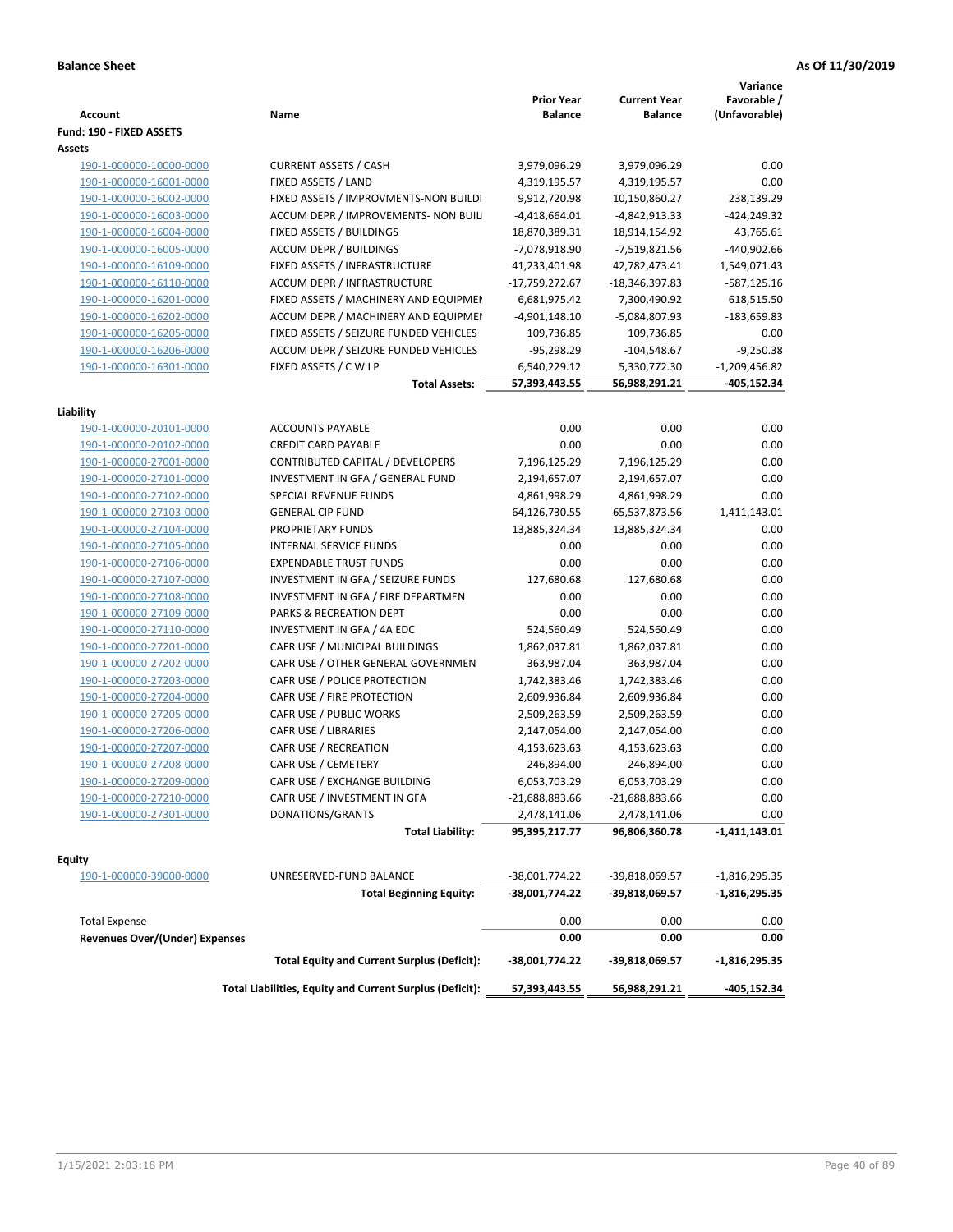| <b>Account</b>                 | Name                                                     | <b>Prior Year</b><br><b>Balance</b> | <b>Current Year</b><br><b>Balance</b> | Variance<br>Favorable /<br>(Unfavorable) |
|--------------------------------|----------------------------------------------------------|-------------------------------------|---------------------------------------|------------------------------------------|
| <b>Fund: 191 - DEBT</b>        |                                                          |                                     |                                       |                                          |
| <b>Assets</b>                  |                                                          |                                     |                                       |                                          |
| 191-1-000000-12101-0000        | <b>BOND ISSUANCE COSTS</b>                               | 0.00                                | 0.00                                  | 0.00                                     |
| 191-1-000000-12201-0000        | DEFERRED CHARGES / BOND DISCOUNT                         | -849,803.49                         | $-674,082.28$                         | 175,721.21                               |
| 191-1-000000-14101-0000        | WTR/WWTR UTILITY FUND                                    | 0.00                                | 0.00                                  | 0.00                                     |
| 191-1-000000-17101-0000        | LONG-TERM DEBT / AMT TO BE PROVIDE                       | $-3,071,381.39$                     | $-6,427,283.70$                       | $-3,355,902.31$                          |
|                                | <b>Total Assets:</b>                                     | $-3,921,184.88$                     | $-7,101,365.98$                       | $-3,180,181.10$                          |
| Liability                      |                                                          |                                     |                                       |                                          |
| 191-1-000000-20102-0000        | <b>CREDIT CARD PAYABLE</b>                               | 0.00                                | 0.00                                  | 0.00                                     |
| 191-1-000000-22002-0000        | VACATION/SICK PAYABLE                                    | 1,510,788.95                        | 1,474,018.47                          | 36,770.48                                |
| 191-1-000000-26001-0000        | <b>COMPENSATED ABSENCES PAY</b>                          | 1,738,411.37                        | 1,926,771.56                          | $-188,360.19$                            |
| 191-1-000000-26003-0000        | EXCESS SALES TAX DUE TO STATE OF TEXAS                   | 2,689,497.53                        | 2,689,497.53                          | 0.00                                     |
| 191-1-000000-26101-0000        | <b>GENERAL OBLIG BONDS PAY</b>                           | 30,648,000.00                       | 27,159,000.00                         | 3,489,000.00                             |
| 191-1-000000-26103-0000        | DEFERRED LOSS/DEFEASEMENT                                | 204,408.13                          | 337,197.17                            | $-132,789.04$                            |
| 191-1-000000-26104-0000        | <b>ACCRETED INTEREST</b>                                 | 147,128.64                          | 128,636.62                            | 18,492.02                                |
| 191-1-000000-26105-0000        | INV NET OF RELATED DEBT                                  | -34,384,329.59                      | -34,384,329.59                        | 0.00                                     |
| 191-1-000000-26106-0000        | <b>RESTRICTED DEBT SERVICE</b>                           | 621,308.00                          | 621,308.00                            | 0.00                                     |
|                                | <b>Total Liability:</b>                                  | 3,175,213.03                        | -47,900.24                            | 3,223,113.27                             |
| Equity                         |                                                          |                                     |                                       |                                          |
| 191-1-000000-39000-0000        | UNRESERVED-FUND BALANCE                                  | -7,096,397.91                       | $-7,053,465.74$                       | 42,932.17                                |
|                                | <b>Total Beginning Equity:</b>                           | -7,096,397.91                       | $-7,053,465.74$                       | 42,932.17                                |
| <b>Total Expense</b>           |                                                          | 0.00                                | 0.00                                  | 0.00                                     |
| Revenues Over/(Under) Expenses |                                                          | 0.00                                | 0.00                                  | 0.00                                     |
|                                | <b>Total Equity and Current Surplus (Deficit):</b>       | -7,096,397.91                       | $-7,053,465.74$                       | 42,932.17                                |
|                                | Total Liabilities, Equity and Current Surplus (Deficit): | $-3,921,184.88$                     | $-7,101,365.98$                       | $-3,180,181.10$                          |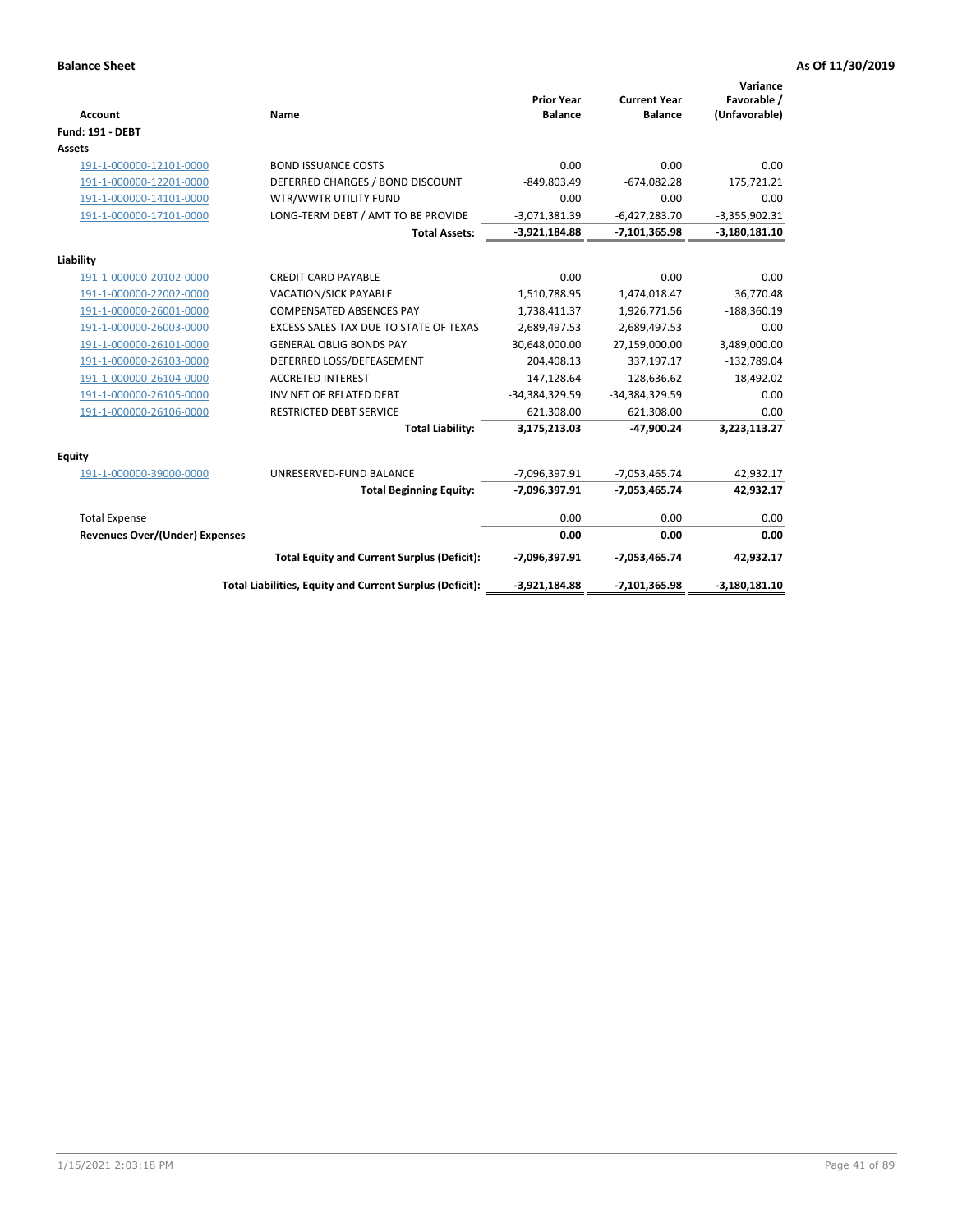| <b>Account</b>                                | Name                                  | <b>Prior Year</b><br><b>Balance</b> | <b>Current Year</b><br><b>Balance</b> | Variance<br>Favorable /<br>(Unfavorable) |
|-----------------------------------------------|---------------------------------------|-------------------------------------|---------------------------------------|------------------------------------------|
| <b>Fund: 192 - PAYROLL CLEARING</b><br>Assets |                                       |                                     |                                       |                                          |
| 192-1-000000-10000-0000                       | <b>CURRENT ASSETS / CASH</b>          | 421,109.88                          | -39,325.31                            | $-460,435.19$                            |
| 192-1-000000-13201-0000                       | MISC ACCTS RECEIVABLE                 | 0.00                                | 0.00                                  | 0.00                                     |
| 192-1-000000-13203-0000                       | NON-CURRENT ASSETS / PREPAYMENTS      | 0.00                                | 0.00                                  | 0.00                                     |
| 192-1-000000-13205-0000                       | <b>INTEREST RECEIVABLE</b>            | 0.00                                | 0.00                                  | 0.00                                     |
|                                               | <b>Total Assets:</b>                  | 421,109.88                          | $-39,325.31$                          | -460,435.19                              |
| Liability                                     |                                       |                                     |                                       |                                          |
| 192-1-000000-20101-0000                       | <b>ACCOUNTS PAYABLE</b>               | 18,293.00                           | 17,958.84                             | 334.16                                   |
| 192-1-000000-20102-0000                       | <b>CREDIT CARD PAYABLE</b>            | 0.00                                | 0.00                                  | 0.00                                     |
| 192-1-000000-20103-0000                       | ACCRUED ACCOUNTS PAYABLE              | 0.00                                | 0.00                                  | 0.00                                     |
| 192-1-000000-22001-0000                       | SALARIES PAYABLE                      | 0.00                                | $-457.35$                             | 457.35                                   |
| 192-1-000000-22002-0000                       | <b>VACATION/SICK PAYABLE</b>          | 0.00                                | 0.00                                  | 0.00                                     |
| 192-1-000000-22101-0000                       | TAXES - FEDERAL WITHHOLDING           | 0.00                                | 0.00                                  | 0.00                                     |
| 192-1-000000-22102-0000                       | <b>TAXES - FICA</b>                   | 0.00                                | $-1.35$                               | 1.35                                     |
| 192-1-000000-22103-0000                       | <b>TAXES - MEDICARE</b>               | 0.00                                | 0.00                                  | 0.00                                     |
| 192-1-000000-22201-0000                       | <b>INS - AFLAC</b>                    | $-3,485.15$                         | $-299.25$                             | $-3,185.90$                              |
| 192-1-000000-22202-0000                       | INS - LIFE INSURANCE                  | 0.00                                | 0.00                                  | 0.00                                     |
| 192-1-000000-22203-0000                       | INS - CITY EMPLOYEE PORTION           | 0.00                                | 0.00                                  | 0.00                                     |
| 192-1-000000-22204-0000                       | INS - GEUS EMPLOYEE PORTION           | 0.00                                | 0.00                                  | 0.00                                     |
|                                               | INS - CITY EMPL-FLEXCARD              | 108.03                              | $-8,861.20$                           | 8,969.23                                 |
| 192-1-000000-22205-0000                       | INS - CITY EMPL-DEPENDENT CARE        | 0.00                                |                                       |                                          |
| 192-1-000000-22206-0000                       | INS - GEUS EMPL-HEALTH CARE           |                                     | 0.00                                  | 0.00                                     |
| 192-1-000000-22207-0000                       |                                       | 0.00                                | 0.00                                  | 0.00                                     |
| 192-1-000000-22208-0000                       | INS - AMERICAN FIDELITY               | 0.00                                | 0.00                                  | 0.00                                     |
| 192-1-000000-22209-0000                       | INS - GEUS EMPL-DEPENDENT CARE        | 0.00                                | 0.00                                  | 0.00                                     |
| 192-1-000000-22210-0000                       | INS - CITY EMPLOYEE - OPT OU          | 0.00                                | 0.00                                  | 0.00                                     |
| 192-1-000000-22211-0000                       | INS - GEUS EMP - OPT OU               | 0.00                                | 0.00                                  | 0.00                                     |
| 192-1-000000-22212-0000                       | <b>INS - VISION PLAN</b>              | $-1,160.14$                         | $-2,719.07$                           | 1,558.93                                 |
| 192-1-000000-22213-0000                       | INS - AIG CRITICAL CARE               | 0.00                                | 0.00                                  | 0.00                                     |
| 192-1-000000-22214-0000                       | INS - AIG ACCIDENT                    | 0.00                                | 0.00                                  | 0.00                                     |
| 192-1-000000-22215-0000                       | INS - ALLSTATE CANCER                 | 0.00                                | 0.00                                  | 0.00                                     |
| 192-1-000000-22216-0000                       | INS - CRITICAL ILLNESS/CHARTIS        | 0.00                                | 0.00                                  | 0.00                                     |
| 192-1-000000-22217-0000                       | INS - MUTUAL OF OMAHA                 | $-12,111.82$                        | $-9,038.05$                           | $-3,073.77$                              |
| 192-1-000000-22218-0000                       | INS - TX LIFE                         | $-321.72$                           | $-1,367.71$                           | 1,045.99                                 |
| 192-1-000000-22219-0000                       | <b>INS - NEW YORK LIFE</b>            | 0.00                                | 20.00                                 | $-20.00$                                 |
| 192-1-000000-22220-0000                       | INS - AFLAC CRITICAL INSURANCE        | $-352.58$                           | $-265.73$                             | $-86.85$                                 |
| 192-1-000000-22223-0000                       | INS - DENTAL PLAN                     | 1,562.03                            | $-1,988.38$                           | 3,550.41                                 |
| 192-1-000000-22301-0000                       | <b>RETIREMENT - TMRS</b>              | 418,829.96                          | $-18,285.98$                          | 437,115.94                               |
| 192-1-000000-22302-0000                       | RETIREMENT - F R & R                  | 0.00                                | 31.44                                 | $-31.44$                                 |
| 192-1-000000-22303-0000                       | RETIREMENT - NATIONWIDE / PEBSCO      | 0.00                                | $-10,354.52$                          | 10,354.52                                |
| 192-1-000000-22304-0000                       | RETIREMENT - 401 ICMA RETIREMENT      | 0.00                                | 0.00                                  | 0.00                                     |
| 192-1-000000-22305-0000                       | RETIREMENT - VANTAGE CARE PRE-TAX RSP | 0.00                                | 0.00                                  | 0.00                                     |
| 192-1-000000-22401-0000                       | <b>GARNISHMENT - TAX LEVY</b>         | 0.00                                | 0.00                                  | 0.00                                     |
| 192-1-000000-22402-0000                       | GARNISHMENT - CHILD SUPPORT           | 0.00                                | 0.00                                  | 0.00                                     |
| 192-1-000000-22403-0000                       | <b>GARNISHMENT - CHAPTER 13</b>       | 0.00                                | 0.00                                  | 0.00                                     |
| 192-1-000000-22404-0000                       | <b>GARNISHMENT - STUDENT LOAN</b>     | 0.00                                | 0.00                                  | 0.00                                     |
| 192-1-000000-22501-0000                       | <b>CHARITY PAYABLE</b>                | 0.00                                | 0.00                                  | 0.00                                     |
| 192-1-000000-22502-0000                       | UNITED WAY                            | 0.00                                | 0.00                                  | 0.00                                     |
| 192-1-000000-22503-0000                       | AMERICAN CANCER SOCIETY               | 0.00                                | 0.00                                  | 0.00                                     |
| 192-1-000000-22601-0000                       | PR DEDUCT - SAVINGS BOND              | 0.00                                | 0.00                                  | 0.00                                     |
| 192-1-000000-22602-0000                       | PR DEDUCT - CREDIT UNION              | 0.00                                | $-3,261.50$                           | 3,261.50                                 |
| 192-1-000000-22603-0000                       | PR DEDUCT - PRE PAID LEGAL FEE        | $-251.73$                           | $-435.50$                             | 183.77                                   |
| 192-1-000000-22604-0000                       | PR DEDUCT - AUTO LEASE AGREEMENT      | 0.00                                | 0.00                                  | 0.00                                     |
| 192-1-000000-22605-0000                       | PR DEDUCT - YMCA                      | 0.00                                | 0.00                                  | 0.00                                     |
| 192-1-000000-22606-0000                       | PR DEDUCT - GAC                       | 0.00                                | 0.00                                  | 0.00                                     |
| 192-1-000000-22607-0000                       | PR DEDUCT - WEIGHT WATCHERS           | 0.00                                | 0.00                                  | 0.00                                     |
| 192-1-000000-22608-0000                       | PR DEDUCT - HUNT REG-FITNESS CTR      | 0.00                                | 0.00                                  | 0.00                                     |
| 192-1-000000-22609-0000                       | PR DEDUCT - MISCELLANEOUS             | 0.00                                | 0.00                                  | 0.00                                     |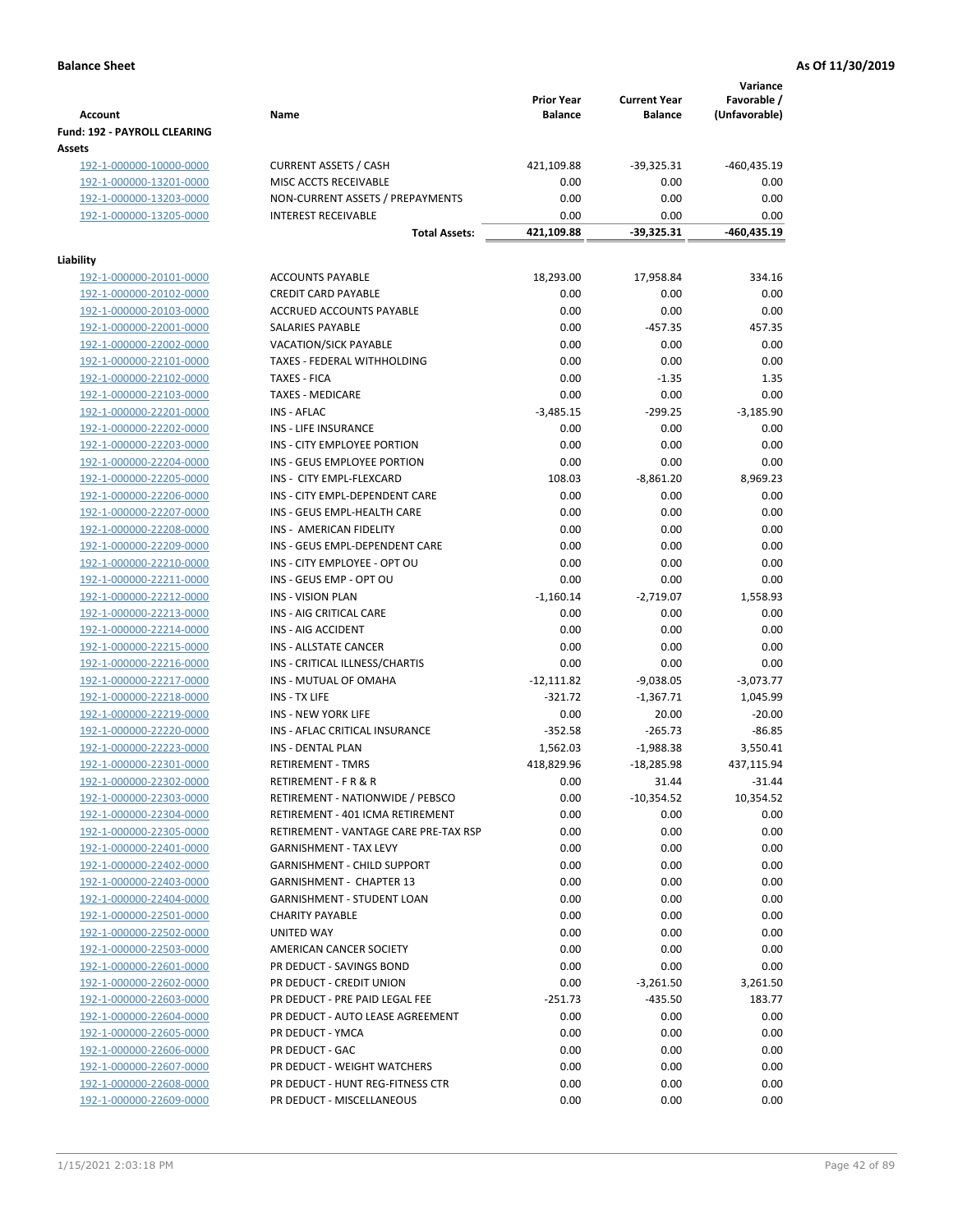| <b>Account</b>          | Name                                                     | <b>Prior Year</b><br><b>Balance</b> | <b>Current Year</b><br><b>Balance</b> | Variance<br>Favorable /<br>(Unfavorable) |
|-------------------------|----------------------------------------------------------|-------------------------------------|---------------------------------------|------------------------------------------|
| 192-1-000000-22610-0000 | PR DEDUCT - MISC REIMB                                   | 0.00                                | 0.00                                  | 0.00                                     |
| 192-1-000000-22611-0000 | PR DEDUCT - GOLF COURSE FEES                             | 0.00                                | 0.00                                  | 0.00                                     |
| 192-1-000000-22612-0000 | PR DEDUCT - WEARING APPAREL                              | 0.00                                | 0.00                                  | 0.00                                     |
| 192-1-000000-22613-0000 | PR DEDUCT - SNAP FITNESS                                 | 0.00                                | 0.00                                  | 0.00                                     |
|                         | <b>Total Liability:</b>                                  | 421,109.88                          | $-39.325.31$                          | 460,435.19                               |
| <b>Equity</b>           |                                                          |                                     |                                       |                                          |
| 192-1-000000-39000-0000 | UNRESERVED-FUND BALANCE                                  | 0.00                                | 0.00                                  | 0.00                                     |
|                         | <b>Total Beginning Equity:</b>                           | 0.00                                | 0.00                                  | 0.00                                     |
|                         | <b>Total Equity and Current Surplus (Deficit):</b>       | 0.00                                | 0.00                                  | 0.00                                     |
|                         | Total Liabilities, Equity and Current Surplus (Deficit): | 421,109.88                          | $-39.325.31$                          | -460.435.19                              |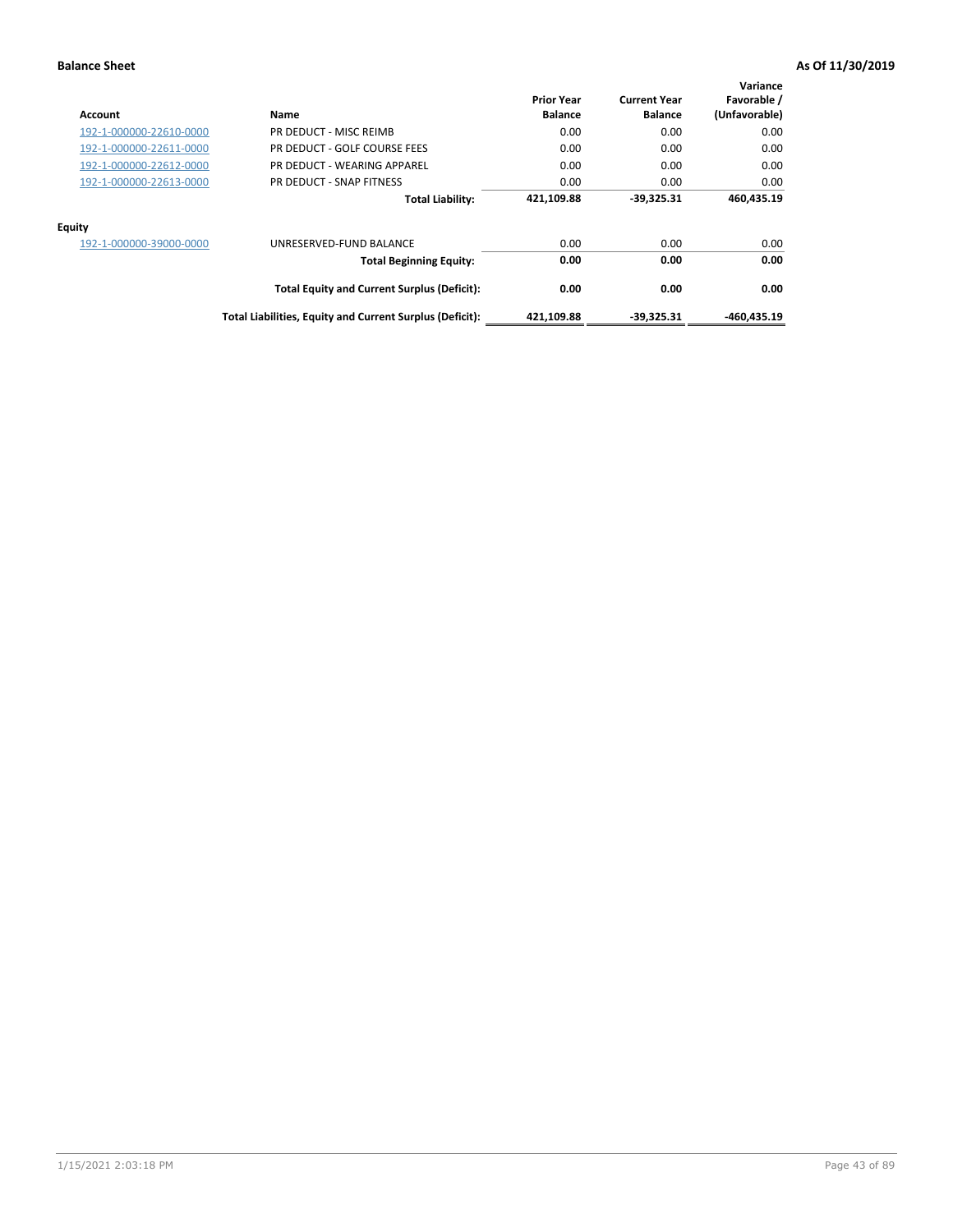|                                     |                                       |                   |                     | Variance        |
|-------------------------------------|---------------------------------------|-------------------|---------------------|-----------------|
|                                     |                                       | <b>Prior Year</b> | <b>Current Year</b> | Favorable /     |
| <b>Account</b>                      | Name                                  | <b>Balance</b>    | <b>Balance</b>      | (Unfavorable)   |
| Fund: 200 - WATER / WASTEWATER FUND |                                       |                   |                     |                 |
| Assets                              |                                       |                   |                     |                 |
| 200-2-000000-10000-0000             | <b>CURRENT ASSETS / CASH</b>          | 6,673,140.28      | -9,317,367.88       | -15,990,508.16  |
| 200-2-000000-12101-0000             | <b>BOND ISSUANCE COSTS</b>            | 0.00              | 0.00                | 0.00            |
| 200-2-000000-12201-0000             | DEFERRED CHARGES / BOND DISCOUNT      | $-29,559.62$      | $-353,374.57$       | $-323,814.95$   |
| 200-2-000000-13000-0000             | <b>CUSTOMER ACCTS RECEIVABLE</b>      | 628,516.71        | 717,416.42          | 88,899.71       |
| 200-2-000000-13001-0000             | NON CURRENT CUSTOMER ACCTS RECEIVAE   | 201,805.17        | 224,297.17          | 22,492.00       |
| 200-2-000000-13002-0000             | ALLOW FOR UNCOLLECT REC               | $-214,138.19$     | $-195,501.08$       | 18,637.11       |
| 200-2-000000-13003-0000             | UNBILLED YEAR-END ACCRUAL             | 1,195,319.12      | 1,171,959.62        | $-23,359.50$    |
| 200-2-000000-13004-0000             | <b>WASTE HAULER RECEIVABLE</b>        | 59,548.20         | 21,820.70           | $-37,727.50$    |
| 200-2-000000-13007-0000             | <b>RETURNED CHECKS</b>                | 0.00              | 0.00                | 0.00            |
| 200-2-000000-13010-0000             | <b>CADDO MILLS</b>                    | 0.00              | 0.00                | 0.00            |
| 200-2-000000-13201-0000             | MISC ACCTS RECEIVABLE                 | $-10,607.57$      | $-12,008.53$        | $-1,400.96$     |
| 200-2-000000-13202-0000             | <b>EMPLOYEE ADVANCES</b>              | 0.00              | 0.00                | 0.00            |
| 200-2-000000-13203-0000             | NON-CURRENT ASSETS / PREPAYMENTS      | 0.00              | 0.00                | 0.00            |
| 200-2-000000-13205-0000             | <b>INTEREST RECEIVABLE</b>            | 0.00              | 0.00                | 0.00            |
| 200-2-000000-14001-0000             | DUE FROM / GENERAL FUND               | 0.00              | 0.00                | 0.00            |
| 200-2-000000-14040-0000             | <b>GENERAL CIP / GENERAL CIP</b>      | 0.00              | 0.00                | 0.00            |
| 200-2-000000-14120-0000             | DUE FROM UTILITY CIP                  | 38,336,026.85     | 38,336,026.85       | 0.00            |
| 200-2-000000-15401-0000             | <b>INVENTORIES / WATER STOCK</b>      | 255,981.59        | 255,981.59          | 0.00            |
| 200-2-000000-15501-0000             | <b>INVENTORIES / WASTEWATER STOCK</b> | 37,338.12         | 37,338.12           | 0.00            |
|                                     | FIXED ASSETS / LAND                   | 685,983.11        | 685,983.11          | 0.00            |
| 200-2-000000-16001-0000             |                                       |                   |                     |                 |
| 200-2-000000-16002-0000             | FIXED ASSETS / IMPROVMENTS-NON BUILDI | 5,485,407.69      | 5,485,407.69        | 0.00            |
| 200-2-000000-16003-0000             | ACCUM DEPR / IMPROVEMENTS-NON BUILL   | $-2,196,712.45$   | -2,380,273.29       | $-183,560.84$   |
| 200-2-000000-16004-0000             | FIXED ASSETS / BUILDINGS              | 23,420,750.92     | 23,444,349.28       | 23,598.36       |
| 200-2-000000-16005-0000             | <b>ACCUM DEPR / BUILDINGS</b>         | $-2,776,030.76$   | $-3,240,558.80$     | $-464,528.04$   |
| 200-2-000000-16006-0000             | FIXED ASSETS / FILTRATION PLANT       | 10,551,470.00     | 10,551,470.00       | 0.00            |
| 200-2-000000-16007-0000             | ACCUM DEPR / FILTRATION PLANT         | -7,265,136.20     | -7,478,086.82       | $-212,950.62$   |
| 200-2-000000-16008-0000             | FIXED ASSETS / WATER RECLAMATION PLAN | 7,272,907.47      | 7,290,892.03        | 17,984.56       |
| 200-2-000000-16009-0000             | ACCUM DEPR / WATER RECLAMATION PLAN   | $-6,311,693.12$   | $-6,489,176.25$     | $-177,483.13$   |
| 200-2-000000-16101-0000             | FIXED ASSETS / WATER MAINS            | 20,431,556.67     | 19,369,642.10       | $-1,061,914.57$ |
| 200-2-000000-16102-0000             | <b>ACCUM DEPR / WATER MAINS</b>       | -10,134,183.88    | -10,564,491.83      | -430,307.95     |
| 200-2-000000-16103-0000             | FIXED ASSETS / SANITARY SEWERS        | 25,926,703.76     | 26,762,935.28       | 836,231.52      |
| 200-2-000000-16104-0000             | <b>ACCUM DEPR / SANITARY SEWERS</b>   | $-11,368,379.26$  | -11,952,765.05      | -584,385.79     |
| 200-2-000000-16105-0000             | FIXED ASSETS / RESERVOIRS & TANKS     | 1,023,525.00      | 10,498,644.74       | 9,475,119.74    |
| 200-2-000000-16106-0000             | ACCUM DEPR / RESERVOIRS & TANKS       | -823,247.66       | $-832,221.74$       | $-8,974.08$     |
| 200-2-000000-16107-0000             | FIXED ASSETS / PUMP STATIONS          | 464,099.82        | 5,559,850.03        | 5,095,750.21    |
| 200-2-000000-16108-0000             | <b>ACCUM DEPR / PUMP STATIONS</b>     | -307,977.97       | $-325,220.11$       | $-17,242.14$    |
| 200-2-000000-16201-0000             | FIXED ASSETS / MACHINERY AND EQUIPMEN | 3,604,616.91      | 3,883,571.50        | 278,954.59      |
| 200-2-000000-16202-0000             | ACCUM DEPR / MACHINERY AND EQUIPMEI   | $-1,673,639.61$   | $-1,887,320.29$     | $-213,680.68$   |
| 200-2-000000-16301-0000             | FIXED ASSETS / C W I P                | 0.00              | -286,982.00         | $-286,982.00$   |
| 200-2-000000-17501-0000             | <b>EMPLOYEE CONTRIBUTIONS</b>         | 170,787.00        | 195,988.00          | 25,201.00       |
| 200-2-000000-17504-0000             | <b>INVESTMENT RETURN</b>              | $-302,204.00$     | 631,750.00          | 933,954.00      |
| 200-2-000000-17508-0000             | EXPERIENCE DIFFERENCE- OUTFLOW        | $-11,116.00$      | 31,784.00           | 42,900.00       |
| 200-2-000000-17509-0000             | <b>EXPERIENCE DIFFERENCE - INFLOW</b> | $-57,790.00$      | $-37,640.00$        | 20,150.00       |
| 200-2-000000-17520-0000             | <b>ASSUMPTION CHANGES</b>             | 54,025.00         | 0.00                | $-54,025.00$    |
|                                     | <b>Total Assets:</b>                  | 102,997,093.10    | 99,804,119.99       | $-3,192,973.11$ |
|                                     |                                       |                   |                     |                 |
| Liability                           |                                       |                   |                     |                 |
| 200-2-000000-20101-0000             | <b>ACCOUNTS PAYABLE</b>               | 4,526.44          | 2,750.00            | 1,776.44        |
| 200-2-000000-20102-0000             | <b>CREDIT CARD PAYABLE</b>            | 0.00              | 0.00                | 0.00            |
| 200-2-000000-20103-0000             | ACCRUED ACCOUNTS PAYABLE              | 10,000.00         | 10,000.00           | 0.00            |
| 200-2-000000-20104-0000             | <b>ESCHEATED LIABILITY</b>            | 0.00              | 0.00                | 0.00            |
| 200-2-000000-20109-0000             | <b>GENERAL OBLIG BONDS PAY</b>        | 1,420,000.00      | 1,466,000.00        | $-46,000.00$    |
| 200-2-000000-20110-0000             | REVENUE BONDS PAYABLE                 | 965,000.00        | 1,095,000.00        | $-130,000.00$   |
| 200-2-000000-20112-0000             | ACCRUED INTEREST PAYABLE              | $-16,488.92$      | 142,697.51          | $-159,186.43$   |
| 200-2-000000-20125-0000             | SALES TAX PAYABLE / IN THE CITY       | 0.00              | 0.00                | 0.00            |
| 200-2-000000-20139-0000             | RETAINAGES PAYABLE                    | 0.00              | 0.00                | 0.00            |
| 200-2-000000-20141-0000             | <b>TELEPHONE CLEARING</b>             | 0.01              | 0.01                | 0.00            |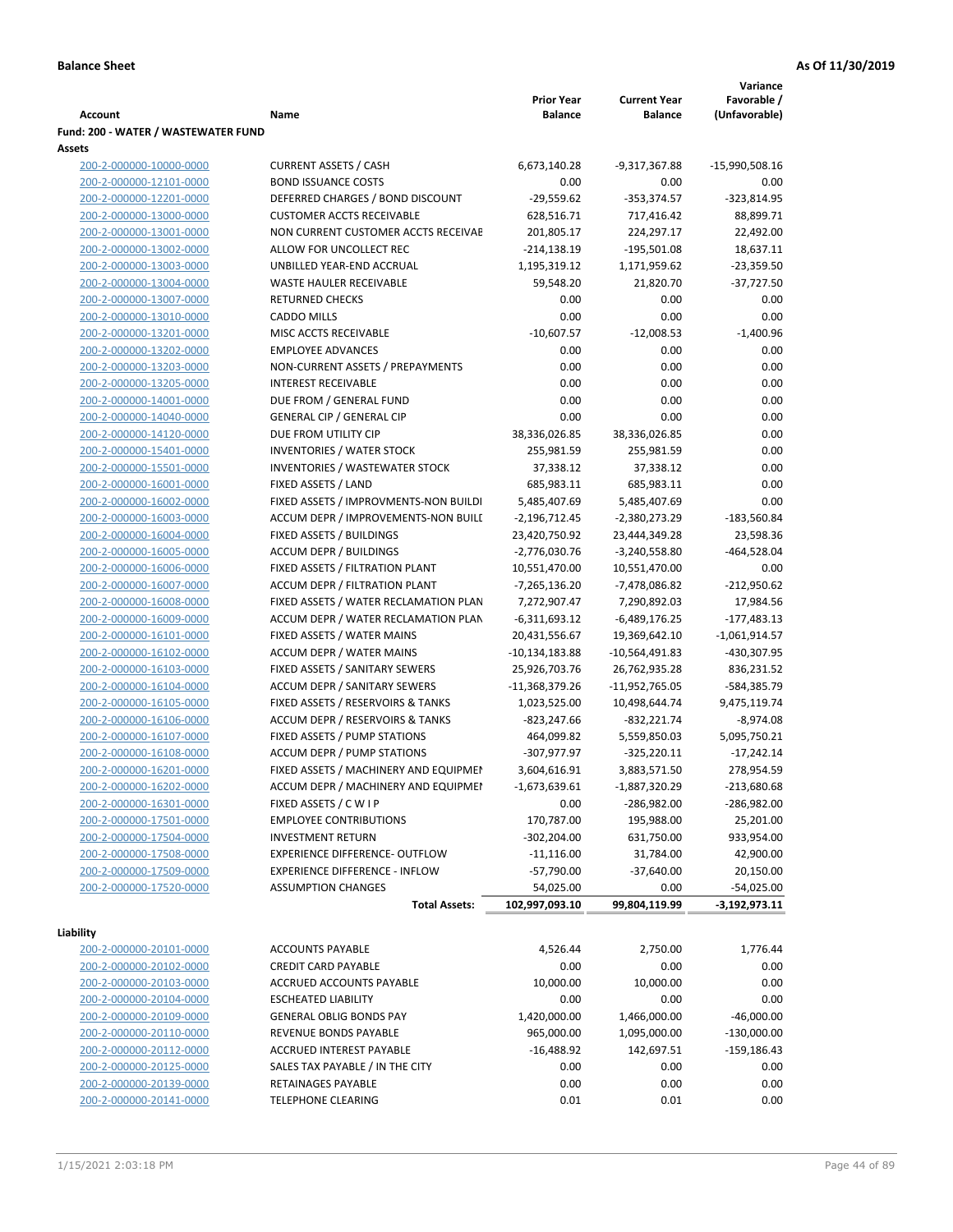|                                       |                                                          |                                     |                                       | Variance                     |
|---------------------------------------|----------------------------------------------------------|-------------------------------------|---------------------------------------|------------------------------|
| Account                               | <b>Name</b>                                              | <b>Prior Year</b><br><b>Balance</b> | <b>Current Year</b><br><b>Balance</b> | Favorable /<br>(Unfavorable) |
| 200-2-000000-20160-0000               | <b>UNAPPLIED CREDIT</b>                                  | 0.00                                | 0.00                                  | 0.00                         |
| 200-2-000000-21001-0000               | <b>GENERAL FUND / GENERAL FUND</b>                       | 0.00                                | 0.00                                  | 0.00                         |
| 200-2-000000-21101-0000               | ENTERPRISE / WTR/WWTR UTILITY FUND                       | 0.00                                | 0.00                                  | 0.00                         |
| 200-2-000000-22001-0000               | <b>SALARIES PAYABLE</b>                                  | 83,164.42                           | 83,164.42                             | 0.00                         |
| 200-2-000000-22002-0000               | <b>VACATION/SICK PAYABLE</b>                             | 153,875.54                          | 234,422.70                            | $-80,547.16$                 |
| 200-2-000000-23001-0000               | CAPITAL LEASE PAYABLE                                    | 0.00                                | 0.00                                  | 0.00                         |
| 200-2-000000-24001-0000               | O/S CHECKS PAYABLE                                       | 0.00                                | 0.00                                  | 0.00                         |
| 200-2-000000-24002-0000               | <b>CUSTOMER DEPOSITS</b>                                 | 821,966.99                          | 766,686.82                            | 55,280.17                    |
| 200-2-000000-24003-0000               | <b>CUSTOMER OVERPMT SUSPENSE</b>                         | 74,712.78                           | 168,077.76                            | $-93,364.98$                 |
| 200-2-000000-24004-0000               | <b>INTEREST PAYABLE ON DEP</b>                           | 0.00                                | 0.00                                  | 0.00                         |
| 200-2-000000-24005-0000               | <b>ACCRUED INT PAY ON DEP</b>                            | 0.00                                | 0.00                                  | 0.00                         |
| 200-2-000000-24006-0000               | <b>AWAITING CUSTOMER SETUP</b>                           | 1.955.61                            | 1,955.61                              | 0.00                         |
| 200-2-000000-24007-0000               | <b>BILLED DEPOSITS SUSPENSE</b>                          | 0.00                                | 0.00                                  | 0.00                         |
| 200-2-000000-26001-0000               | <b>COMPENSATED ABSENCES PAY</b>                          | 310,115.48                          | 211,715.81                            | 98,399.67                    |
| 200-2-000000-26101-0000               | <b>GENERAL OBLIG BONDS PAY</b>                           | 6,033,000.00                        | 4,567,000.00                          | 1,466,000.00                 |
| 200-2-000000-26102-0000               | <b>REVENUE BONDS PAYABLE</b>                             | 12,235,000.00                       | 31,190,000.00                         | $-18,955,000.00$             |
| 200-2-000000-26103-0000               | DEFERRED LOSS/DEFEASEMENT                                | $-227,063.58$                       | $-181,650.73$                         | $-45,412.85$                 |
| 200-2-000000-27001-0000               | <b>CONTRIBUTED CAPITAL</b>                               | 0.00                                | 0.00                                  | 0.00                         |
| 200-2-000000-27002-0000               | CONTRIBUTED CAPITAL / DEVELOPERS                         | 0.00                                | 0.00                                  | 0.00                         |
| 200-2-000000-29300-0000               | <b>ENCUMBRANCE SUMMARY</b>                               | 0.00                                | 0.00                                  | 0.00                         |
| 200-2-000000-29400-0100               | RESERVED ACCOUNT / ENCUMBRANCES                          | 0.00                                | 0.00                                  | 0.00                         |
| 200-2-000000-29999-0000               | <b>NET PENSION LIABILITY</b>                             | 249,699.00                          | 1,415,364.00                          | $-1,165,665.00$              |
| 200-2-000000-92080-0000               | <b>GLTDAG</b>                                            | 0.00                                | 0.00                                  | 0.00                         |
|                                       | <b>Total Liability:</b>                                  | 22,119,463.77                       | 41,173,183.91                         | -19,053,720.14               |
| <b>Equity</b>                         |                                                          |                                     |                                       |                              |
| 200-2-000000-39000-0000               | UNRESERVED-FUND BALANCE                                  | 0.00                                | 0.00                                  | 0.00                         |
| 200-2-000000-39100-0000               | UNRESERVED-RET. EARNINGS                                 | 80,670,908.81                       | 57,924,814.85                         | -22,746,093.96               |
| 200-2-000000-39150-0000               | RESERVED-RET. EARNINGS                                   | 0.00                                | 0.00                                  | 0.00                         |
| 200-2-000000-39500-0000               | NET POSITION - PENSION                                   | $-965.00$                           | $-965.00$                             | 0.00                         |
|                                       | <b>Total Beginning Equity:</b>                           | 80,669,943.81                       | 57,923,849.85                         | -22,746,093.96               |
| <b>Total Revenue</b>                  |                                                          | 2,378,889.98                        | 2,508,623.91                          | 129,733.93                   |
| <b>Total Expense</b>                  |                                                          | 2,171,204.45                        | 1,801,537.67                          | 369,666.78                   |
| <b>Revenues Over/(Under) Expenses</b> |                                                          | 207,685.53                          | 707,086.24                            | 499,400.71                   |
|                                       | <b>Total Equity and Current Surplus (Deficit):</b>       | 80,877,629.34                       | 58,630,936.09                         | $-22,246,693.25$             |
|                                       | Total Liabilities, Equity and Current Surplus (Deficit): | 102,997,093.11                      | 99,804,120.00                         | $-3,192,973.11$              |
|                                       | *** FUND 200 OUT OF BALANCE ***                          | $-0.01$                             | $-0.01$                               | 0.00                         |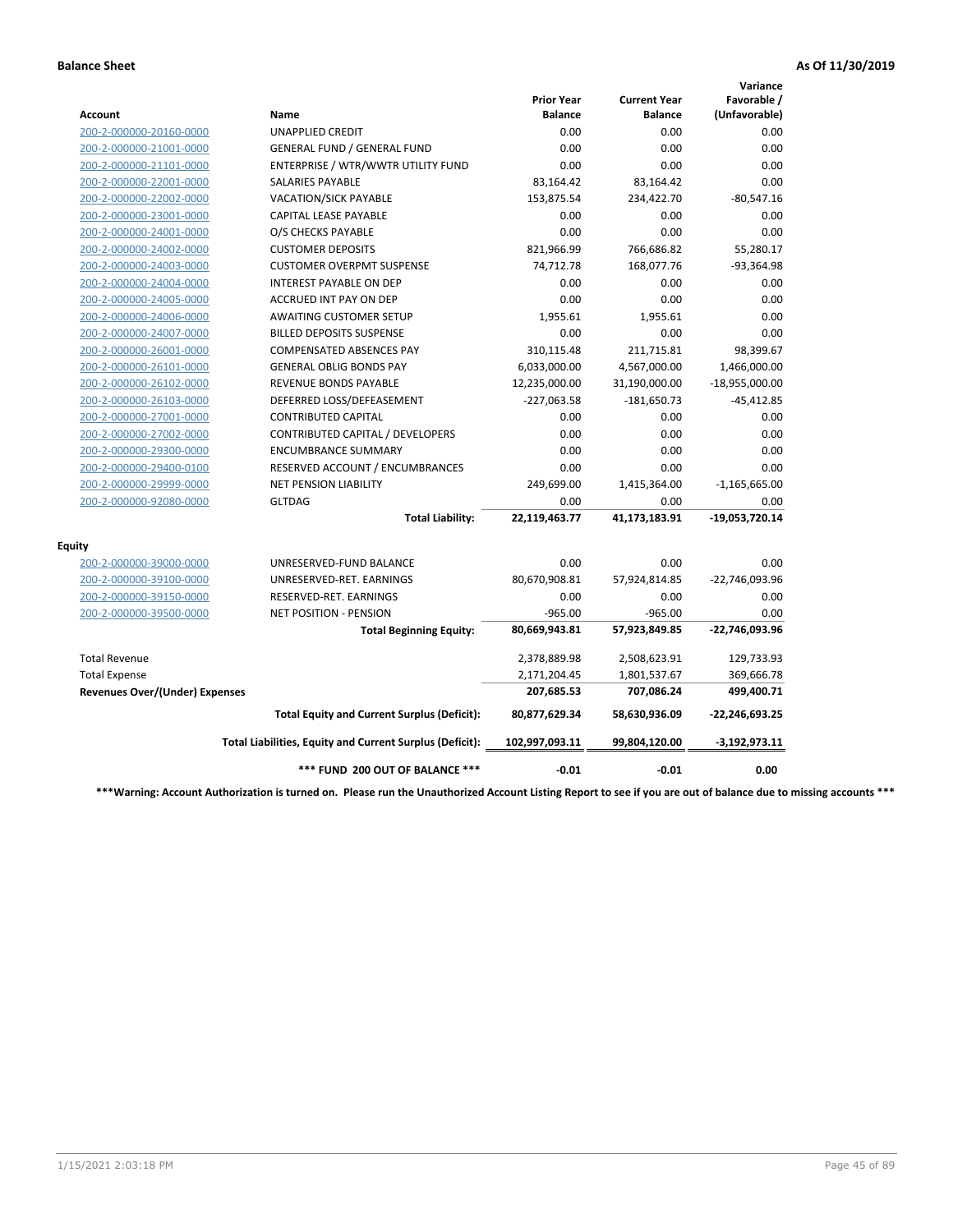| Account                               | Name                                                     | <b>Prior Year</b><br><b>Balance</b> | <b>Current Year</b><br><b>Balance</b> | Variance<br>Favorable /<br>(Unfavorable) |
|---------------------------------------|----------------------------------------------------------|-------------------------------------|---------------------------------------|------------------------------------------|
| <b>Fund: 210 - WATER IMPACT FEES</b>  |                                                          |                                     |                                       |                                          |
| <b>Assets</b>                         |                                                          |                                     |                                       |                                          |
| 210-2-000000-10000-0000               | <b>CURRENT ASSETS / CASH</b>                             | 0.00                                | 0.00                                  | 0.00                                     |
| 210-2-000000-13201-0000               | MISC ACCTS RECEIVABLE                                    | 0.00                                | 0.00                                  | 0.00                                     |
| 210-2-000000-13205-0000               | <b>INTEREST RECEIVABLE</b>                               | 0.00                                | 0.00                                  | 0.00                                     |
|                                       | <b>Total Assets:</b>                                     | 0.00                                | 0.00                                  | 0.00                                     |
| Liability                             |                                                          |                                     |                                       |                                          |
| 210-2-000000-20101-0000               | <b>ACCOUNTS PAYABLE</b>                                  | 0.00                                | 0.00                                  | 0.00                                     |
| 210-2-000000-20103-0000               | <b>ACCRUED ACCOUNTS PAYABLE</b>                          | 0.00                                | 0.00                                  | 0.00                                     |
| 210-2-000000-29300-0000               | <b>ENCUMBRANCE SUMMARY</b>                               | 0.00                                | 0.00                                  | 0.00                                     |
| 210-2-000000-29400-0000               | RESERVED ACCOUNT / ENCUMBRANCES                          | 0.00                                | 0.00                                  | 0.00                                     |
|                                       | <b>Total Liability:</b>                                  | 0.00                                | 0.00                                  | 0.00                                     |
| <b>Equity</b>                         |                                                          |                                     |                                       |                                          |
| 210-2-000000-39000-0000               | UNRESERVED-FUND BALANCE                                  | 0.00                                | 0.00                                  | 0.00                                     |
| 210-2-000000-39100-0000               | UNRESERVED-RET. EARNINGS                                 | 0.00                                | 0.00                                  | 0.00                                     |
|                                       | <b>Total Beginning Equity:</b>                           | 0.00                                | 0.00                                  | 0.00                                     |
| <b>Total Revenue</b>                  |                                                          | 0.00                                | 0.00                                  | 0.00                                     |
| <b>Total Expense</b>                  |                                                          | 0.00                                | 0.00                                  | 0.00                                     |
| <b>Revenues Over/(Under) Expenses</b> |                                                          | 0.00                                | 0.00                                  | 0.00                                     |
|                                       | <b>Total Equity and Current Surplus (Deficit):</b>       | 0.00                                | 0.00                                  | 0.00                                     |
|                                       | Total Liabilities, Equity and Current Surplus (Deficit): | 0.00                                | 0.00                                  | 0.00                                     |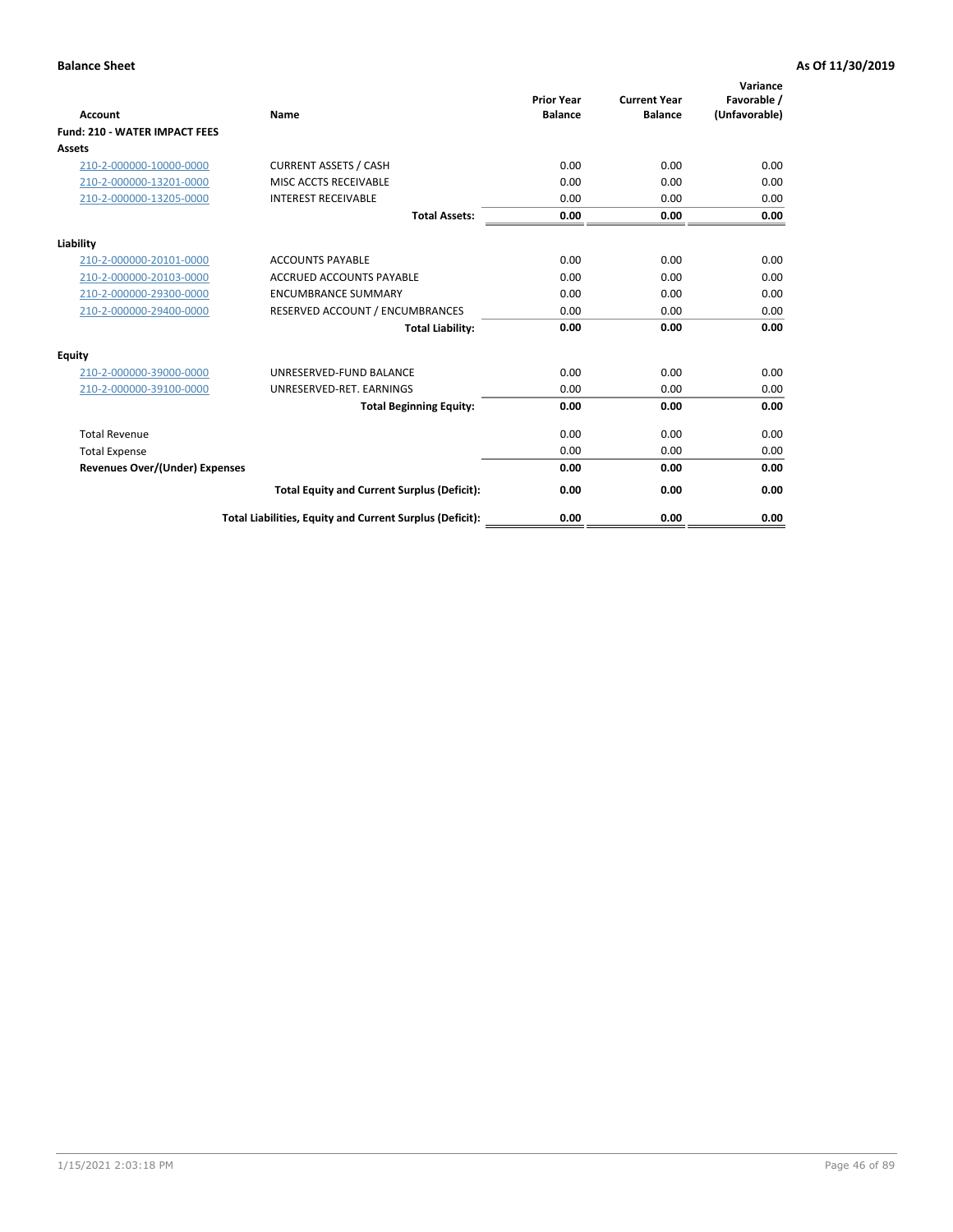| Account                                   | Name                                                     | <b>Prior Year</b><br><b>Balance</b> | <b>Current Year</b><br><b>Balance</b> | Variance<br>Favorable /<br>(Unfavorable) |
|-------------------------------------------|----------------------------------------------------------|-------------------------------------|---------------------------------------|------------------------------------------|
| <b>Fund: 211 - WASTEWATER IMPACT FEES</b> |                                                          |                                     |                                       |                                          |
| <b>Assets</b>                             |                                                          |                                     |                                       |                                          |
| 211-2-000000-10000-0000                   | <b>CURRENT ASSETS / CASH</b>                             | 0.00                                | 0.00                                  | 0.00                                     |
| 211-2-000000-13201-0000                   | MISC ACCTS RECEIVABLE                                    | 0.00                                | 0.00                                  | 0.00                                     |
| 211-2-000000-13205-0000                   | <b>INTEREST RECEIVABLE</b>                               | 0.00                                | 0.00                                  | 0.00                                     |
|                                           | <b>Total Assets:</b>                                     | 0.00                                | 0.00                                  | 0.00                                     |
| Liability                                 |                                                          |                                     |                                       |                                          |
| 211-2-000000-20101-0000                   | <b>ACCOUNTS PAYABLE</b>                                  | 0.00                                | 0.00                                  | 0.00                                     |
| 211-2-000000-20103-0000                   | <b>ACCRUED ACCOUNTS PAYABLE</b>                          | 0.00                                | 0.00                                  | 0.00                                     |
|                                           | <b>Total Liability:</b>                                  | 0.00                                | 0.00                                  | 0.00                                     |
| Equity                                    |                                                          |                                     |                                       |                                          |
| 211-2-000000-39000-0000                   | UNRESERVED-FUND BALANCE                                  | 0.00                                | 0.00                                  | 0.00                                     |
| 211-2-000000-39100-0000                   | UNRESERVED-RET. EARNINGS                                 | 0.00                                | 0.00                                  | 0.00                                     |
|                                           | <b>Total Beginning Equity:</b>                           | 0.00                                | 0.00                                  | 0.00                                     |
| <b>Total Revenue</b>                      |                                                          | 0.00                                | 0.00                                  | 0.00                                     |
| <b>Total Expense</b>                      |                                                          | 0.00                                | 0.00                                  | 0.00                                     |
| <b>Revenues Over/(Under) Expenses</b>     |                                                          | 0.00                                | 0.00                                  | 0.00                                     |
|                                           | <b>Total Equity and Current Surplus (Deficit):</b>       | 0.00                                | 0.00                                  | 0.00                                     |
|                                           | Total Liabilities, Equity and Current Surplus (Deficit): | 0.00                                | 0.00                                  | 0.00                                     |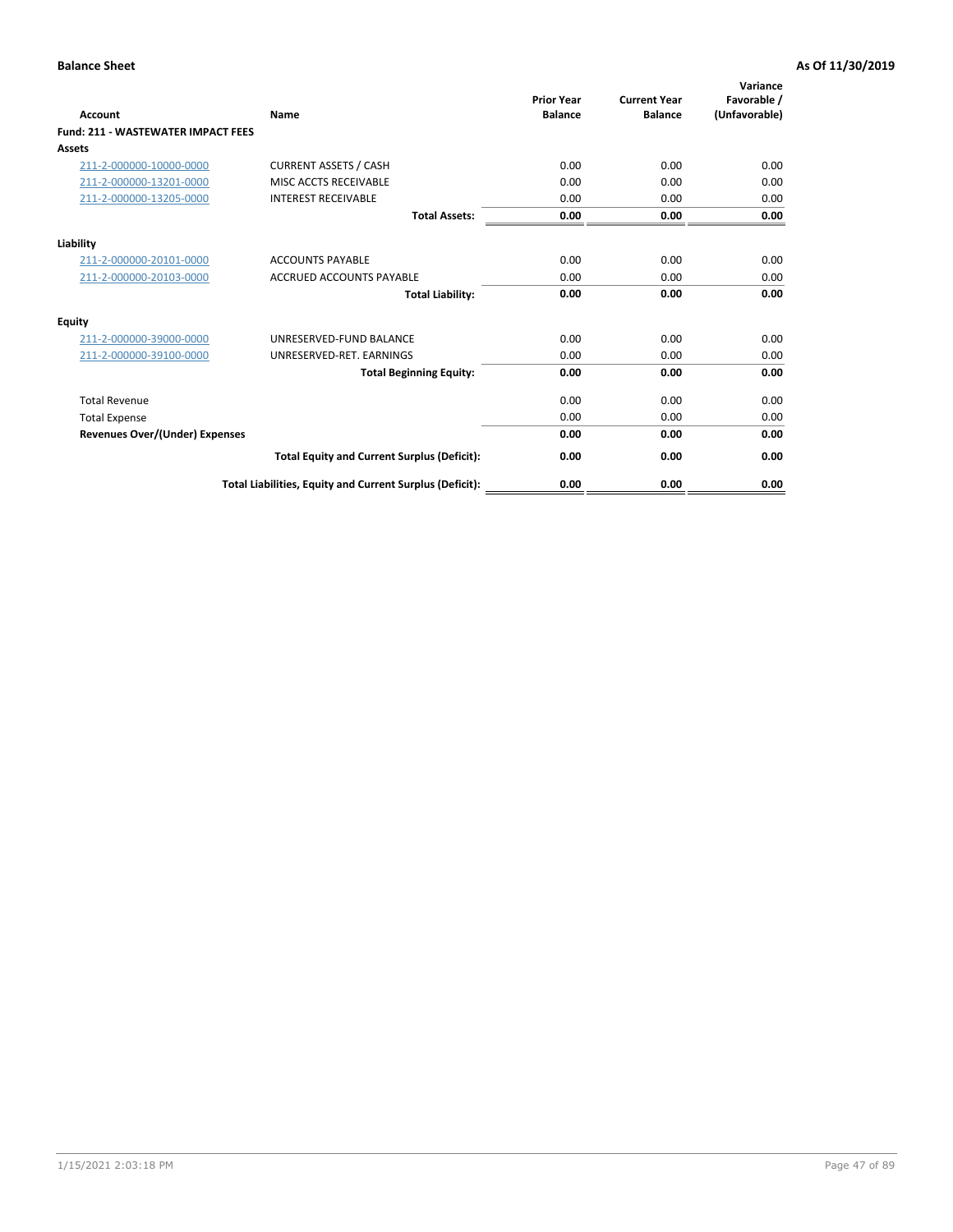| <b>Account</b>                        | Name                                                             | <b>Prior Year</b><br><b>Balance</b> | <b>Current Year</b><br><b>Balance</b> | Variance<br>Favorable /<br>(Unfavorable) |
|---------------------------------------|------------------------------------------------------------------|-------------------------------------|---------------------------------------|------------------------------------------|
|                                       | <b>Fund: 212 - TX COMMUNITY DEV SWR SYSTEM IMPROV PROG GRANT</b> |                                     |                                       |                                          |
| <b>Assets</b>                         |                                                                  |                                     |                                       |                                          |
| 212-2-000000-10000-0000               | <b>CURRENT ASSETS / CASH</b>                                     | 4.920.12                            | 89,968.41                             | 85,048.29                                |
| 212-2-000000-13201-0000               | MISC ACCTS RECEIVABLE                                            | 0.00                                | 0.00                                  | 0.00                                     |
| 212-2-000000-13205-0000               | <b>INTEREST RECEIVABLE</b>                                       | 0.00                                | 0.00                                  | 0.00                                     |
| 212-2-000000-16301-0000               | FIXED ASSETS / C W I P                                           | 0.00                                | 0.00                                  | 0.00                                     |
|                                       | <b>Total Assets:</b>                                             | 4,920.12                            | 89,968.41                             | 85,048.29                                |
| Liability                             |                                                                  |                                     |                                       |                                          |
| 212-2-000000-20101-0000               | <b>ACCOUNTS PAYABLE</b>                                          | 0.00                                | 0.00                                  | 0.00                                     |
| 212-2-000000-20102-0000               | <b>CREDIT CARD PAYABLE</b>                                       | 0.00                                | 0.00                                  | 0.00                                     |
| 212-2-000000-20103-0000               | <b>ACCRUED ACCOUNTS PAYABLE</b>                                  | 0.00                                | 0.00                                  | 0.00                                     |
| 212-2-000000-20139-0000               | <b>RETAINAGES PAYABLE</b>                                        | 0.00                                | 0.00                                  | 0.00                                     |
| 212-2-000000-20902-0000               | <b>DEFERRED GRANT REVENUE</b>                                    | 0.00                                | 0.00                                  | 0.00                                     |
| 212-2-000000-21001-0000               | <b>GENERAL FUND / GENERAL FUND</b>                               | 0.00                                | 0.00                                  | 0.00                                     |
| 212-2-000000-29300-0000               | <b>ENCUMBRANCE SUMMARY</b>                                       | 0.00                                | 0.00                                  | 0.00                                     |
| 212-2-000000-29400-0100               | RESERVED ACCOUNT / ENCUMBRANCES                                  | 0.00                                | 0.00                                  | 0.00                                     |
|                                       | <b>Total Liability:</b>                                          | 0.00                                | 0.00                                  | 0.00                                     |
| <b>Equity</b>                         |                                                                  |                                     |                                       |                                          |
| 212-2-000000-39100-0000               | UNRESERVED-RET. EARNINGS                                         | 6,170.12                            | $-61,025.43$                          | $-67,195.55$                             |
|                                       | <b>Total Beginning Equity:</b>                                   | 6,170.12                            | $-61,025.43$                          | $-67,195.55$                             |
| <b>Total Revenue</b>                  |                                                                  | 0.00                                | 150,993.84                            | 150,993.84                               |
| <b>Total Expense</b>                  |                                                                  | 1.250.00                            | 0.00                                  | 1,250.00                                 |
| <b>Revenues Over/(Under) Expenses</b> |                                                                  | $-1,250.00$                         | 150,993.84                            | 152,243.84                               |
|                                       | <b>Total Equity and Current Surplus (Deficit):</b>               | 4,920.12                            | 89,968.41                             | 85,048.29                                |
|                                       | Total Liabilities, Equity and Current Surplus (Deficit):         | 4,920.12                            | 89,968.41                             | 85,048.29                                |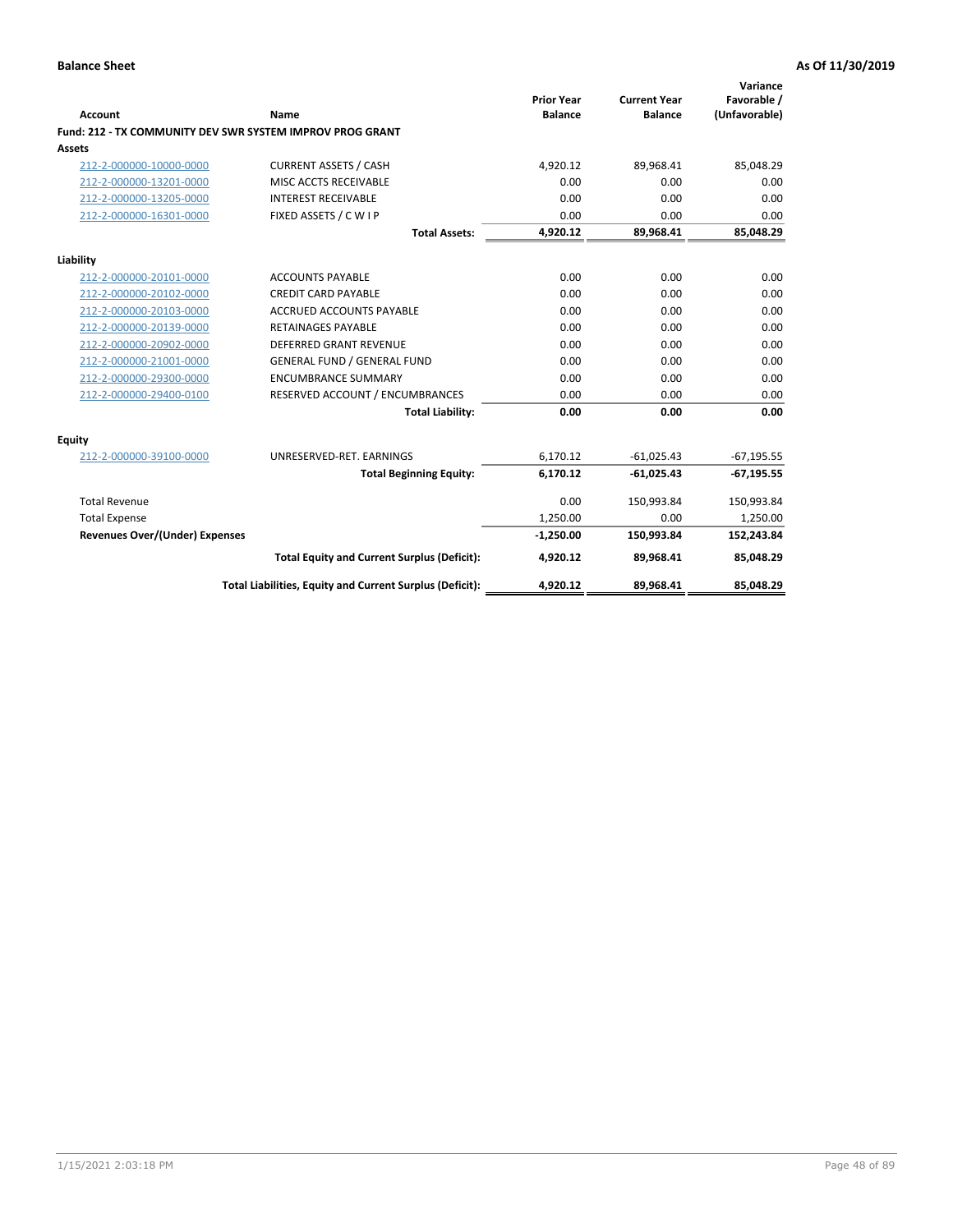| <b>Account</b><br><b>Fund: 216 - UTILIITY CIP FUND</b> | Name                                                     | <b>Prior Year</b><br><b>Balance</b> | <b>Current Year</b><br><b>Balance</b> | Variance<br>Favorable /<br>(Unfavorable) |
|--------------------------------------------------------|----------------------------------------------------------|-------------------------------------|---------------------------------------|------------------------------------------|
| <b>Assets</b>                                          |                                                          |                                     |                                       |                                          |
| 216-2-000000-10000-0000                                | <b>CURRENT ASSETS / CASH</b>                             | $-5,762,918.66$                     | 8,230,010.28                          | 13,992,928.94                            |
| 216-2-000000-11101-0000                                | MBIA ACCOUNTS / 2002 WSSR                                | 0.00                                | 0.00                                  | 0.00                                     |
| 216-2-000000-11103-0000                                | 2005 WSSR                                                | 0.00                                | 0.00                                  | 0.00                                     |
| 216-2-000000-11403-0000                                | RESERVE FUND / 2003 WSSR                                 | 0.00                                | 0.00                                  | 0.00                                     |
| 216-2-000000-11404-0000                                | SERIES 2019 WSSR CO'S                                    | 0.00                                | 16,600,115.08                         | 16,600,115.08                            |
| 216-2-000000-11503-0000                                | 2008WSSR CONST 486000273                                 | 0.00                                | 0.00                                  | 0.00                                     |
| 216-2-000000-11505-0000                                | SRA RAW WATER SALE PROCEEDS                              | 0.00                                | 0.00                                  | 0.00                                     |
| 216-2-000000-13000-0000                                | <b>CUSTOMER ACCTS RECEIVABLE</b>                         | 0.00                                | 0.00                                  | 0.00                                     |
| 216-2-000000-13002-0000                                | ALLOW FOR UNCOLLECT REC                                  | 0.00                                | 0.00                                  | 0.00                                     |
| 216-2-000000-13003-0000                                | UNBILLED YEAR-END ACCRUAL                                | 0.00                                | 0.00                                  | 0.00                                     |
| 216-2-000000-13201-0000                                | MISC ACCTS RECEIVABLE                                    | 0.00                                | 70.32                                 | 70.32                                    |
| 216-2-000000-13205-0000                                | <b>INTEREST RECEIVABLE</b>                               | 0.00                                | 0.00                                  | 0.00                                     |
| 216-2-000000-16301-0000                                | FIXED ASSETS / C W I P                                   | 11,188,075.75                       | 3,557,279.61                          | -7,630,796.14                            |
|                                                        | <b>Total Assets:</b>                                     | 5,425,157.09                        | 28,387,475.29                         | 22,962,318.20                            |
|                                                        |                                                          |                                     |                                       |                                          |
| Liability                                              | <b>ACCOUNTS PAYABLE</b>                                  | 0.00                                | 0.00                                  | 0.00                                     |
| 216-2-000000-20101-0000                                | <b>CREDIT CARD PAYABLE</b>                               | 0.00                                | 0.00                                  | 0.00                                     |
| 216-2-000000-20102-0000<br>216-2-000000-20103-0000     | ACCRUED ACCOUNTS PAYABLE                                 | 0.00                                | 0.00                                  | 0.00                                     |
| 216-2-000000-20113-0000                                | <b>DEVELOPERS ESCROW</b>                                 | 0.00                                | 0.00                                  | 0.00                                     |
| 216-2-000000-20139-0000                                | RETAINAGES PAYABLE                                       | 441,805.16                          | 348,019.33                            | 93,785.83                                |
| 216-2-000000-21101-0000                                | ENTERPRISE / WTR/WWTR UTILITY FUND                       | 18,939,652.64                       | 18,939,652.64                         | 0.00                                     |
| 216-2-000000-29300-0000                                | <b>ENCUMBRANCE SUMMARY</b>                               | 0.00                                | 0.00                                  | 0.00                                     |
| 216-2-000000-29400-0100                                | RESERVED ACCOUNT / ENCUMBRANCES                          | 0.00                                | 0.00                                  | 0.00                                     |
|                                                        | <b>Total Liability:</b>                                  | 19,381,457.80                       | 19,287,671.97                         | 93,785.83                                |
|                                                        |                                                          |                                     |                                       |                                          |
| <b>Equity</b>                                          |                                                          |                                     |                                       |                                          |
| 216-2-000000-39000-0000                                | UNRESERVED-FUND BALANCE                                  | 0.00                                | 0.00                                  | 0.00                                     |
| 216-2-000000-39100-0000                                | UNRESERVED-RET. EARNINGS                                 | $-13,754,344.96$                    | 9,457,839.30                          | 23,212,184.26                            |
|                                                        | <b>Total Beginning Equity:</b>                           | -13,754,344.96                      | 9,457,839.30                          | 23,212,184.26                            |
| <b>Total Revenue</b>                                   |                                                          | 270,813.16                          | 51,360.94                             | $-219,452.22$                            |
| <b>Total Expense</b>                                   |                                                          | 472,768.91                          | 409,396.92                            | 63,371.99                                |
| Revenues Over/(Under) Expenses                         |                                                          | $-201,955.75$                       | -358,035.98                           | $-156,080.23$                            |
|                                                        | <b>Total Equity and Current Surplus (Deficit):</b>       | -13,956,300.71                      | 9,099,803.32                          | 23,056,104.03                            |
|                                                        | Total Liabilities, Equity and Current Surplus (Deficit): | 5,425,157.09                        | 28,387,475.29                         | 22,962,318.20                            |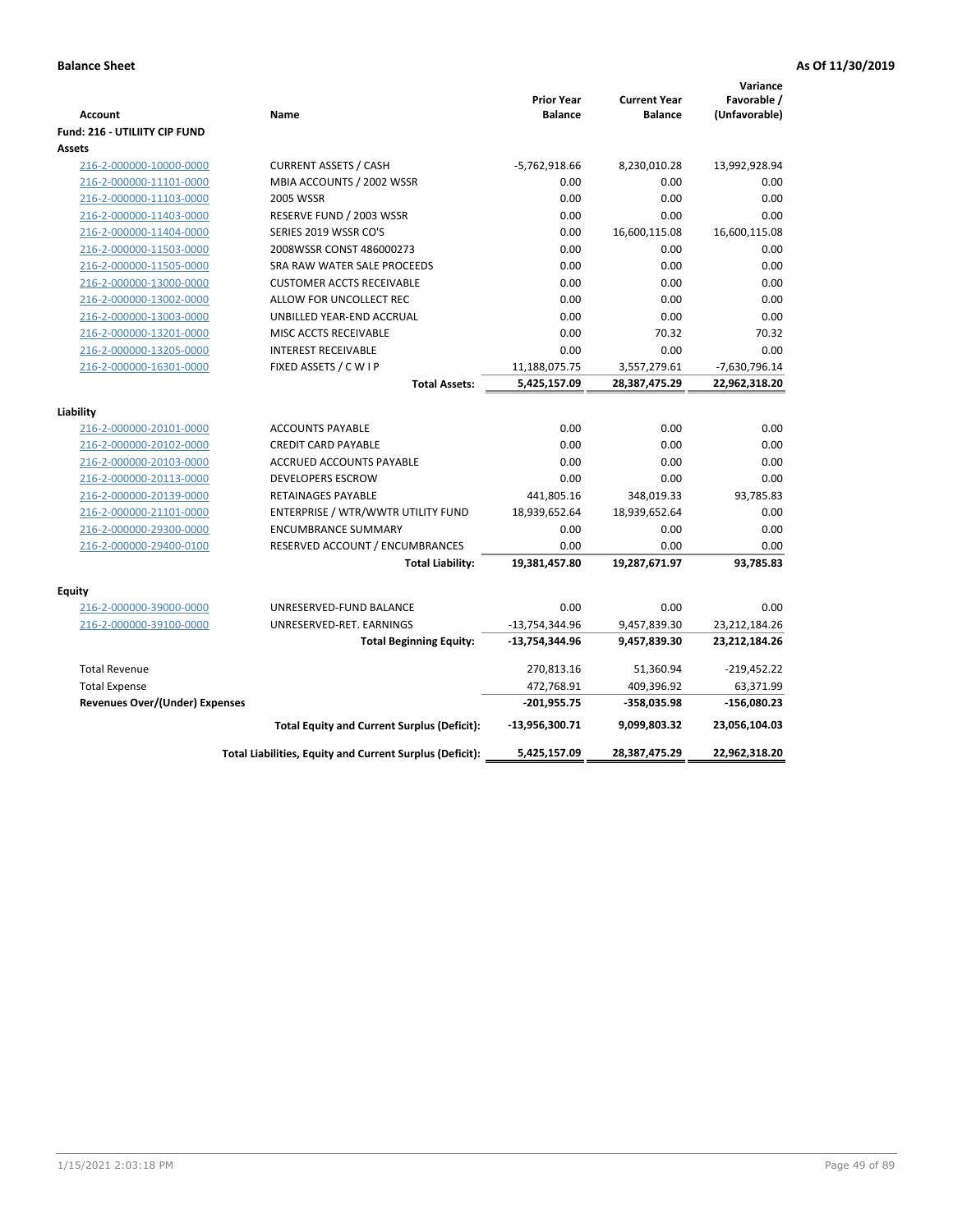|                                                |                                                          | <b>Prior Year</b> | <b>Current Year</b> | Variance<br>Favorable / |
|------------------------------------------------|----------------------------------------------------------|-------------------|---------------------|-------------------------|
| <b>Account</b>                                 | Name                                                     | <b>Balance</b>    | <b>Balance</b>      | (Unfavorable)           |
| <b>Fund: 217 - WASTEWATER RECLAMATION FUND</b> |                                                          |                   |                     |                         |
| <b>Assets</b>                                  |                                                          |                   |                     |                         |
| 217-2-000000-10000-0000                        | <b>CURRENT ASSETS / CASH</b>                             | 0.00              | $-20,619.30$        | $-20,619.30$            |
| 217-2-000000-11301-0000                        | TEXASTERM / 2008 WSSR REVENUE BOND                       | 0.00              | 0.00                | 0.00                    |
| 217-2-000000-11302-0000                        | 2008 WSSR REVENUE BOND                                   | 0.00              | 0.00                | 0.00                    |
| 217-2-000000-11503-0000                        | 2008WSSR CONST 486000273                                 | 755,846.85        | 773,166.91          | 17,320.06               |
| 217-2-000000-13000-0000                        | <b>CUSTOMER ACCTS RECEIVABLE</b>                         | 0.00              | 0.00                | 0.00                    |
| 217-2-000000-13002-0000                        | ALLOW FOR UNCOLLECT REC                                  | 0.00              | 0.00                | 0.00                    |
| 217-2-000000-13201-0000                        | MISC ACCTS RECEIVABLE                                    | 0.00              | 0.00                | 0.00                    |
| 217-2-000000-13205-0000                        | <b>INTEREST RECEIVABLE</b>                               | 0.00              | 0.00                | 0.00                    |
| 217-2-000000-16301-0000                        | FIXED ASSETS / C W I P                                   | 0.00              | 0.00                | 0.00                    |
|                                                | <b>Total Assets:</b>                                     | 755,846.85        | 752,547.61          | $-3,299.24$             |
|                                                |                                                          |                   |                     |                         |
| Liability                                      |                                                          |                   |                     |                         |
| 217-2-000000-20101-0000                        | <b>ACCOUNTS PAYABLE</b>                                  | 0.00              | 0.00                | 0.00<br>0.00            |
| 217-2-000000-20102-0000                        | <b>CREDIT CARD PAYABLE</b>                               | 0.00              | 0.00                |                         |
| 217-2-000000-20103-0000                        | ACCRUED ACCOUNTS PAYABLE                                 | 0.00              | 0.00                | 0.00                    |
| 217-2-000000-20139-0000                        | <b>RETAINAGES PAYABLE</b>                                | 0.00              | 0.00                | 0.00<br>0.00            |
| 217-2-000000-21101-0000                        | ENTERPRISE / WTR/WWTR UTILITY FUND                       | 19,396,374.21     | 19,396,374.21       |                         |
| 217-2-000000-29300-0000                        | <b>ENCUMBRANCE SUMMARY</b>                               | 0.00              | 0.00                | 0.00<br>0.00            |
| 217-2-000000-29400-0100                        | RESERVED ACCOUNT / ENCUMBRANCES                          | 0.00              | 0.00                |                         |
|                                                | <b>Total Liability:</b>                                  | 19,396,374.21     | 19,396,374.21       | 0.00                    |
| <b>Equity</b>                                  |                                                          |                   |                     |                         |
| 217-2-000000-39100-0000                        | UNRESERVED-RET. EARNINGS                                 | $-18,643,277.25$  | $-18,646,218.79$    | $-2,941.54$             |
|                                                | <b>Total Beginning Equity:</b>                           | -18,643,277.25    | $-18,646,218.79$    | $-2,941.54$             |
| <b>Total Revenue</b>                           |                                                          | 2,749.89          | 2,392.19            | $-357.70$               |
| <b>Total Expense</b>                           |                                                          | 0.00              | 0.00                | 0.00                    |
| <b>Revenues Over/(Under) Expenses</b>          |                                                          | 2,749.89          | 2,392.19            | $-357.70$               |
|                                                | <b>Total Equity and Current Surplus (Deficit):</b>       | -18,640,527.36    | -18,643,826.60      | $-3,299.24$             |
|                                                | Total Liabilities, Equity and Current Surplus (Deficit): | 755,846.85        | 752,547.61          | $-3,299.24$             |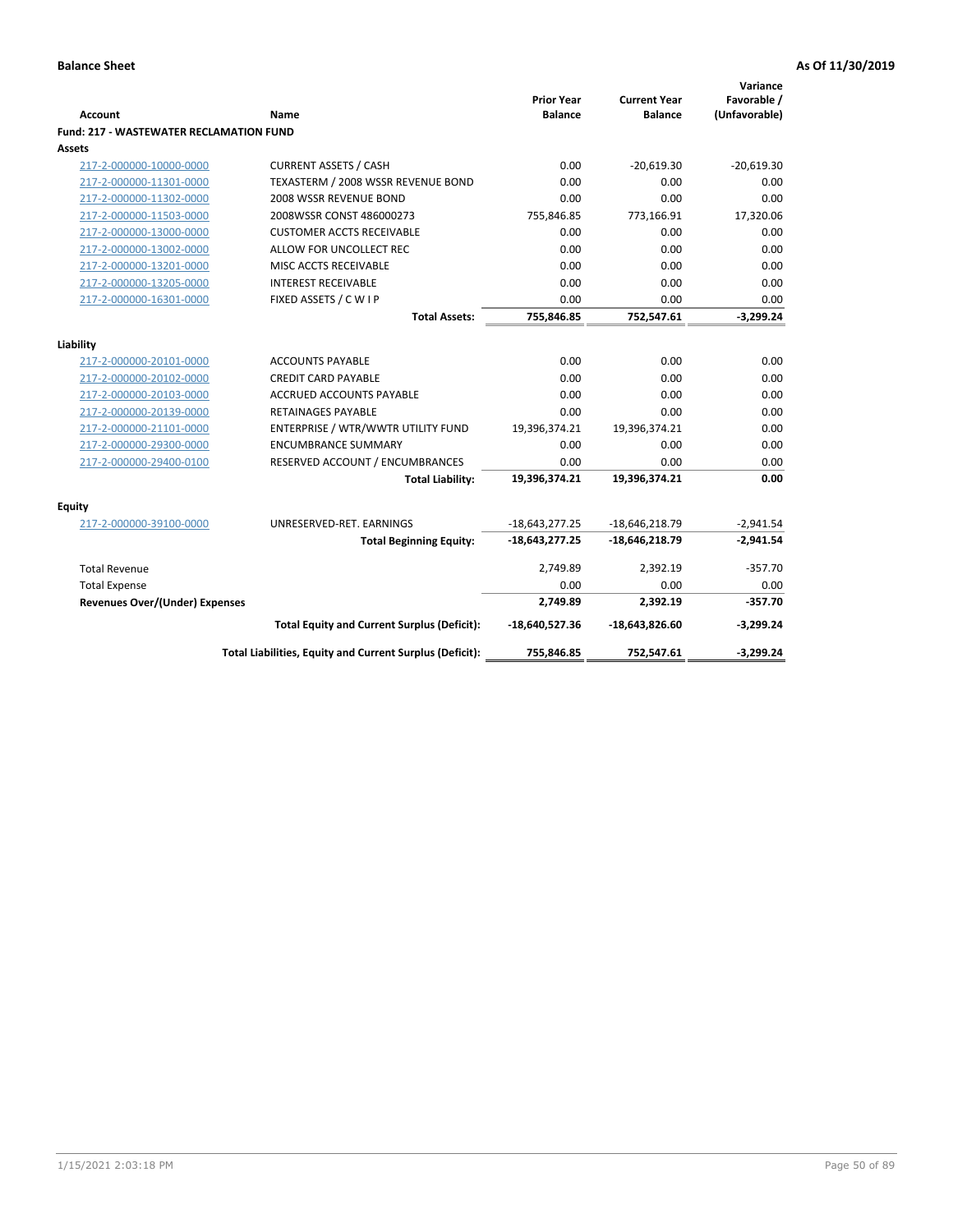|                                   |                                        | <b>Prior Year</b> | <b>Current Year</b>        | Variance<br>Favorable /      |
|-----------------------------------|----------------------------------------|-------------------|----------------------------|------------------------------|
| Account                           | Name                                   | <b>Balance</b>    | <b>Balance</b>             | (Unfavorable)                |
| Fund: 300 - AIRPORT FUND          |                                        |                   |                            |                              |
| Assets<br>300-2-000000-10000-0000 | <b>CURRENT ASSETS / CASH</b>           | -4,590,588.42     |                            |                              |
| 300-2-000000-13201-0000           | MISC ACCTS RECEIVABLE                  | 0.00              | -6,987,014.11<br>$-650.39$ | $-2,396,425.69$<br>$-650.39$ |
| 300-2-000000-13202-0000           | <b>EMPLOYEE ADVANCES</b>               | 0.00              | 0.00                       | 0.00                         |
| 300-2-000000-13203-0000           | NON-CURRENT ASSETS / PREPAYMENTS       | 0.00              | 0.00                       | 0.00                         |
| 300-2-000000-13205-0000           | <b>INTEREST RECEIVABLE</b>             | 0.00              | 0.00                       | 0.00                         |
| 300-2-000000-14126-0000           | <b>GRANT FUND / AIRPORT GRANT FUND</b> | 0.00              | 0.00                       | 0.00                         |
| 300-2-000000-16001-0000           | FIXED ASSETS / LAND                    | 813,937.00        | 813,937.00                 | 0.00                         |
|                                   |                                        |                   |                            |                              |
| 300-2-000000-16002-0000           | FIXED ASSETS / IMPROVMENTS-NON BUILDI  | 75,750,553.49     | 75,750,553.49              | 0.00                         |
| 300-2-000000-16003-0000           | ACCUM DEPR / IMPROVEMENTS-NON BUILL    | -38,526,881.33    | $-40,581,156.28$           | $-2,054,274.95$              |
| 300-2-000000-16004-0000           | FIXED ASSETS / BUILDINGS               | 67,994,704.13     | 69,917,050.27              | 1,922,346.14                 |
| 300-2-000000-16005-0000           | <b>ACCUM DEPR / BUILDINGS</b>          | -25,823,518.61    | -27,356,164.49             | $-1,532,645.88$              |
| 300-2-000000-16201-0000           | FIXED ASSETS / MACHINERY AND EQUIPMEN  | 502,779.61        | 528,771.61                 | 25,992.00                    |
| 300-2-000000-16202-0000           | ACCUM DEPR / MACHINERY AND EQUIPMEI    | $-16,426.94$      | $-40,948.94$               | $-24,522.00$                 |
| 300-2-000000-16301-0000           | FIXED ASSETS / C W I P                 | 0.00              | 982,112.50                 | 982,112.50                   |
| 300-2-000000-17501-0000           | <b>EMPLOYEE CONTRIBUTIONS</b>          | 0.00              | 0.00                       | 0.00                         |
| 300-2-000000-17504-0000           | <b>INVESTMENT RETURN</b>               | 0.00              | 0.00                       | 0.00                         |
| 300-2-000000-17508-0000           | EXPERIENCE DIFFERENCE- OUTFLOW         | 0.00              | 0.00                       | 0.00                         |
| 300-2-000000-17509-0000           | <b>EXPERIENCE DIFFERENCE - INFLOW</b>  | 0.00              | 0.00                       | 0.00                         |
| 300-2-000000-17520-0000           | <b>ASSUMPTION CHANGES</b>              | 0.00              | 0.00                       | 0.00                         |
|                                   | <b>Total Assets:</b>                   | 76,104,558.93     | 73,026,490.66              | -3,078,068.27                |
| Liability                         |                                        |                   |                            |                              |
| 300-2-000000-20101-0000           | <b>ACCOUNTS PAYABLE</b>                | 252.86            | 0.00                       | 252.86                       |
| 300-2-000000-20102-0000           | <b>CREDIT CARD PAYABLE</b>             | 0.00              | 0.00                       | 0.00                         |
| 300-2-000000-20103-0000           | ACCRUED ACCOUNTS PAYABLE               | 0.00              | 0.00                       | 0.00                         |
| 300-2-000000-20105-0000           | <b>L-3 FUNDS PAYABLE</b>               | 0.00              | 0.00                       | 0.00                         |
| 300-2-000000-20106-0000           | <b>GRANT MATCH</b>                     | 0.00              | 0.00                       | 0.00                         |
| 300-2-000000-20108-0000           | MATURED BONDS PAYABLE                  | 0.00              | 0.00                       | 0.00                         |
| 300-2-000000-20110-0000           | REVENUE BONDS PAYABLE                  | 0.00              | 0.00                       | 0.00                         |
| 300-2-000000-20111-0000           | MATURED INTEREST PAYABLE               | 0.00              | 0.00                       | 0.00                         |
| 300-2-000000-20112-0000           | <b>ACCRUED INTEREST PAYABLE</b>        | 0.00              | 0.00                       | 0.00                         |
| 300-2-000000-20139-0000           | <b>RETAINAGES PAYABLE</b>              | 0.00              | 0.00                       | 0.00                         |
| 300-2-000000-20141-0000           | <b>TELEPHONE CLEARING</b>              | 0.00              | 0.00                       | 0.00                         |
| 300-2-000000-20160-0000           | <b>UNAPPLIED CREDIT</b>                | 0.00              | 0.00                       | 0.00                         |
| 300-2-000000-20201-0000           | <b>DEFERRED REVENUE</b>                | 0.00              | 0.00                       | 0.00                         |
| 300-2-000000-21001-0000           | <b>GENERAL FUND / GENERAL FUND</b>     | 0.00              | 0.00                       | 0.00                         |
| 300-2-000000-22001-0000           | SALARIES PAYABLE                       | 2,201.13          | 2,201.13                   | 0.00                         |
| 300-2-000000-22002-0000           | VACATION/SICK PAYABLE                  | $-2,468.99$       | 2,188.24                   | $-4,657.23$                  |
| 300-2-000000-26001-0000           | COMPENSATED ABSENCES PAY               | 6,937.88          | 10,603.68                  | $-3,665.80$                  |
| 300-2-000000-26101-0000           | <b>GENERAL OBLIG BONDS PAY</b>         | 0.00              | 0.00                       | 0.00                         |
| 300-2-000000-26102-0000           | REVENUE BONDS PAYABLE                  | 0.00              | 0.00                       | 0.00                         |
| 300-2-000000-27001-0000           | <b>CONTRIBUTED CAPITAL</b>             | $-0.39$           | $-0.39$                    | 0.00                         |
| 300-2-000000-29300-0000           | <b>ENCUMBRANCE SUMMARY</b>             | 0.00              | 0.00                       | 0.00                         |
| 300-2-000000-29400-0100           | RESERVED ACCOUNT / ENCUMBRANCES        | 0.00              | 0.00                       | 0.00                         |
| 300-2-000000-29999-0000           | NET PENSION LIABILITY                  | 0.00              | 0.00                       | 0.00                         |
|                                   | <b>Total Liability:</b>                | 6,922.49          | 14,992.66                  | $-8,070.17$                  |
|                                   |                                        |                   |                            |                              |
| Equity                            |                                        |                   |                            |                              |
| 300-2-000000-39000-0000           | UNRESERVED-FUND BALANCE                | 0.00              | 0.00                       | 0.00                         |
| 300-2-000000-39100-0000           | UNRESERVED-RET. EARNINGS               | 75,949,282.18     | 72,911,614.18              | $-3,037,668.00$              |
| 300-2-000000-39500-0000           | NET POSITION - PENSION                 | 0.00              | 0.00                       | 0.00                         |
|                                   | <b>Total Beginning Equity:</b>         | 75,949,282.18     | 72,911,614.18              | $-3,037,668.00$              |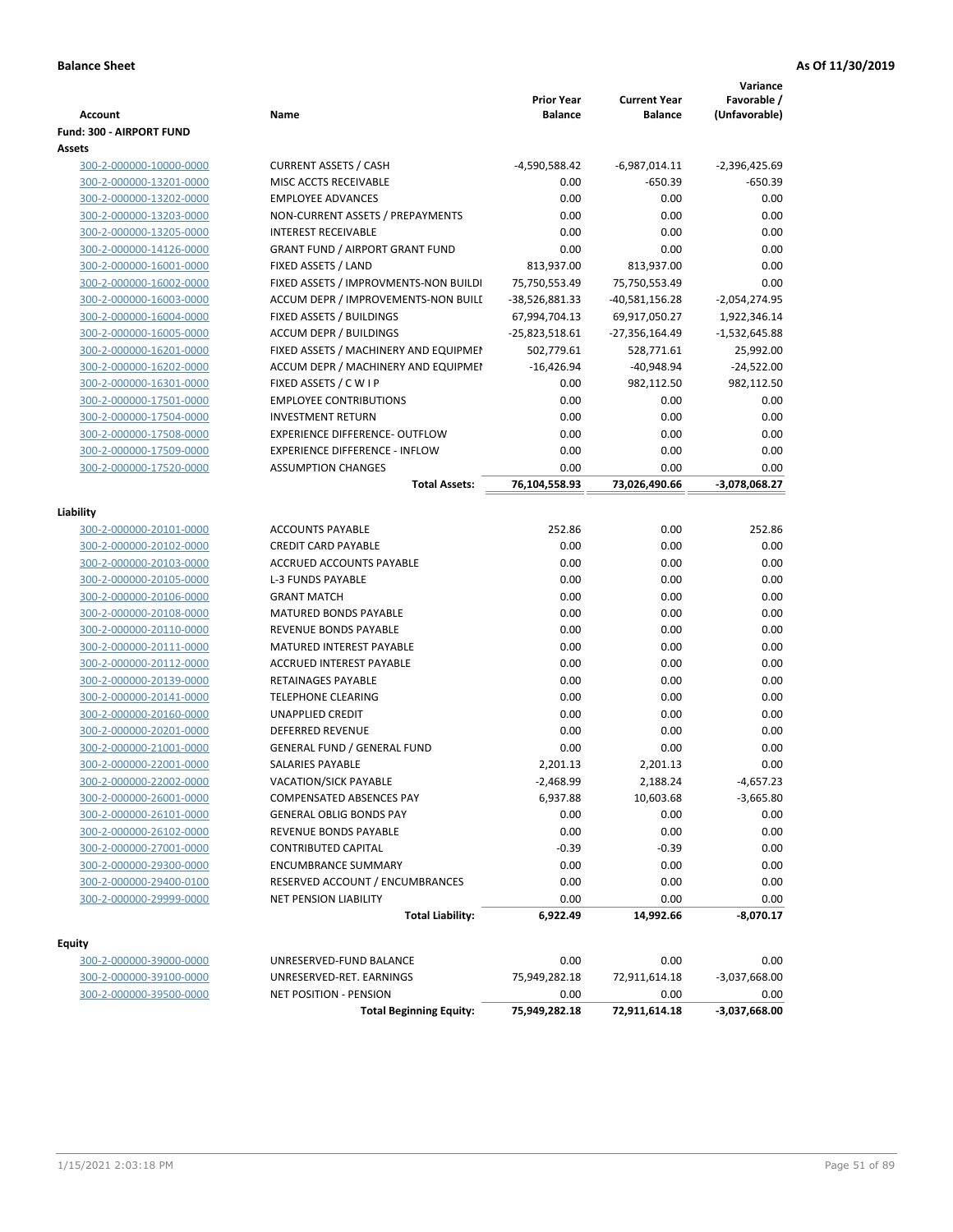| Account                               | Name                                                     | <b>Prior Year</b><br><b>Balance</b> | <b>Current Year</b><br><b>Balance</b> | Variance<br>Favorable /<br>(Unfavorable) |
|---------------------------------------|----------------------------------------------------------|-------------------------------------|---------------------------------------|------------------------------------------|
| Total Revenue                         |                                                          | 181,940.68                          | 119,912.76                            | $-62,027.92$                             |
| <b>Total Expense</b>                  |                                                          | 33,586.41                           | 20,028.93                             | 13,557.48                                |
| <b>Revenues Over/(Under) Expenses</b> |                                                          | 148,354.27                          | 99,883.83                             | -48,470.44                               |
|                                       | <b>Total Equity and Current Surplus (Deficit):</b>       | 76,097,636.45                       | 73,011,498.01                         | $-3,086,138.44$                          |
|                                       | Total Liabilities, Equity and Current Surplus (Deficit): | 76,104,558.94                       | 73,026,490.67                         | -3,078,068.27                            |
|                                       | *** FUND 300 OUT OF BALANCE ***                          | $-0.01$                             | $-0.01$                               | 0.00                                     |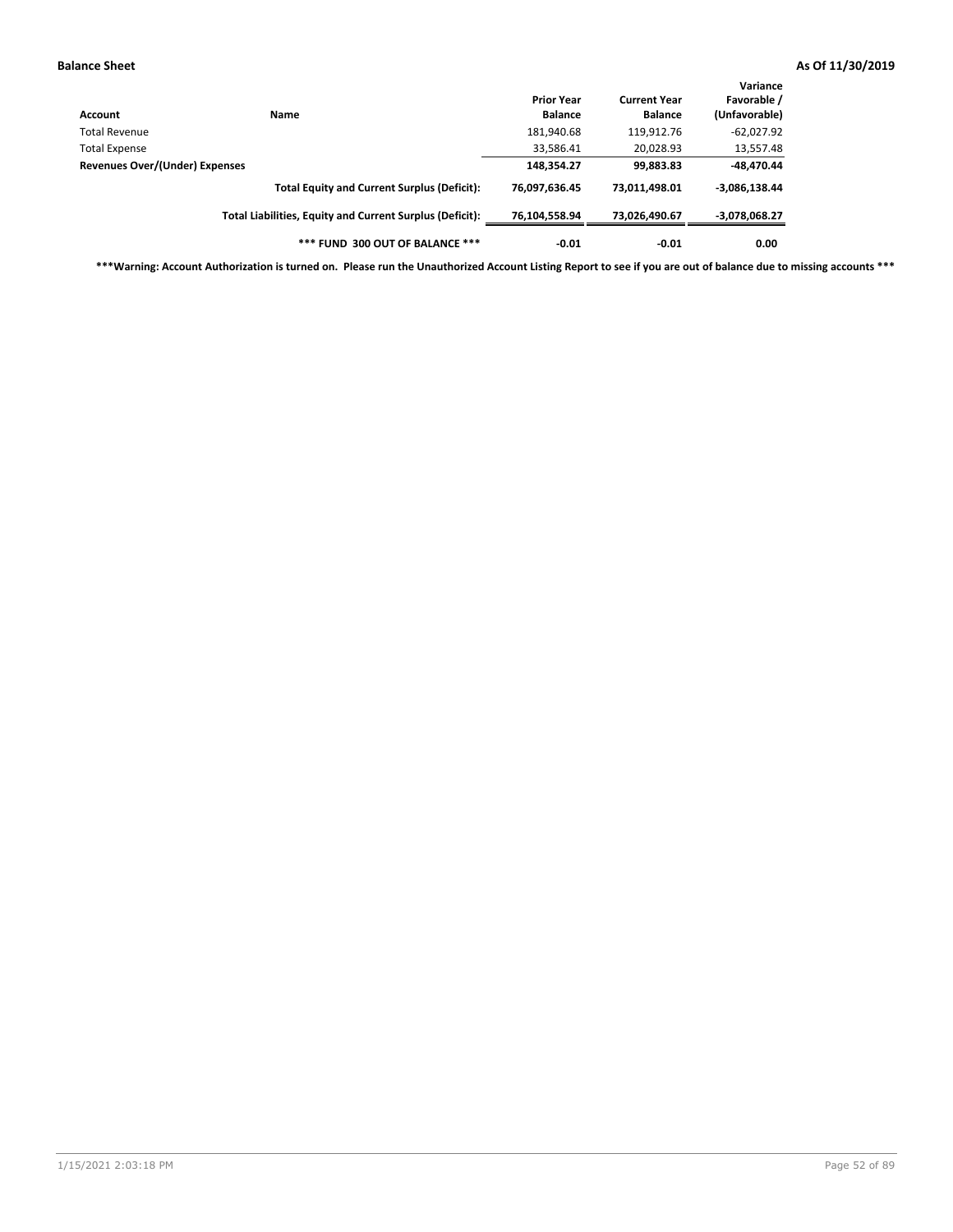|                                       |                                                          | <b>Prior Year</b> | <b>Current Year</b> | Variance<br>Favorable / |
|---------------------------------------|----------------------------------------------------------|-------------------|---------------------|-------------------------|
| <b>Account</b>                        | Name                                                     | <b>Balance</b>    | <b>Balance</b>      | (Unfavorable)           |
| Fund: 320 - AIRPORT TXDOT GRANT       |                                                          |                   |                     |                         |
| Assets                                |                                                          |                   |                     |                         |
| 320-2-000000-10000-0000               | <b>CURRENT ASSETS / CASH</b>                             | 200,000.84        | 200,000.84          | 0.00                    |
| 320-2-000000-13201-0000               | MISC ACCTS RECEIVABLE                                    | 0.00              | 0.00                | 0.00                    |
| 320-2-000000-13205-0000               | <b>INTEREST RECEIVABLE</b>                               | 0.00              | 0.00                | 0.00                    |
|                                       | <b>Total Assets:</b>                                     | 200,000.84        | 200,000.84          | 0.00                    |
| Liability                             |                                                          |                   |                     |                         |
| 320-2-000000-20101-0000               | <b>ACCOUNTS PAYABLE</b>                                  | 0.00              | 0.00                | 0.00                    |
| 320-2-000000-20102-0000               | <b>CREDIT CARD PAYABLE</b>                               | 0.00              | 0.00                | 0.00                    |
| 320-2-000000-20103-0000               | <b>ACCRUED ACCOUNTS PAYABLE</b>                          | 0.00              | 0.00                | 0.00                    |
| 320-2-000000-20902-0000               | <b>DEFERRED GRANT REVENUE</b>                            | 0.00              | 0.00                | 0.00                    |
| 320-2-000000-21125-0000               | DUE TO / AIRPORT FUND                                    | 0.00              | 0.00                | 0.00                    |
| 320-2-000000-29300-0000               | <b>ENCUMBRANCE SUMMARY</b>                               | 0.00              | 0.00                | 0.00                    |
| 320-2-000000-29400-0100               | RESERVED ACCOUNT / ENCUMBRANCES                          | 0.00              | 0.00                | 0.00                    |
|                                       | <b>Total Liability:</b>                                  | 0.00              | 0.00                | 0.00                    |
| <b>Equity</b>                         |                                                          |                   |                     |                         |
| 320-2-000000-39000-0000               | UNRESERVED-FUND BALANCE                                  | 200,000.84        | 200,000.84          | 0.00                    |
|                                       | <b>Total Beginning Equity:</b>                           | 200,000.84        | 200,000.84          | 0.00                    |
| <b>Total Revenue</b>                  |                                                          | 0.00              | 0.00                | 0.00                    |
| <b>Total Expense</b>                  |                                                          | 0.00              | 0.00                | 0.00                    |
| <b>Revenues Over/(Under) Expenses</b> |                                                          | 0.00              | 0.00                | 0.00                    |
|                                       | <b>Total Equity and Current Surplus (Deficit):</b>       | 200,000.84        | 200,000.84          | 0.00                    |
|                                       | Total Liabilities, Equity and Current Surplus (Deficit): | 200,000.84        | 200,000.84          | 0.00                    |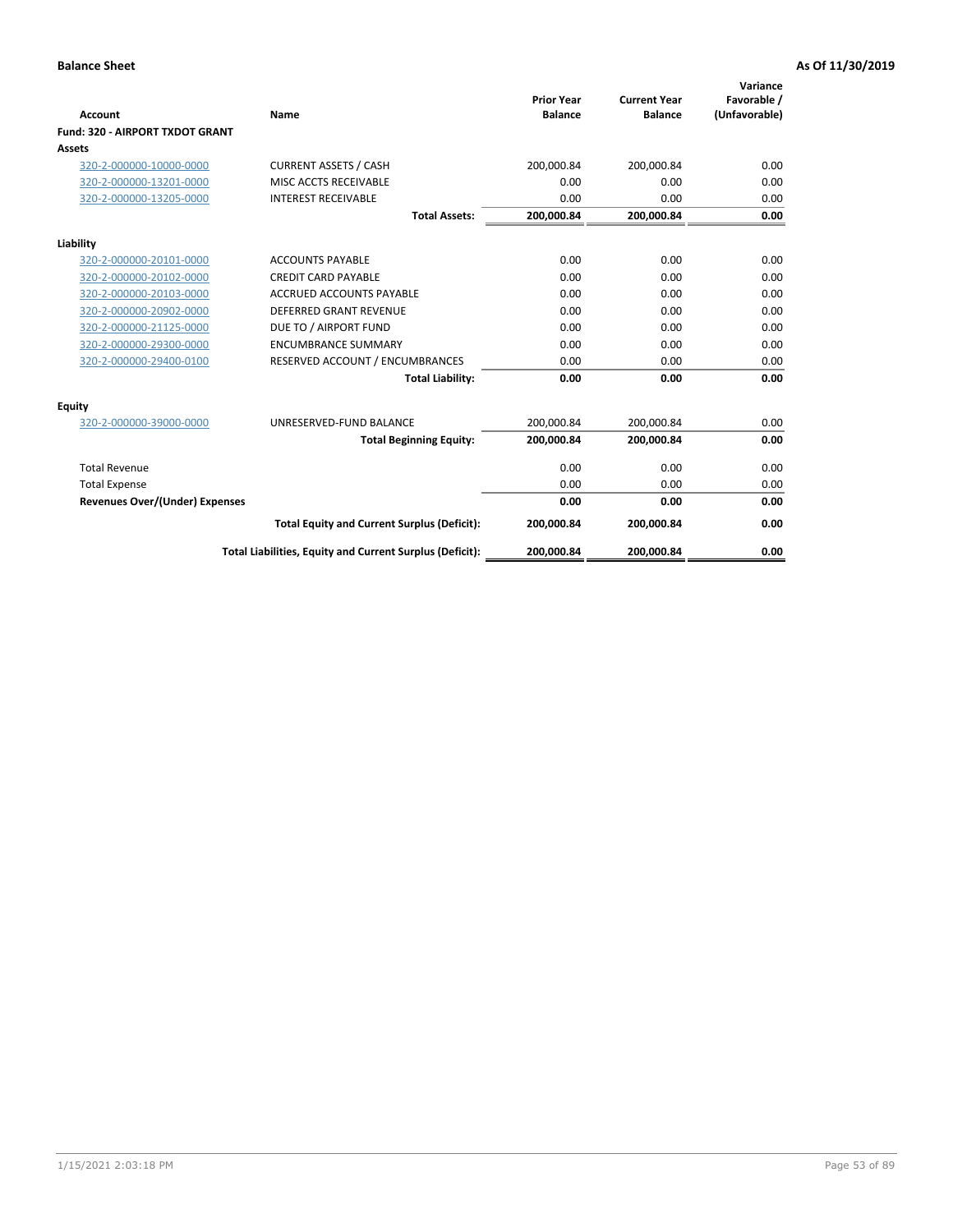| <b>Account</b>                        | Name                                                     | <b>Prior Year</b><br><b>Balance</b> | <b>Current Year</b><br><b>Balance</b> | Variance<br>Favorable /<br>(Unfavorable) |
|---------------------------------------|----------------------------------------------------------|-------------------------------------|---------------------------------------|------------------------------------------|
| Fund: 360 - AIRPORT CAPITAL FUND      |                                                          |                                     |                                       |                                          |
| <b>Assets</b>                         |                                                          |                                     |                                       |                                          |
| 360-2-000000-10000-0000               | <b>CURRENT ASSETS / CASH</b>                             | 7,891,668.33                        | 7,841,685.70                          | $-49,982.63$                             |
| 360-2-000000-13201-0000               | MISC ACCTS RECEIVABLE                                    | 0.00<br>0.00                        | 0.00<br>0.00                          | 0.00<br>0.00                             |
| 360-2-000000-13205-0000               | <b>INTEREST RECEIVABLE</b>                               |                                     |                                       |                                          |
| 360-2-000000-16301-0000               | FIXED ASSETS / C W I P                                   | 132,616.88                          | 132,616.88                            | 0.00                                     |
|                                       | <b>Total Assets:</b>                                     | 8,024,285.21                        | 7,974,302.58                          | $-49,982.63$                             |
| Liability                             |                                                          |                                     |                                       |                                          |
| 360-2-000000-20101-0000               | <b>ACCOUNTS PAYABLE</b>                                  | 0.00                                | 0.00                                  | 0.00                                     |
| 360-2-000000-20102-0000               | <b>CREDIT CARD PAYABLE</b>                               | 0.00                                | 0.00                                  | 0.00                                     |
| 360-2-000000-20103-0000               | <b>ACCRUED ACCOUNTS PAYABLE</b>                          | 0.00                                | 0.00                                  | 0.00                                     |
| 360-2-000000-20125-0000               | SALES TAX PAYABLE / IN THE CITY                          | 0.00                                | 0.00                                  | 0.00                                     |
| 360-2-000000-20139-0000               | <b>RETAINAGES PAYABLE</b>                                | 0.00                                | 0.00                                  | 0.00                                     |
| 360-2-000000-21001-0000               | <b>GENERAL FUND / GENERAL FUND</b>                       | 0.00                                | 0.00                                  | 0.00                                     |
| 360-2-000000-27001-0000               | <b>CONTRIBUTED CAPITAL</b>                               | 0.00                                | 0.00                                  | 0.00                                     |
| 360-2-000000-29300-0000               | <b>ENCUMBRANCE SUMMARY</b>                               | 0.00                                | 0.00                                  | 0.00                                     |
| 360-2-000000-29400-0000               | RESERVED ACCOUNT / ENCUMBRANCES                          | 0.00                                | 0.00                                  | 0.00                                     |
|                                       | <b>Total Liability:</b>                                  | 0.00                                | 0.00                                  | 0.00                                     |
| Equity                                |                                                          |                                     |                                       |                                          |
| 360-2-000000-39000-0000               | UNRESERVED-FUND BALANCE                                  | 0.00                                | 0.00                                  | 0.00                                     |
| 360-2-000000-39100-0000               | UNRESERVED-RET. EARNINGS                                 | 8,016,141.66                        | 8,131,751.78                          | 115,610.12                               |
|                                       | <b>Total Beginning Equity:</b>                           | 8,016,141.66                        | 8,131,751.78                          | 115,610.12                               |
| <b>Total Revenue</b>                  |                                                          | 8,223.40                            | 11,094.56                             | 2,871.16                                 |
| <b>Total Expense</b>                  |                                                          | 79.85                               | 168,543.76                            | $-168,463.91$                            |
| <b>Revenues Over/(Under) Expenses</b> |                                                          | 8,143.55                            | $-157,449.20$                         | $-165,592.75$                            |
|                                       | <b>Total Equity and Current Surplus (Deficit):</b>       | 8,024,285.21                        | 7,974,302.58                          | $-49,982.63$                             |
|                                       | Total Liabilities, Equity and Current Surplus (Deficit): | 8,024,285.21                        | 7,974,302.58                          | $-49,982.63$                             |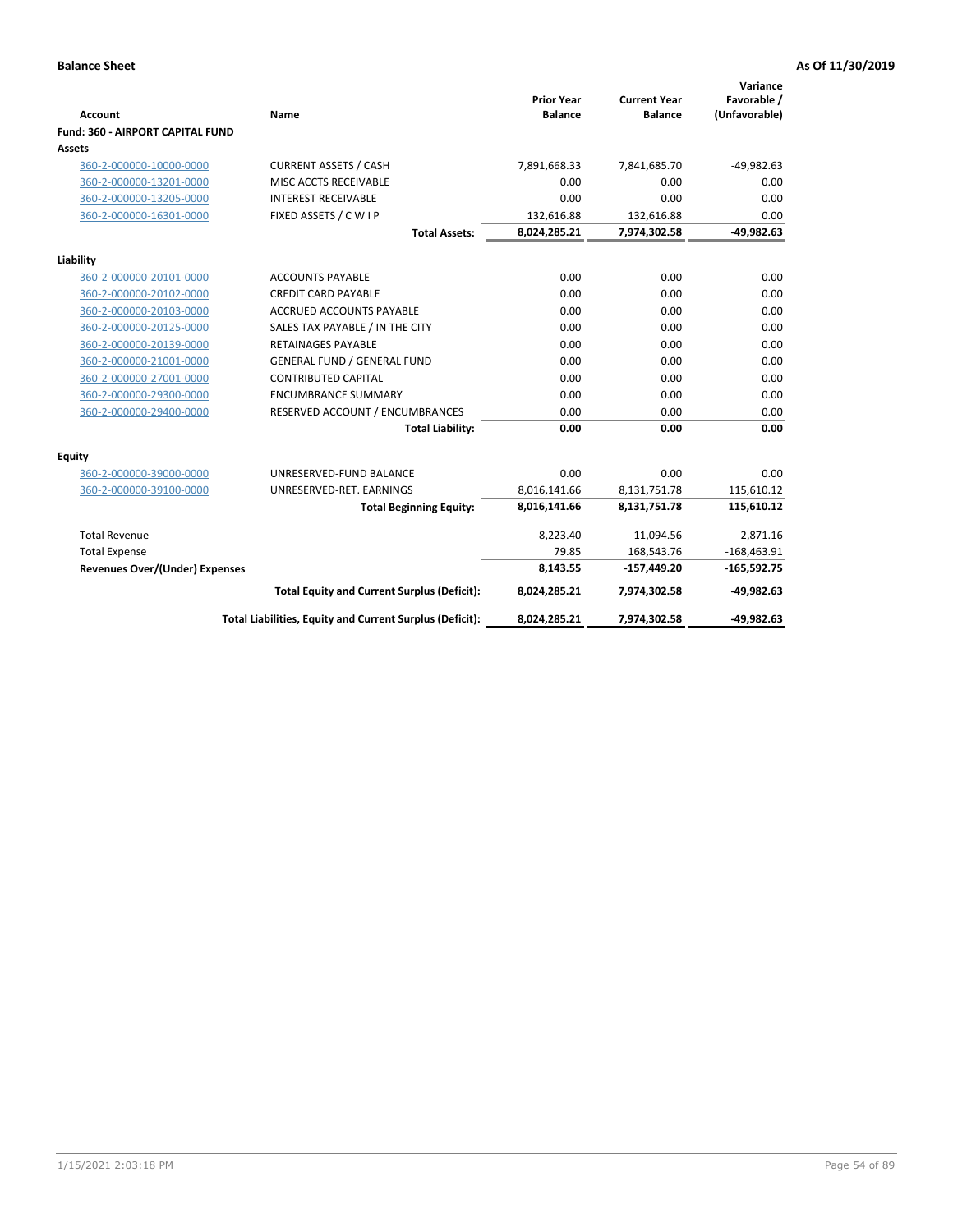| <b>Account</b>                        | Name                                                     | <b>Prior Year</b><br><b>Balance</b> | <b>Current Year</b><br><b>Balance</b> | Variance<br>Favorable /<br>(Unfavorable) |
|---------------------------------------|----------------------------------------------------------|-------------------------------------|---------------------------------------|------------------------------------------|
| Fund: 361 - L3-IDC FUND               |                                                          |                                     |                                       |                                          |
| <b>Assets</b>                         |                                                          |                                     |                                       |                                          |
| 361-2-000000-10000-0000               | <b>CURRENT ASSETS / CASH</b>                             | 0.00                                | 0.00                                  | 0.00                                     |
| 361-2-000000-13201-0000               | MISC ACCTS RECEIVABLE                                    | 0.00                                | 0.00                                  | 0.00                                     |
| 361-2-000000-13205-0000               | <b>INTEREST RECEIVABLE</b>                               | 0.00                                | 0.00                                  | 0.00                                     |
|                                       | <b>Total Assets:</b>                                     | 0.00                                | 0.00                                  | 0.00                                     |
| Liability                             |                                                          |                                     |                                       |                                          |
| 361-2-000000-20101-0000               | <b>ACCOUNTS PAYABLE</b>                                  | 0.00                                | 0.00                                  | 0.00                                     |
| 361-2-000000-20102-0000               | <b>CREDIT CARD PAYABLE</b>                               | 0.00                                | 0.00                                  | 0.00                                     |
| 361-2-000000-20103-0000               | MISCELLANEOUS LIABILITIES                                | 0.00                                | 0.00                                  | 0.00                                     |
| 361-2-000000-20108-0000               | <b>MATURED BONDS PAYABLE</b>                             | 0.00                                | 0.00                                  | 0.00                                     |
| 361-2-000000-20111-0000               | <b>MATURED INTEREST PAYABLE</b>                          | 0.00                                | 0.00                                  | 0.00                                     |
| 361-2-000000-20112-0000               | <b>ACCRUED INTEREST PAYABLE</b>                          | 0.00                                | 0.00                                  | 0.00                                     |
| 361-2-000000-20139-0000               | <b>RETAINAGES PAYABLE</b>                                | 0.00                                | 0.00                                  | 0.00                                     |
| 361-2-000000-21001-0000               | <b>GENERAL FUND / GENERAL FUND</b>                       | 0.00                                | 0.00                                  | 0.00                                     |
|                                       | <b>Total Liability:</b>                                  | 0.00                                | 0.00                                  | 0.00                                     |
| Equity                                |                                                          |                                     |                                       |                                          |
| 361-2-000000-39000-0000               | UNRESERVED-FUND BALANCE                                  | 0.00                                | 0.00                                  | 0.00                                     |
| 361-2-000000-39100-0000               | UNRESERVED-RET. EARNINGS                                 | $-2,881,924.85$                     | $-2,881,924.85$                       | 0.00                                     |
| 361-2-000000-39150-0000               | RESERVED-RET. EARNINGS                                   | 2,881,924.85                        | 2,881,924.85                          | 0.00                                     |
|                                       | <b>Total Beginning Equity:</b>                           | 0.00                                | 0.00                                  | 0.00                                     |
| <b>Total Revenue</b>                  |                                                          | 0.00                                | 0.00                                  | 0.00                                     |
| <b>Total Expense</b>                  |                                                          | 0.00                                | 0.00                                  | 0.00                                     |
| <b>Revenues Over/(Under) Expenses</b> |                                                          | 0.00                                | 0.00                                  | 0.00                                     |
|                                       | <b>Total Equity and Current Surplus (Deficit):</b>       | 0.00                                | 0.00                                  | 0.00                                     |
|                                       | Total Liabilities, Equity and Current Surplus (Deficit): | 0.00                                | 0.00                                  | 0.00                                     |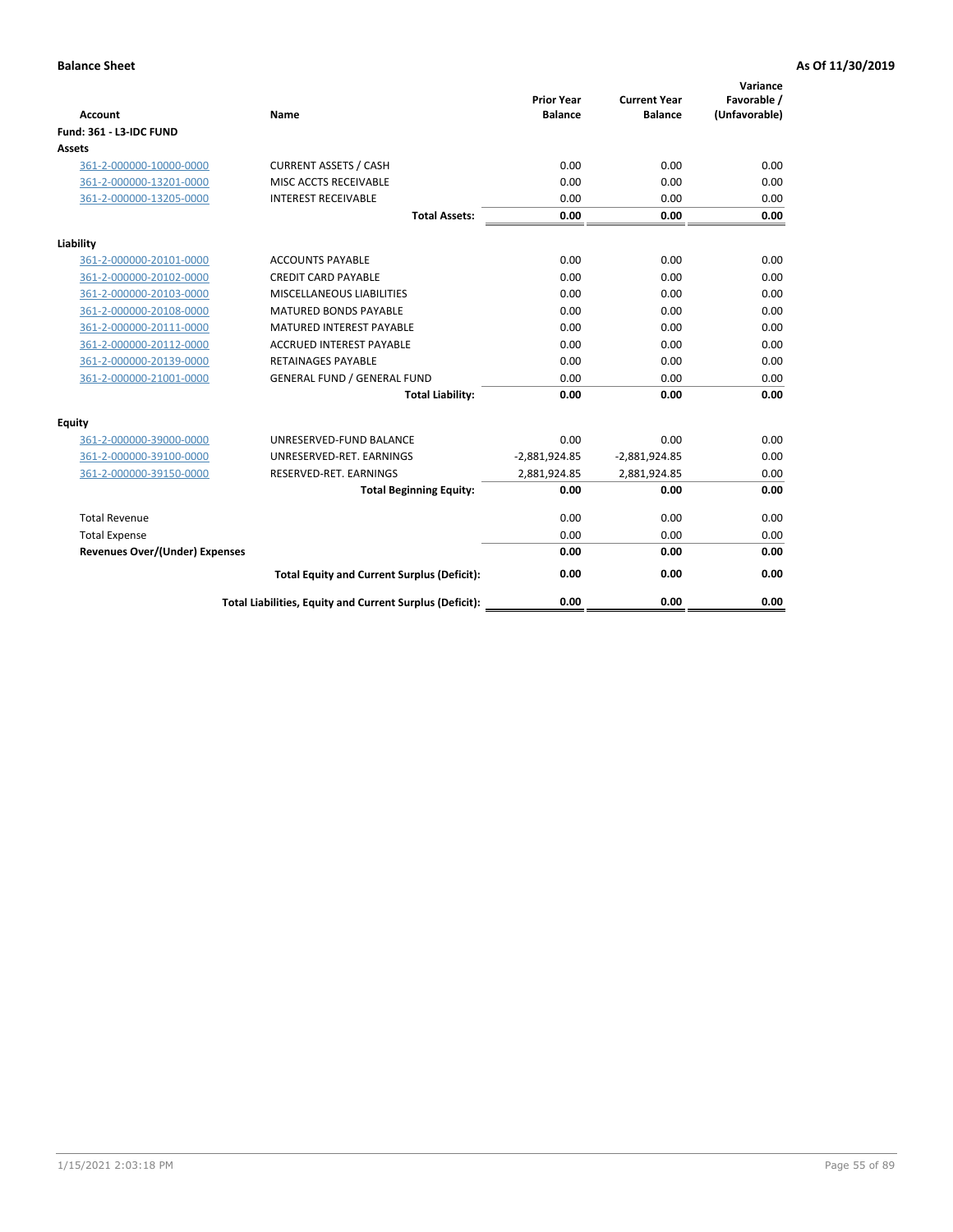|                                       |                                                          |                                     |                                       | Variance                     |
|---------------------------------------|----------------------------------------------------------|-------------------------------------|---------------------------------------|------------------------------|
| <b>Account</b>                        | Name                                                     | <b>Prior Year</b><br><b>Balance</b> | <b>Current Year</b><br><b>Balance</b> | Favorable /<br>(Unfavorable) |
| Fund: 362 - AIRPORT FBO FUEL          |                                                          |                                     |                                       |                              |
| Assets                                |                                                          |                                     |                                       |                              |
| 362-2-000000-10000-0000               | <b>CURRENT ASSETS / CASH</b>                             | 54.510.70                           | 201,269.89                            | 146,759.19                   |
| 362-2-000000-13201-0000               | MISC ACCTS RECEIVABLE                                    | 0.00                                | 0.00                                  | 0.00                         |
| 362-2-000000-13205-0000               | <b>INTEREST RECEIVABLE</b>                               | 0.00                                | 0.00                                  | 0.00                         |
|                                       | <b>Total Assets:</b>                                     | 54,510.70                           | 201,269.89                            | 146,759.19                   |
| Liability                             |                                                          |                                     |                                       |                              |
| 362-2-000000-20101-0000               | <b>ACCOUNTS PAYABLE</b>                                  | 0.00                                | 0.00                                  | 0.00                         |
| 362-2-000000-20102-0000               | <b>CREDIT CARD PAYABLE</b>                               | 0.00                                | 0.00                                  | 0.00                         |
| 362-2-000000-20103-0000               | <b>ACCRUED ACCOUNTS PAYABLE</b>                          | 0.00                                | 0.00                                  | 0.00                         |
| 362-2-000000-20125-0000               | SALES TAX PAYABLE / IN THE CITY                          | 41.08                               | 44.17                                 | $-3.09$                      |
| 362-2-000000-29300-0000               | <b>ENCUMBRANCE SUMMARY</b>                               | 0.00                                | 0.00                                  | 0.00                         |
| 362-2-000000-29400-0000               | RESERVED ACCOUNT / ENCUMBRANCES                          | 0.00                                | 0.00                                  | 0.00                         |
|                                       | <b>Total Liability:</b>                                  | 41.08                               | 44.17                                 | $-3.09$                      |
| <b>Equity</b>                         |                                                          |                                     |                                       |                              |
| 362-2-000000-39000-0000               | UNRESERVED-FUND BALANCE                                  | 0.00                                | 0.00                                  | 0.00                         |
| 362-2-000000-39100-0000               | UNRESERVED-RET. EARNINGS                                 | $-41.31$                            | 111,973.47                            | 112,014.78                   |
|                                       | <b>Total Beginning Equity:</b>                           | $-41.31$                            | 111,973.47                            | 112,014.78                   |
| <b>Total Revenue</b>                  |                                                          | 57,520.65                           | 92,420.84                             | 34,900.19                    |
| <b>Total Expense</b>                  |                                                          | 3,009.72                            | 3,168.59                              | $-158.87$                    |
| <b>Revenues Over/(Under) Expenses</b> |                                                          | 54,510.93                           | 89,252.25                             | 34,741.32                    |
|                                       | <b>Total Equity and Current Surplus (Deficit):</b>       | 54,469.62                           | 201,225.72                            | 146,756.10                   |
|                                       | Total Liabilities, Equity and Current Surplus (Deficit): | 54,510.70                           | 201,269.89                            | 146,759.19                   |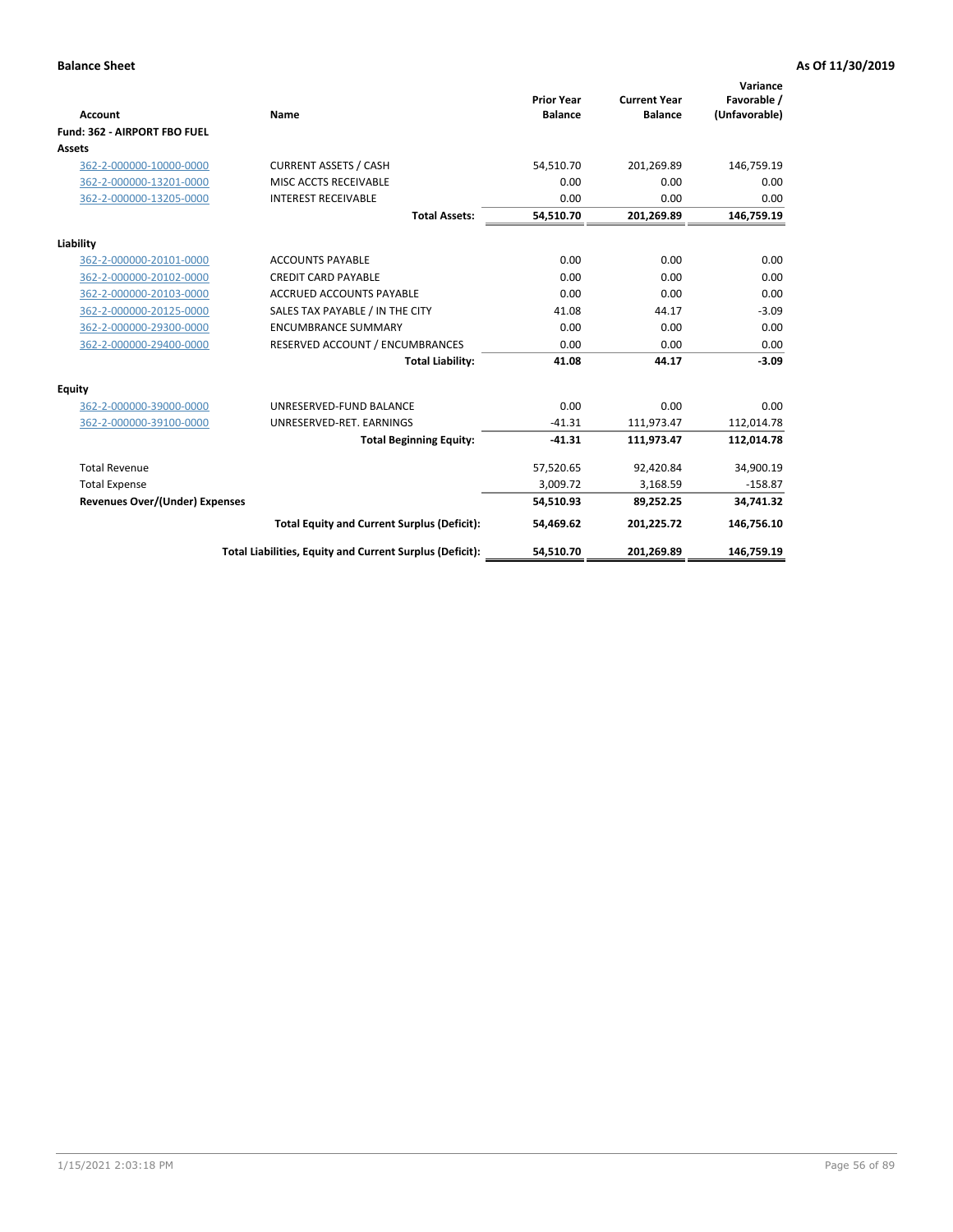| Account                                            | Name                                                         | <b>Prior Year</b><br><b>Balance</b> | <b>Current Year</b><br><b>Balance</b> | Variance<br>Favorable /<br>(Unfavorable) |
|----------------------------------------------------|--------------------------------------------------------------|-------------------------------------|---------------------------------------|------------------------------------------|
| Fund: 400 - GOLF FUND                              |                                                              |                                     |                                       |                                          |
| Assets                                             |                                                              |                                     |                                       |                                          |
| 400-2-000000-10000-0000                            | <b>CURRENT ASSETS / CASH</b>                                 | -395,973.48                         | -432,762.63                           | $-36,789.15$                             |
| 400-2-000000-10304-0000                            | CASH / PETTY CASH/CHANGE DRAWERS                             | 200.00                              | 200.00                                | 0.00                                     |
| 400-2-000000-13007-0000                            | <b>RETURNED CHECKS</b>                                       | 0.00                                | 0.00                                  | 0.00                                     |
| 400-2-000000-13201-0000                            | MISC ACCTS RECEIVABLE                                        | $-398.58$                           | $-492.37$                             | $-93.79$                                 |
| 400-2-000000-13202-0000                            | <b>EMPLOYEE ADVANCES</b>                                     | 0.00                                | 0.00                                  | 0.00                                     |
| 400-2-000000-13203-0000                            | NON-CURRENT ASSETS / PREPAYMENTS                             | 0.00                                | 0.00                                  | 0.00                                     |
| 400-2-000000-13205-0000                            | <b>INTEREST RECEIVABLE</b>                                   | 0.00                                | 0.00                                  | 0.00                                     |
| 400-2-000000-13206-0000                            | <b>CHARGES RECEIVABLE</b>                                    | 35,600.40                           | 34,741.64                             | $-858.76$                                |
| 400-2-000000-15301-0000                            | INVENTORIES / GOLF COURSE                                    | 8,301.68                            | 8,301.68                              | 0.00                                     |
| 400-2-000000-16001-0000                            | FIXED ASSETS / LAND                                          | 93,000.00                           | 93,000.00                             | 0.00                                     |
| 400-2-000000-16002-0000                            | FIXED ASSETS / IMPROVMENTS-NON BUILDI                        | 521,160.58                          | 521,160.58                            | 0.00                                     |
| 400-2-000000-16003-0000                            | ACCUM DEPR / IMPROVEMENTS-NON BUILI                          | -294,442.34                         | -310,540.70                           | $-16,098.36$                             |
| 400-2-000000-16004-0000                            | FIXED ASSETS / BUILDINGS                                     | 109,640.00                          | 109,640.00                            | 0.00                                     |
| 400-2-000000-16005-0000                            | <b>ACCUM DEPR / BUILDINGS</b>                                | $-108,983.62$                       | $-109,589.51$                         | $-605.89$                                |
| 400-2-000000-16201-0000                            | FIXED ASSETS / MACHINERY AND EQUIPMEN                        | 51,957.00                           | 51,957.00                             | 0.00                                     |
| 400-2-000000-16202-0000                            | ACCUM DEPR / MACHINERY AND EQUIPMEI                          | $-51,957.00$                        | $-51,957.00$                          | 0.00                                     |
| 400-2-000000-16301-0000                            | FIXED ASSETS / C W I P                                       | 0.00                                | 0.00                                  | 0.00                                     |
| 400-2-000000-17501-0000                            | <b>EMPLOYEE CONTRIBUTIONS</b>                                | 7,763.00                            | 17,817.00                             | 10,054.00                                |
| 400-2-000000-17504-0000                            | <b>INVESTMENT RETURN</b>                                     | $-13,737.00$                        | 57,432.00                             | 71,169.00                                |
| 400-2-000000-17508-0000                            | <b>EXPERIENCE DIFFERENCE- OUTFLOW</b>                        | $-505.00$                           | 2,889.00                              | 3,394.00                                 |
| 400-2-000000-17509-0000                            | <b>EXPERIENCE DIFFERENCE - INFLOW</b>                        | $-2,627.00$                         | $-3,422.00$                           | $-795.00$                                |
| 400-2-000000-17520-0000                            | <b>ASSUMPTION CHANGES</b>                                    | 2,456.00                            | 0.00                                  | $-2,456.00$                              |
|                                                    | <b>Total Assets:</b>                                         | $-38,545.36$                        | $-11,625.31$                          | 26,920.05                                |
|                                                    |                                                              |                                     |                                       |                                          |
| Liability                                          |                                                              |                                     |                                       |                                          |
| 400-2-000000-20101-0000                            | <b>ACCOUNTS PAYABLE</b>                                      | 126.47                              | 0.00                                  | 126.47                                   |
| 400-2-000000-20102-0000                            | <b>CREDIT CARD PAYABLE</b>                                   | 0.00                                | 0.00                                  | 0.00                                     |
| 400-2-000000-20103-0000                            | ACCRUED ACCOUNTS PAYABLE                                     | 0.00                                | 0.00                                  | 0.00                                     |
| 400-2-000000-20112-0000                            | <b>ACCRUED INTEREST PAYABLE</b>                              | 0.00                                | 0.00                                  | 0.00                                     |
| 400-2-000000-20124-0000                            | <b>GOLF COURSE RESALE</b>                                    | 0.00<br>539.28                      | 0.00                                  | 0.00<br>306.06                           |
| 400-2-000000-20125-0000                            | SALES TAX PAYABLE / IN THE CITY<br><b>RETAINAGES PAYABLE</b> | 0.00                                | 233.22<br>0.00                        | 0.00                                     |
| 400-2-000000-20139-0000<br>400-2-000000-20141-0000 | <b>TELEPHONE CLEARING</b>                                    | 0.00                                | 0.00                                  | 0.00                                     |
|                                                    | <b>UNAPPLIED CREDIT</b>                                      | 0.00                                | 0.00                                  | 0.00                                     |
| 400-2-000000-20160-0000<br>400-2-000000-21001-0000 | <b>GENERAL FUND / GENERAL FUND</b>                           | 0.00                                | 0.00                                  | 0.00                                     |
| 400-2-000000-21101-0000                            | ENTERPRISE / WTR/WWTR UTILITY FUND                           | 0.00                                | 0.00                                  | 0.00                                     |
| 400-2-000000-22001-0000                            | SALARIES PAYABLE                                             | 4,564.90                            | 4,564.90                              | 0.00                                     |
| 400-2-000000-22002-0000                            | VACATION/SICK PAYABLE                                        | 13,978.60                           | 11,373.88                             | 2,604.72                                 |
| 400-2-000000-23001-0000                            | CAPITAL LEASE PAYABLE                                        | 0.00                                | 0.00                                  | 0.00                                     |
| 400-2-000000-24001-0000                            | O/S CHECKS PAYABLE                                           | 0.00                                | 0.00                                  | 0.00                                     |
| 400-2-000000-26001-0000                            | COMPENSATED ABSENCES PAY                                     | 30,272.55                           | 31,821.18                             | $-1,548.63$                              |
| 400-2-000000-27001-0000                            | <b>CONTRIBUTED CAPITAL</b>                                   | 0.00                                | 0.00                                  | 0.00                                     |
| 400-2-000000-27002-0000                            | <b>CONTRIBUTED CAPITAL / DEVELOPERS</b>                      | 0.00                                | 0.00                                  | 0.00                                     |
| 400-2-000000-29300-0000                            | <b>ENCUMBRANCE SUMMARY</b>                                   | 0.00                                | 0.00                                  | 0.00                                     |
| 400-2-000000-29400-0100                            | RESERVED ACCOUNT / ENCUMBRANCES                              | 0.00                                | 0.00                                  | 0.00                                     |
| 400-2-000000-29999-0000                            | <b>NET PENSION LIABILITY</b>                                 | 11,349.00                           | 128,669.00                            | $-117,320.00$                            |
|                                                    | <b>Total Liability:</b>                                      | 60,830.80                           | 176,662.18                            | -115,831.38                              |
|                                                    |                                                              |                                     |                                       |                                          |
| <b>Equity</b>                                      |                                                              |                                     |                                       |                                          |
| 400-2-000000-39000-0000                            | UNRESERVED-FUND BALANCE                                      | 0.00                                | 0.00                                  | 0.00                                     |
| 400-2-000000-39100-0000                            | UNRESERVED-RET. EARNINGS                                     | -74,958.09                          | $-167,361.70$                         | $-92,403.61$                             |
| 400-2-000000-39500-0000                            | NET POSITION - PENSION                                       | $-44.00$                            | $-44.00$                              | 0.00                                     |
|                                                    | <b>Total Beginning Equity:</b>                               | -75,002.09                          | $-167,405.70$                         | $-92,403.61$                             |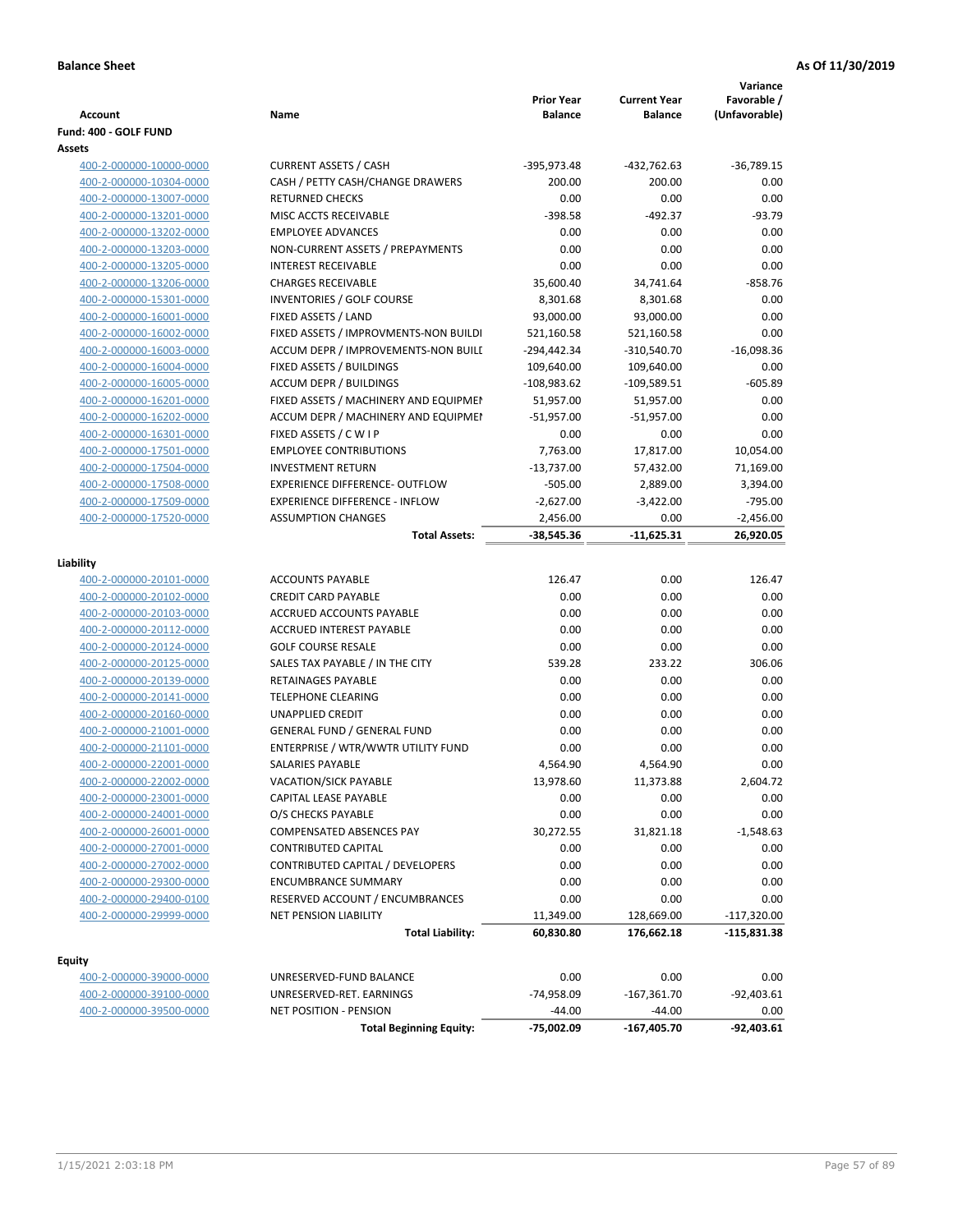| Account                        | Name                                                     | <b>Prior Year</b><br><b>Balance</b> | <b>Current Year</b><br><b>Balance</b> | Variance<br>Favorable /<br>(Unfavorable) |
|--------------------------------|----------------------------------------------------------|-------------------------------------|---------------------------------------|------------------------------------------|
| Total Revenue                  |                                                          | 20,159.67                           | 22,367.94                             | 2,208.27                                 |
| <b>Total Expense</b>           |                                                          | 44,533.73                           | 43,249.72                             | 1,284.01                                 |
| Revenues Over/(Under) Expenses | $-24,374.06$                                             | $-20,881.78$                        | 3,492.28                              |                                          |
|                                | <b>Total Equity and Current Surplus (Deficit):</b>       | $-99.376.15$                        | $-188.287.48$                         | $-88,911.33$                             |
|                                | Total Liabilities, Equity and Current Surplus (Deficit): | $-38.545.35$                        | $-11,625.30$                          | 26,920.05                                |
|                                | *** FUND 400 OUT OF BALANCE ***                          | $-0.01$                             | $-0.01$                               | 0.00                                     |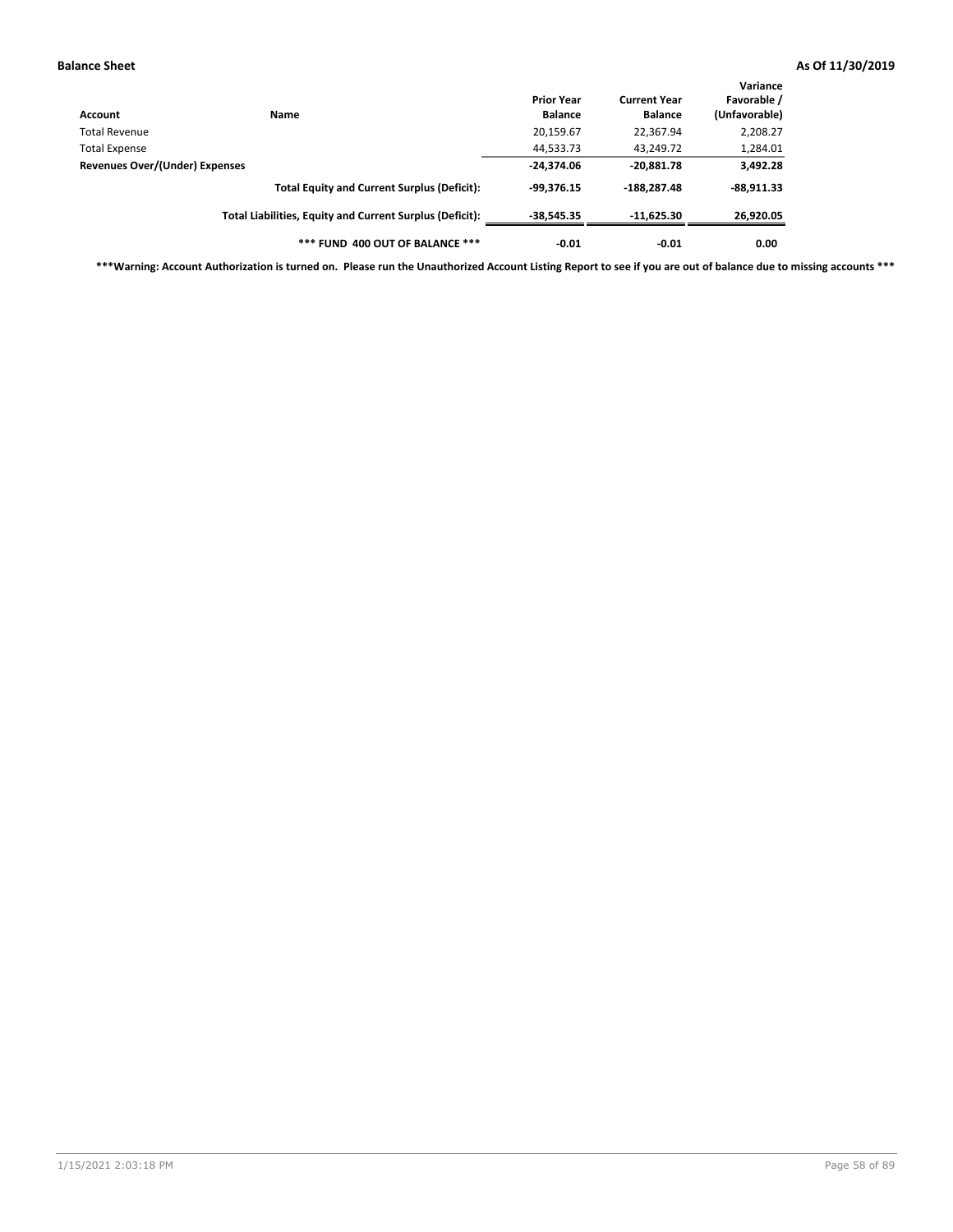|                                                    |                                                          | <b>Prior Year</b> | <b>Current Year</b> | Variance<br>Favorable / |
|----------------------------------------------------|----------------------------------------------------------|-------------------|---------------------|-------------------------|
| <b>Account</b>                                     | Name                                                     | <b>Balance</b>    | <b>Balance</b>      | (Unfavorable)           |
| <b>Fund: 500 - SANITATION FUND</b>                 |                                                          |                   |                     |                         |
| Assets                                             |                                                          |                   |                     |                         |
| 500-2-000000-10000-0000                            | <b>CURRENT ASSETS / CASH</b>                             | 2,627,917.78      | 1,959,548.91        | -668,368.87             |
| 500-2-000000-13000-0000                            | <b>CUSTOMER ACCTS RECEIVABLE</b>                         | 240,648.56        | 258,585.50          | 17,936.94               |
| 500-2-000000-13001-0000                            | NON CURRENT CUSTOMER ACCTS RECEIVAE                      | 64,128.87         | 74,130.23           | 10,001.36               |
| 500-2-000000-13002-0000                            | ALLOW FOR UNCOLLECT REC                                  | $-68,443.18$      | 37,475.14           | 105,918.32              |
| 500-2-000000-13003-0000                            | UNBILLED YEAR-END ACCRUAL                                | 470,767.37        | 418,902.98          | $-51,864.39$            |
| 500-2-000000-13201-0000                            | MISC ACCTS RECEIVABLE                                    | 0.00              | 0.00                | 0.00                    |
| 500-2-000000-17501-0000                            | <b>EMPLOYEE CONTRIBUTIONS</b>                            | 7.763.00          | 17.817.00           | 10,054.00               |
| 500-2-000000-17504-0000                            | <b>INVESTMENT RETURN</b>                                 | $-13,737.00$      | 57,432.00           | 71,169.00               |
| 500-2-000000-17508-0000                            | <b>EXPERIENCE DIFFERENCE- OUTFLOW</b>                    | $-505.00$         | 2,889.00            | 3,394.00                |
| 500-2-000000-17509-0000                            | <b>EXPERIENCE DIFFERENCE - INFLOW</b>                    | $-2,627.00$       | $-3,422.00$         | $-795.00$               |
| 500-2-000000-17520-0000                            | <b>ASSUMPTION CHANGES</b>                                | 2,456.00          | 0.00                | $-2,456.00$             |
|                                                    | <b>Total Assets:</b>                                     | 3,328,369.40      | 2,823,358.76        | -505,010.64             |
|                                                    |                                                          |                   |                     |                         |
| Liability                                          |                                                          |                   |                     |                         |
| 500-2-000000-20101-0000                            | <b>ACCOUNTS PAYABLE</b>                                  | 186,847.86        | 0.00                | 186,847.86              |
| 500-2-000000-20102-0000                            | <b>CREDIT CARD PAYABLE</b>                               | 0.00              | 0.00                | 0.00                    |
| 500-2-000000-20103-0000                            | <b>ACCRUED ACCOUNTS PAYABLE</b>                          | 0.00              | 0.00                | 0.00                    |
| 500-2-000000-20125-0000                            | SALES TAX PAYABLE / IN THE CITY                          | 59,363.99         | 28,950.64           | 30,413.35               |
| 500-2-000000-20126-0000                            | SALES TAX PAYABLE / OUT OF CITY                          | 0.00              | 0.00                | 0.00                    |
| 500-2-000000-20133-0000                            | <b>GARBAGE CLEARING</b>                                  | 0.00              | 0.00                | 0.00                    |
| 500-2-000000-20135-0000                            | GARBAGE CLEARING / BAD DEBT EXPENS                       | 15,424.35         | 98,360.74           | $-82,936.39$            |
| 500-2-000000-20160-0000                            | UNAPPLIED CREDIT                                         | 0.00              | 0.00                | 0.00                    |
| 500-2-000000-20201-0000                            | <b>DEFERRED REVENUE</b>                                  | 0.00              | 0.00                | 0.00                    |
| 500-2-000000-21001-0000                            | <b>GENERAL FUND / GENERAL FUND</b>                       | 0.00              | 0.00                | 0.00                    |
| 500-2-000000-22001-0000                            | SALARIES PAYABLE                                         | 4,509.88          | 4,509.88            | 0.00                    |
| 500-2-000000-22002-0000                            | <b>VACATION/SICK PAYABLE</b>                             | 6,619.16          | 6,856.51            | $-237.35$               |
| 500-2-000000-24002-0000                            | <b>CUSTOMER DEPOSITS</b>                                 | 259,389.71        | 267,307.21          | $-7,917.50$             |
| 500-2-000000-24007-0000                            | <b>BILLED DEPOSITS SUSPENSE</b>                          | 0.00              | 0.00                | 0.00                    |
| 500-2-000000-26001-0000                            | <b>COMPENSATED ABSENCES PAY</b>                          | 6,561.51          | 7,315.63            | $-754.12$               |
| 500-2-000000-29300-0000                            | <b>ENCUMBRANCE SUMMARY</b>                               | 0.00              | 0.00                | 0.00                    |
| 500-2-000000-29400-0100<br>500-2-000000-29999-0000 | RESERVED ACCOUNT / ENCUMBRANCES                          | 0.00              | 0.00                | 0.00                    |
|                                                    | <b>NET PENSION LIABILITY</b>                             | 11,349.00         | 128,669.00          | $-117,320.00$           |
|                                                    | <b>Total Liability:</b>                                  | 550,065.46        | 541,969.61          | 8,095.85                |
| Equity                                             |                                                          |                   |                     |                         |
| 500-2-000000-39000-0000                            | UNRESERVED-FUND BALANCE                                  | 0.00              | 0.00                | 0.00                    |
| 500-2-000000-39100-0000                            | UNRESERVED-RET. EARNINGS                                 | 2,175,567.37      | 1,899,147.78        | $-276,419.59$           |
| <u>500-2-000000-39500-0000</u>                     | NET POSITION - PENSION                                   | $-44.00$          | $-44.00$            | 0.00                    |
|                                                    | <b>Total Beginning Equity:</b>                           | 2,175,523.37      | 1,899,103.78        | -276,419.59             |
| <b>Total Revenue</b>                               |                                                          | 913,739.25        | 902,650.82          | $-11,088.43$            |
| <b>Total Expense</b>                               |                                                          | 310,958.68        | 520,365.45          | -209,406.77             |
| <b>Revenues Over/(Under) Expenses</b>              |                                                          | 602,780.57        | 382,285.37          | -220,495.20             |
|                                                    | <b>Total Equity and Current Surplus (Deficit):</b>       | 2,778,303.94      | 2,281,389.15        | -496,914.79             |
|                                                    | Total Liabilities, Equity and Current Surplus (Deficit): | 3,328,369.40      | 2,823,358.76        | -505,010.64             |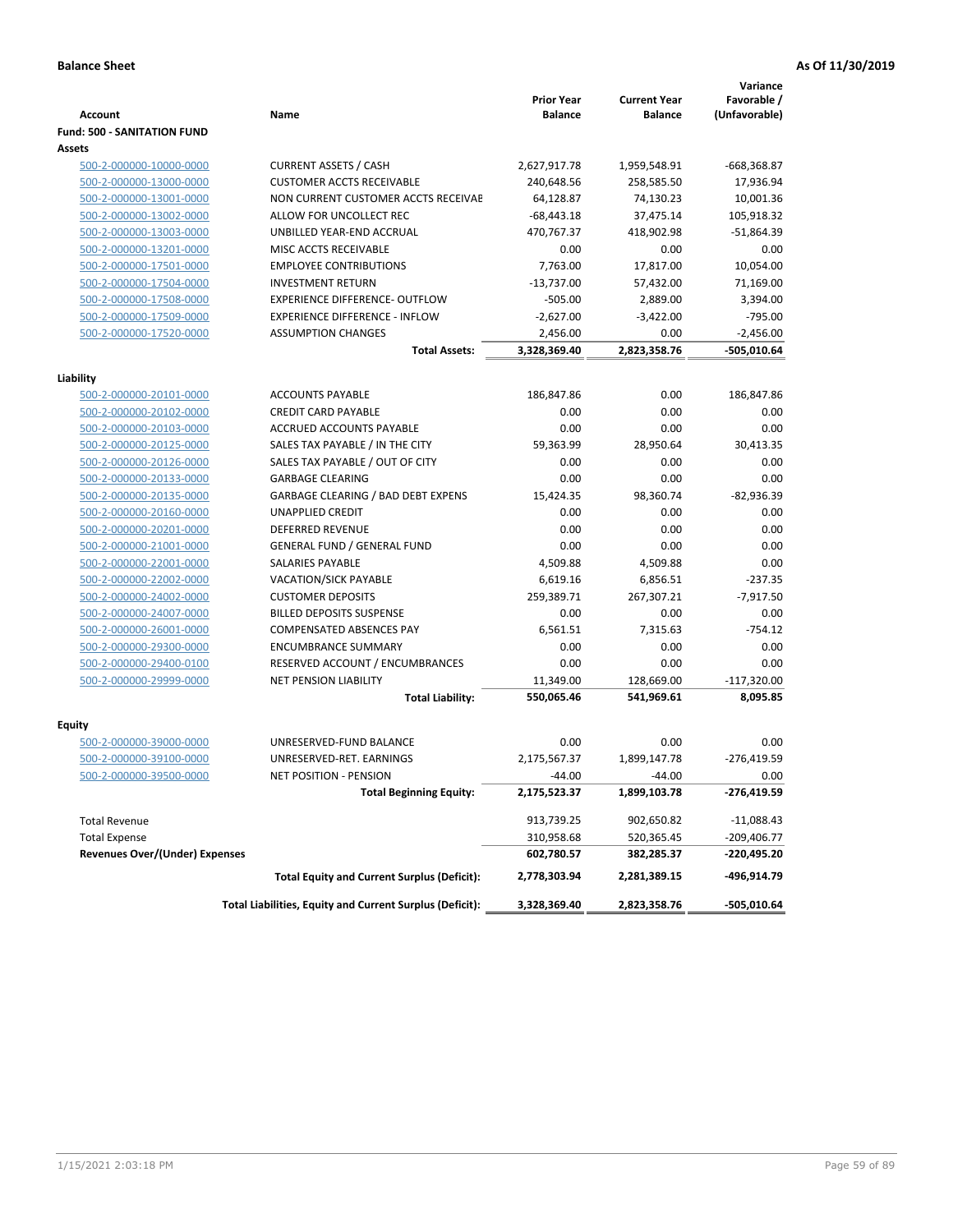| Account                               | Name                                                       | <b>Prior Year</b><br><b>Balance</b> | <b>Current Year</b><br><b>Balance</b> | Variance<br>Favorable /<br>(Unfavorable) |
|---------------------------------------|------------------------------------------------------------|-------------------------------------|---------------------------------------|------------------------------------------|
|                                       | <b>Fund: 561 - REGINAL HOUSEHOLD HAZARDOUS WASTE GRANT</b> |                                     |                                       |                                          |
| Assets                                |                                                            |                                     |                                       |                                          |
| 561-2-000000-10000-0000               | <b>CURRENT ASSETS / CASH</b>                               | 0.00                                | 0.00                                  | 0.00                                     |
| 561-2-000000-13201-0000               | MISC ACCTS RECEIVABLE                                      | 0.00                                | 0.00                                  | 0.00                                     |
| 561-2-000000-13205-0000               | <b>INTEREST RECEIVABLE</b>                                 | 0.00                                | 0.00                                  | 0.00                                     |
|                                       | <b>Total Assets:</b>                                       | 0.00                                | 0.00                                  | 0.00                                     |
| Liability                             |                                                            |                                     |                                       |                                          |
| 561-2-000000-20101-0000               | <b>ACCOUNTS PAYABLE</b>                                    | 0.00                                | 0.00                                  | 0.00                                     |
| 561-2-000000-20102-0000               | <b>CREDIT CARD PAYABLE</b>                                 | 0.00                                | 0.00                                  | 0.00                                     |
| 561-2-000000-20103-0000               | <b>ACCRUED ACCOUNTS PAYABLE</b>                            | 0.00                                | 0.00                                  | 0.00                                     |
| 561-2-000000-21140-0000               | DUE TO / SANITATION FUND                                   | 0.00                                | 0.00                                  | 0.00                                     |
| 561-2-000000-29300-0000               | <b>ENCUMBRANCE SUMMARY</b>                                 | 0.00                                | 0.00                                  | 0.00                                     |
| 561-2-000000-29400-0100               | RESERVED ACCOUNT / ENCUMBRANCES                            | 0.00                                | 0.00                                  | 0.00                                     |
|                                       | <b>Total Liability:</b>                                    | 0.00                                | 0.00                                  | 0.00                                     |
| <b>Equity</b>                         |                                                            |                                     |                                       |                                          |
| 561-2-000000-39100-0000               | UNRESERVED-RET. EARNINGS                                   | 0.00                                | 0.00                                  | 0.00                                     |
|                                       | <b>Total Beginning Equity:</b>                             | 0.00                                | 0.00                                  | 0.00                                     |
| <b>Total Revenue</b>                  |                                                            | 0.00                                | 0.00                                  | 0.00                                     |
| <b>Total Expense</b>                  |                                                            | 0.00                                | 0.00                                  | 0.00                                     |
| <b>Revenues Over/(Under) Expenses</b> |                                                            | 0.00                                | 0.00                                  | 0.00                                     |
|                                       | <b>Total Equity and Current Surplus (Deficit):</b>         | 0.00                                | 0.00                                  | 0.00                                     |
|                                       | Total Liabilities, Equity and Current Surplus (Deficit):   | 0.00                                | 0.00                                  | 0.00                                     |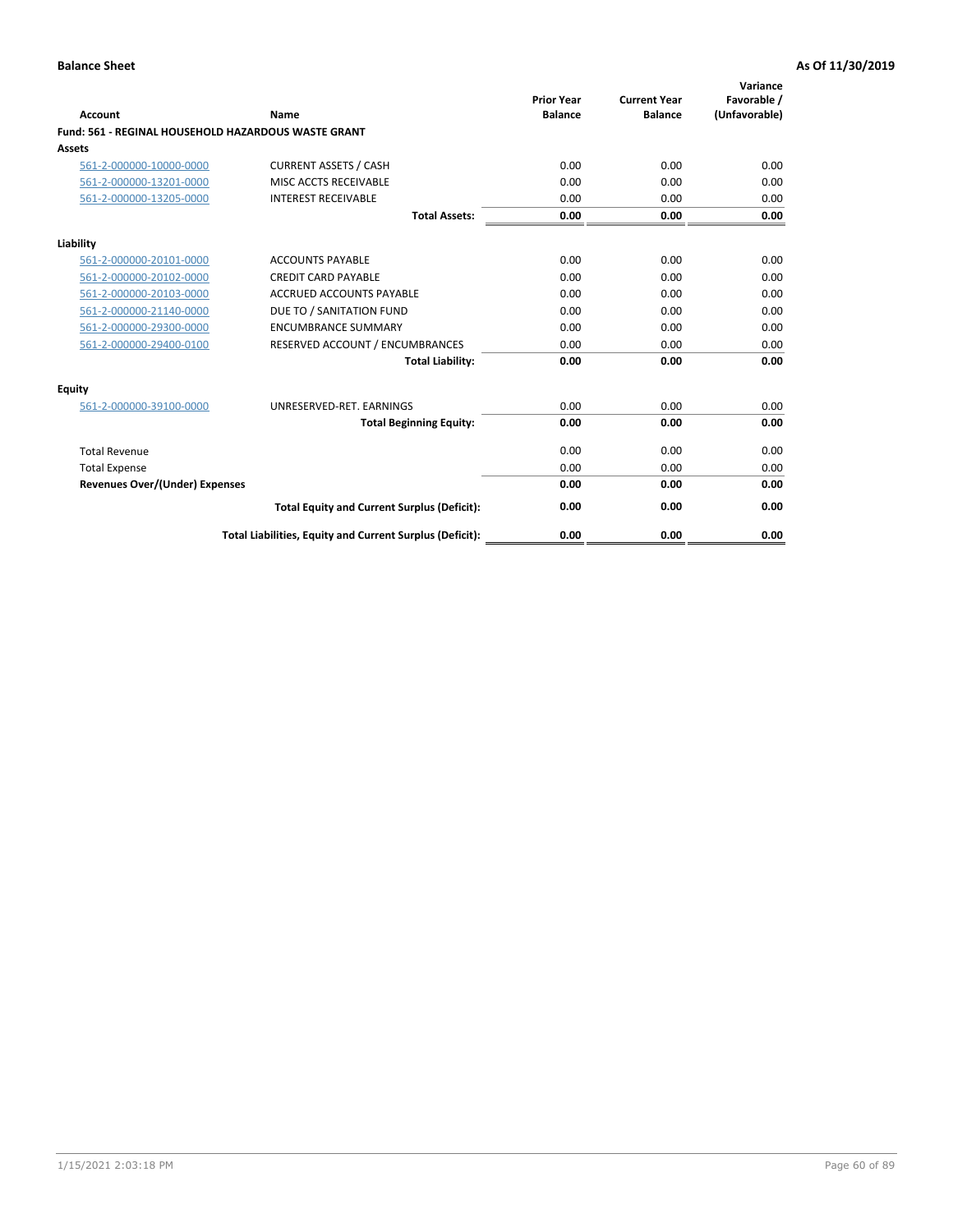|                                  |                                           |                                     |                                       | Variance                     |
|----------------------------------|-------------------------------------------|-------------------------------------|---------------------------------------|------------------------------|
| <b>Account</b>                   | Name                                      | <b>Prior Year</b><br><b>Balance</b> | <b>Current Year</b><br><b>Balance</b> | Favorable /<br>(Unfavorable) |
| Fund: 601 - CENTRAL SERVICE FUND |                                           |                                     |                                       |                              |
| <b>Assets</b>                    |                                           |                                     |                                       |                              |
| 601-2-000000-10000-0000          | <b>CURRENT ASSETS / CASH</b>              | $-111,996.60$                       | $-290,587.61$                         | $-178,591.01$                |
| 601-2-000000-13201-0000          | MISC ACCTS RECEIVABLE                     | 0.00                                | 0.00                                  | 0.00                         |
| 601-2-000000-13203-0000          | NON-CURRENT ASSETS / PREPAYMENTS          | 0.00                                | 0.00                                  | 0.00                         |
| 601-2-000000-13204-0000          | PREPAYMENTS / INSURANCE PREPAYMENT        | 0.00                                | 0.00                                  | 0.00                         |
| 601-2-000000-13205-0000          | <b>INTEREST RECEIVABLE</b>                | 0.00                                | 0.00                                  | 0.00                         |
| 601-2-000000-15001-0000          | <b>INVENTORIES / POSTAGE</b>              | 0.00                                | 0.00                                  | 0.00                         |
| 601-2-000000-15101-0000          | <b>FACILITIES MAINT STOCK INVENTORIES</b> | 21,292.32                           | 29,202.81                             | 7,910.49                     |
| 601-2-000000-15201-0000          | <b>INVENTORIES / GARAGE</b>               | 295,260.79                          | 380,815.95                            | 85,555.16                    |
| 601-2-000000-16001-0000          | FIXED ASSETS / LAND                       | 0.00                                | 0.00                                  | 0.00                         |
| 601-2-000000-16002-0000          | FIXED ASSETS / IMPROVMENTS-NON BUILDI     | 0.00                                | 0.00                                  | 0.00                         |
| 601-2-000000-16003-0000          | ACCUM DEPR / IMPROVEMENTS-NON BUILI       | 0.00                                | 0.00                                  | 0.00                         |
| 601-2-000000-16004-0000          | FIXED ASSETS / BUILDINGS                  | 100,832.00                          | 100,832.00                            | 0.00                         |
| 601-2-000000-16005-0000          | <b>ACCUM DEPR / BUILDINGS</b>             | $-100,832.00$                       | $-100,832.00$                         | 0.00                         |
| 601-2-000000-16201-0000          | FIXED ASSETS / MACHINERY AND EQUIPMEN     | 157,057.00                          | 157,057.00                            | 0.00                         |
| 601-2-000000-16202-0000          | ACCUM DEPR / MACHINERY AND EQUIPMEI       | $-157,057.01$                       | $-157,057.01$                         | 0.00                         |
| 601-2-000000-17501-0000          | <b>EMPLOYEE CONTRIBUTIONS</b>             | 31,052.00                           | 35,634.00                             | 4,582.00                     |
| 601-2-000000-17504-0000          | <b>INVESTMENT RETURN</b>                  | $-54,946.00$                        | 114,864.00                            | 169,810.00                   |
| 601-2-000000-17508-0000          | <b>EXPERIENCE DIFFERENCE- OUTFLOW</b>     | $-2,021.00$                         | 5,779.00                              | 7,800.00                     |
| 601-2-000000-17509-0000          | <b>EXPERIENCE DIFFERENCE - INFLOW</b>     | $-10,507.00$                        | $-6,844.00$                           | 3,663.00                     |
| 601-2-000000-17520-0000          | <b>ASSUMPTION CHANGES</b>                 | 9,823.00                            | 0.00                                  | $-9,823.00$                  |
|                                  | <b>Total Assets:</b>                      | 177,957.50                          | 268,864.14                            | 90,906.64                    |
|                                  |                                           |                                     |                                       |                              |
| Liability                        |                                           |                                     |                                       |                              |
| 601-2-000000-20101-0000          | <b>ACCOUNTS PAYABLE</b>                   | 2,680.10                            | 0.00                                  | 2,680.10                     |
| 601-2-000000-20102-0000          | <b>CREDIT CARD PAYABLE</b>                | 0.00                                | 0.00                                  | 0.00                         |
| 601-2-000000-20103-0000          | ACCRUED ACCOUNTS PAYABLE                  | 0.00                                | 0.00                                  | 0.00                         |
| 601-2-000000-20115-0000          | <b>DRINK SUPPLY</b>                       | 0.00                                | 0.00                                  | 0.00                         |
| 601-2-000000-20141-0000          | <b>TELEPHONE CLEARING</b>                 | 0.00                                | 0.00                                  | 0.00                         |
| 601-2-000000-20148-0000          | <b>FLEET FUEL CLEARING</b>                | 0.00                                | 0.00                                  | 0.00                         |
| 601-2-000000-20149-0000          | FLEET MAINTENANCE CLEARING                | 84.03                               | 84.03                                 | 0.00                         |
| 601-2-000000-20201-0000          | <b>DEFERRED REVENUE</b>                   | 0.00                                | 0.00                                  | 0.00                         |
| 601-2-000000-21001-0000          | <b>GENERAL FUND / GENERAL FUND</b>        | 0.00                                | 0.00                                  | 0.00                         |
| 601-2-000000-21101-0000          | ENTERPRISE / WTR/WWTR UTILITY FUND        | 0.00                                | 0.00                                  | 0.00                         |
| 601-2-000000-22001-0000          | SALARIES PAYABLE                          | 16,767.22                           | 16,767.22                             | 0.00                         |
| 601-2-000000-22002-0000          | VACATION/SICK PAYABLE                     | 51,869.40                           | 40,462.16                             | 11,407.24                    |
| 601-2-000000-24011-0000          | <b>CIVIC CENTER DEPOSITS</b>              | 0.00                                | 0.00                                  | 0.00                         |
| 601-2-000000-24012-0000          | <b>AUDITORIUM DEPOSITS</b>                | 0.00                                | 0.00                                  | 0.00                         |
| 601-2-000000-26001-0000          | COMPENSATED ABSENCES PAY                  | 26,709.92                           | 63,004.08                             | $-36,294.16$                 |
| 601-2-000000-27001-0000          | CONTRIBUTED CAPITAL                       | 0.00                                | 0.00                                  | 0.00                         |
| 601-2-000000-29300-0000          | <b>ENCUMBRANCE SUMMARY</b>                | 0.00                                | 0.00                                  | 0.00                         |
| 601-2-000000-29400-0100          | RESERVED ACCOUNT / ENCUMBRANCES           | 0.00                                | 0.00                                  | 0.00                         |
| 601-2-000000-29999-0000          | NET PENSION LIABILITY                     | 45,400.00                           | 257,339.00                            | $-211,939.00$                |
|                                  | <b>Total Liability:</b>                   | 143,510.67                          | 377,656.49                            | $-234,145.82$                |
|                                  |                                           |                                     |                                       |                              |
| Equity                           |                                           |                                     |                                       |                              |
| 601-2-000000-39000-0000          | UNRESERVED-FUND BALANCE                   | 0.00                                | 0.00                                  | 0.00                         |
| 601-2-000000-39100-0000          | UNRESERVED-RET. EARNINGS                  | 36,221.81                           | $-71,678.35$                          | $-107,900.16$                |
| 601-2-000000-39500-0000          | NET POSITION - PENSION                    | $-175.00$                           | $-175.00$                             | 0.00                         |
|                                  | <b>Total Beginning Equity:</b>            | 36,046.81                           | $-71,853.35$                          | $-107,900.16$                |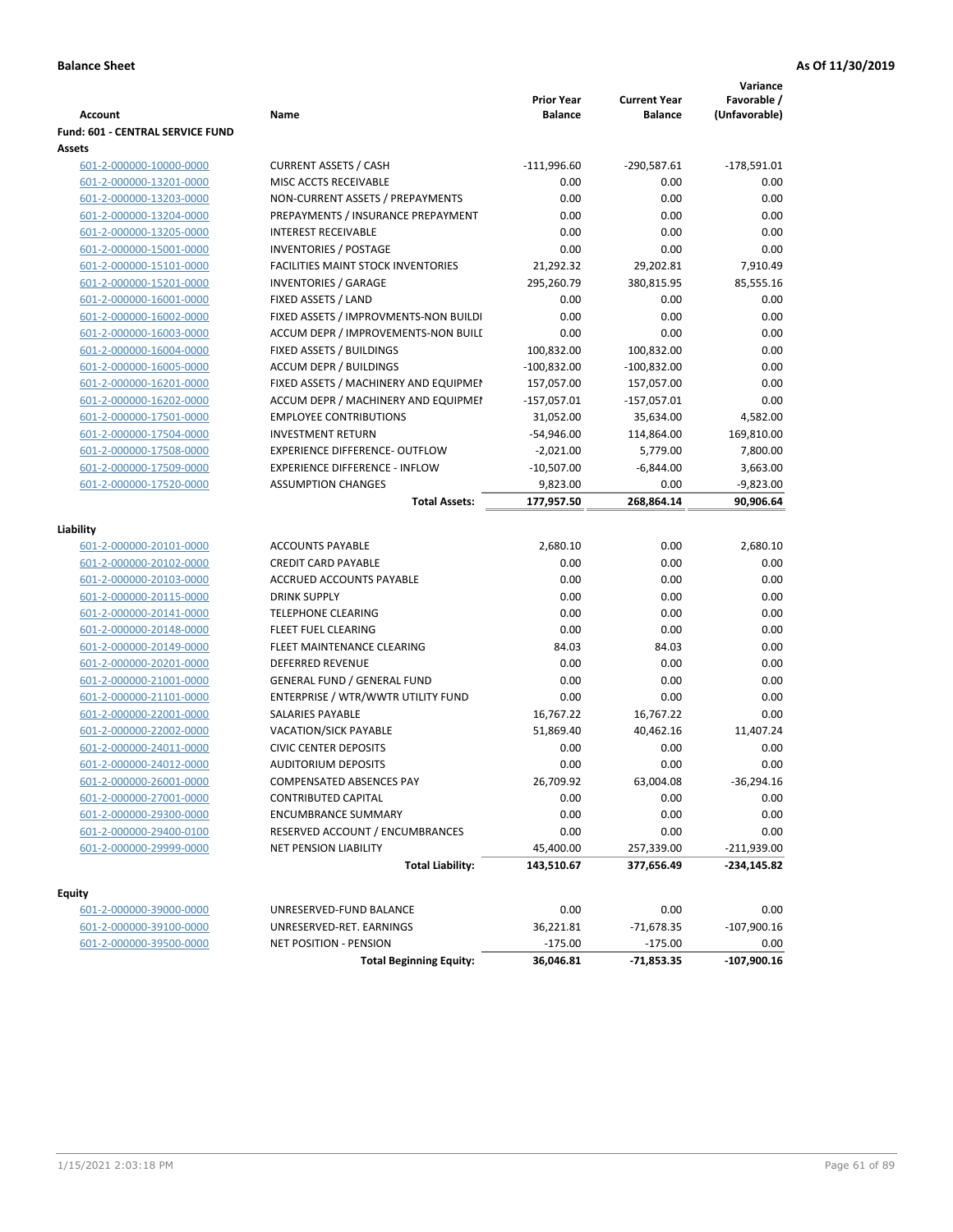| Account                                                                                                                       | <b>Name</b>                                              | <b>Prior Year</b><br><b>Balance</b> | <b>Current Year</b><br><b>Balance</b> | Variance<br>Favorable /<br>(Unfavorable) |
|-------------------------------------------------------------------------------------------------------------------------------|----------------------------------------------------------|-------------------------------------|---------------------------------------|------------------------------------------|
|                                                                                                                               |                                                          | 144,227.84                          | 149,588.14                            | 5,360.30                                 |
|                                                                                                                               |                                                          | 145,828.01                          | 186,527.33                            | $-40,699.32$                             |
| Total Revenue<br><b>Total Expense</b><br>Revenues Over/(Under) Expenses<br><b>Total Equity and Current Surplus (Deficit):</b> | $-1,600.17$                                              | $-36,939.19$                        | $-35,339.02$                          |                                          |
|                                                                                                                               |                                                          | 34,446.64                           | $-108.792.54$                         | $-143,239.18$                            |
|                                                                                                                               | Total Liabilities, Equity and Current Surplus (Deficit): | 177.957.31                          | 268,863.95                            | 90,906.64                                |
|                                                                                                                               | *** FUND 601 OUT OF BALANCE ***                          | 0.19                                | 0.19                                  | 0.00                                     |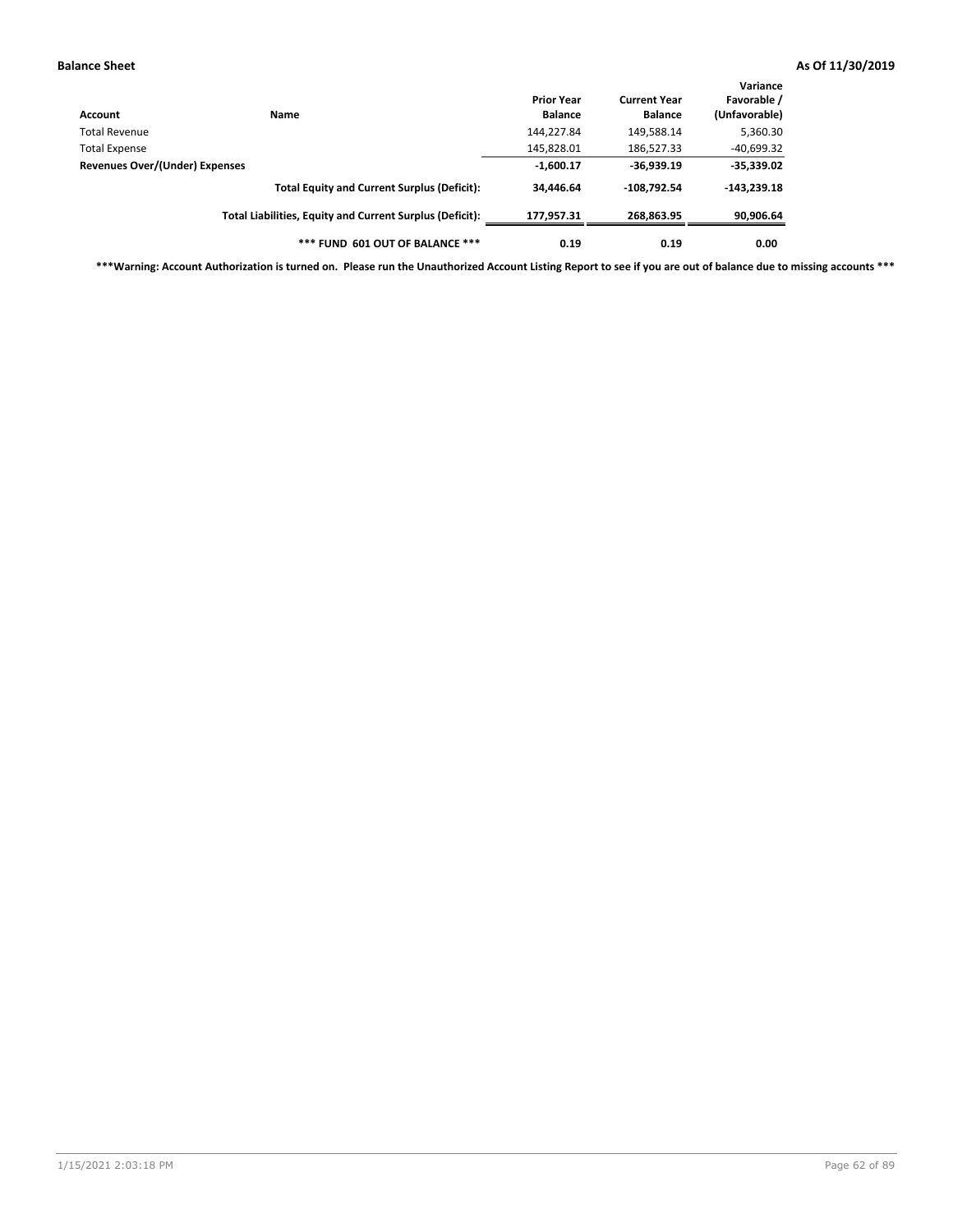|                                       |                                                          |                                     |                                       | Variance                     |
|---------------------------------------|----------------------------------------------------------|-------------------------------------|---------------------------------------|------------------------------|
| Account                               | Name                                                     | <b>Prior Year</b><br><b>Balance</b> | <b>Current Year</b><br><b>Balance</b> | Favorable /<br>(Unfavorable) |
| <b>Fund: 602 - INSURANCE FUND</b>     |                                                          |                                     |                                       |                              |
| Assets                                |                                                          |                                     |                                       |                              |
| 602-2-000000-10000-0000               | <b>CURRENT ASSETS / CASH</b>                             | -430,565.99                         | 762,013.76                            | 1,192,579.75                 |
| 602-2-000000-13201-0000               | MISC ACCTS RECEIVABLE                                    | 0.00                                | 0.00                                  | 0.00                         |
| 602-2-000000-13204-0000               | PREPAYMENTS / INSURANCE PREPAYMENT                       | 0.00                                | 0.00                                  | 0.00                         |
| 602-2-000000-13205-0000               | <b>INTEREST RECEIVABLE</b>                               | 0.00                                | 0.00                                  | 0.00                         |
|                                       | <b>Total Assets:</b>                                     | -430,565.99                         | 762,013.76                            | 1,192,579.75                 |
| Liability                             |                                                          |                                     |                                       |                              |
| 602-2-000000-20101-0000               | <b>ACCOUNTS PAYABLE</b>                                  | 2,699.91                            | $-0.09$                               | 2,700.00                     |
| 602-2-000000-20102-0000               | <b>CREDIT CARD PAYABLE</b>                               | 0.00                                | 0.00                                  | 0.00                         |
| 602-2-000000-20103-0000               | <b>ACCRUED ACCOUNTS PAYABLE</b>                          | 0.00                                | 0.00                                  | 0.00                         |
| 602-2-000000-20201-0000               | <b>DEFERRED REVENUE</b>                                  | 0.00                                | 0.00                                  | 0.00                         |
| 602-2-000000-29300-0000               | <b>ENCUMBRANCE SUMMARY</b>                               | 0.00                                | 0.00                                  | 0.00                         |
| 602-2-000000-29400-0100               | RESERVED ACCOUNT / ENCUMBRANCES                          | 0.00                                | 0.00                                  | 0.00                         |
|                                       | <b>Total Liability:</b>                                  | 2,699.91                            | $-0.09$                               | 2,700.00                     |
| Equity                                |                                                          |                                     |                                       |                              |
| 602-2-000000-39000-0000               | UNRESERVED-FUND BALANCE                                  | 0.00                                | 0.00                                  | 0.00                         |
| 602-2-000000-39100-0000               | UNRESERVED-RET. EARNINGS                                 | 358,277.11                          | 613,796.41                            | 255,519.30                   |
|                                       | <b>Total Beginning Equity:</b>                           | 358,277.11                          | 613,796.41                            | 255,519.30                   |
| <b>Total Revenue</b>                  |                                                          | 967,066.57                          | 1,011,661.70                          | 44,595.13                    |
| <b>Total Expense</b>                  |                                                          | 1,758,609.58                        | 863,444.26                            | 895,165.32                   |
| <b>Revenues Over/(Under) Expenses</b> |                                                          | $-791,543.01$                       | 148,217.44                            | 939,760.45                   |
|                                       | <b>Total Equity and Current Surplus (Deficit):</b>       | -433,265.90                         | 762,013.85                            | 1,195,279.75                 |
|                                       | Total Liabilities, Equity and Current Surplus (Deficit): | -430,565.99                         | 762,013.76                            | 1,192,579.75                 |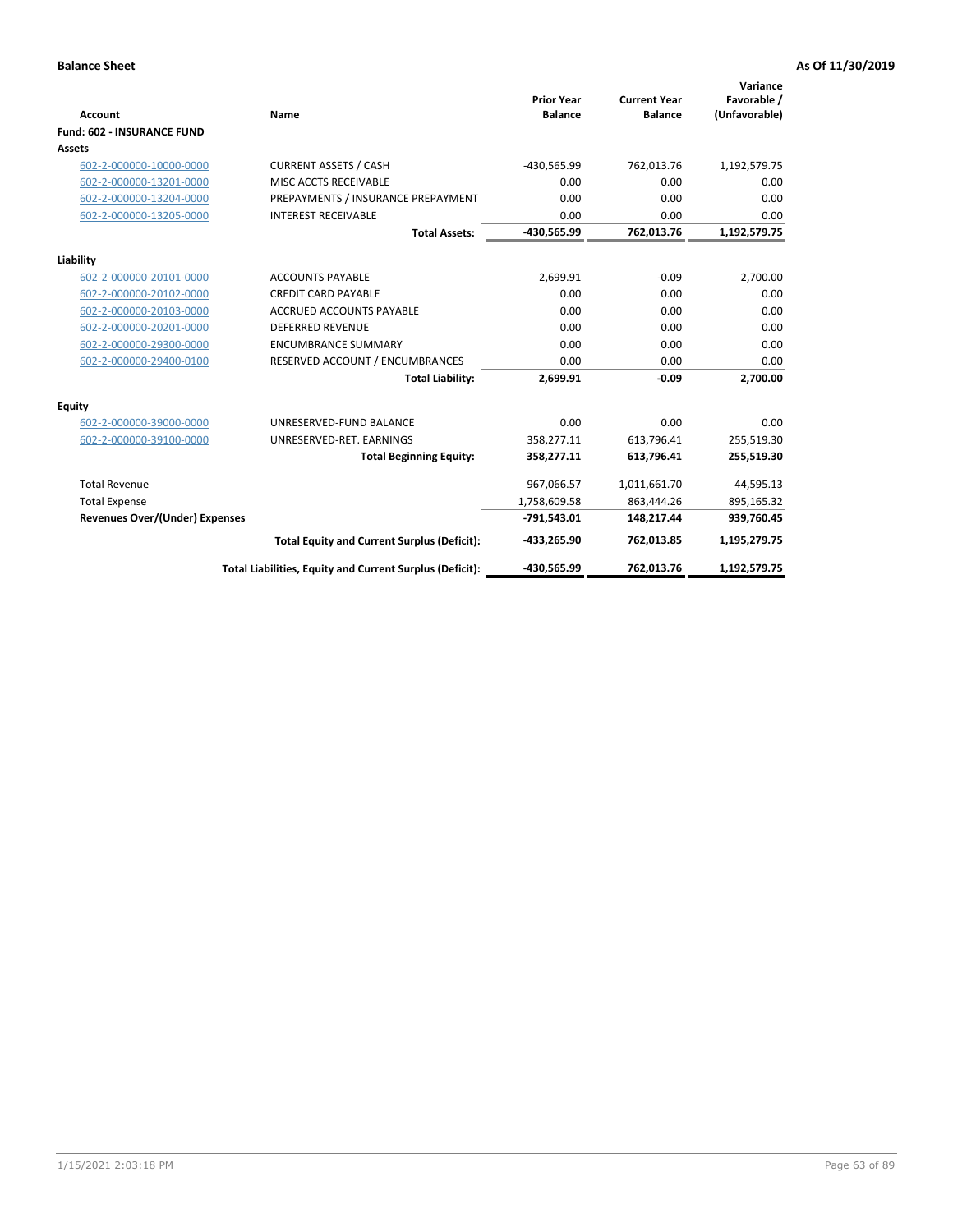| <b>Account</b>                        | <b>Name</b>                                              | <b>Prior Year</b><br><b>Balance</b> | <b>Current Year</b><br><b>Balance</b> | Variance<br>Favorable /<br>(Unfavorable) |
|---------------------------------------|----------------------------------------------------------|-------------------------------------|---------------------------------------|------------------------------------------|
| Fund: 604 - MIS FUND                  |                                                          |                                     |                                       |                                          |
| Assets                                |                                                          |                                     |                                       |                                          |
| 604-2-000000-10000-0000               | <b>CURRENT ASSETS / CASH</b>                             | 230,660.86                          | $-190,157.97$                         | -420,818.83                              |
| 604-2-000000-13201-0000               | MISC ACCTS RECEIVABLE                                    | 0.00                                | 0.00                                  | 0.00                                     |
| 604-2-000000-13202-1400               | <b>EMPLOYEE ADVANCES</b>                                 | 0.00                                | 0.00                                  | 0.00                                     |
| 604-2-000000-13203-0000               | NON-CURRENT ASSETS / PREPAYMENTS                         | 0.00                                | 0.00                                  | 0.00                                     |
| 604-2-000000-13205-0000               | <b>INTEREST RECEIVABLE</b>                               | 0.00                                | 0.00                                  | 0.00                                     |
| 604-2-000000-15601-0000               | IT NETWORK PRINTER SUPPLY INVENTORY                      | 0.00                                | 0.00                                  | 0.00                                     |
| 604-2-000000-16004-0000               | FIXED ASSETS / BUILDINGS                                 | 0.00                                | 0.00                                  | 0.00                                     |
| 604-2-000000-16005-0000               | <b>ACCUM DEPR / BUILDINGS</b>                            | 0.00                                | 0.00                                  | 0.00                                     |
| 604-2-000000-16201-0000               | FIXED ASSETS / MACHINERY AND EQUIPMEN                    | 1,733,475.22                        | 1,830,840.62                          | 97,365.40                                |
| 604-2-000000-16202-0000               | ACCUM DEPR / MACHINERY AND EQUIPMEI                      | $-1,392,235.18$                     | $-1,448,565.52$                       | $-56,330.34$                             |
| 604-2-000000-16301-0000               | FIXED ASSETS / C W I P                                   | $-0.20$                             | $-0.20$                               | 0.00                                     |
| 604-2-000000-17501-0000               | <b>EMPLOYEE CONTRIBUTIONS</b>                            | 15,526.00                           | 17,817.00                             | 2,291.00                                 |
| 604-2-000000-17504-0000               | <b>INVESTMENT RETURN</b>                                 | $-27,473.00$                        | 57,432.00                             | 84,905.00                                |
| 604-2-000000-17508-0000               | <b>EXPERIENCE DIFFERENCE- OUTFLOW</b>                    | $-1,010.00$                         | 2,889.00                              | 3,899.00                                 |
| 604-2-000000-17509-0000               | <b>EXPERIENCE DIFFERENCE - INFLOW</b>                    | $-5,254.00$                         | $-3,422.00$                           | 1,832.00                                 |
| 604-2-000000-17520-0000               | <b>ASSUMPTION CHANGES</b>                                | 4,911.00                            | 0.00                                  | $-4,911.00$                              |
|                                       | <b>Total Assets:</b>                                     | 558,600.70                          | 266,832.93                            | $-291,767.77$                            |
|                                       |                                                          |                                     |                                       |                                          |
| Liability                             |                                                          |                                     |                                       |                                          |
| 604-2-000000-20101-0000               | <b>ACCOUNTS PAYABLE</b>                                  | 5.126.92                            | 0.00                                  | 5,126.92                                 |
| 604-2-000000-20102-0000               | <b>CREDIT CARD PAYABLE</b>                               | 0.00                                | 0.00                                  | 0.00                                     |
| 604-2-000000-20103-0000               | <b>ACCRUED ACCOUNTS PAYABLE</b>                          | 0.00                                | 0.00                                  | 0.00                                     |
| 604-2-000000-20141-0000               | <b>TELEPHONE CLEARING</b>                                | 0.00                                | 0.00                                  | 0.00                                     |
| 604-2-000000-21035-0000               | DEBT SERVICE / DUE TO DEBT SERVICE                       | 0.00                                | 0.00                                  | 0.00                                     |
| 604-2-000000-22001-0000               | <b>SALARIES PAYABLE</b>                                  | 10,507.77                           | 10,507.77                             | 0.00                                     |
| 604-2-000000-22002-0000               | <b>VACATION/SICK PAYABLE</b>                             | 17,486.05                           | 19,667.45                             | $-2,181.40$                              |
| 604-2-000000-22208-0000               | INSURANCE / AMERICAN FIDELITY                            | 0.00                                | 0.00                                  | 0.00                                     |
| 604-2-000000-23001-0000               | CAPITAL LEASE PAYABLE                                    | $-1.88$                             | $-1.88$                               | 0.00                                     |
| 604-2-000000-23101-0000               | CAPITAL LEASE PAYABLE                                    | $-0.40$                             | $-0.40$                               | 0.00                                     |
| 604-2-000000-26001-0000               | <b>COMPENSATED ABSENCES PAY</b>                          | 22,134.84                           | 0.14                                  | 22,134.70                                |
| 604-2-000000-27001-0000               | <b>CONTRIBUTED CAPITAL</b>                               | 0.00                                | 0.00                                  | 0.00                                     |
| 604-2-000000-29300-0000               | <b>ENCUMBRANCE SUMMARY</b>                               | 0.00                                | 0.00                                  | 0.00                                     |
| 604-2-000000-29400-0100               | <b>RESERVED ACCOUNT / ENCUMBRANCES</b>                   | 0.27                                | 0.27                                  | 0.00                                     |
| 604-2-000000-29999-0000               | <b>NET PENSION LIABILITY</b>                             | 22,699.00                           | 128,669.00                            | $-105,970.00$                            |
| 604-2-000000-92194-0101               | <b>BANK ONE / DIGITEC</b>                                | 0.00                                | 0.00                                  | 0.00                                     |
|                                       | <b>Total Liability:</b>                                  | 77,952.57                           | 158,842.35                            | $-80,889.78$                             |
|                                       |                                                          |                                     |                                       |                                          |
| Equity                                |                                                          | 0.00                                |                                       |                                          |
| 604-2-000000-39000-0000               | UNRESERVED-FUND BALANCE                                  |                                     | 0.00                                  | 0.00                                     |
| 604-2-000000-39100-0000               | UNRESERVED-RET. EARNINGS                                 | 506,487.50                          | 299,931.97                            | $-206,555.53$                            |
| 604-2-000000-39500-0000               | NET POSITION - PENSION                                   | $-88.00$                            | $-88.00$                              | 0.00                                     |
|                                       | <b>Total Beginning Equity:</b>                           | 506,399.50                          | 299,843.97                            | -206,555.53                              |
| <b>Total Revenue</b>                  |                                                          | 88,213.18                           | 83,719.00                             | $-4,494.18$                              |
| <b>Total Expense</b>                  |                                                          | 113,964.55                          | 275,572.39                            | $-161,607.84$                            |
| <b>Revenues Over/(Under) Expenses</b> |                                                          | -25,751.37                          | $-191,853.39$                         | $-166, 102.02$                           |
|                                       | <b>Total Equity and Current Surplus (Deficit):</b>       | 480,648.13                          | 107,990.58                            | -372,657.55                              |
|                                       | Total Liabilities, Equity and Current Surplus (Deficit): | 558,600.70                          | 266,832.93                            | -291,767.77                              |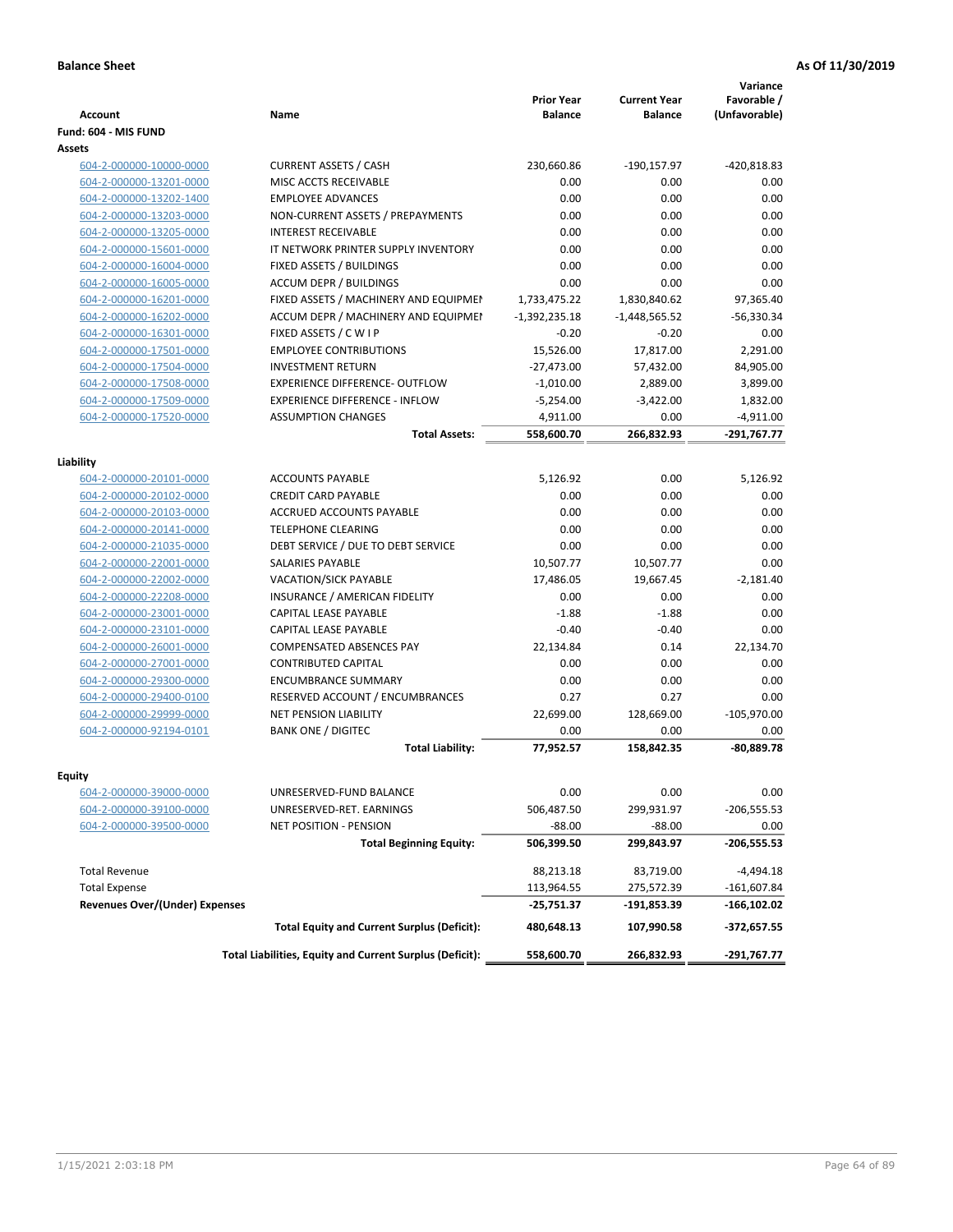|                                                    |                                                                    |                                     |                                       | Variance                     |
|----------------------------------------------------|--------------------------------------------------------------------|-------------------------------------|---------------------------------------|------------------------------|
| <b>Account</b>                                     | Name                                                               | <b>Prior Year</b><br><b>Balance</b> | <b>Current Year</b><br><b>Balance</b> | Favorable /<br>(Unfavorable) |
| Fund: 660 - VEHICLE REPLACEMENT FUND               |                                                                    |                                     |                                       |                              |
| Assets                                             |                                                                    |                                     |                                       |                              |
| 660-2-000000-10000-0000                            | <b>CURRENT ASSETS / CASH</b>                                       | $-68,102.20$                        | 287,438.87                            | 355,541.07                   |
| 660-2-000000-11309-0000                            | <b>TAX ANTICIPATION NOTES</b>                                      | 0.00                                | 0.00                                  | 0.00                         |
| 660-2-000000-11510-0000                            | PUBLIC SAFETY VEHICLE REPLACEMENT                                  | 879,451.78                          | 899,604.21                            | 20,152.43                    |
| 660-2-000000-11520-0000                            | <b>CERTIFICATES OF DEPOSIT</b>                                     | 0.00                                | 0.00                                  | 0.00                         |
| 660-2-000000-11530-0000                            | <b>TexasTERM CP</b>                                                | 0.00                                | 0.00                                  | 0.00                         |
| 660-2-000000-13201-0000                            | MISC ACCTS RECEIVABLE                                              | 15,616.10                           | 0.00                                  | $-15,616.10$                 |
| 660-2-000000-13205-0000                            | <b>INTEREST RECEIVABLE</b>                                         | 0.00                                | 0.00                                  | 0.00                         |
| 660-2-000000-16201-0000                            | FIXED ASSETS / MACHINERY AND EQUIPMEN                              | 8,663,774.25                        | 8,412,023.77                          | $-251,750.48$                |
| 660-2-000000-16202-0000                            | ACCUM DEPR / MACHINERY AND EQUIPMEI                                | $-6,694,304.85$                     | $-6,843,218.59$                       | $-148,913.74$                |
| 660-2-000000-16301-0000                            | FIXED ASSETS / C W I P                                             | 0.00                                | 0.00                                  | 0.00                         |
| 660-2-000000-39300-0000                            | RESERVED ACCOUNT / ESCROW BALANCE                                  | 0.00                                | 0.00                                  | 0.00                         |
|                                                    | <b>Total Assets:</b>                                               | 2,796,435.08                        | 2,755,848.26                          | -40,586.82                   |
|                                                    |                                                                    |                                     |                                       |                              |
| Liability                                          | <b>ACCOUNTS PAYABLE</b>                                            | 0.00                                | 0.00                                  |                              |
| 660-2-000000-20101-0000                            |                                                                    |                                     |                                       | 0.00                         |
| 660-2-000000-20102-0000                            | <b>CREDIT CARD PAYABLE</b><br>ACCRUED ACCOUNTS PAYABLE             | 0.00<br>0.00                        | 0.00<br>0.00                          | 0.00<br>0.00                 |
| 660-2-000000-20103-0000                            |                                                                    | 0.00                                | 0.00                                  | 0.00                         |
| 660-2-000000-21001-0000                            | <b>GENERAL FUND / GENERAL FUND</b><br><b>CAPITAL LEASE PAYABLE</b> | 53,071.85                           | 0.00                                  | 53,071.85                    |
| 660-2-000000-23001-0000<br>660-2-000000-23101-0000 | CAPITAL LEASE PAYABLE                                              | 0.15                                | 0.15                                  | 0.00                         |
| 660-2-000000-27001-0000                            | <b>CONTRIBUTED CAPITAL</b>                                         | 0.00                                | 0.00                                  | 0.00                         |
| 660-2-000000-29300-0000                            | <b>ENCUMBRANCE SUMMARY</b>                                         | 0.00                                | 0.00                                  | 0.00                         |
| 660-2-000000-29400-0100                            | RESERVED ACCOUNT / ENCUMBRANCES                                    | 0.00                                | 0.00                                  | 0.00                         |
|                                                    | <b>Total Liability:</b>                                            | 53,072.00                           | 0.15                                  | 53,071.85                    |
|                                                    |                                                                    |                                     |                                       |                              |
| Equity                                             |                                                                    |                                     |                                       |                              |
| 660-2-000000-39000-0000                            | UNRESERVED-FUND BALANCE                                            | 0.00                                | 0.00                                  | 0.00                         |
| 660-2-000000-39100-0000                            | UNRESERVED-RET. EARNINGS                                           | 2,698,538.06                        | 2,682,559.21                          | $-15,978.85$                 |
|                                                    | <b>Total Beginning Equity:</b>                                     | 2,698,538.06                        | 2,682,559.21                          | $-15,978.85$                 |
| <b>Total Revenue</b>                               |                                                                    | 111,178.81                          | 79,450.05                             | $-31,728.76$                 |
| <b>Total Expense</b>                               |                                                                    | 66,353.79                           | 6,161.15                              | 60,192.64                    |
| <b>Revenues Over/(Under) Expenses</b>              |                                                                    | 44,825.02                           | 73,288.90                             | 28,463.88                    |
|                                                    | <b>Total Equity and Current Surplus (Deficit):</b>                 | 2,743,363.08                        | 2,755,848.11                          | 12,485.03                    |
|                                                    | Total Liabilities, Equity and Current Surplus (Deficit):           | 2,796,435.08                        | 2,755,848.26                          | -40,586.82                   |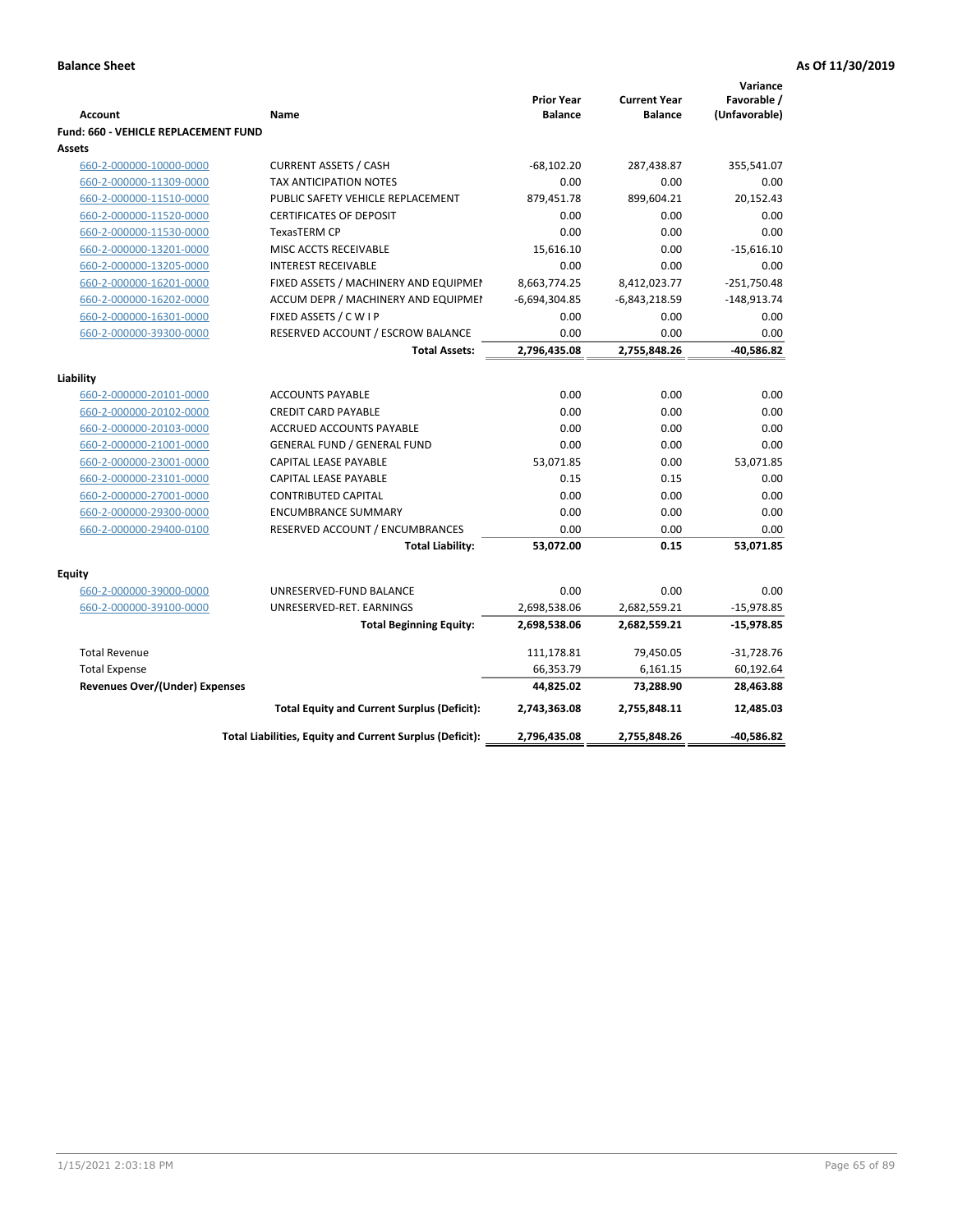| Account                               | Name                                                     | <b>Prior Year</b><br><b>Balance</b> | <b>Current Year</b><br><b>Balance</b> | Variance<br>Favorable /<br>(Unfavorable) |
|---------------------------------------|----------------------------------------------------------|-------------------------------------|---------------------------------------|------------------------------------------|
| <b>Fund: 701 - FIREMEN'S PENSION</b>  |                                                          |                                     |                                       |                                          |
| <b>Assets</b>                         |                                                          |                                     |                                       |                                          |
| 701-1-000000-10000-0000               | <b>CURRENT ASSETS / CASH</b>                             | 0.00                                | 0.00                                  | 0.00                                     |
|                                       | <b>Total Assets:</b>                                     | 0.00                                | 0.00                                  | 0.00                                     |
| Liability                             |                                                          |                                     |                                       |                                          |
| 701-1-000000-20103-0000               | <b>ACCOUNTS PAYABLE</b>                                  | 0.00                                | 0.00                                  | 0.00                                     |
| 701-1-000000-22306-1000               | UNREALIZED GAIN/LOSS                                     | 543,546.00                          | 543,546.00                            | 0.00                                     |
|                                       | <b>Total Liability:</b>                                  | 543,546.00                          | 543,546.00                            | 0.00                                     |
| <b>Equity</b>                         |                                                          |                                     |                                       |                                          |
| 701-1-000000-39000-0000               | UNRESERVED-FUND BALANCE                                  | $-543,546.00$                       | -543,546.00                           | 0.00                                     |
|                                       | <b>Total Beginning Equity:</b>                           | $-543,546.00$                       | $-543,546.00$                         | 0.00                                     |
| <b>Total Expense</b>                  |                                                          | 0.00                                | 0.00                                  | 0.00                                     |
| <b>Revenues Over/(Under) Expenses</b> |                                                          | 0.00                                | 0.00                                  | 0.00                                     |
|                                       | <b>Total Equity and Current Surplus (Deficit):</b>       | $-543,546.00$                       | $-543,546.00$                         | 0.00                                     |
|                                       | Total Liabilities, Equity and Current Surplus (Deficit): | 0.00                                | 0.00                                  | 0.00                                     |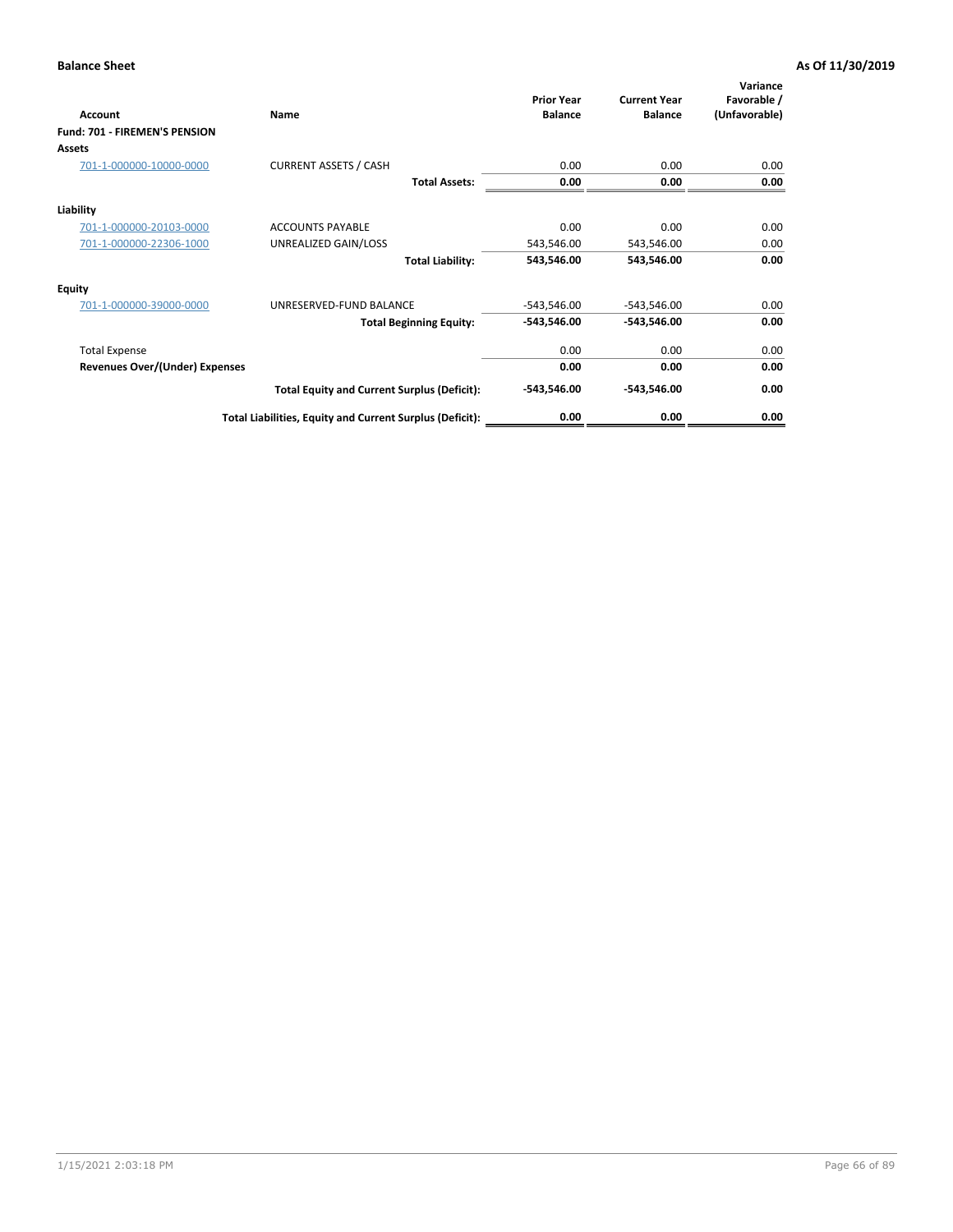|                                       |                                                          |                                     |                                       | Variance                     |
|---------------------------------------|----------------------------------------------------------|-------------------------------------|---------------------------------------|------------------------------|
| <b>Account</b>                        | Name                                                     | <b>Prior Year</b><br><b>Balance</b> | <b>Current Year</b><br><b>Balance</b> | Favorable /<br>(Unfavorable) |
| Fund: 800 - SPENCE FUND               |                                                          |                                     |                                       |                              |
| <b>Assets</b>                         |                                                          |                                     |                                       |                              |
|                                       |                                                          |                                     |                                       |                              |
| 800-3-000000-10000-0000               | <b>CURRENT ASSETS / CASH</b>                             | $-2,316.38$                         | $-2,916.38$                           | $-600.00$                    |
| 800-3-000000-11507-0000               | <b>SPENCE ENDOWMENT</b>                                  | 585,077.11                          | 598,483.99                            | 13,406.88                    |
| 800-3-000000-11520-0000               | <b>CERTIFICATES OF DEPOSIT</b>                           | 0.00                                | 0.00                                  | 0.00                         |
| 800-3-000000-11605-0000               | <b>SPENCE ENDOWMENT</b>                                  | 0.00                                | 0.00                                  | 0.00                         |
| 800-3-000000-13205-0000               | <b>INTEREST RECEIVABLE</b>                               | 0.00                                | 0.00                                  | 0.00                         |
|                                       | <b>Total Assets:</b>                                     | 582,760.73                          | 595,567.61                            | 12,806.88                    |
| Liability                             |                                                          |                                     |                                       |                              |
| 800-3-000000-20101-0000               | <b>ACCOUNTS PAYABLE</b>                                  | 0.00                                | 0.00                                  | 0.00                         |
| 800-3-000000-20102-0000               | <b>CREDIT CARD PAYABLE</b>                               | 0.00                                | 0.00                                  | 0.00                         |
| 800-3-000000-20103-0000               | <b>ACCRUED ACCOUNTS PAYABLE</b>                          | 0.00                                | 0.00                                  | 0.00                         |
| 800-3-000000-20139-0000               | <b>RETAINAGES PAYABLE</b>                                | 0.00                                | 0.00                                  | 0.00                         |
| 800-3-000000-21001-0000               | <b>GENERAL FUND / GENERAL FUND</b>                       | 0.00                                | 0.00                                  | 0.00                         |
| 800-3-000000-29300-0000               | <b>ENCUMBRANCE SUMMARY</b>                               | 0.00                                | 0.00                                  | 0.00                         |
| 800-3-000000-29400-0000               | RESERVED ACCOUNT / ENCUMBRANCES                          | 0.00                                | 0.00                                  | 0.00                         |
|                                       | <b>Total Liability:</b>                                  | 0.00                                | 0.00                                  | 0.00                         |
| <b>Equity</b>                         |                                                          |                                     |                                       |                              |
| 800-3-000000-39000-0000               | UNRESERVED-FUND BALANCE                                  | 580,732.13                          | 593,815.90                            | 13,083.77                    |
|                                       | <b>Total Beginning Equity:</b>                           | 580,732.13                          | 593,815.90                            | 13,083.77                    |
| <b>Total Revenue</b>                  |                                                          | 2,128.60                            | 1,851.71                              | $-276.89$                    |
| <b>Total Expense</b>                  |                                                          | 100.00                              | 100.00                                | 0.00                         |
| <b>Revenues Over/(Under) Expenses</b> |                                                          | 2,028.60                            | 1,751.71                              | $-276.89$                    |
|                                       | <b>Total Equity and Current Surplus (Deficit):</b>       | 582,760.73                          | 595,567.61                            | 12,806.88                    |
|                                       | Total Liabilities, Equity and Current Surplus (Deficit): | 582,760.73                          | 595,567.61                            | 12,806.88                    |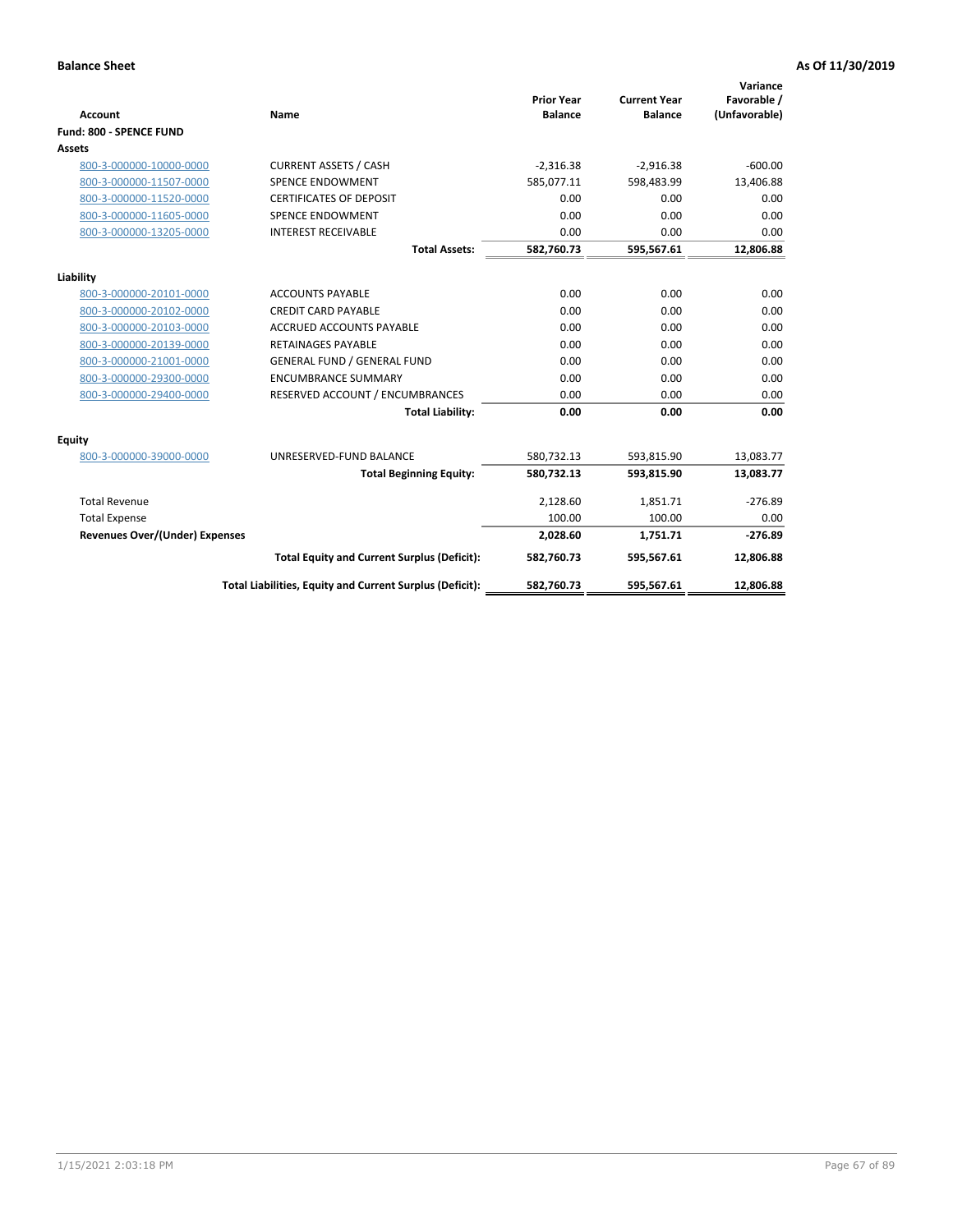| <b>Account</b>                         | Name                                                     | <b>Prior Year</b><br><b>Balance</b> | <b>Current Year</b><br><b>Balance</b> | Variance<br>Favorable /<br>(Unfavorable) |
|----------------------------------------|----------------------------------------------------------|-------------------------------------|---------------------------------------|------------------------------------------|
| <b>Fund: 801 - JONES LIBRARY TRUST</b> |                                                          |                                     |                                       |                                          |
| Assets                                 |                                                          |                                     |                                       |                                          |
| 801-3-000000-10000-0000                | <b>CURRENT ASSETS / CASH</b>                             | 15,612.76                           | 15,874.66                             | 261.90                                   |
| 801-3-000000-13201-0000                | MISC ACCTS RECEIVABLE                                    | 0.00                                | 0.00                                  | 0.00                                     |
| 801-3-000000-13205-0000                | <b>INTEREST RECEIVABLE</b>                               | 0.00                                | 0.00                                  | 0.00                                     |
|                                        | <b>Total Assets:</b>                                     | 15,612.76                           | 15,874.66                             | 261.90                                   |
| Liability                              |                                                          |                                     |                                       |                                          |
| 801-3-000000-20101-0000                | <b>ACCOUNTS PAYABLE</b>                                  | 0.00                                | 0.00                                  | 0.00                                     |
| 801-3-000000-20102-0000                | <b>CREDIT CARD PAYABLE</b>                               | 0.00                                | 0.00                                  | 0.00                                     |
| 801-3-000000-20103-0000                | <b>ACCRUED ACCOUNTS PAYABLE</b>                          | 0.00                                | 0.00                                  | 0.00                                     |
|                                        | <b>Total Liability:</b>                                  | 0.00                                | 0.00                                  | 0.00                                     |
| Equity                                 |                                                          |                                     |                                       |                                          |
| 801-3-000000-39000-0000                | UNRESERVED-FUND BALANCE                                  | 15,532.72                           | 15,853.00                             | 320.28                                   |
|                                        | <b>Total Beginning Equity:</b>                           | 15,532.72                           | 15,853.00                             | 320.28                                   |
| <b>Total Revenue</b>                   |                                                          | 81.03                               | 22.06                                 | $-58.97$                                 |
| <b>Total Expense</b>                   |                                                          | 0.99                                | 0.40                                  | 0.59                                     |
| <b>Revenues Over/(Under) Expenses</b>  |                                                          | 80.04                               | 21.66                                 | $-58.38$                                 |
|                                        | <b>Total Equity and Current Surplus (Deficit):</b>       | 15,612.76                           | 15,874.66                             | 261.90                                   |
|                                        | Total Liabilities, Equity and Current Surplus (Deficit): | 15,612.76                           | 15,874.66                             | 261.90                                   |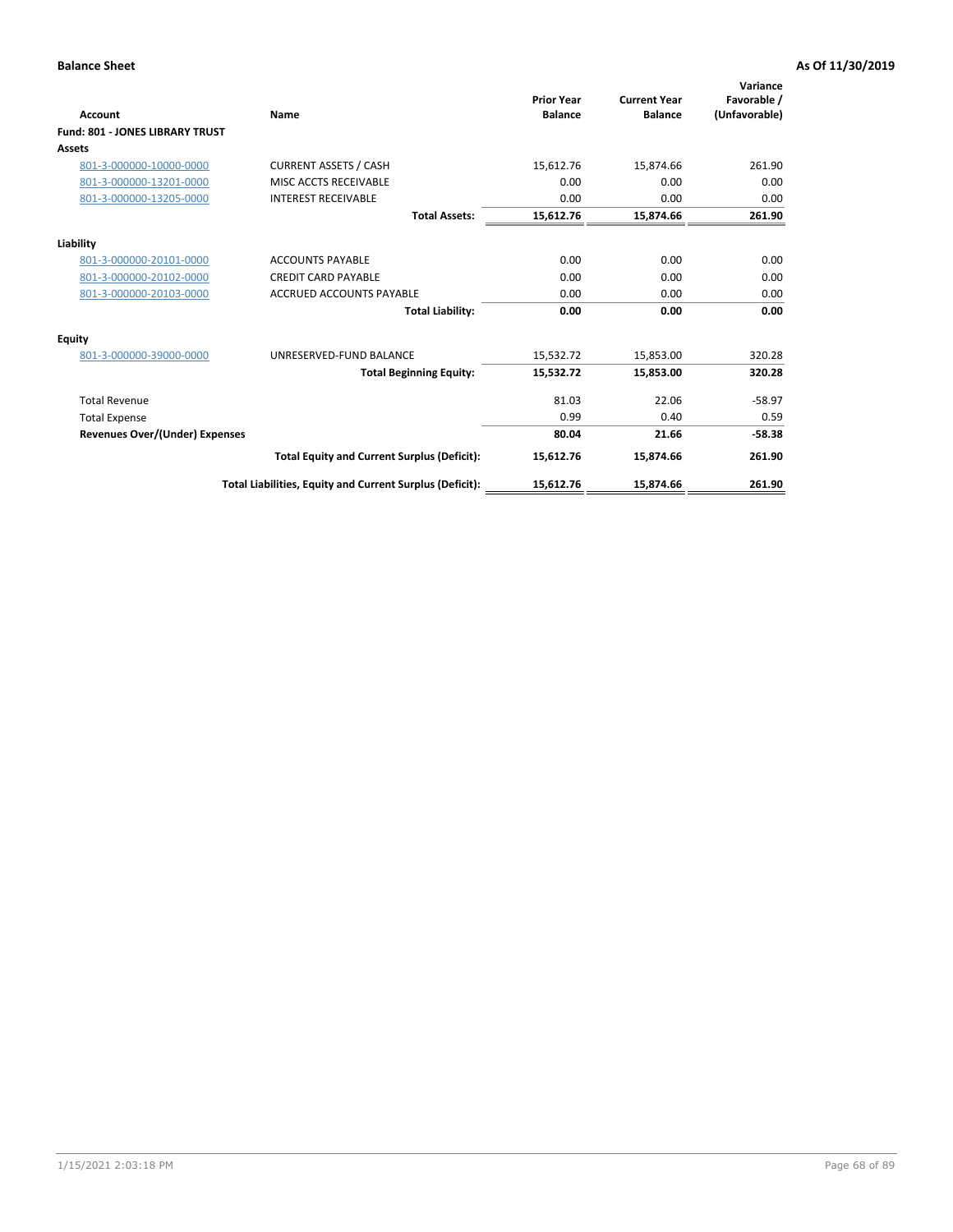| Account                                     | Name                                                     | <b>Prior Year</b><br><b>Balance</b> | <b>Current Year</b><br><b>Balance</b> | Variance<br>Favorable /<br>(Unfavorable) |
|---------------------------------------------|----------------------------------------------------------|-------------------------------------|---------------------------------------|------------------------------------------|
| Fund: 803 - GREENVILLE BOARD OF DEVELOPMENT |                                                          |                                     |                                       |                                          |
| Assets                                      |                                                          |                                     |                                       |                                          |
| 803-3-000000-10000-0000                     | <b>CURRENT ASSETS / CASH</b>                             | 0.00                                | 0.00                                  | 0.00                                     |
| 803-3-000000-13201-0000                     | MISC ACCTS RECEIVABLE                                    | 0.00                                | 0.00                                  | 0.00                                     |
| 803-3-000000-13203-0000                     | NON-CURRENT ASSETS / PREPAYMENTS                         | 0.00                                | 0.00                                  | 0.00                                     |
|                                             | <b>Total Assets:</b>                                     | 0.00                                | 0.00                                  | 0.00                                     |
| Liability                                   |                                                          |                                     |                                       |                                          |
| 803-3-000000-20101-0000                     | <b>ACCOUNTS PAYABLE</b>                                  | 0.00                                | 0.00                                  | 0.00                                     |
| 803-3-000000-20102-0000                     | <b>ACCOUNTS PAYABLE</b>                                  | 0.00                                | 0.00                                  | 0.00                                     |
| 803-3-000000-20103-0000                     | <b>ACCRUED ACCOUNTS PAYABLE</b>                          | 0.00                                | 0.00                                  | 0.00                                     |
| 803-3-000000-20139-0000                     | <b>RETAINAGES PAYABLE</b>                                | 0.00                                | 0.00                                  | 0.00                                     |
| 803-3-000000-20141-0000                     | <b>TELEPHONE CLEARING</b>                                | 0.00                                | 0.00                                  | 0.00                                     |
| 803-3-000000-21400-0000                     | <b>ELECTRIC OPERATING FUND</b>                           | 0.00                                | 0.00                                  | 0.00                                     |
| 803-3-000000-22001-0000                     | ACCRUED SALARIES/WAGES                                   | 0.00                                | 0.00                                  | 0.00                                     |
| 803-3-000000-22002-0000                     | <b>ACCRUED SALARIES/WAGES</b>                            | 0.00                                | 0.00                                  | 0.00                                     |
| 803-3-000000-26001-0000                     | <b>COMPENSATED ABSENCES PAY</b>                          | 0.00                                | 0.00                                  | 0.00                                     |
| 803-3-000000-29300-0000                     | <b>ENCUMBRANCE SUMMARY</b>                               | 0.00                                | 0.00                                  | 0.00                                     |
| 803-3-000000-29400-0100                     | RESERVED ACCOUNT / ENCUMBRANCES                          | 0.00                                | 103,228.62                            | $-103,228.62$                            |
|                                             | <b>Total Liability:</b>                                  | 0.00                                | 103,228.62                            | $-103,228.62$                            |
| Equity                                      |                                                          |                                     |                                       |                                          |
| 803-3-000000-39000-0000                     | UNRESERVED-FUND BALANCE                                  | 0.00                                | $-103,228.62$                         | $-103,228.62$                            |
|                                             | <b>Total Beginning Equity:</b>                           | 0.00                                | $-103,228.62$                         | $-103,228.62$                            |
| <b>Total Revenue</b>                        |                                                          | 0.00                                | 0.00                                  | 0.00                                     |
| <b>Total Expense</b>                        |                                                          | 0.00                                | 0.00                                  | 0.00                                     |
| <b>Revenues Over/(Under) Expenses</b>       |                                                          | 0.00                                | 0.00                                  | 0.00                                     |
|                                             | <b>Total Equity and Current Surplus (Deficit):</b>       | 0.00                                | $-103,228.62$                         | $-103,228.62$                            |
|                                             | Total Liabilities, Equity and Current Surplus (Deficit): | 0.00                                | 0.00                                  | 0.00                                     |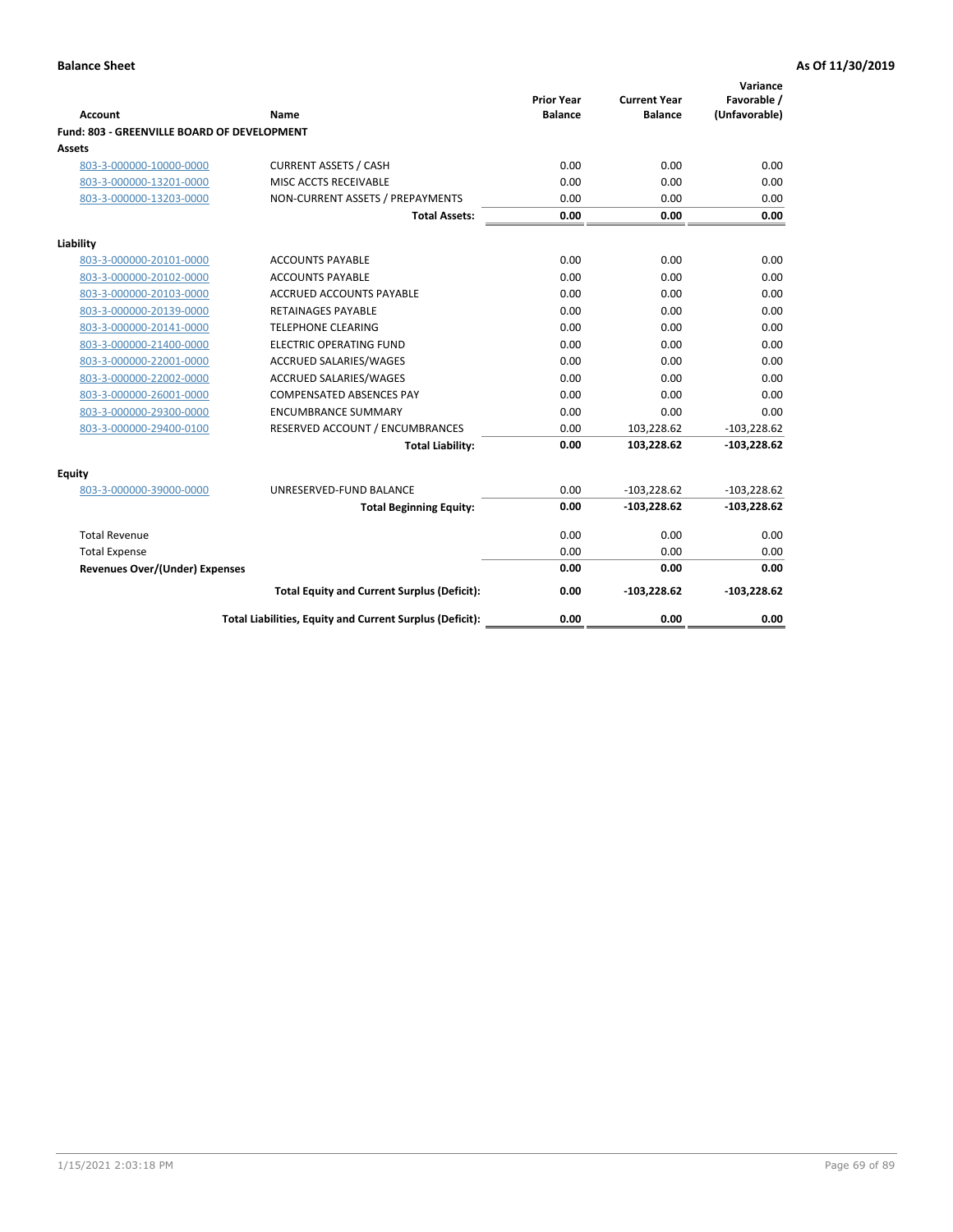| <b>Account</b>                 | Name                                                     | <b>Prior Year</b><br><b>Balance</b> | <b>Current Year</b><br><b>Balance</b> | Variance<br>Favorable /<br>(Unfavorable) |
|--------------------------------|----------------------------------------------------------|-------------------------------------|---------------------------------------|------------------------------------------|
| <b>Fund: 807 - 4A-EDC</b>      |                                                          |                                     |                                       |                                          |
| <b>Assets</b>                  |                                                          |                                     |                                       |                                          |
| 807-3-000000-10000-0000        | <b>CURRENT ASSETS / CASH</b>                             | 0.00                                | 0.00                                  | 0.00                                     |
| 807-3-000000-13201-0000        | MISC ACCTS RECEIVABLE                                    | 0.00                                | 0.00                                  | 0.00                                     |
| 807-3-000000-16301-0000        | FIXED ASSETS / C W I P                                   | 0.00                                | 0.00                                  | 0.00                                     |
|                                | <b>Total Assets:</b>                                     | 0.00                                | 0.00                                  | 0.00                                     |
| Liability                      |                                                          |                                     |                                       |                                          |
| 807-3-000000-20101-0000        | <b>ACCOUNTS PAYABLE</b>                                  | 0.00                                | 0.00                                  | 0.00                                     |
| 807-3-000000-20103-0000        | <b>ACCOUNTS PAYABLE</b>                                  | 0.00                                | 0.00                                  | 0.00                                     |
| 807-3-000000-20139-0000        | <b>RETAINAGES PAYABLE</b>                                | 0.00                                | 0.00                                  | 0.00                                     |
| 807-3-000000-26105-0000        | INV NET OF RELATED DEBT                                  | 0.00                                | 305,846.00                            | $-305,846.00$                            |
| 807-3-000000-29300-0000        | <b>ENCUMBRANCE SUMMARY</b>                               | 0.00                                | 0.00                                  | 0.00                                     |
| 807-3-000000-29400-0100        | RESERVED ACCOUNT / ENCUMBRANCES                          | 0.00                                | 18,078.76                             | $-18,078.76$                             |
| 807-3-495000-20180-0000        | <b>CURRENT DEBT</b>                                      | 0.00                                | 0.00                                  | 0.00                                     |
| 807-3-495000-26002-0000        | CA - LONG-TERM DEBT / AMT TO BE PROVIL                   | 0.00                                | 0.00                                  | 0.00                                     |
|                                | <b>Total Liability:</b>                                  | 0.00                                | 323,924.76                            | $-323,924.76$                            |
| Equity                         |                                                          |                                     |                                       |                                          |
| 807-3-000000-39000-0000        | UNRESERVED-FUND BALANCE                                  | 0.00                                | $-323,924.76$                         | $-323,924.76$                            |
|                                | <b>Total Beginning Equity:</b>                           | 0.00                                | $-323,924.76$                         | $-323,924.76$                            |
| <b>Total Revenue</b>           |                                                          | 0.00                                | 0.00                                  | 0.00                                     |
| <b>Total Expense</b>           |                                                          | 0.00                                | 0.00                                  | 0.00                                     |
| Revenues Over/(Under) Expenses |                                                          | 0.00                                | 0.00                                  | 0.00                                     |
|                                | <b>Total Equity and Current Surplus (Deficit):</b>       | 0.00                                | $-323,924.76$                         | $-323,924.76$                            |
|                                | Total Liabilities, Equity and Current Surplus (Deficit): | 0.00                                | 0.00                                  | 0.00                                     |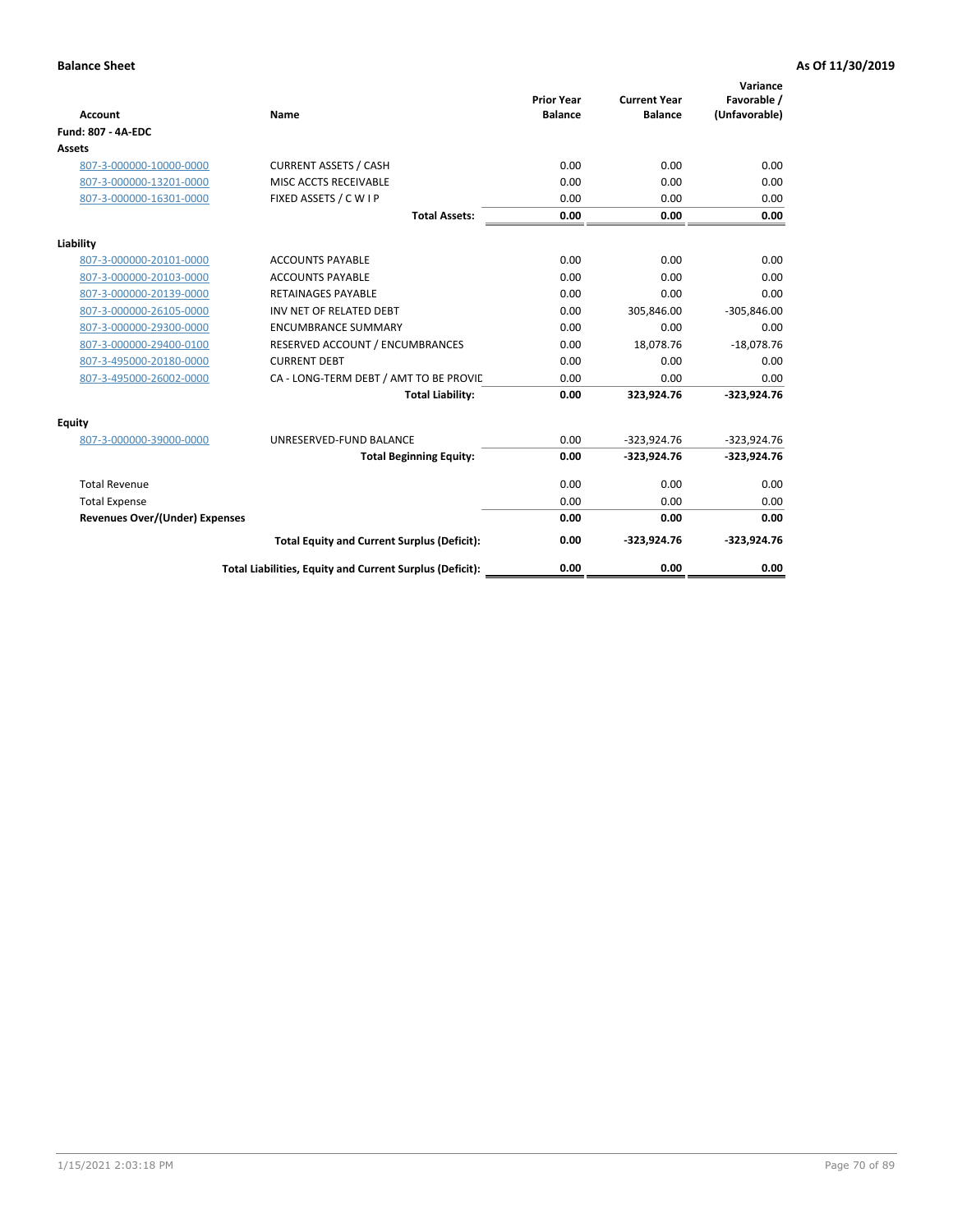| <b>Account</b>                   | Name                                                     | <b>Prior Year</b><br><b>Balance</b> | <b>Current Year</b><br><b>Balance</b> | Variance<br>Favorable /<br>(Unfavorable) |
|----------------------------------|----------------------------------------------------------|-------------------------------------|---------------------------------------|------------------------------------------|
| Fund: 809 - GREENVILLE IDC (L-3) |                                                          |                                     |                                       |                                          |
| <b>Assets</b>                    |                                                          |                                     |                                       |                                          |
| 809-3-000000-10000-0000          | <b>CURRENT ASSETS / CASH</b>                             | 1.40                                | 2,905,326.59                          | 2,905,325.19                             |
| 809-3-000000-13201-0000          | MISC ACCTS RECEIVABLE                                    | 0.00                                | 0.00                                  | 0.00                                     |
|                                  | <b>Total Assets:</b>                                     | 1.40                                | 2,905,326.59                          | 2,905,325.19                             |
| Liability                        |                                                          |                                     |                                       |                                          |
| 809-3-000000-20101-0000          | <b>ACCOUNTS PAYABLE</b>                                  | 0.00                                | 0.00                                  | 0.00                                     |
| 809-3-000000-20103-0000          | <b>ACCRUED ACCOUNTS PAYABLE</b>                          | $-787.94$                           | $-334,351.45$                         | 333,563.51                               |
| 809-3-000000-21001-0000          | <b>GENERAL FUND / GENERAL FUND</b>                       | 0.00                                | 0.00                                  | 0.00                                     |
|                                  | <b>Total Liability:</b>                                  | -787.94                             | $-334,351.45$                         | 333,563.51                               |
| <b>Equity</b>                    |                                                          |                                     |                                       |                                          |
| 809-3-000000-39000-0000          | UNRESERVED-FUND BALANCE                                  | 788.34                              | 2,543,262.85                          | 2,542,474.51                             |
| 809-3-000000-39100-0000          | UNRESERVED-RET, EARNINGS                                 | 0.00                                | 0.00                                  | 0.00                                     |
| 809-3-000000-39150-0000          | RESERVED-RET. EARNINGS                                   | 0.00                                | 0.00                                  | 0.00                                     |
|                                  | <b>Total Beginning Equity:</b>                           | 788.34                              | 2,543,262.85                          | 2,542,474.51                             |
| <b>Total Revenue</b>             |                                                          | 416,563.75                          | 696,415.19                            | 279,851.44                               |
| <b>Total Expense</b>             |                                                          | 416,562.75                          | 0.00                                  | 416,562.75                               |
| Revenues Over/(Under) Expenses   |                                                          | 1.00                                | 696,415.19                            | 696,414.19                               |
|                                  | <b>Total Equity and Current Surplus (Deficit):</b>       | 789.34                              | 3,239,678.04                          | 3,238,888.70                             |
|                                  | Total Liabilities, Equity and Current Surplus (Deficit): | 1.40                                | 2,905,326.59                          | 2,905,325.19                             |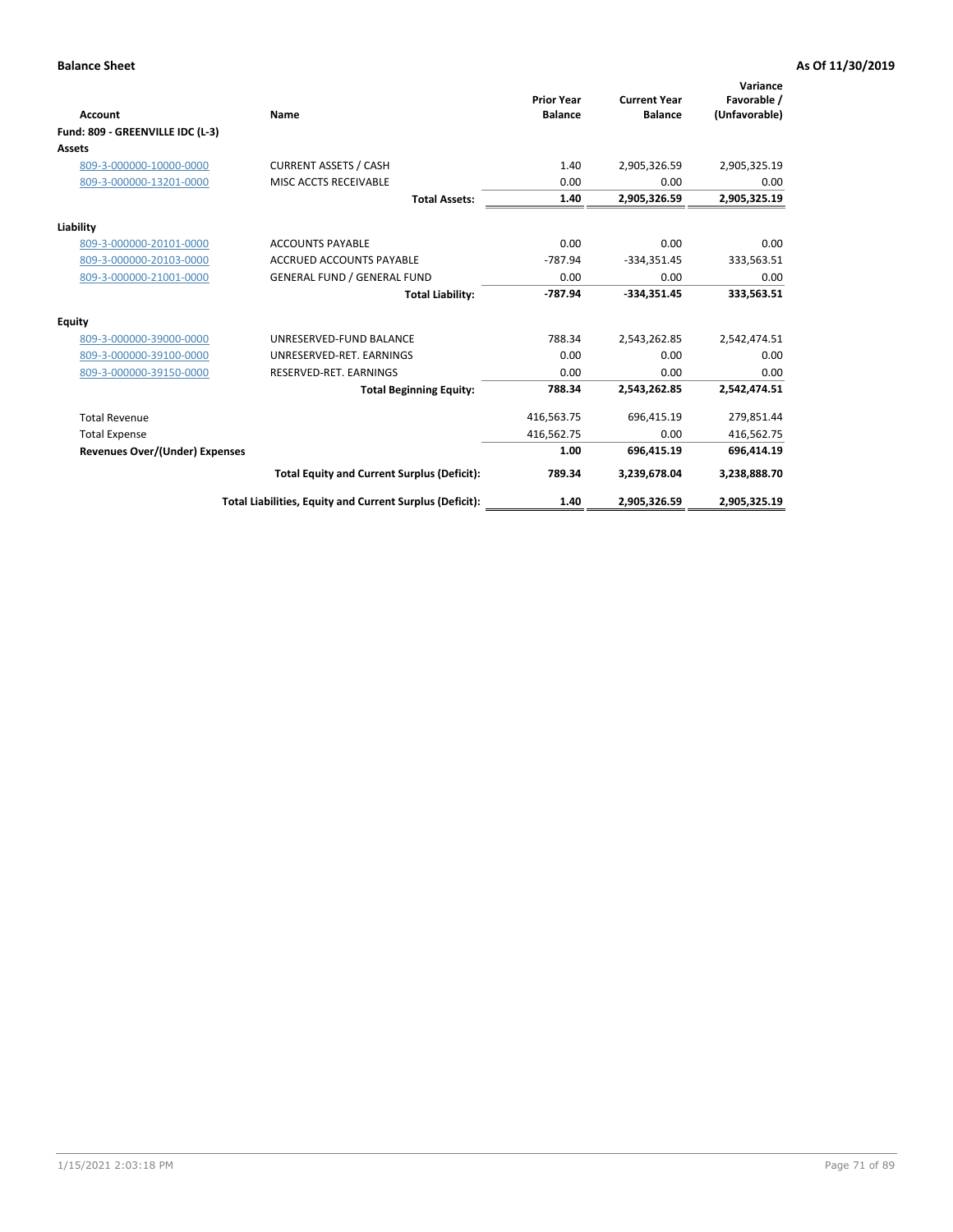| <b>Account</b>                                 | Name                                                     | <b>Prior Year</b><br><b>Balance</b> | <b>Current Year</b><br><b>Balance</b> | Variance<br>Favorable /<br>(Unfavorable) |
|------------------------------------------------|----------------------------------------------------------|-------------------------------------|---------------------------------------|------------------------------------------|
| <b>Fund: 810 - SEIZURE FUNDS - STATE RULES</b> |                                                          |                                     |                                       |                                          |
| <b>Assets</b>                                  |                                                          |                                     |                                       |                                          |
| 810-3-000000-10000-0000                        | <b>CURRENT ASSETS / CASH</b>                             | 291,671.11                          | 282,701.69                            | $-8,969.42$                              |
| 810-3-000000-13201-0000                        | MISC ACCTS RECEIVABLE                                    | $-23.590.00$                        | 0.00                                  | 23,590.00                                |
| 810-3-000000-13202-1400                        | <b>EMPLOYEE ADVANCES</b>                                 | 0.00                                | 0.00                                  | 0.00                                     |
| 810-3-000000-13205-0000                        | <b>INTEREST RECEIVABLE</b>                               | 0.00                                | 0.00                                  | 0.00                                     |
| 810-3-000000-16201-0000                        | MACHINERY AND EQUIPMENT                                  | 0.00                                | 0.00                                  | 0.00                                     |
| 810-3-000000-16202-0000                        | <b>ACCUMULATED DEPRECATION</b>                           | 0.00                                | 0.00                                  | 0.00                                     |
|                                                | <b>Total Assets:</b>                                     | 268,081.11                          | 282,701.69                            | 14,620.58                                |
|                                                |                                                          |                                     |                                       |                                          |
| Liability                                      |                                                          |                                     |                                       |                                          |
| 810-3-000000-20101-0000                        | <b>ACCOUNTS PAYABLE</b>                                  | 0.00                                | 0.00                                  | 0.00                                     |
| 810-3-000000-20102-0000                        | <b>CREDIT CARD PAYABLE</b>                               | 0.00                                | 0.00                                  | 0.00                                     |
| 810-3-000000-20103-0000                        | <b>ACCRUED ACCOUNTS PAYABLE</b>                          | 0.00                                | 0.00                                  | 0.00                                     |
| 810-3-000000-29300-0000                        | <b>ENCUMBRANCE SUMMARY</b>                               | 0.00                                | 0.00                                  | 0.00                                     |
| 810-3-000000-29400-0100                        | RESERVED ACCOUNT / ENCUMBRANCES                          | 0.00                                | 0.00                                  | 0.00                                     |
| 810-3-000000-92520-0600                        | RESERVED ACCOUNT/HB65 SIEZURES                           | 0.00                                | 0.00                                  | 0.00                                     |
|                                                | <b>Total Liability:</b>                                  | 0.00                                | 0.00                                  | 0.00                                     |
| Equity                                         |                                                          |                                     |                                       |                                          |
| 810-3-000000-39000-0000                        | UNRESERVED-FUND BALANCE                                  | 266,708.55                          | 282,316.10                            | 15,607.55                                |
|                                                | <b>Total Beginning Equity:</b>                           | 266,708.55                          | 282,316.10                            | 15,607.55                                |
| <b>Total Revenue</b>                           |                                                          | 1,389.50                            | 392.85                                | $-996.65$                                |
| <b>Total Expense</b>                           |                                                          | 16.94                               | 7.26                                  | 9.68                                     |
| Revenues Over/(Under) Expenses                 |                                                          | 1,372.56                            | 385.59                                | $-986.97$                                |
|                                                | <b>Total Equity and Current Surplus (Deficit):</b>       | 268,081.11                          | 282,701.69                            | 14,620.58                                |
|                                                | Total Liabilities, Equity and Current Surplus (Deficit): | 268,081.11                          | 282,701.69                            | 14,620.58                                |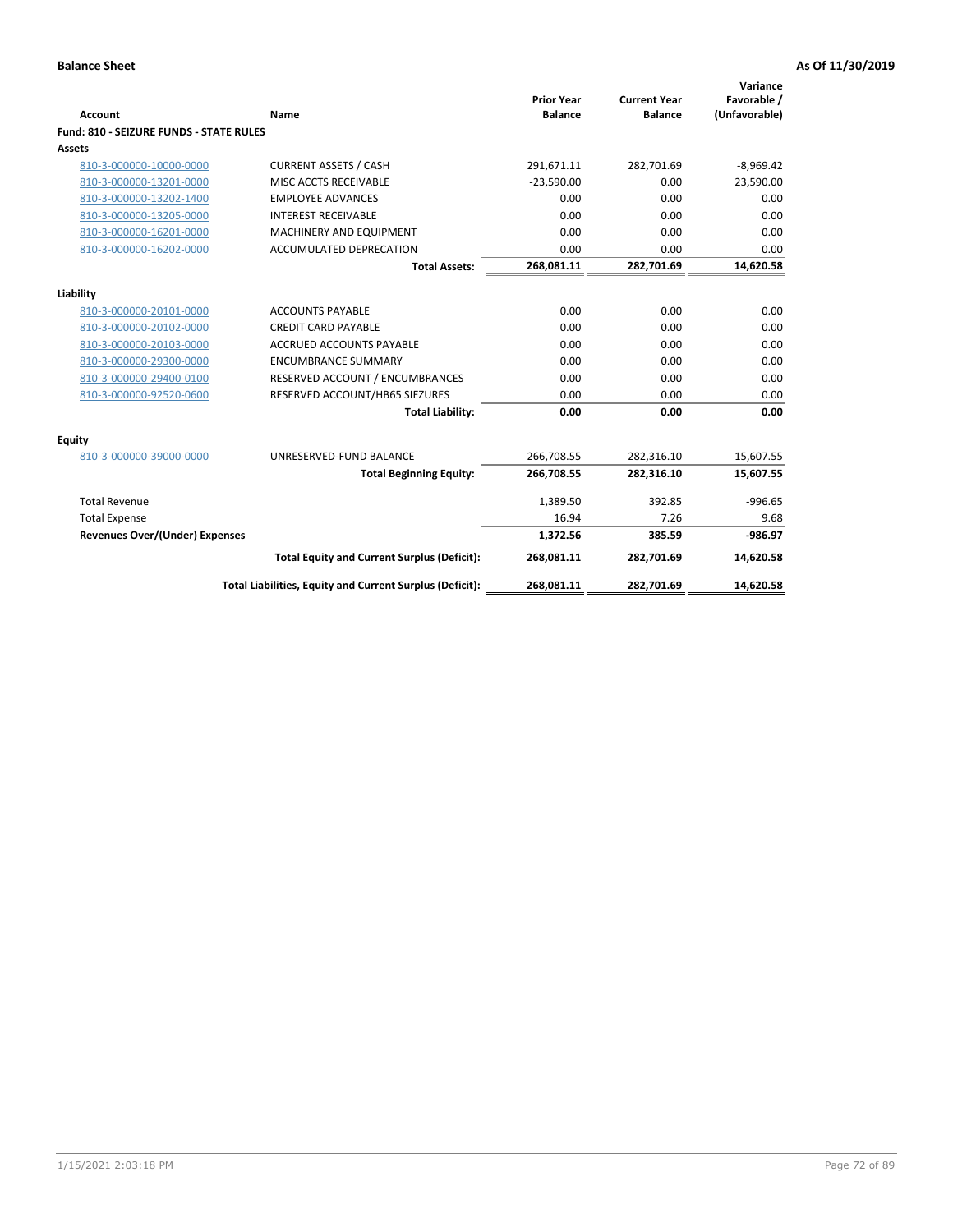| Account                               | Name                                                     | <b>Prior Year</b><br><b>Balance</b> | <b>Current Year</b><br><b>Balance</b> | Variance<br>Favorable /<br>(Unfavorable) |
|---------------------------------------|----------------------------------------------------------|-------------------------------------|---------------------------------------|------------------------------------------|
| Fund: 811 - SEIZURE FUNDS - FED RULES |                                                          |                                     |                                       |                                          |
| <b>Assets</b>                         |                                                          |                                     |                                       |                                          |
| 811-3-000000-10000-0000               | <b>CURRENT ASSETS / CASH</b>                             | 300,468.69                          | 250,138.78                            | $-50,329.91$                             |
| 811-3-000000-13201-0000               | MISC ACCTS RECEIVABLE                                    | 0.00                                | 0.00                                  | 0.00                                     |
| 811-3-000000-13205-0000               | <b>INTEREST RECEIVABLE</b>                               | 0.00                                | 0.00                                  | 0.00                                     |
| 811-3-000000-16201-0000               | <b>MACHINERY AND EQUIPMENT</b>                           | 0.00                                | 0.00                                  | 0.00                                     |
| 811-3-000000-16202-0000               | ACCUMULATED DEPRECATION                                  | 0.00                                | 0.00                                  | 0.00                                     |
|                                       | <b>Total Assets:</b>                                     | 300,468.69                          | 250,138.78                            | $-50,329.91$                             |
| Liability                             |                                                          |                                     |                                       |                                          |
| 811-3-000000-20101-0000               | <b>ACCOUNTS PAYABLE</b>                                  | 0.00                                | 0.00                                  | 0.00                                     |
| 811-3-000000-20102-0000               | <b>CREDIT CARD PAYABLE</b>                               | 0.00                                | 0.00                                  | 0.00                                     |
| 811-3-000000-20103-0000               | <b>ACCRUED ACCOUNTS PAYABLE</b>                          | 0.00                                | 0.00                                  | 0.00                                     |
| 811-3-000000-29300-0000               | <b>ENCUMBRANCE SUMMARY</b>                               | 0.00                                | 0.00                                  | 0.00                                     |
| 811-3-000000-29400-0100               | RESERVED ACCOUNT / ENCUMBRANCES                          | 0.00                                | 0.00                                  | 0.00                                     |
| 811-3-000000-92521-0700               | RESERVED ACCOUNT/FED SIEZURES                            | 0.00                                | 0.00                                  | 0.00                                     |
|                                       | <b>Total Liability:</b>                                  | 0.00                                | 0.00                                  | 0.00                                     |
| Equity                                |                                                          |                                     |                                       |                                          |
| 811-3-000000-39000-0000               | UNRESERVED-FUND BALANCE                                  | 298,929.55                          | 249,025.30                            | $-49,904.25$                             |
|                                       | <b>Total Beginning Equity:</b>                           | 298,929.55                          | 249,025.30                            | $-49,904.25$                             |
| <b>Total Revenue</b>                  |                                                          | 1.558.12                            | 1.119.90                              | $-438.22$                                |
| <b>Total Expense</b>                  |                                                          | 18.98                               | 6.42                                  | 12.56                                    |
| Revenues Over/(Under) Expenses        |                                                          | 1,539.14                            | 1,113.48                              | $-425.66$                                |
|                                       | <b>Total Equity and Current Surplus (Deficit):</b>       | 300,468.69                          | 250,138.78                            | $-50,329.91$                             |
|                                       | Total Liabilities, Equity and Current Surplus (Deficit): | 300,468.69                          | 250,138.78                            | $-50,329.91$                             |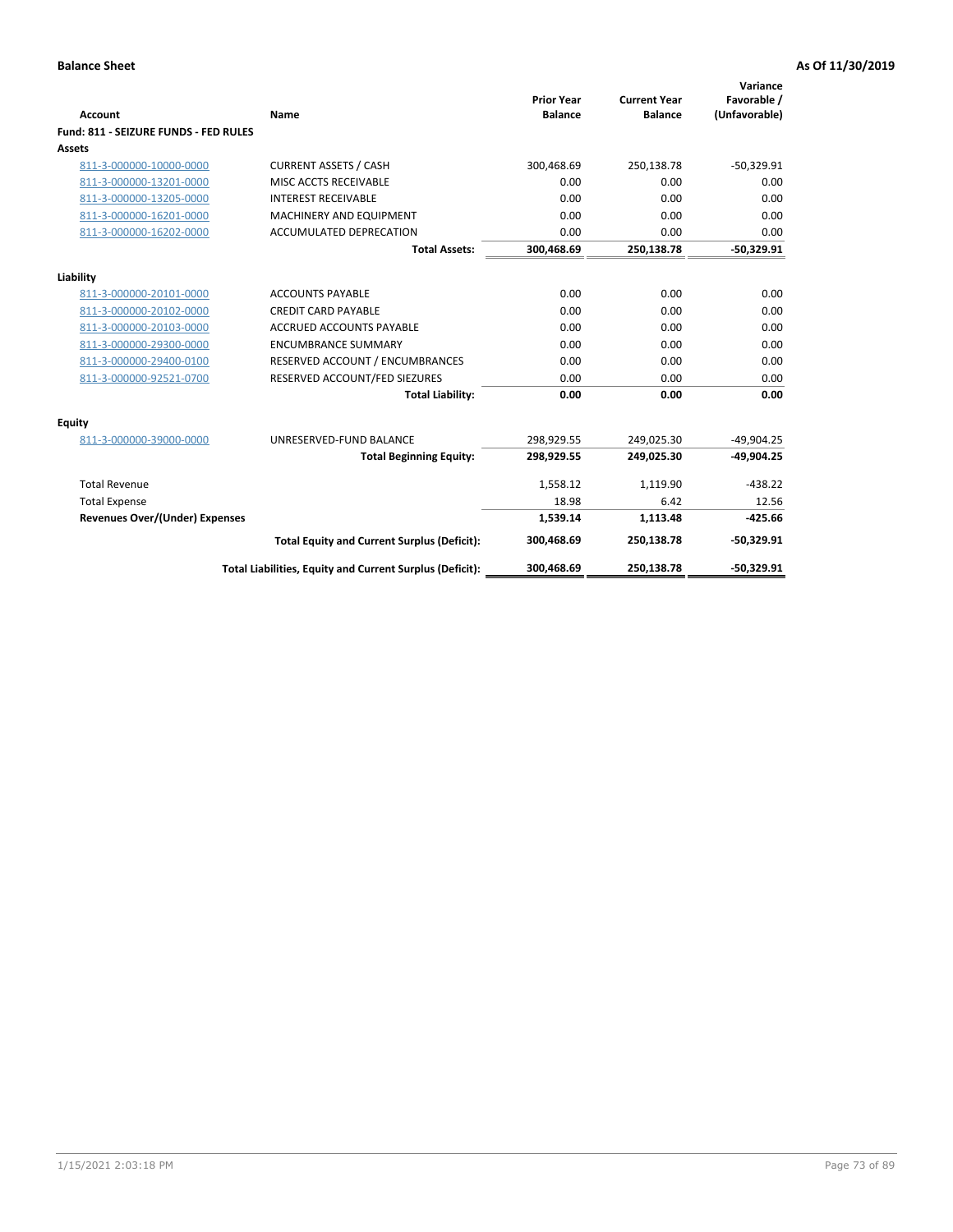|                                                         |                                                          | <b>Prior Year</b> | <b>Current Year</b> | Variance<br>Favorable / |
|---------------------------------------------------------|----------------------------------------------------------|-------------------|---------------------|-------------------------|
| <b>Account</b>                                          | Name                                                     | <b>Balance</b>    | <b>Balance</b>      | (Unfavorable)           |
| Fund: 820 - TIRZ FUND (Tax Increment Reinvestment Zone) |                                                          |                   |                     |                         |
| Assets                                                  |                                                          |                   |                     |                         |
| 820-3-000000-10000-0000                                 | <b>CURRENT ASSETS / CASH</b>                             | 1,748,741.73      | 2,292,392.88        | 543,651.15              |
| 820-3-000000-13101-0000                                 | <b>TAX RECEIVABLE-CURRENT</b>                            | 474,990.57        | 485,291.28          | 10,300.71               |
| 820-3-000000-13102-0000                                 | <b>TAXES REC-DELINQUENT</b>                              | 7,884.98          | 19,124.55           | 11,239.57               |
| 820-3-000000-13103-0000                                 | ALLOW FOR UNCOLLECT TAXES                                | $-2,438.54$       | $-3,548.61$         | $-1,110.07$             |
| 820-3-000000-13201-0000                                 | MISC ACCTS RECEIVABLE                                    | 1,469.94          | 0.00                | $-1,469.94$             |
| 820-3-000000-13205-0000                                 | <b>INTEREST RECEIVABLE</b>                               | 0.00              | 0.00                | 0.00                    |
| 820-3-000000-13221-0000                                 | MISC A/R - PROPERTY TAXES                                | 5,928.93          | 2,939.02            | $-2,989.91$             |
|                                                         | <b>Total Assets:</b>                                     | 2,236,577.61      | 2,796,199.12        | 559,621.51              |
| Liability                                               |                                                          |                   |                     |                         |
| 820-3-000000-20101-0000                                 | <b>ACCOUNTS PAYABLE</b>                                  | 0.00              | 0.00                | 0.00                    |
| 820-3-000000-20103-0000                                 | <b>ACCRUED ACCOUNTS PAYABLE</b>                          | 0.00              | 0.00                | 0.00                    |
| 820-3-000000-20203-0000                                 | <b>DEFERRED TAX REVENUE</b>                              | 481,981.28        | 496,695.49          | $-14,714.21$            |
| 820-3-000000-29300-0000                                 | <b>ENCUMBRANCE SUMMARY</b>                               | 0.00              | 0.00                | 0.00                    |
| 820-3-000000-29400-0100                                 | RESERVED ACCOUNT / ENCUMBRANCES                          | 0.00              | 0.00                | 0.00                    |
|                                                         | <b>Total Liability:</b>                                  | 481,981.28        | 496,695.49          | $-14,714.21$            |
| Equity                                                  |                                                          |                   |                     |                         |
| 820-3-000000-39000-0000                                 | UNRESERVED-FUND BALANCE                                  | 1,730,143.81      | 2,242,774.53        | 512,630.72              |
| 820-3-000000-39100-0000                                 | UNRESERVED-RET. EARNINGS                                 | 0.00              | 0.00                | 0.00                    |
|                                                         | <b>Total Beginning Equity:</b>                           | 1,730,143.81      | 2,242,774.53        | 512,630.72              |
| <b>Total Revenue</b>                                    |                                                          | 24,562.43         | 56,786.76           | 32,224.33               |
| <b>Total Expense</b>                                    |                                                          | 109.91            | 57.66               | 52.25                   |
| <b>Revenues Over/(Under) Expenses</b>                   |                                                          | 24,452.52         | 56,729.10           | 32,276.58               |
|                                                         | <b>Total Equity and Current Surplus (Deficit):</b>       | 1,754,596.33      | 2,299,503.63        | 544,907.30              |
|                                                         | Total Liabilities, Equity and Current Surplus (Deficit): | 2,236,577.61      | 2,796,199.12        | 559,621.51              |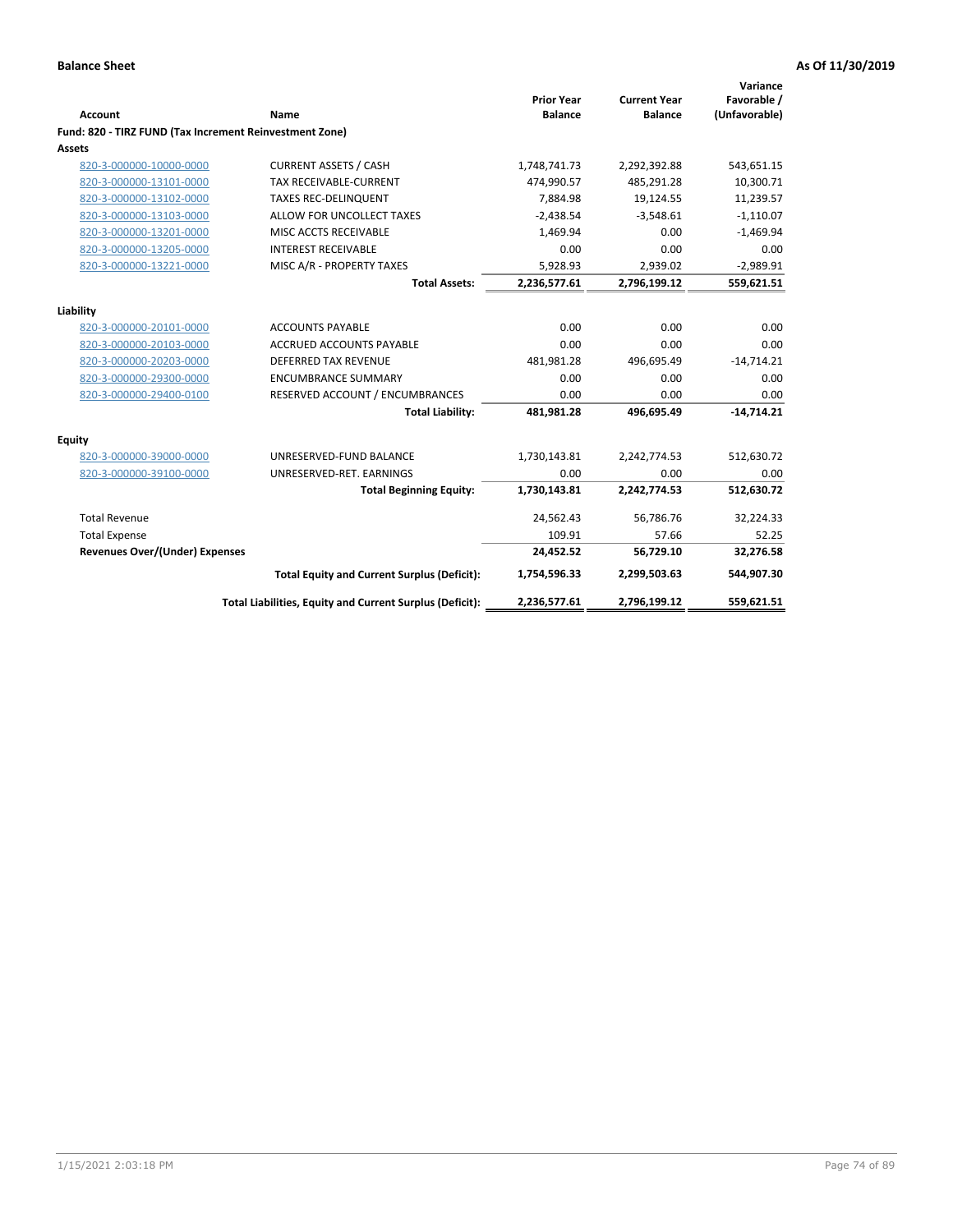| <b>Account</b>                           | Name                                                     | <b>Prior Year</b><br><b>Balance</b> | <b>Current Year</b><br><b>Balance</b> | Variance<br>Favorable /<br>(Unfavorable) |
|------------------------------------------|----------------------------------------------------------|-------------------------------------|---------------------------------------|------------------------------------------|
| Fund: 890 - GRNVL IDC (L-3) FIXED ASSETS |                                                          |                                     |                                       |                                          |
| <b>Assets</b>                            |                                                          |                                     |                                       |                                          |
| 890-3-000000-10000-0000                  | <b>CURRENT ASSETS / CASH</b>                             | $-0.18$                             | $-0.18$                               | 0.00                                     |
| 890-3-000000-16004-0000                  | FIXED ASSETS / BUILDINGS                                 | 0.00                                | 0.00                                  | 0.00                                     |
| 890-3-000000-16005-0000                  | <b>ACCUMULATED DEPRECIATION</b>                          | 0.00                                | 0.00                                  | 0.00                                     |
| 890-3-000000-16301-0000                  | FIXED ASSETS / C W I P                                   | 0.25                                | 0.25                                  | 0.00                                     |
|                                          | <b>Total Assets:</b>                                     | 0.07                                | 0.07                                  | 0.00                                     |
| Liability                                |                                                          |                                     |                                       |                                          |
| 890-3-000000-20101-0000                  | <b>ACCOUNTS PAYABLE</b>                                  | 0.00                                | 0.00                                  | 0.00                                     |
| 890-3-000000-27001-0000                  | <b>CONTRIBUTED CAPITAL</b>                               | 0.00                                | 0.00                                  | 0.00                                     |
| 890-3-000000-27101-0000                  | INVESTMENT IN GFA / GENERAL FUND                         | 0.00                                | 0.00                                  | 0.00                                     |
| 890-3-000000-27102-0000                  | <b>SPECIAL REVENUE FUNDS</b>                             | 0.00                                | 0.00                                  | 0.00                                     |
| 890-3-000000-27103-0000                  | <b>GENERAL CIP FUND</b>                                  | 0.00                                | 0.00                                  | 0.00                                     |
| 890-3-000000-27104-0000                  | PROPRIETARY FUNDS                                        | 0.07                                | 0.07                                  | 0.00                                     |
| 890-3-000000-27201-0000                  | CAFR USE / MUNICIPAL BUILDINGS                           | 0.00                                | 0.00                                  | 0.00                                     |
| 890-3-000000-27202-0000                  | CAFR USE / OTHER GENERAL GOVERNMEN                       | 0.00                                | 0.00                                  | 0.00                                     |
| 890-3-000000-27205-0000                  | CAFR USE / PUBLIC WORKS                                  | 0.00                                | 0.00                                  | 0.00                                     |
| 890-3-000000-27210-0000                  | CAFR USE / INVESTMENT IN GFA                             | 0.00                                | 0.00                                  | 0.00                                     |
| 890-3-000000-27301-0000                  | DONATIONS/GRANTS                                         | 0.00                                | 0.00                                  | 0.00                                     |
|                                          | <b>Total Liability:</b>                                  | 0.07                                | 0.07                                  | 0.00                                     |
| Equity                                   |                                                          |                                     |                                       |                                          |
| 890-3-000000-39000-0000                  | UNRESERVED-FUND BALANCE                                  | 0.00                                | 0.00                                  | 0.00                                     |
|                                          | <b>Total Beginning Equity:</b>                           | 0.00                                | 0.00                                  | 0.00                                     |
| <b>Total Expense</b>                     |                                                          | 0.00                                | 0.00                                  | 0.00                                     |
| Revenues Over/(Under) Expenses           |                                                          | 0.00                                | 0.00                                  | 0.00                                     |
|                                          | <b>Total Equity and Current Surplus (Deficit):</b>       | 0.00                                | 0.00                                  | 0.00                                     |
|                                          | Total Liabilities, Equity and Current Surplus (Deficit): | 0.07                                | 0.07                                  | 0.00                                     |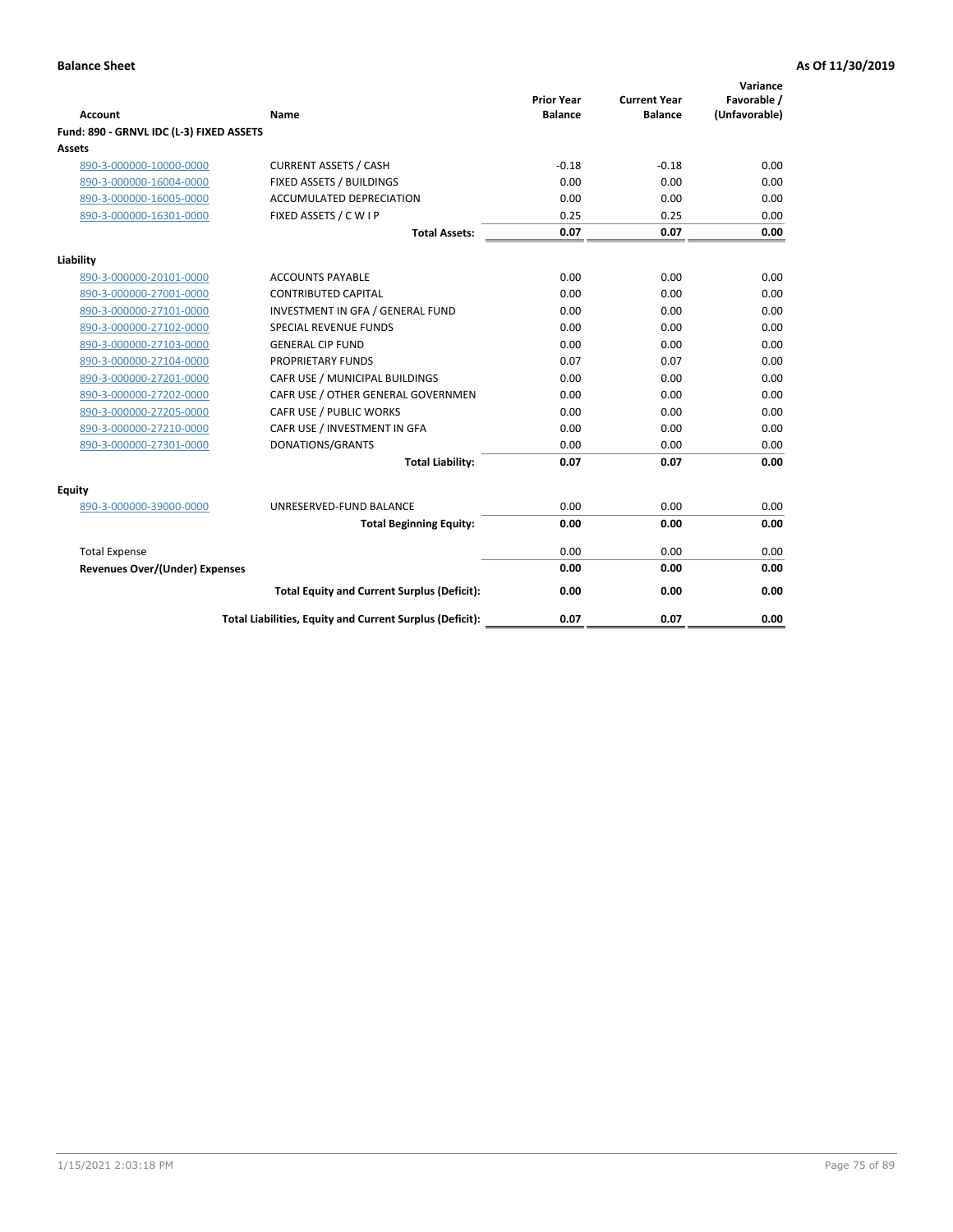|                                                    |                                              |                                     |                                       | Variance                     |
|----------------------------------------------------|----------------------------------------------|-------------------------------------|---------------------------------------|------------------------------|
| Account                                            | Name                                         | <b>Prior Year</b><br><b>Balance</b> | <b>Current Year</b><br><b>Balance</b> | Favorable /<br>(Unfavorable) |
| Fund: 899 - POOLED CASH                            |                                              |                                     |                                       |                              |
| Assets                                             |                                              |                                     |                                       |                              |
| 899-8-000000-10000-0000                            | <b>CURRENT ASSETS / CASH</b>                 | 0.00                                | 0.00                                  | 0.00                         |
| 899-8-000000-10101-0000                            | CHASE OUTBOUND OPERATING                     | $-2,159,748.20$                     | $-986,545.10$                         | 1,173,203.10                 |
| 899-8-000000-10102-0000                            | <b>CHASE INBOUND OPERATING</b>               | 8,481,029.49                        | 7,038,042.89                          | $-1,442,986.60$              |
| 899-8-000000-10103-0000                            | OPERATING ACCOUNT / CLAIMS ACCOUNT           | 0.00                                | 0.00                                  | 0.00                         |
| 899-8-000000-10105-0000                            | CHASE BANK / SAVINGS - 3003113077            | 1,543,974.19                        | 1,546,747.17                          | 2,772.98                     |
| 899-8-000000-10106-0000                            | CHASE BANK / SAVINGS - 2911913371            | 1,619,676.02                        | 1,624,203.76                          | 4,527.74                     |
| 899-8-000000-10107-0000                            | CHASE TASC FLEX SPENDING                     | 0.00                                | 0.00                                  | 0.00                         |
| 899-8-000000-10401-0000                            | <b>CURRENT ASSETS / INTERNAL CLEARING</b>    | 0.00                                | 1,516.45                              | 1,516.45                     |
| 899-8-000000-10402-0000                            | <b>CREDIT CARD CLEARING</b>                  | 0.00                                | 0.00                                  | 0.00                         |
| 899-8-000000-10403-0000                            | <b>NET BILL PAYMENTS</b>                     | 0.00                                | 0.00                                  | 0.00                         |
| 899-8-000000-11101-0000                            | TX CLASS / OPERATING                         | 1,022,317.20                        | 41,950.69                             | -980,366.51                  |
| 899-8-000000-11201-0000                            | LOGIC INVESTMENTS / OPERATING                | 1,039,841.33                        | 1,061,111.00                          | 21,269.67                    |
| 899-8-000000-11401-0000                            | <b>TEXSTAR ACCT - OPERATING</b>              | 0.01                                | 0.01                                  | 0.00                         |
| 899-8-000000-11601-0000                            | <b>TEXPOOL ACCT - OPERATING</b>              | 1,032,344.21                        | 1,052,346.23                          | 20,002.02                    |
| 899-8-000000-11801-0000                            | TX GEN TERM OPERATING                        | 13,238,606.31                       | 15,316,046.66                         | 2,077,440.35                 |
| 899-8-000000-12001-0000                            | AMERICAN NATIONAL OPERATING                  | 0.00                                | 0.00                                  | 0.00                         |
| 899-8-000000-12002-0000                            | PFM ACCT OPERATING<br>TREASURIES - CITY ONLY | 16,153,031.17<br>0.00               | 15,870,155.96<br>0.00                 | $-282,875.21$<br>0.00        |
| 899-8-000000-12003-0000<br>899-8-000000-12301-0000 | <b>BOND PROCEEDS / PURCHASED INTEREST</b>    | 0.00                                | 0.00                                  | 0.00                         |
| 899-8-000000-13205-0000                            | <b>INTEREST RECEIVABLE</b>                   | 63,816.13                           | 48,001.45                             | $-15,814.68$                 |
| 899-8-000000-14100-0000                            | DUE FROM FUND 100                            | 29,489.17                           | $-519.98$                             | $-30,009.15$                 |
| 899-8-000000-14101-0000                            | DUE FROM FUND 101                            | 0.00                                | 0.00                                  | 0.00                         |
| 899-8-000000-14102-0000                            | DUE FROM FUND 102                            | 0.00                                | 0.00                                  | 0.00                         |
| 899-8-000000-14103-0000                            | DUE FROM FUND 103                            | 0.00                                | 0.00                                  | 0.00                         |
| 899-8-000000-14110-0000                            | DUE FROM FUND 110                            | 0.00                                | 0.00                                  | 0.00                         |
| 899-8-000000-14111-0000                            | DUE FROM FUND 111                            | 108.29                              | 0.00                                  | $-108.29$                    |
| 899-8-000000-14112-0000                            | DUE FROM FUND 112                            | 0.00                                | 0.00                                  | 0.00                         |
| 899-8-000000-14113-0000                            | DUE FROM FUND 113                            | 324.50                              | 0.00                                  | $-324.50$                    |
| 899-8-000000-14114-0000                            | DUE FROM FUND 114                            | 193.17                              | 0.00                                  | $-193.17$                    |
| 899-8-000000-14115-0000                            | DUE FROM FUND 115                            | 0.00                                | 0.00                                  | 0.00                         |
| 899-8-000000-14116-0000                            | DUE FROM FUND 116                            | 0.00                                | 0.00                                  | 0.00                         |
| 899-8-000000-14117-0000                            | DUE FROM FUND 117                            | 0.00                                | 0.00                                  | 0.00                         |
| 899-8-000000-14118-0000                            | DUE FROM FUND 118                            | 0.00                                | 0.00                                  | 0.00                         |
| 899-8-000000-14119-0000                            | DUE FROM FUND 119                            | 0.00                                | 0.00                                  | 0.00                         |
| 899-8-000000-14120-0000                            | DUE FROM FUND 120                            | 0.00                                | 0.00                                  | 0.00                         |
| 899-8-000000-14121-0000                            | DUE FROM FUND 121                            | 0.00                                | 0.00                                  | 0.00                         |
| 899-8-000000-14122-0000                            | DUE FROM FUND 122                            | 0.00                                | 0.00                                  | 0.00                         |
| 899-8-000000-14123-0000                            | DUE FROM FUND 123                            | 0.00                                | 0.00                                  | 0.00                         |
| 899-8-000000-14124-0000<br>899-8-000000-14125-0000 | DUE FROM FUND 124<br>DUE FROM FUND 125       | 0.00<br>0.00                        | 0.00<br>0.00                          | 0.00<br>0.00                 |
| 899-8-000000-14126-0000                            | DUE FROM FUND 126                            | 0.00                                | 0.00                                  | 0.00                         |
| 899-8-000000-14140-0000                            | DUE FROM FUND 140                            | 0.00                                | 0.00                                  | 0.00                         |
| 899-8-000000-14160-0000                            | DUE FROM FUND 160                            | 0.00                                | 0.00                                  | 0.00                         |
| 899-8-000000-14161-0000                            | DUE FROM FUND 161                            | 0.00                                | 0.00                                  | 0.00                         |
| 899-8-000000-14162-0000                            | DUE FROM FUND 162                            | 0.00                                | 0.00                                  | 0.00                         |
| 899-8-000000-14163-0000                            | DUE FROM FUND 163                            | 0.00                                | 0.00                                  | 0.00                         |
| 899-8-000000-14164-0000                            | DUE FROM FUND 164                            | 0.00                                | 0.00                                  | 0.00                         |
| 899-8-000000-14165-0000                            | DUE FROM FUND 165                            | 0.00                                | 0.00                                  | 0.00                         |
| 899-8-000000-14170-0000                            | DUE FROM FUND 170                            | 0.00                                | 0.00                                  | 0.00                         |
| 899-8-000000-14171-0000                            | DUE FROM FUND 171                            | 0.00                                | 0.00                                  | 0.00                         |
| 899-8-000000-14172-0000                            | DUE FROM FUND 172                            | 0.00                                | 0.00                                  | 0.00                         |
| 899-8-000000-14173-0000                            | DUE FROM FUND 173                            | 0.00                                | 0.00                                  | 0.00                         |
| 899-8-000000-14174-0000                            | DUE FROM FUND 174                            | 0.00                                | 0.00                                  | 0.00                         |
| 899-8-000000-14175-0000                            | DUE FROM FUND 175                            | 0.00                                | 0.00                                  | 0.00                         |
| 899-8-000000-14176-0000                            | DUE FROM FUND 176                            | 0.00                                | 0.00                                  | 0.00                         |
| 899-8-000000-14177-0000                            | DUE FROM FUND 177                            | 0.00                                | 0.00                                  | 0.00                         |
| 899-8-000000-14190-0000                            | DUE FROM FUND 190                            | 0.00                                | 0.00                                  | 0.00                         |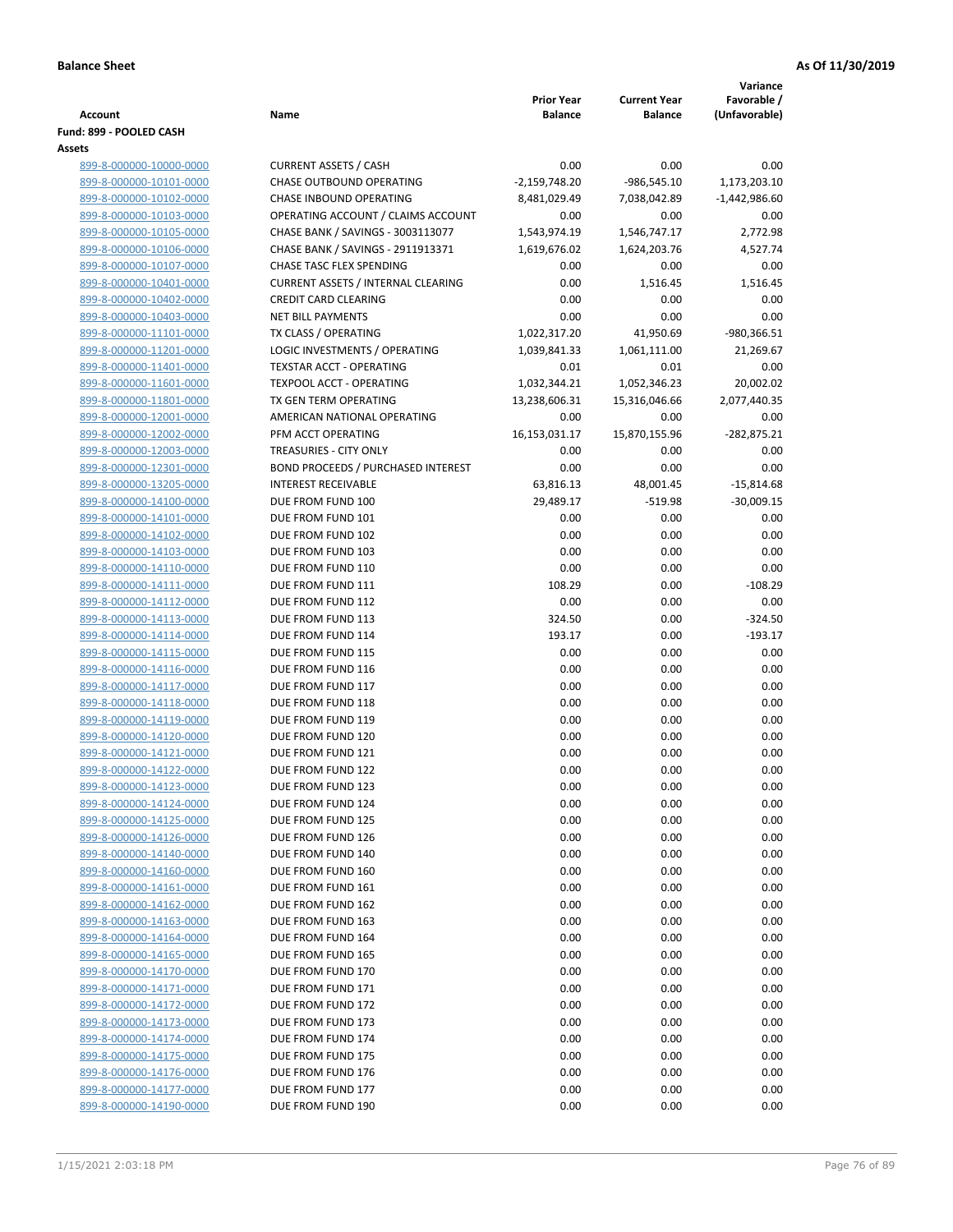|                         |                                       |                   |                     | Variance        |
|-------------------------|---------------------------------------|-------------------|---------------------|-----------------|
|                         |                                       | <b>Prior Year</b> | <b>Current Year</b> | Favorable /     |
| <b>Account</b>          | Name                                  | <b>Balance</b>    | <b>Balance</b>      | (Unfavorable)   |
| 899-8-000000-14192-0000 | DUE FROM FUND 192                     | 0.00              | 0.00                | 0.00            |
| 899-8-000000-14200-0000 | DUE FROM FUND 200                     | 4,526.44          | 2,750.00            | $-1,776.44$     |
| 899-8-000000-14210-0000 | DUE FROM FUND 210                     | 0.00              | 0.00                | 0.00            |
| 899-8-000000-14211-0000 | DUE FROM FUND 211                     | 0.00              | 0.00                | 0.00            |
| 899-8-000000-14212-0000 | DUE FROM FUND 212                     | 0.00              | 0.00                | 0.00            |
| 899-8-000000-14216-0000 | DUE FROM FUND 216                     | 0.00              | 0.00                | 0.00            |
| 899-8-000000-14217-0000 | DUE FROM FUND 217                     | 0.00              | 0.00                | 0.00            |
| 899-8-000000-14300-0000 | DUE FROM FUND 300                     | 252.86            | 0.00                | $-252.86$       |
| 899-8-000000-14320-0000 | DUE FROM FUND 320                     | 0.00              | 0.00                | 0.00            |
| 899-8-000000-14360-0000 | DUE FROM FUND 360                     | 0.00              | 0.00                | 0.00            |
| 899-8-000000-14361-0000 | DUE FROM FUND 361                     | 0.00              | 0.00                | 0.00            |
| 899-8-000000-14400-0000 | DUE FROM FUND 400                     | 126.47            | 0.00                | $-126.47$       |
| 899-8-000000-14500-0000 | DUE FROM FUND 500                     | 186,847.86        | 0.00                | $-186,847.86$   |
| 899-8-000000-14561-0000 | DUE FROM FUND 561                     | 0.00              | 0.00                | 0.00            |
| 899-8-000000-14601-0000 | DUE FROM FUND 601                     | 2,680.10          | 0.00                | $-2,680.10$     |
| 899-8-000000-14602-0000 | DUE FROM FUND 602                     | 2,699.91          | $-0.09$             | $-2,700.00$     |
| 899-8-000000-14604-0000 | DUE FROM FUND 604                     | 5,126.92          | 0.00                | $-5,126.92$     |
| 899-8-000000-14660-0000 | DUE FROM FUND 660                     | 0.00              | 0.00                | 0.00            |
| 899-8-000000-14800-0000 | DUE FROM FUND 800                     | 0.00              | 0.00                | 0.00            |
| 899-8-000000-14801-0000 | DUE FROM FUND 801                     | 0.00              | 0.00                | 0.00            |
| 899-8-000000-14802-0000 | DUE FROM FUND 802                     | 0.00              | 0.00                | 0.00            |
| 899-8-000000-14803-0000 | DUE FROM FUND 803                     | 0.00              | 0.00                | 0.00            |
| 899-8-000000-14807-0000 | DUE FROM FUND 807                     | 0.00              | 0.00                | 0.00            |
| 899-8-000000-14809-0000 | DUE FROM FUND 809                     | 0.00              | 0.00                | 0.00            |
| 899-8-000000-14810-0000 | DUE FROM FUND 810                     | 0.00              | 0.00                | 0.00            |
| 899-8-000000-14811-0000 | DUE FROM FUND 811                     | 0.00              | 0.00                | 0.00            |
| 899-8-000000-14820-0000 | DUE FROM TIRZ FUND                    | 0.00              | 0.00                | 0.00            |
| 899-8-000000-14890-0000 | DUE FROM GRNVL IDC (L-3) FIXED ASSETS | 0.00              | 0.00                | 0.00            |
| 899-8-000000-14910-0000 | DUE FROM FUND 910                     | 1,450,304.98      | 262,503.95          | $-1,187,801.03$ |
| 899-8-000000-14911-0000 | DUE FROM FUND 911                     | 0.00              | 0.00                | 0.00            |
| 899-8-000000-14912-0000 | DUE FROM FUND 912                     | 0.00              | 0.00                | 0.00            |
| 899-8-000000-14913-0000 | DUE FROM FUND 913                     | 0.00              | 0.00                | 0.00            |
| 899-8-000000-14916-0000 | DUE FROM FUND 916                     | 0.00              | 0.00                | 0.00            |
| 899-8-000000-14950-0000 | DUE FROM FUND 950                     | $-11,536.89$      | 0.00                | 11,536.89       |
| 899-8-000000-91011-1001 | <b>BANK OF AMERICA</b>                | 0.00              | 0.00                | 0.00            |
|                         | <b>Total Assets:</b>                  | 43,706,031.64     | 42.878.311.05       | -827.720.59     |
|                         |                                       |                   |                     |                 |
| Liability               |                                       |                   |                     |                 |
| 899-8-000000-20101-0000 | <b>ACCOUNTS PAYABLE</b>               | 1,671,143.78      | 264,733.88          | 1,406,409.90    |
| 899-8-000000-20102-0000 | <b>CREDIT CARD PAYABLE</b>            | 0.00              | 0.00                | 0.00            |
| 899-8-000000-21040-0000 | DUE TO OTHER FUNDS                    | 42,034,888.98     | 42,613,577.64       | -578,688.66     |
|                         | <b>Total Liability:</b>               | 43,706,032.76     | 42,878,311.52       | 827,721.24      |
|                         |                                       |                   |                     |                 |
| <b>Equity</b>           |                                       |                   |                     |                 |
| 899-3-000000-39000-0000 | UNRESERVED-FUND BALANCE               | $-1.10$           | $-0.46$             | 0.64            |
| 899-8-000000-14362-0000 | DUE FROM FUND 362                     | 0.00              | 0.00                | 0.00            |
| 899-8-000000-39200-0101 | EQUITY IN POOLED CASH                 | 0.00              | 0.00                | 0.00            |
| 899-8-000000-39200-0110 | EQUITY IN POOLED CASH                 | 0.00              | 0.00                | 0.00            |
| 899-8-000000-39200-0111 | EQUITY IN POOLED CASH                 | 0.00              | 0.00                | 0.00            |
| 899-8-000000-39200-0112 | EQUITY IN POOLED CASH                 | 0.00              | 0.00                | 0.00            |
| 899-8-000000-39200-0190 | EQUITY IN POOLED CASH                 | 0.00              | 0.00                | 0.00            |
| 899-8-000000-39200-0201 | EQUITY IN POOLED CASH                 | 0.00              | 0.00                | 0.00            |
| 899-8-000000-39200-0202 | EQUITY IN POOLED CASH                 | 0.00              | 0.00                | 0.00            |
| 899-8-000000-39200-0203 | EQUITY IN POOLED CASH                 | 0.00              | 0.00                | 0.00            |
| 899-8-000000-39200-0204 | EQUITY IN POOLED CASH                 | 0.00              | 0.00                | 0.00            |
| 899-8-000000-39200-0205 | EQUITY IN POOLED CASH                 | 0.00              | 0.00                | 0.00            |
| 899-8-000000-39200-0206 | EQUITY IN POOLED CASH                 | 0.00              | 0.00                | 0.00            |
| 899-8-000000-39200-0207 | EQUITY IN POOLED CASH                 | 0.00              | 0.00                | 0.00            |
| 899-8-000000-39200-0208 | EQUITY IN POOLED CASH                 | 0.00              | 0.00                | 0.00            |
| 899-8-000000-39200-0209 | EQUITY IN POOLED CASH                 | 0.00              | 0.00                | 0.00            |
|                         |                                       |                   |                     |                 |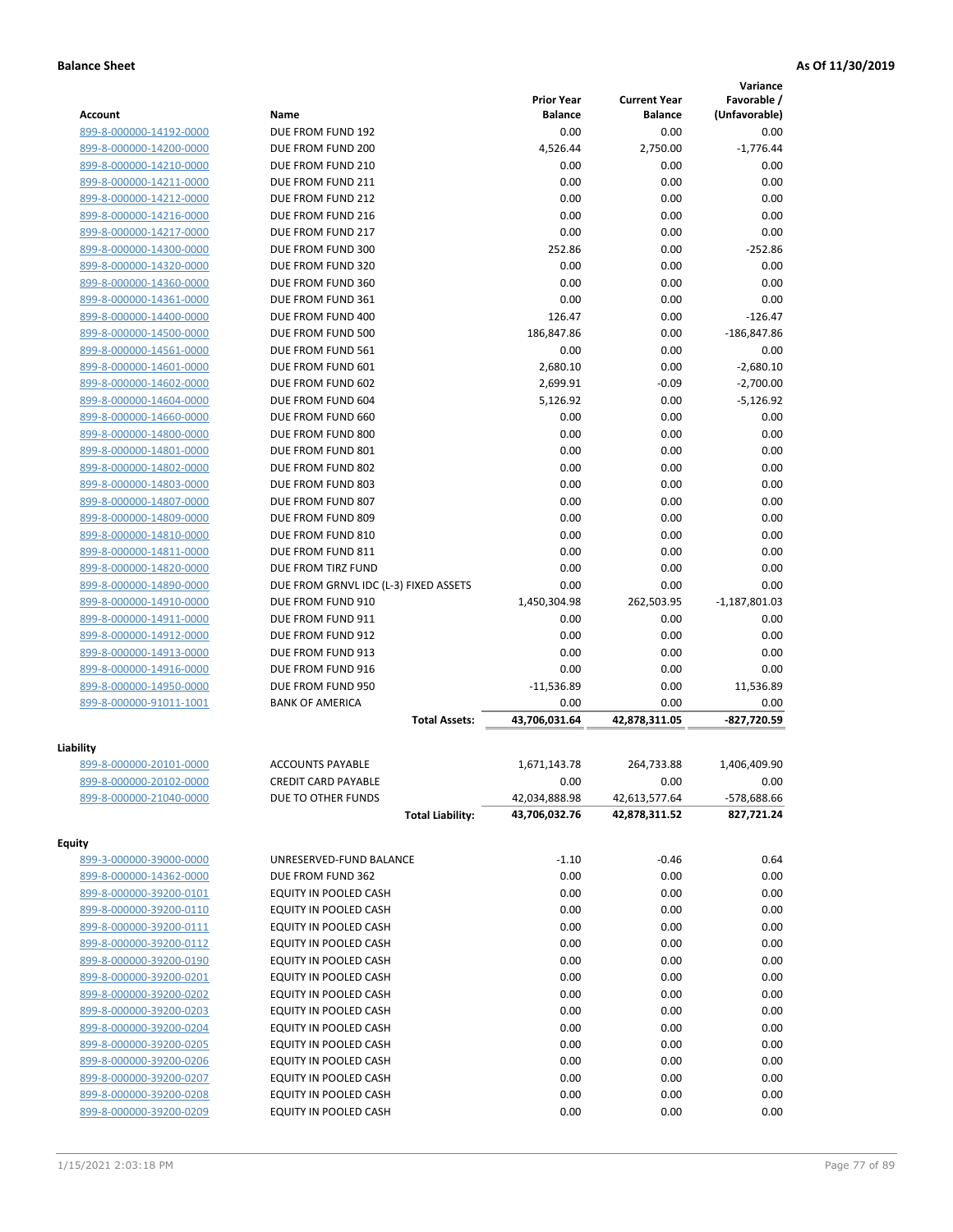**Variance**

| Account                                            | Name                                           | <b>Prior Year</b><br><b>Balance</b> | <b>Current Year</b><br><b>Balance</b> | Favorable /<br>(Unfavorable) |
|----------------------------------------------------|------------------------------------------------|-------------------------------------|---------------------------------------|------------------------------|
| 899-8-000000-39200-0210                            | EQUITY IN POOLED CASH                          | 0.00                                | 0.00                                  | 0.00                         |
| 899-8-000000-39200-0211                            | EQUITY IN POOLED CASH                          | 0.00                                | 0.00                                  | 0.00                         |
| 899-8-000000-39200-0212                            | EQUITY IN POOLED CASH                          | 0.00                                | 0.00                                  | 0.00                         |
| 899-8-000000-39200-0213                            | EQUITY IN POOLED CASH                          | 0.00                                | 0.00                                  | 0.00                         |
| 899-8-000000-39200-0214                            | <b>EQUITY IN POOLED CASH</b>                   | 0.00                                | 0.00                                  | 0.00                         |
| 899-8-000000-39200-0215                            | EQUITY IN POOLED CASH                          | 0.00                                | 0.00                                  | 0.00                         |
| 899-8-000000-39200-0216                            | EQUITY IN POOLED CASH                          | 0.00                                | 0.00                                  | 0.00                         |
| 899-8-000000-39200-0217                            | EQUITY IN POOLED CASH                          | 0.00                                | 0.00                                  | 0.00                         |
| 899-8-000000-39200-0218                            | EQUITY IN POOLED CASH                          | 0.00                                | 0.00                                  | 0.00                         |
| 899-8-000000-39200-0219                            | EQUITY IN POOLED CASH                          | 0.00                                | 0.00                                  | 0.00                         |
| 899-8-000000-39200-0220                            | EQUITY IN POOLED CASH                          | 0.00                                | 0.00                                  | 0.00                         |
| 899-8-000000-39200-0221                            | EQUITY IN POOLED CASH                          | 0.00                                | 0.00                                  | 0.00                         |
| 899-8-000000-39200-0222                            | EQUITY IN POOLED CASH                          | 0.00                                | 0.00                                  | 0.00                         |
| 899-8-000000-39200-0223                            | EQUITY IN POOLED CASH                          | 0.00                                | 0.00                                  | 0.00                         |
| 899-8-000000-39200-0224                            | EQUITY IN POOLED CASH                          | 0.00                                | 0.00                                  | 0.00                         |
| 899-8-000000-39200-0225                            | EQUITY IN POOLED CASH                          | 0.00                                | 0.00                                  | 0.00                         |
| 899-8-000000-39200-0226                            | EQUITY IN POOLED CASH                          | 0.00                                | 0.00                                  | 0.00                         |
| 899-8-000000-39200-0227                            | EQUITY IN POOLED CASH                          | 0.00                                | 0.00                                  | 0.00                         |
| 899-8-000000-39200-0228                            | EQUITY IN POOLED CASH                          | 0.00                                | 0.00                                  | 0.00                         |
| 899-8-000000-39200-0229                            | <b>EQUITY IN POOLED CASH</b>                   | 0.00                                | 0.00                                  | 0.00                         |
| 899-8-000000-39200-0231                            | <b>EQUITY IN POOLED CASH</b>                   | 0.00                                | 0.00                                  | 0.00                         |
| 899-8-000000-39200-0232                            | EQUITY IN POOLED CASH                          | 0.00                                | 0.00                                  | 0.00                         |
| 899-8-000000-39200-0233                            | EQUITY IN POOLED CASH                          | 0.00                                | 0.00                                  | 0.00                         |
| 899-8-000000-39200-0234                            | EQUITY IN POOLED CASH                          | 0.00                                | 0.00                                  | 0.00                         |
| 899-8-000000-39200-0235                            | EQUITY IN POOLED CASH                          | 0.00                                | 0.00                                  | 0.00                         |
| 899-8-000000-39200-0236                            | EQUITY IN POOLED CASH                          | 0.00                                | 0.00                                  | 0.00                         |
| 899-8-000000-39200-0241                            | EQUITY IN POOLED CASH                          | 0.00                                | 0.00                                  | 0.00                         |
| 899-8-000000-39200-0247                            | EQUITY IN POOLED CASH                          | 0.00                                | 0.00                                  | 0.00                         |
| 899-8-000000-39200-0250                            | EQUITY IN POOLED CASH                          | 0.00                                | 0.00                                  | 0.00                         |
| 899-8-000000-39200-0251                            | EQUITY IN POOLED CASH                          | 0.00                                | 0.00                                  | 0.00                         |
| 899-8-000000-39200-0252                            | EQUITY IN POOLED CASH                          | 0.00                                | 0.00                                  | 0.00                         |
| 899-8-000000-39200-0253                            | EQUITY IN POOLED CASH                          | 0.00                                | 0.00                                  | 0.00                         |
| 899-8-000000-39200-0254                            | EQUITY IN POOLED CASH                          | 0.00                                | 0.00                                  | 0.00                         |
| 899-8-000000-39200-0301<br>899-8-000000-39200-0302 | EQUITY IN POOLED CASH                          | 0.00<br>0.00                        | 0.00                                  | 0.00                         |
| 899-8-000000-39200-0401                            | EQUITY IN POOLED CASH<br>EQUITY IN POOLED CASH | 0.00                                | 0.00<br>0.00                          | 0.00<br>0.00                 |
| 899-8-000000-39200-0402                            | EQUITY IN POOLED CASH                          | 0.00                                | 0.00                                  | 0.00                         |
| 899-8-000000-39200-0403                            | EQUITY IN POOLED CASH                          | 0.00                                | 0.00                                  | 0.00                         |
| 899-8-000000-39200-0405                            | <b>EQUITY IN POOLED CASH</b>                   | 0.00                                | 0.00                                  | 0.00                         |
| 899-8-000000-39200-0406                            | EQUITY IN POOLED CASH                          | 0.00                                | 0.00                                  | 0.00                         |
| 899-8-000000-39200-0410                            | <b>EQUITY IN POOLED CASH</b>                   | 0.00                                | 0.00                                  | 0.00                         |
| 899-8-000000-39200-0411                            | EQUITY IN POOLED CASH                          | 0.00                                | 0.00                                  | 0.00                         |
| 899-8-000000-39200-0501                            | EQUITY IN POOLED CASH                          | 0.00                                | 0.00                                  | 0.00                         |
| 899-8-000000-39200-0502                            | EQUITY IN POOLED CASH                          | 0.00                                | 0.00                                  | 0.00                         |
| 899-8-000000-39200-0503                            | EQUITY IN POOLED CASH                          | 0.00                                | 0.00                                  | 0.00                         |
| 899-8-000000-39200-0504                            | <b>EQUITY IN POOLED CASH</b>                   | 0.00                                | 0.00                                  | 0.00                         |
| 899-8-000000-39200-0505                            | EQUITY IN POOLED CASH                          | 0.00                                | 0.00                                  | 0.00                         |
| 899-8-000000-39200-0506                            | EQUITY IN POOLED CASH                          | 0.00                                | 0.00                                  | 0.00                         |
| 899-8-000000-39200-0507                            | EQUITY IN POOLED CASH                          | 0.00                                | 0.00                                  | 0.00                         |
| 899-8-000000-39200-0511                            | <b>EQUITY IN POOLED CASH</b>                   | 0.00                                | 0.00                                  | 0.00                         |
| 899-8-000000-39200-0513                            | EQUITY IN POOLED CASH                          | 0.00                                | 0.00                                  | 0.00                         |
| 899-8-000000-39200-0521                            | EQUITY IN POOLED CASH                          | 0.00                                | 0.00                                  | 0.00                         |
| 899-8-000000-39200-0522                            | EQUITY IN POOLED CASH                          | 0.00                                | 0.00                                  | 0.00                         |
| 899-8-000000-39200-0523                            | EQUITY IN POOLED CASH                          | 0.00                                | 0.00                                  | 0.00                         |
| 899-8-000000-39200-0601                            | EQUITY IN POOLED CASH                          | 0.00                                | 0.00                                  | 0.00                         |
| 899-8-000000-39200-0602                            | EQUITY IN POOLED CASH                          | 0.00                                | 0.00                                  | 0.00                         |
| 899-8-000000-39200-0603                            | EQUITY IN POOLED CASH                          | 0.00                                | 0.00                                  | 0.00                         |
| 899-8-000000-39200-0604                            | EQUITY IN POOLED CASH                          | 0.00                                | 0.00                                  | 0.00                         |
| 899-8-000000-39200-0702                            | EQUITY IN POOLED CASH                          | 0.00                                | 0.00                                  | 0.00                         |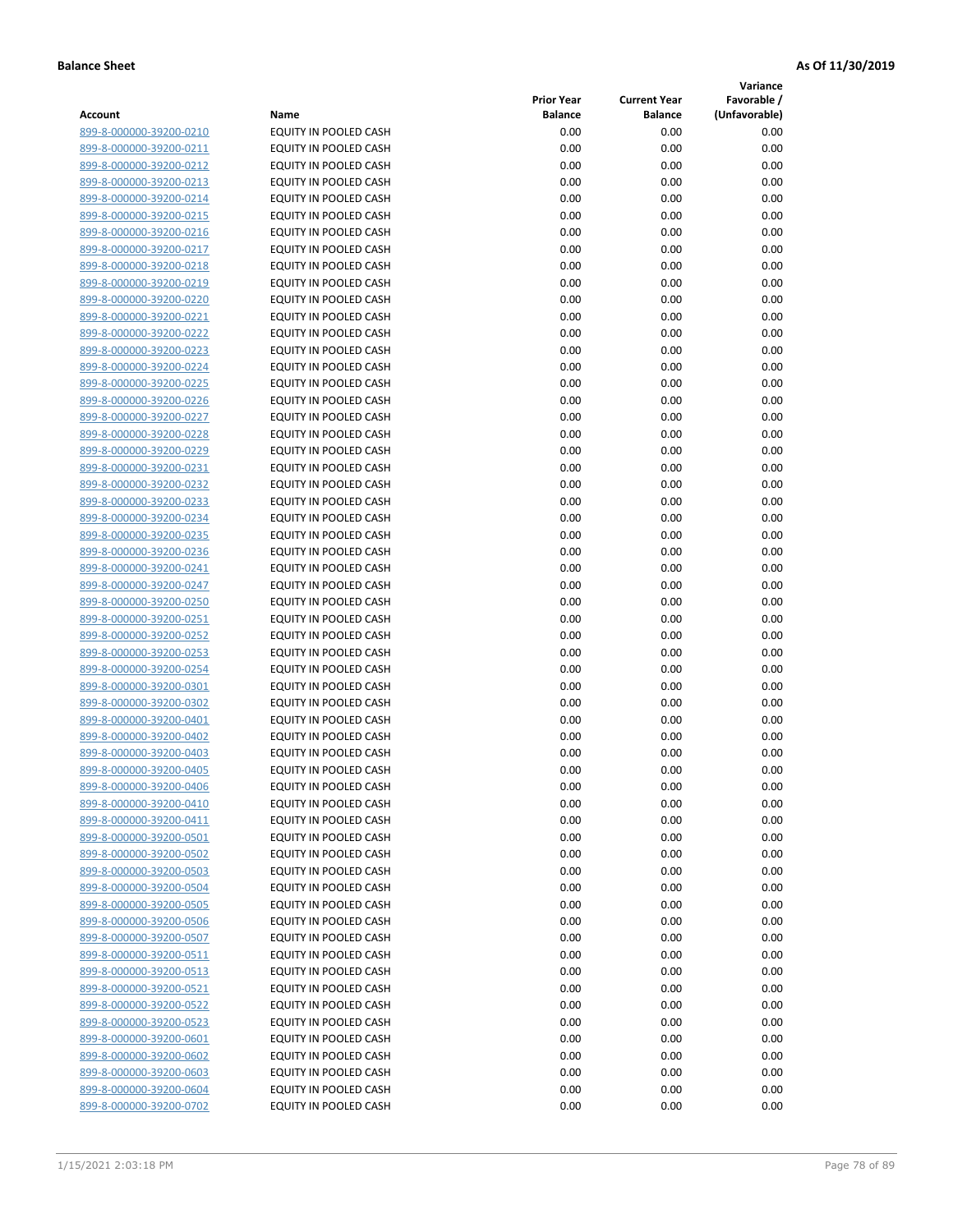| <b>Account</b>                 | Name                                                     | <b>Prior Year</b><br><b>Balance</b> | <b>Current Year</b><br><b>Balance</b> | Variance<br>Favorable /<br>(Unfavorable) |
|--------------------------------|----------------------------------------------------------|-------------------------------------|---------------------------------------|------------------------------------------|
| 899-8-000000-39200-0703        | <b>EQUITY IN POOLED CASH</b>                             | 0.00                                | 0.00                                  | 0.00                                     |
| 899-8-000000-39200-0704        | EQUITY IN POOLED CASH                                    | 0.00                                | 0.00                                  | 0.00                                     |
| 899-8-000000-39200-0705        | EQUITY IN POOLED CASH                                    | 0.00                                | 0.00                                  | 0.00                                     |
| 899-8-000000-39200-0706        | <b>EQUITY IN POOLED CASH</b>                             | 0.00                                | 0.00                                  | 0.00                                     |
| 899-8-000000-39200-0707        | <b>EQUITY IN POOLED CASH</b>                             | 0.00                                | 0.00                                  | 0.00                                     |
| 899-8-000000-39200-0708        | <b>EQUITY IN POOLED CASH</b>                             | 0.00                                | 0.00                                  | 0.00                                     |
| 899-8-000000-39200-0710        | <b>EQUITY IN POOLED CASH</b>                             | 0.00                                | 0.00                                  | 0.00                                     |
| 899-8-000000-39200-0721        | <b>EQUITY IN POOLED CASH</b>                             | 0.00                                | 0.00                                  | 0.00                                     |
| 899-8-000000-39200-0722        | EQUITY IN POOLED CASH                                    | 0.00                                | 0.00                                  | 0.00                                     |
| 899-8-000000-39200-0723        | <b>EQUITY IN POOLED CASH</b>                             | 0.00                                | 0.00                                  | 0.00                                     |
| 899-8-000000-39200-0731        | <b>EQUITY IN POOLED CASH</b>                             | 0.00                                | 0.00                                  | 0.00                                     |
| 899-8-000000-39200-0825        | <b>EQUITY IN POOLED CASH</b>                             | 0.00                                | 0.00                                  | 0.00                                     |
| 899-8-000000-39200-0901        | <b>EQUITY IN POOLED CASH</b>                             | 0.00                                | 0.00                                  | 0.00                                     |
| 899-8-000000-39200-0902        | EQUITY IN POOLED CASH                                    | 0.00                                | 0.00                                  | 0.00                                     |
| 899-8-000000-39200-0903        | <b>EQUITY IN POOLED CASH</b>                             | 0.00                                | 0.00                                  | 0.00                                     |
| 899-8-000000-39200-0904        | <b>EQUITY IN POOLED CASH</b>                             | 0.00                                | 0.00                                  | 0.00                                     |
| 899-8-000000-39200-0905        | EQUITY IN POOLED CASH                                    | 0.00                                | 0.00                                  | 0.00                                     |
| 899-8-000000-39200-0909        | EQUITY IN POOLED CASH                                    | 0.00                                | 0.00                                  | 0.00                                     |
| 899-8-000000-39200-0910        | <b>EQUITY IN POOLED CASH</b>                             | 0.00                                | 0.00                                  | 0.00                                     |
| 899-8-000000-39200-0960        | <b>EQUITY IN POOLED CASH</b>                             | 0.00                                | 0.00                                  | 0.00                                     |
| 899-8-000000-39200-9999        | <b>EQUITY IN POOLED CASH</b>                             | 0.00                                | 0.00                                  | 0.00                                     |
|                                | <b>Total Beginning Equity:</b>                           | $-1.10$                             | $-0.46$                               | 0.64                                     |
| <b>Total Revenue</b>           |                                                          | $-0.02$                             | $-0.01$                               | 0.01                                     |
| Revenues Over/(Under) Expenses |                                                          | $-0.02$                             | $-0.01$                               | 0.01                                     |
|                                | <b>Total Equity and Current Surplus (Deficit):</b>       | $-1.12$                             | $-0.47$                               | 0.65                                     |
|                                | Total Liabilities, Equity and Current Surplus (Deficit): | 43,706,031.64                       | 42,878,311.05                         | -827.720.59                              |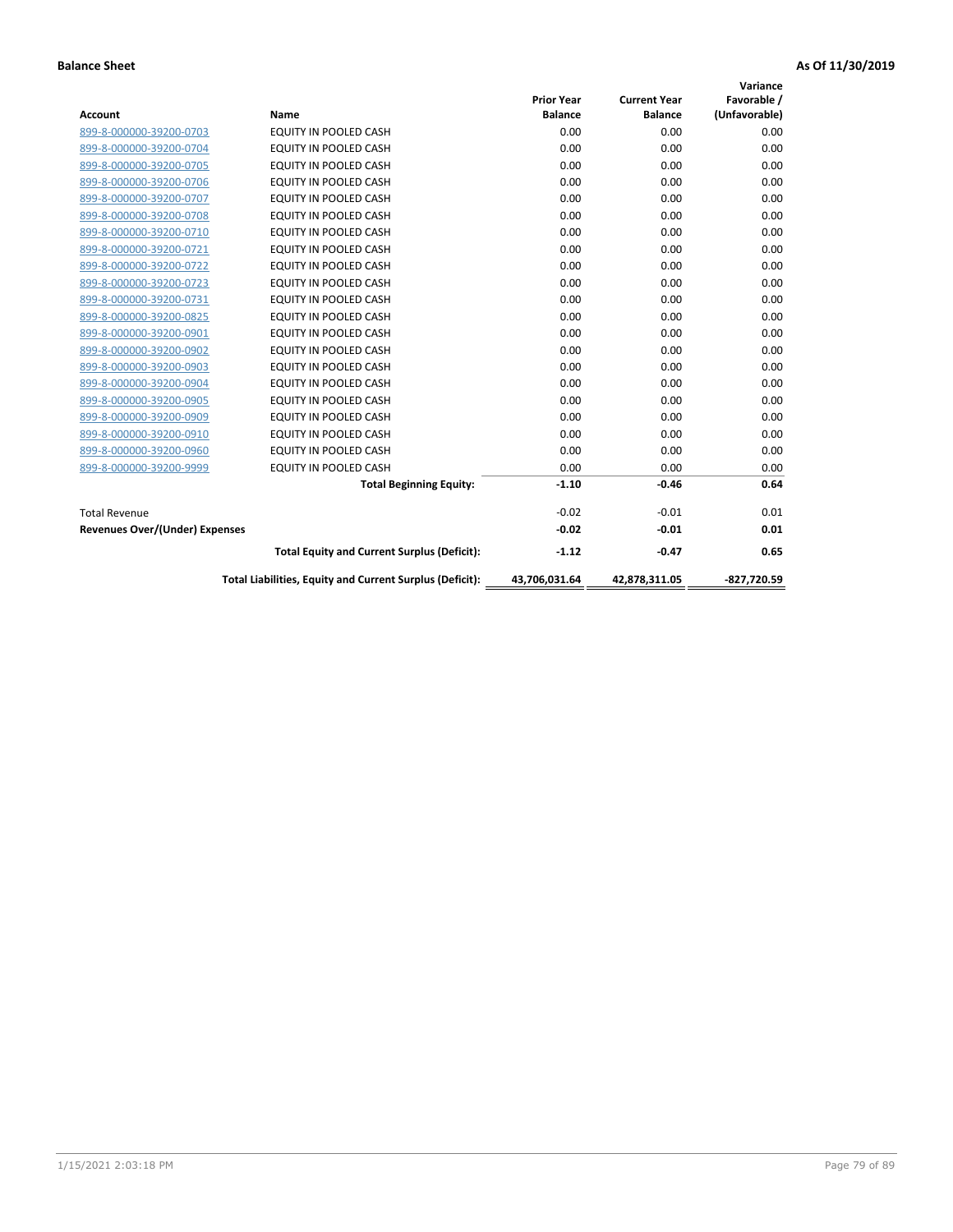|                                                    |                                                          |                                     |                                       | Variance                       |
|----------------------------------------------------|----------------------------------------------------------|-------------------------------------|---------------------------------------|--------------------------------|
| <b>Account</b>                                     | Name                                                     | <b>Prior Year</b><br><b>Balance</b> | <b>Current Year</b><br><b>Balance</b> | Favorable /<br>(Unfavorable)   |
| <b>Fund: 910 - ELECTRIC OPERATING FUND</b>         |                                                          |                                     |                                       |                                |
| Assets                                             |                                                          |                                     |                                       |                                |
| 910-9-000000-10000-1300                            | <b>CASH</b>                                              | 17,025,124.70                       | 18,504,528.78                         | 1,479,404.08                   |
| 910-9-000000-10209-1300                            | <b>ADMIN PETTY CASH</b>                                  | 658.89                              | 200.00                                | $-458.89$                      |
| 910-9-000000-10308-1300                            | <b>GEUS SERVICE CENTER CHANGE</b>                        | 849.90                              | 849.90                                | 0.00                           |
| 910-9-000000-10309-1300                            | <b>GEUS DOWNTOWN CHANGE</b>                              | 1,650.00                            | 1,650.00                              | 0.00                           |
| 910-9-000000-11540-1301                            | PTO LIABILITY FUNDING                                    | 0.00                                | 458,558.35                            | 458,558.35                     |
| 910-9-000000-11541-1301                            | CASH INVESTED - TX TERM GENERAL                          | 0.00                                | 4,725,596.33                          | 4,725,596.33                   |
| 910-9-000000-12190-1810                            | DEFERRED ISSUANCE COSTS 2001                             | 0.00                                | 0.00                                  | 0.00                           |
| 910-9-000000-12191-1810                            | DEFERRED ISSUANCE COST 2008 ENGINE PR                    | 0.00                                | 0.00                                  | 0.00                           |
| 910-9-000000-12192-1810                            | DEFERRED ISSUANCE COSTS 2010 BOA ENGI                    | 0.00                                | 0.00                                  | 0.00                           |
| 910-9-000000-12193-1810                            | DEFERRED ISSUANCE COSTS 2010 SCRUBBEI                    | 0.00                                | 0.00                                  | 0.00                           |
| 910-9-000000-12194-1810                            | DEFERRED ISSUANCE COSTS 2010 TMPA DEI                    | 0.00                                | 0.00                                  | 0.00                           |
| 910-9-000000-12201-1810                            | <b>BOND DISCOUNT</b>                                     | 103,096.73                          | 153,371.59                            | 50,274.86                      |
| 910-9-000000-13000-1420                            | <b>CUSTOMER ACCOUNTS RECEIVABLE</b>                      | 2,123,189.64                        | 2,589,497.64                          | 466,308.00                     |
| 910-9-000000-13001-1420                            | NON CURRENT CUSTOMER ACCTS RECEIVAE                      | 542,715.59                          | 611,049.19                            | 68,333.60                      |
| 910-9-000000-13002-1440                            | ALLOWANCE FOR UNCOLLECTABLE<br>UNBILLED YEAR-END ACCRUAL | -581,494.93                         | $-513,614.39$                         | 67,880.54<br>$-13,761.78$      |
| 910-9-000000-13003-1422<br>910-9-000000-13009-1423 | FUEL ADJUSTMENT - UNDER/OVER                             | 4,682,899.58<br>822,699.64          | 4,669,137.80<br>$-873,620.22$         |                                |
| 910-9-000000-13011-1420                            | AMP RECEIVABLE                                           | $-115,528.49$                       | $-120,820.02$                         | $-1,696,319.86$<br>$-5,291.53$ |
| 910-9-000000-13012-1420                            | ROUNDUP ACCOUNTS RECEIVABLE                              | 0.00                                | 0.00                                  | 0.00                           |
| 910-9-000000-13066-1421                            | AMPY CUSTOMER ACCOUNTS RECEIVABLE                        | 0.00                                | 0.00                                  | 0.00                           |
| 910-9-000000-13067-1421                            | AMPY ARREARS ACCOUNTS RECEIVABLE                         | $-4,172.31$                         | $-4,991.12$                           | $-818.81$                      |
| 910-9-000000-13068-1421                            | AMPY Customers Left With Balance A/R                     | 54,881.71                           | 60,515.01                             | 5,633.30                       |
| 910-9-000000-13201-1430                            | MISCELLANEOUS ACCOUNTS RECEIVABLE                        | 2,575,383.50                        | 2,941,538.50                          | 366,155.00                     |
| 910-9-000000-13205-1710                            | <b>INTEREST RECEIVABLE</b>                               | 0.00                                | 0.00                                  | 0.00                           |
| 910-9-000000-13290-1650                            | PREPAYMENTS                                              | 0.00                                | 0.00                                  | 0.00                           |
| 910-9-000000-13291-1651                            | TMPA SCRUBBER PREPAYMENT                                 | 0.00                                | 0.00                                  | 0.00                           |
| 910-9-000000-13293-1653                            | TMPA FIXED COSTS PREPAYMENT                              | 0.00                                | 0.00                                  | 0.00                           |
| 910-9-000000-13294-1654                            | TMPA DEMAND COSTS ESCROW                                 | 0.00                                | 0.00                                  | 0.00                           |
| 910-9-000000-13297-1657                            | <b>ERCOT CRR PREPAYMENTS</b>                             | 27,264.29                           | $-3,763.88$                           | $-31,028.17$                   |
| 910-9-000000-13299-1655                            | <b>ERCOT COLLATERAL</b>                                  | 111,550.00                          | 111,550.00                            | 0.00                           |
| 910-9-000000-14001-1461                            | DUE FROM COG - GENERAL FUND                              | 0.00                                | 0.00                                  | 0.00                           |
| 910-9-000000-14402-1469                            | DUE FROM DEBT SERVICE FUND                               | 4,625,445.97                        | 0.00                                  | $-4,625,445.97$                |
| 910-9-000000-14501-1467                            | DUE FROM GBOD                                            | 0.00                                | 0.00                                  | 0.00                           |
| 910-9-000000-14916-1469                            | DUE FROM FUND 916                                        | 0.00                                | 0.00                                  | 0.00                           |
| 910-9-000000-14999-1910                            | DUE FROM 906                                             | 0.00                                | 0.00                                  | 0.00                           |
| 910-9-000000-15900-1540                            | <b>INVENTORY</b>                                         | 2,409,732.75                        | 2,399,950.48                          | $-9,782.27$                    |
| 910-9-000000-15901-1541                            | <b>GEUS UNLEADED GASOLINE</b>                            | $-187.69$                           | 794.99                                | 982.68                         |
| 910-9-000000-15902-1542                            | <b>GEUS DIESEL GASOLINE</b>                              | 2,904.18                            | 523.18                                | $-2,381.00$                    |
| 910-9-000000-15903-1543                            | INVENTORY - SUBSTATION                                   | 7,771.80                            | 7,771.80                              | 0.00                           |
| 910-9-000000-15909-1510                            | STEAM PLANT FUEL OIL INVENTORY                           | 580,690.88                          | 575,892.14                            | $-4,798.74$                    |
| 910-9-000000-16301-1070                            | <b>CWIP</b>                                              | 679,189.68                          | 1,997,331.75                          | 1,318,142.07                   |
| 910-9-000000-16400-1180                            | GASB 62 ASSET                                            | 0.00                                | 12,657,036.00                         | 12,657,036.00                  |
| 910-9-000000-17501-1860                            | <b>EMPLOYEE CONTRIBUTIONS</b>                            | 543,413.00                          | 641,414.00                            | 98,001.00                      |
| 910-9-000000-17504-1860                            | <b>INVESTMENT RETURN</b>                                 | $-961,559.00$                       | 2,067,546.00                          | 3,029,105.00                   |
| 910-9-000000-17508-1860                            | <b>EXPERIENCE DIFFERENCE- OUTFLOW</b>                    | $-35,369.00$                        | 104,019.00                            | 139,388.00                     |
| 910-9-000000-17509-1860                            | <b>EXPERIENCE DIFFERENCE - INFLOW</b>                    | $-183,876.00$                       | $-123,185.00$                         | 60,691.00                      |
| 910-9-000000-17520-1860                            | <b>ASSUMPTION CHANGES</b>                                | 171,898.00                          | 0.00                                  | $-171,898.00$                  |
| 910-9-000000-17608-1860                            | OPEB DEFERRED OUTFLOW                                    | 53,017.00                           | 69,667.00                             | 16,650.00                      |
| 910-9-000000-17609-1860                            | OPEB DEFERRED INFLOW                                     | $-3,234.00$                         | $-25,652.00$                          | $-22,418.00$                   |
| 910-9-000000-19000-3100                            | STEAM - LAND                                             | 117,340.90                          | 117,340.90                            | 0.00                           |
| 910-9-000000-19001-3110                            | STEAM PLANT - STRUCTURES                                 | 1,455,530.43                        | 1,082,096.04                          | $-373,434.39$                  |
| 910-9-000000-19002-3120                            | STEAM PLANT - BOILER PLANT EQUIPMENT                     | 4,886,434.29                        | 6,707,486.99                          | 1,821,052.70                   |
| 910-9-000000-19003-3130                            | STEAM PLANT - ENGINES                                    | 0.00                                | 0.00                                  | 0.00                           |
| 910-9-000000-19004-3140                            | STEAM PLANT - GENERATORS                                 | 9,067,106.70                        | 9,067,106.70                          | 0.00                           |
| 910-9-000000-19005-3150                            | STEAM PLANT - ACCESSORY ELECTRIC EQUIF                   | 956,874.92                          | 950,135.42                            | $-6,739.50$                    |
| 910-9-000000-19006-3160                            | STEAM PLANT - MISC POWER PLANT EQUIPI                    | 12,912.88                           | 12,912.88                             | 0.00<br>0.00                   |
| 910-9-000000-19100-3400                            | <b>ENGINE PLANT - LAND</b>                               | 43,850.00                           | 43,850.00                             |                                |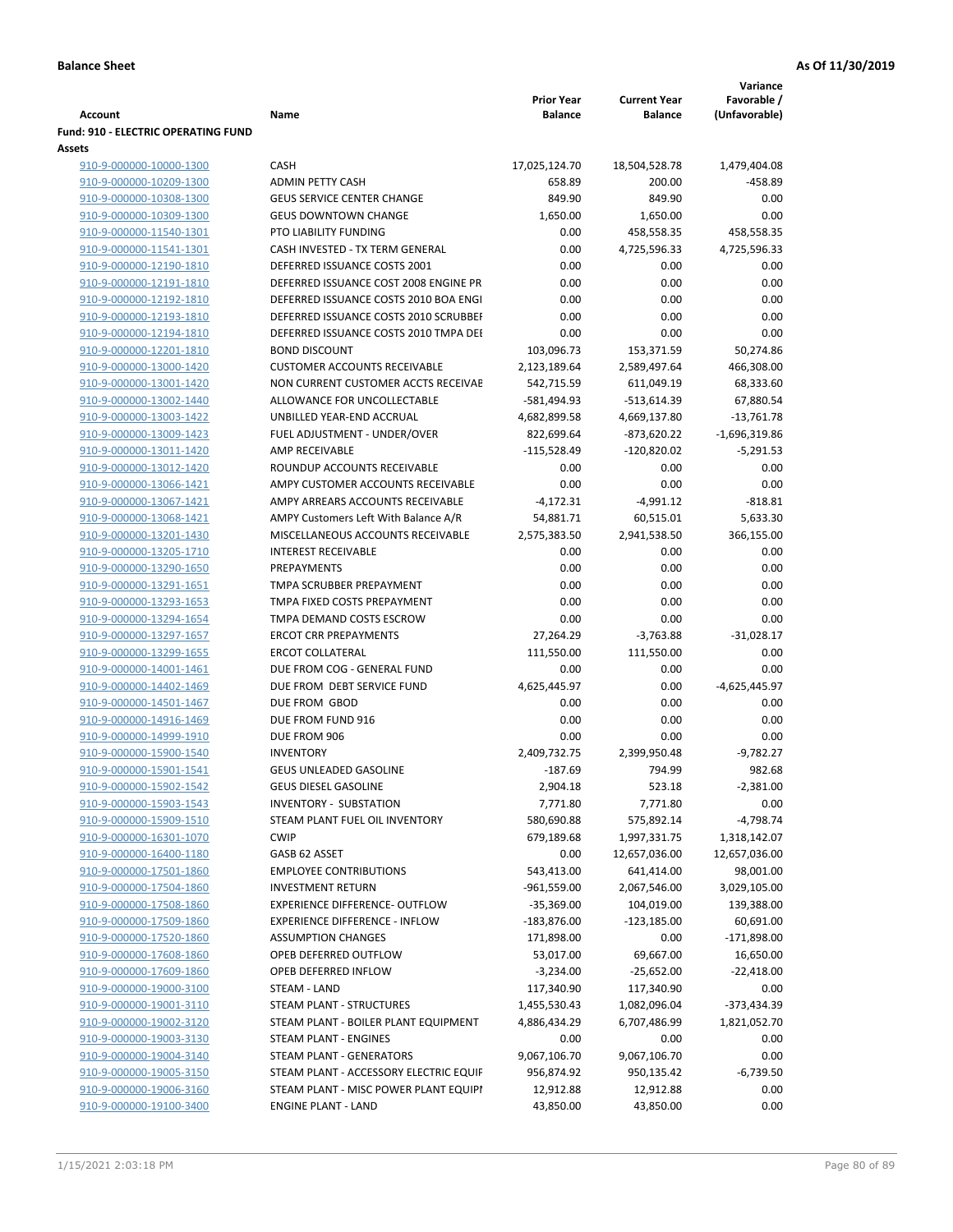**Variance**

| Account                 | Name                                                            | <b>Prior Year</b><br><b>Balance</b> | <b>Current Year</b><br><b>Balance</b> | Favorable /<br>(Unfavorable) |
|-------------------------|-----------------------------------------------------------------|-------------------------------------|---------------------------------------|------------------------------|
| 910-9-000000-19101-3410 | <b>ENGINE PLANT - STRUCTURES</b>                                | 4,655,874.20                        | 4,655,874.20                          | 0.00                         |
| 910-9-000000-19101-3411 | <b>ENGINE PLANT - STRUCTURES</b>                                | 0.00                                | 0.00                                  | 0.00                         |
| 910-9-000000-19104-3440 | ENGINE PLANT - ENGINE PLANT GENERATOF                           | 28,633,940.73                       | 28,633,940.73                         | 0.00                         |
| 910-9-000000-19105-3450 | <b>ENGINE PLANT - ACCESSORY ELECTRIC EQUI</b>                   | 216,217.48                          | 343,229.78                            | 127,012.30                   |
| 910-9-000000-19106-3460 | <b>ENGINE PLANT - MISCELLANEOUS POWER P</b>                     | 47,852.60                           | 61,047.10                             | 13,194.50                    |
| 910-9-000000-19204-3442 | <b>ENGINE PLANT - RENEWABLE GENERATORS</b>                      | 245,000.01                          | 245,000.01                            | 0.00                         |
| 910-9-000000-19301-3500 | TRANSMISSION - LAND                                             | 53,501.21                           | 53,501.21                             | 0.00                         |
| 910-9-000000-19302-3530 | TRANSMISSION - SUBSTATIONS                                      | 5,714,413.54                        | 5,704,403.83                          | $-10,009.71$                 |
| 910-9-000000-19303-3572 | TRANSMISSION - TMPA LINES                                       | 1,156,631.80                        | 1,156,631.80                          | 0.00                         |
| 910-9-000000-19304-3571 | <b>TRANSMISSION - GEUS LINES</b>                                | 4,241,141.34                        | 4,519,703.80                          | 278,562.46                   |
| 910-9-000000-19401-3600 | <b>DISTRIBUTION - LAND</b>                                      | 218,418.15                          | 218,418.15                            | 0.00                         |
| 910-9-000000-19402-3620 | <b>DISTRIBUTION - SUBSTATIONS</b>                               | 6,239,507.24                        | 6,239,507.24                          | 0.00                         |
| 910-9-000000-19403-3640 | <b>DISTRIBUTION - POLES</b>                                     | 4,535,340.26                        | 4,617,178.70                          | 81,838.44                    |
| 910-9-000000-19404-3650 | DISTRIBUTION - OH CONDUCTOR & DEVICES                           | 3,995,820.81                        | 4,235,843.24                          | 240,022.43                   |
| 910-9-000000-19405-3660 | DISTRIBUTION - UNDERGROUND CONDUIT                              | 1,820,226.28                        | 1,865,938.63                          | 45,712.35                    |
| 910-9-000000-19406-3670 | DISTRIBUTION - UG CONDUCTOR & DEVICES                           | 3,031,744.89                        | 3,078,562.87                          | 46,817.98                    |
| 910-9-000000-19407-3680 | <b>DISTRIBUTION - TRANSFORMERS</b>                              | 4,371,693.30                        | 4,357,638.27                          | $-14,055.03$                 |
| 910-9-000000-19408-3690 | DISTRIBUTION - SERVICE CONNECTIONS                              | 575,576.94                          | 546,593.47                            | $-28,983.47$                 |
| 910-9-000000-19409-3700 | <b>DISTRIBUTION - METERS</b>                                    | 1,904,403.74                        | 1,886,778.22                          | $-17,625.52$                 |
|                         | <b>DISTRIBUTION - VAPOR LIGHTS</b>                              | 89,486.32                           |                                       |                              |
| 910-9-000000-19410-3710 |                                                                 |                                     | 94,495.71                             | 5,009.39                     |
| 910-9-000000-19411-3750 | DISTRIBUTION - STREET LIGHTS & SIGNALS<br><b>GENERAL - LAND</b> | 98,383.66                           | 100,747.96                            | 2,364.30<br>0.00             |
| 910-9-000000-19501-3890 |                                                                 | 110,503.10                          | 110,503.10                            |                              |
| 910-9-000000-19502-3900 | <b>GENERAL - STRUCTURES</b>                                     | 5,948,456.74                        | 5,973,904.74                          | 25,448.00                    |
| 910-9-000000-19503-3910 | <b>GENERAL - FURNITURE &amp; OFFICE EQUIPMEN</b>                | 564,537.87                          | 598,740.18                            | 34,202.31                    |
| 910-9-000000-19504-3941 | <b>GENERAL - METER READING ASSETS</b>                           | 38,482.00                           | 34,126.00                             | $-4,356.00$                  |
| 910-9-000000-19505-3911 | GENERAL - CUSTOMER SERVICE EQUIPMENT                            | 0.00                                | 0.00                                  | 0.00                         |
| 910-9-000000-19506-3914 | <b>GENERAL - BILLING EQUIPMENT</b>                              | 0.00                                | 0.00                                  | 0.00                         |
| 910-9-000000-19507-3915 | GENERAL - CASHIERING EQUIPMENT                                  | 7,033.54                            | 7,033.54                              | 0.00                         |
| 910-9-000000-19508-3920 | <b>GENERAL - TRANSPORTATION EQUIPMENT</b>                       | 2,732,230.50                        | 2,910,836.95                          | 178,606.45                   |
| 910-9-000000-19509-3930 | GENERAL - WAREHOUSE EQUIPMENT                                   | 69,324.02                           | 84,284.02                             | 14,960.00                    |
| 910-9-000000-19510-3940 | <b>GENERAL - TOOLS</b>                                          | 13,918.37                           | 13,918.37                             | 0.00                         |
| 910-9-000000-19511-3950 | <b>GENERAL - LABORATORY EQUIPMENT</b>                           | 336,291.99                          | 333,791.99                            | $-2,500.00$                  |
| 910-9-000000-19512-3960 | <b>GENERAL - POWER OPERATED EQUIPMENT</b>                       | 317,093.52                          | 398,548.30                            | 81,454.78                    |
| 910-9-000000-19513-3970 | GENERAL - COMMUNICATIONS EQUIPMENT                              | 47,808.65                           | 47,808.65                             | 0.00                         |
| 910-9-000000-19514-3980 | <b>GENERAL - MISCELLANEOUS EQUIPMENT</b>                        | 0.00                                | 372,382.32                            | 372,382.32                   |
| 910-9-000000-19515-3000 | <b>GENERAL-MISC INTANGIBLE</b>                                  | 0.00                                | 0.00                                  | 0.00                         |
| 910-9-000000-19999-1080 | <b>ACCUMULATED DEPRECIATION</b>                                 | $-44,384,246.75$                    | -46,507,904.25                        | $-2,123,657.50$              |
|                         | <b>Total Assets:</b>                                            | 89,447,264.18                       | 108,658,280.56                        | 19,211,016.38                |
| Liability               |                                                                 |                                     |                                       |                              |
| 910-9-000000-20101-2320 | <b>ACCOUNTS PAYABLE</b>                                         | 1,450,304.98                        | 262,503.95                            | 1,187,801.03                 |
| 910-9-000000-20102-2321 | <b>CREDIT CARD PAYABLE</b>                                      | 0.00                                | 0.00                                  | 0.00                         |
| 910-9-000000-20103-2322 | ACCRUED ACCOUNTS PAYABLE                                        | 951,397.33                          | 918,103.03                            | 33,294.30                    |
| 910-9-000000-20139-2323 | RETAINAGES PAYABLE                                              | 0.00                                | 0.00                                  | 0.00                         |
| 910-9-000000-20141-0000 | <b>TELEPHONE CLEARING</b>                                       | 0.00                                | 0.00                                  | 0.00                         |
| 910-9-000000-20142-0000 | <b>ESCROW</b>                                                   | 0.00                                | 0.00                                  | 0.00                         |
| 910-9-000000-20161-2324 | GASB 62 SHORT-TERM                                              | 0.00                                | 878,706.00                            | $-878,706.00$                |
| 910-9-000000-20201-2530 | <b>DEFERRED REVENUE</b>                                         | 822,699.64                          | $-873,620.22$                         | 1,696,319.86                 |
| 910-9-000000-20815-2410 | SALES TAX PAYABLE - IN THE CITY                                 | 150,803.52                          | 75,777.08                             | 75,026.44                    |
| 910-9-000000-20816-2411 | SALES TAX PAYABLE - OUT OF CITY                                 | 7,881.77                            | 3,627.04                              | 4,254.73                     |
| 910-9-000000-21001-2341 | DUE TO COG - GEN FUND                                           | 0.00                                | 0.00                                  | 0.00                         |
| 910-9-000000-21406-2329 | DUE TO DEBT TO SERVICE FUND                                     | 0.00                                | 4,115.11                              | $-4,115.11$                  |
| 910-9-000000-21507-2347 | DUE TO GBOD                                                     | 0.00                                | 105,755.15                            | $-105,755.15$                |
| 910-9-000000-22001-2327 | SALARIES PAYABLE                                                | 306,647.46                          |                                       | 0.00                         |
|                         |                                                                 |                                     | 306,647.46                            |                              |
| 910-9-000000-22002-2328 | PTO PAYABLE                                                     | 619,978.69                          | 690,328.69                            | $-70,350.00$                 |
| 910-9-000000-23011-2211 | <b>REVENUE BONDS</b>                                            | 2,260,000.00                        | 1,935,000.00                          | 325,000.00                   |
| 910-9-000000-24000-2350 | <b>CUSTOMER DEPOSITS</b>                                        | 2,464,179.89                        | 2,234,355.78                          | 229,824.11                   |
| 910-9-000000-24014-2359 | <b>CUSTOMER DEPOSITS / AMPY EQUIPMENT</b>                       | 102,667.72                          | 87,793.22                             | 14,874.50                    |
| 910-9-000000-24015-2350 | AMP RESERVE                                                     | $-115,528.49$                       | $-120,820.02$                         | 5,291.53                     |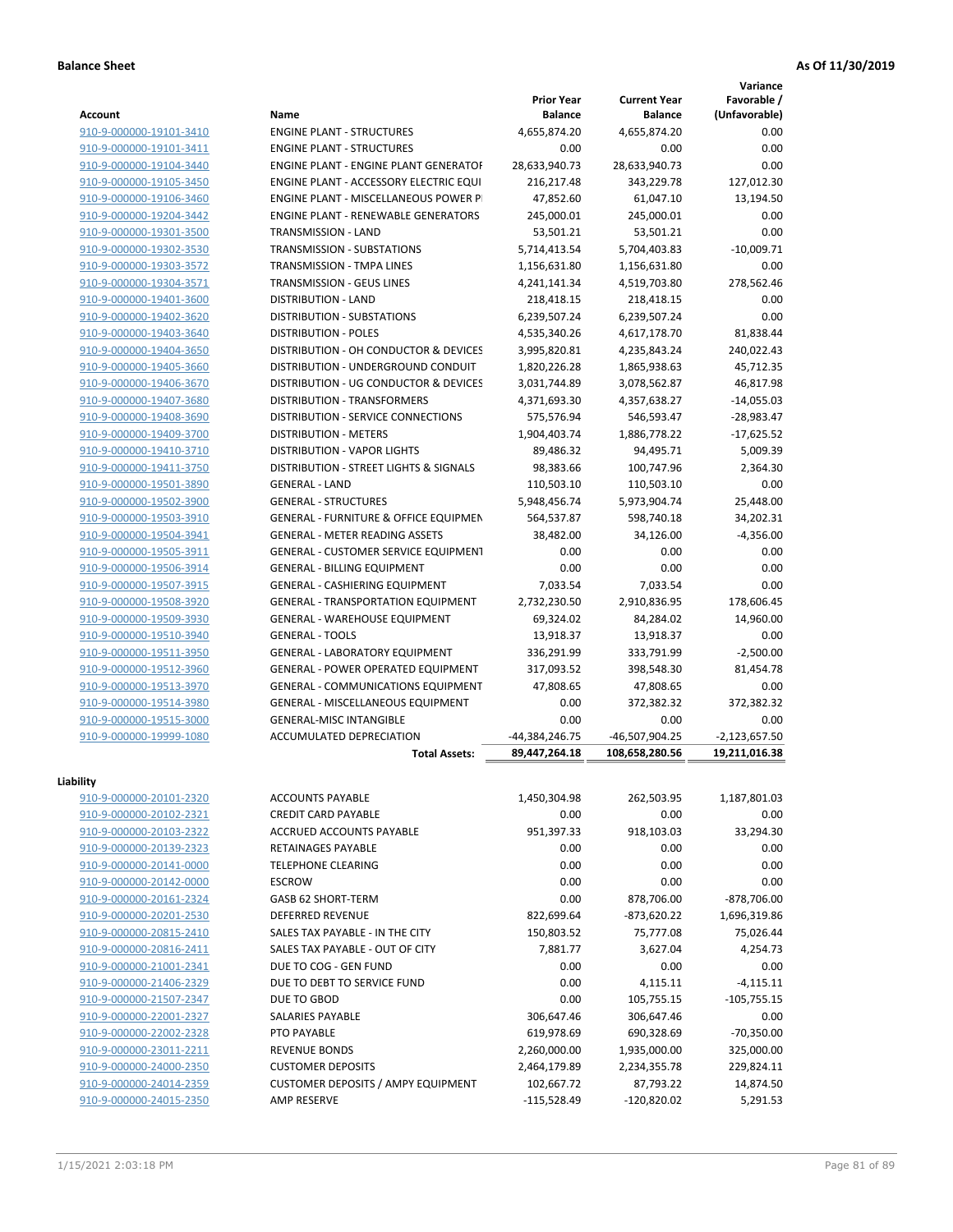| <b>Account</b>                        | Name                                                     | <b>Prior Year</b><br><b>Balance</b> | <b>Current Year</b><br><b>Balance</b> | Variance<br>Favorable /<br>(Unfavorable) |
|---------------------------------------|----------------------------------------------------------|-------------------------------------|---------------------------------------|------------------------------------------|
| 910-9-000000-25069-2530               | PREPAID ELECTRICITY - AMPY                               | $-37,070.94$                        | $-61,493.50$                          | 24,422.56                                |
| 910-9-000000-26001-2283               | <b>OBLIGATION FOR COMPENSATED ABSENCES</b>               | 297,818.74                          | 259,384.88                            | 38,433.86                                |
| 910-9-000000-26004-2284               | GASB 62 LONG-TERM                                        | 0.00                                | 11,778,330.00                         | $-11,778,330.00$                         |
| 910-9-000000-26102-2210               | <b>REVENUE BONDS PAYABLE</b>                             | 32,295,000.00                       | 48,975,000.00                         | $-16,680,000.00$                         |
| 910-9-000000-26107-2250               | <b>BOND PREMIUM</b>                                      | 173,432.78                          | 4,968,172.70                          | -4,794,739.92                            |
| 910-9-000000-26108-2250               | <b>SCRUBBER DEBT - 2010</b>                              | 10,395,000.00                       | 0.00                                  | 10,395,000.00                            |
| 910-9-000000-26109-2250               | PREMIUM ON SCRUBBER                                      | 147,441.93                          | 0.00                                  | 147,441.93                               |
| 910-9-000000-26110-2250               | <b>TMPA DEBT - 2010</b>                                  | 20,640,000.00                       | 0.00                                  | 20,640,000.00                            |
| 910-9-000000-26111-2250               | PREMIUM ON TMPA DEBT                                     | 292,425.10                          | 0.00                                  | 292,425.10                               |
| 910-9-000000-26112-2250               | DEFERRED BOND REFUNDING                                  | 0.00                                | 415,094.91                            | $-415,094.91$                            |
| 910-9-000000-29300-0000               | <b>ENCUMBRANCE SUMMARY</b>                               | 0.00                                | 0.00                                  | 0.00                                     |
| 910-9-000000-29400-0100               | RESERVED ACCOUNT / ENCUMBRANCES                          | 0.00                                | 0.00                                  | 0.00                                     |
| 910-9-000000-29999-2280               | <b>TOTAL OPEB LIABILITY</b>                              | 787,240.00                          | 810,632.00                            | $-23,392.00$                             |
| 910-9-000000-29999-2283               | NET PENSION LIABILITY                                    | 794,496.00                          | 4,632,098.00                          | $-3,837,602.00$                          |
|                                       | <b>Total Liability:</b>                                  | 74,806,816.12                       | 78,285,491.26                         | $-3,478,675.14$                          |
| <b>Equity</b>                         |                                                          |                                     |                                       |                                          |
| 910-9-000000-39100-2160               | UNRESERVED RETAINED EARNINGS                             | 13,166,233.01                       | 28,028,914.62                         | 14,862,681.61                            |
| 910-9-000000-39500-4210               | <b>NET POSITION - PENSION</b>                            | $-3,070.00$                         | $-3,070.00$                           | 0.00                                     |
| 910-9-000000-39500-9260               | <b>NET POSITION - PENSION</b>                            | $-694,801.00$                       | $-737,478.00$                         | $-42,677.00$                             |
|                                       | <b>Total Beginning Equity:</b>                           | 12,468,362.01                       | 27,288,366.62                         | 14,820,004.61                            |
| <b>Total Revenue</b>                  |                                                          | 9,758,156.95                        | 10,578,404.80                         | 820,247.85                               |
| <b>Total Expense</b>                  |                                                          | 7,586,070.90                        | 7,493,982.12                          | 92,088.78                                |
| <b>Revenues Over/(Under) Expenses</b> |                                                          | 2,172,086.05                        | 3,084,422.68                          | 912,336.63                               |
|                                       | <b>Total Equity and Current Surplus (Deficit):</b>       | 14,640,448.06                       | 30,372,789.30                         | 15,732,341.24                            |
|                                       | Total Liabilities, Equity and Current Surplus (Deficit): | 89,447,264.18                       | 108,658,280.56                        | 19,211,016.38                            |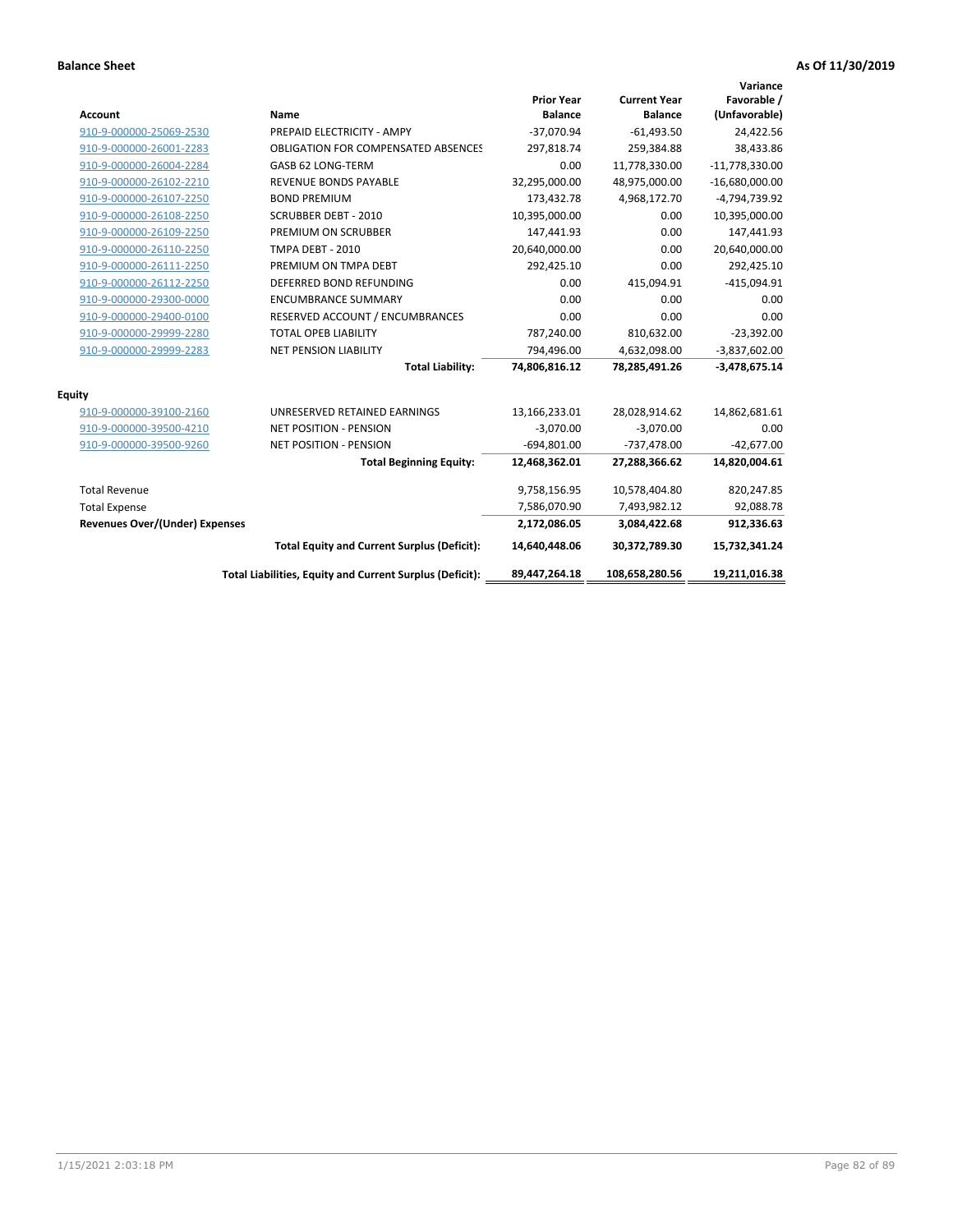| Account                                    | Name                                                     | <b>Prior Year</b><br><b>Balance</b> | <b>Current Year</b><br><b>Balance</b> | Variance<br>Favorable /<br>(Unfavorable) |
|--------------------------------------------|----------------------------------------------------------|-------------------------------------|---------------------------------------|------------------------------------------|
| <b>Fund: 911 - ELECTRIC DEBT REDUCTION</b> |                                                          |                                     |                                       |                                          |
| Assets                                     |                                                          |                                     |                                       |                                          |
| 911-9-000000-10000-1300                    | CASH                                                     | 8,729.91                            | 8,680.71                              | $-49.20$                                 |
| 911-9-000000-12002-0000                    | <b>GOVERNMENT OBLIGATIONS / AGENCIES</b>                 | 0.00                                | 0.00                                  | 0.00                                     |
| 911-9-000000-13201-1430                    | MISCELLANEOUS ACCOUNTS RECEIVABLE                        | 0.00                                | 0.00                                  | 0.00                                     |
| 911-9-000000-13205-1710                    | <b>INTEREST RECEIVABLE</b>                               | 0.00                                | 0.00                                  | 0.00                                     |
|                                            | <b>Total Assets:</b>                                     | 8,729.91                            | 8,680.71                              | $-49.20$                                 |
| Liability                                  |                                                          |                                     |                                       |                                          |
| 911-9-000000-20101-0000                    | <b>ACCOUNTS PAYABLE</b>                                  | 0.00                                | 0.00                                  | 0.00                                     |
| 911-9-000000-20103-0100                    | <b>ACCRUED ACCOUNTS PAYABLE</b>                          | 0.00                                | 0.00                                  | 0.00                                     |
| 911-9-000000-Z2430-0000                    | RESERVED ACCOUNT / ENCUMBRANCE SUM                       | 0.00                                | 0.00                                  | 0.00                                     |
| 911-9-000000-Z2520-0100                    | RESERVED ACCOUNT / ENCUMBRANCES                          | 0.00                                | 0.00                                  | 0.00                                     |
|                                            | <b>Total Liability:</b>                                  | 0.00                                | 0.00                                  | 0.00                                     |
| <b>Equity</b>                              |                                                          |                                     |                                       |                                          |
| 911-9-000000-39100-2160                    | UNRESERVED RETAINED EARNINGS                             | 5,923.99                            | 8,668.88                              | 2,744.89                                 |
|                                            | <b>Total Beginning Equity:</b>                           | 5,923.99                            | 8.668.88                              | 2,744.89                                 |
| <b>Total Revenue</b>                       |                                                          | 2,805.92                            | 11.83                                 | $-2,794.09$                              |
| <b>Total Expense</b>                       |                                                          | 0.00                                | 0.00                                  | 0.00                                     |
| <b>Revenues Over/(Under) Expenses</b>      |                                                          | 2,805.92                            | 11.83                                 | $-2,794.09$                              |
|                                            | <b>Total Equity and Current Surplus (Deficit):</b>       | 8,729.91                            | 8,680.71                              | $-49.20$                                 |
|                                            | Total Liabilities, Equity and Current Surplus (Deficit): | 8,729.91                            | 8,680.71                              | $-49.20$                                 |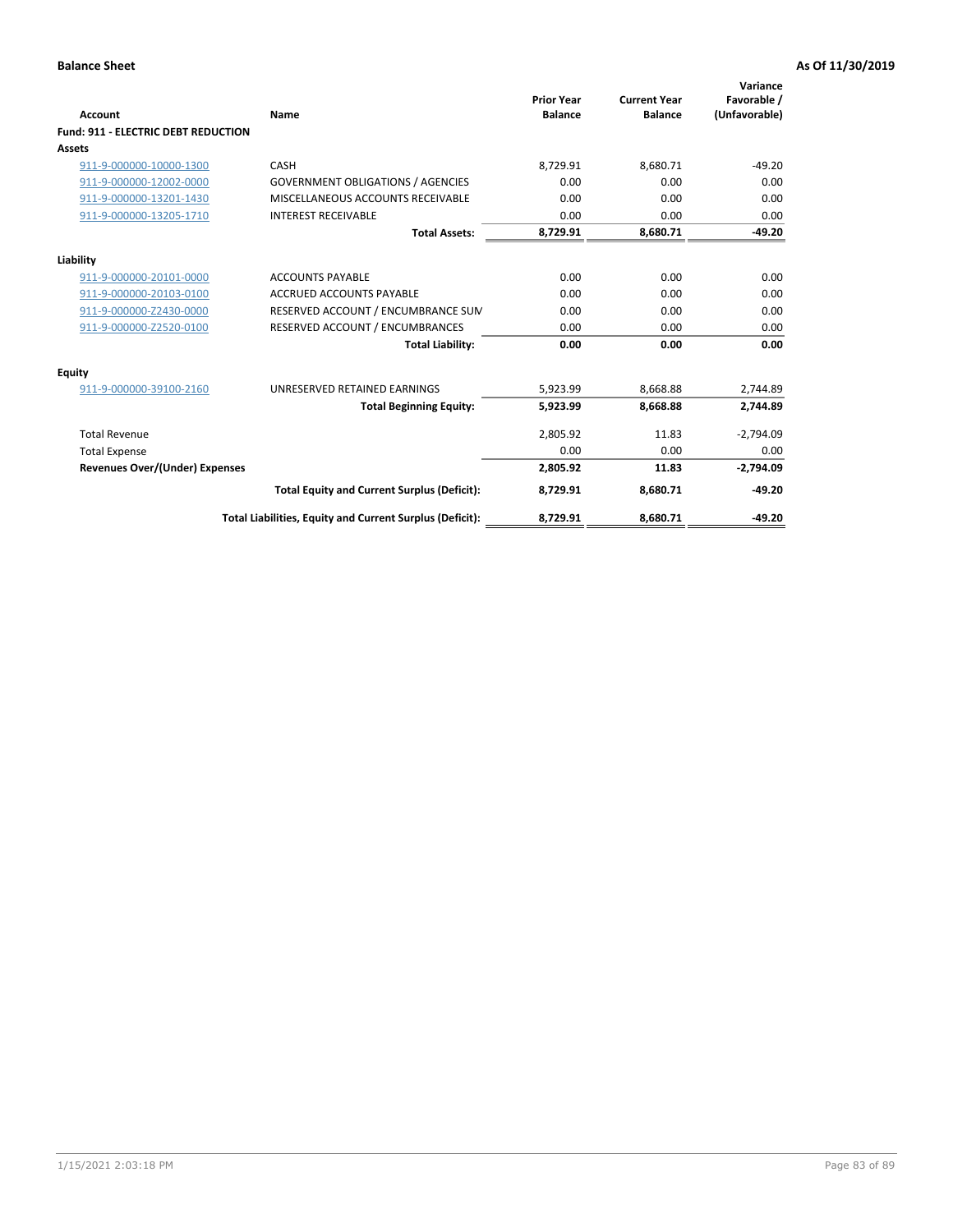| <b>Account</b>                           | Name                                                     | <b>Prior Year</b><br><b>Balance</b> | <b>Current Year</b><br><b>Balance</b> | Variance<br>Favorable /<br>(Unfavorable) |
|------------------------------------------|----------------------------------------------------------|-------------------------------------|---------------------------------------|------------------------------------------|
| <b>Fund: 912 - ELECTRIC DEBT SERVICE</b> |                                                          |                                     |                                       |                                          |
| <b>Assets</b>                            |                                                          |                                     |                                       |                                          |
| 912-9-000000-10000-1300                  | CASH                                                     | 3,359,490.70                        | 3,607,214.39                          | 247,723.69                               |
| 912-9-000000-11504-1301                  | RESERVE FUND - 2008 BOND ISSUE                           | 1,172,147.27                        | 0.00                                  | $-1,172,147.27$                          |
| 912-9-000000-11506-1301                  | RESERVE FUND - 2010 BOND ISSUE                           | 3,425,665.86                        | 0.00                                  | $-3,425,665.86$                          |
| 912-9-000000-11515-1301                  | RESERVE FUND - 2015 BOND ISSUE                           | 140,310.92                          | 0.00                                  | $-140,310.92$                            |
| 912-9-000000-11516-1301                  | RESERVE FUND - 2015 TAXABLE BONDS                        | 45,642.64                           | 0.00                                  | $-45,642.64$                             |
| 912-9-000000-13205-1710                  | <b>INTEREST RECEIVABLE</b>                               | 0.00                                | 0.00                                  | 0.00                                     |
|                                          | <b>Total Assets:</b>                                     | 8,143,257.39                        | 3,607,214.39                          | $-4,536,043.00$                          |
|                                          |                                                          |                                     |                                       |                                          |
| Liability                                |                                                          |                                     |                                       |                                          |
| 912-9-000000-14403-1469                  | DUE FROM ELECTRIC FUND                                   | 0.00                                | $-4,115.11$                           | 4,115.11                                 |
| 912-9-000000-20101-2320                  | <b>ACCOUNTS PAYABLE</b>                                  | 0.00                                | 0.00                                  | 0.00                                     |
| 912-9-000000-20107-2370                  | <b>ACCRUED INTEREST PAYABLE</b>                          | 461,179.95                          | 298,063.52                            | 163,116.43                               |
| 912-9-000000-21400-2999                  | DUE TO GEUS 910 - ELECTRIC OPERATING                     | 4,625,445.97                        | 0.00                                  | 4,625,445.97                             |
| 912-9-000000-Z2430-0000                  | <b>ENCUMBRANCE SUMMARY</b>                               | 0.00                                | 0.00                                  | 0.00                                     |
| 912-9-000000-Z2520-0100                  | RESERVED ACCOUNT / ENCUMBRANCES                          | 0.00                                | 0.00                                  | 0.00                                     |
|                                          | <b>Total Liability:</b>                                  | 5,086,625.92                        | 293,948.41                            | 4,792,677.51                             |
| Equity                                   |                                                          |                                     |                                       |                                          |
| 912-9-000000-39100-2150                  | SEMI RESERVED RETAINED EARNINGS                          | 1,601,177.63                        | 2,006,420.30                          | 405,242.67                               |
|                                          | <b>Total Beginning Equity:</b>                           | 1,601,177.63                        | 2,006,420.30                          | 405,242.67                               |
| <b>Total Revenue</b>                     |                                                          | 1,455,453.84                        | 1,307,245.84                          | $-148,208.00$                            |
| <b>Total Expense</b>                     |                                                          | 0.00                                | 400.16                                | $-400.16$                                |
| <b>Revenues Over/(Under) Expenses</b>    |                                                          | 1,455,453.84                        | 1,306,845.68                          | $-148,608.16$                            |
|                                          | <b>Total Equity and Current Surplus (Deficit):</b>       | 3,056,631.47                        | 3,313,265.98                          | 256,634.51                               |
|                                          | Total Liabilities, Equity and Current Surplus (Deficit): | 8,143,257.39                        | 3,607,214.39                          | -4,536,043.00                            |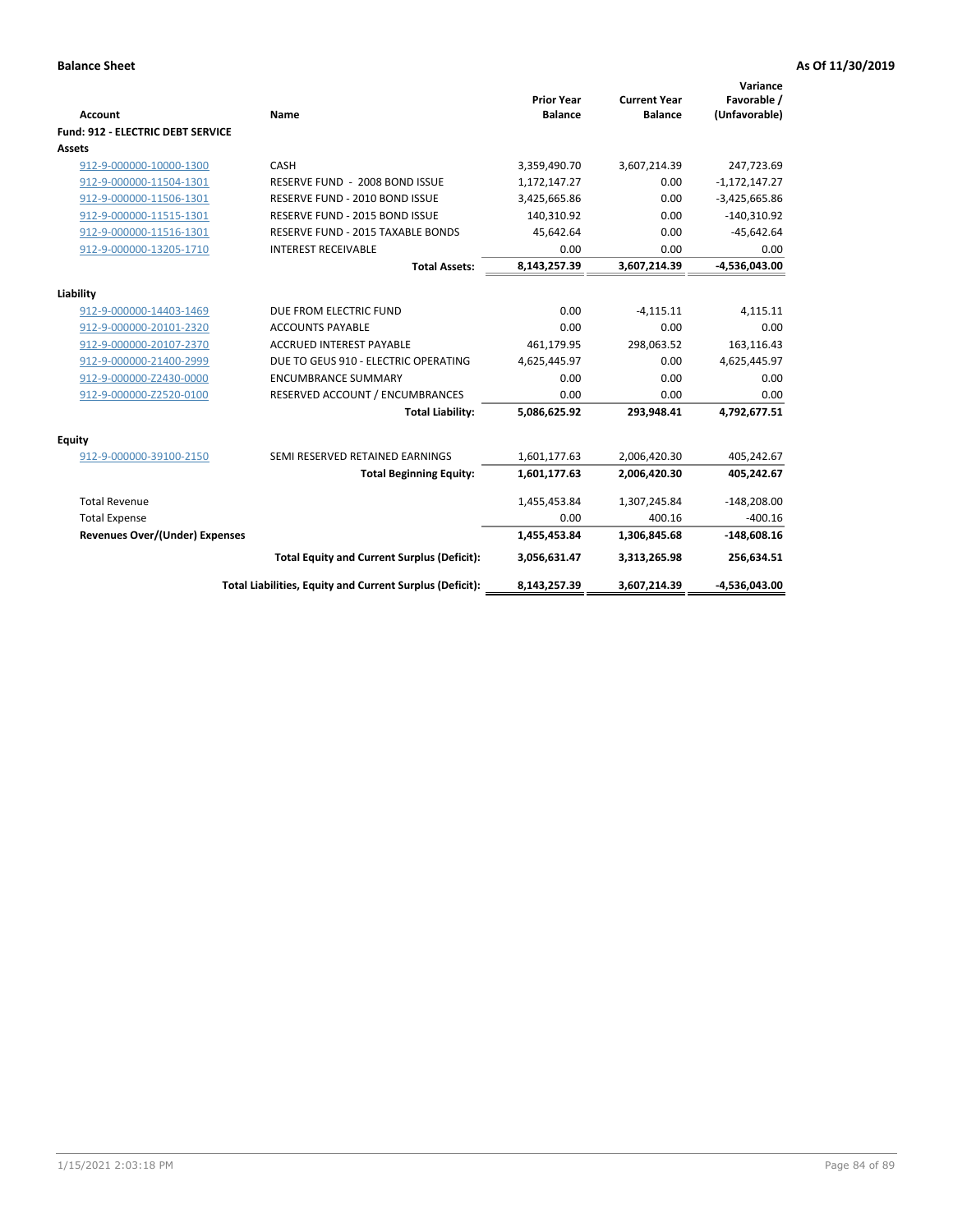| Account                                       | Name                                                     | <b>Prior Year</b><br><b>Balance</b> | <b>Current Year</b><br><b>Balance</b> | Variance<br>Favorable /<br>(Unfavorable) |
|-----------------------------------------------|----------------------------------------------------------|-------------------------------------|---------------------------------------|------------------------------------------|
| <b>Fund: 913 - ELECTRIC CONSTRUCTION FUND</b> |                                                          |                                     |                                       |                                          |
| <b>Assets</b>                                 |                                                          |                                     |                                       |                                          |
| 913-9-000000-10000-1300                       | CASH                                                     | 102,273.40                          | 103,988.90                            | 1,715.50                                 |
| 913-9-000000-13201-1430                       | MISCELLANEOUS ACCOUNTS RECEIVABLE                        | 0.00                                | 0.00                                  | 0.00                                     |
| 913-9-000000-13205-1710                       | <b>INTEREST RECEIVABLE</b>                               | 0.00                                | 0.00                                  | 0.00                                     |
|                                               | <b>Total Assets:</b>                                     | 102,273.40                          | 103,988.90                            | 1,715.50                                 |
| Liability                                     |                                                          |                                     |                                       |                                          |
| 913-9-000000-20101-2320                       | <b>ACCOUNTS PAYABLE</b>                                  | 0.00                                | 0.00                                  | 0.00                                     |
| 913-9-000000-20102-2321                       | <b>CREDIT CARD PAYABLE</b>                               | 0.00                                | 0.00                                  | 0.00                                     |
| 913-9-000000-20103-0000                       | <b>ACCRUED ACCOUNTS PAYABLE</b>                          | 0.00                                | 0.00                                  | 0.00                                     |
| 913-9-000000-29300-0000                       | <b>ENCUMBRANCE SUMMARY</b>                               | 0.00                                | 0.00                                  | 0.00                                     |
| 913-9-000000-29400-0100                       | RESERVED ACCOUNT / ENCUMBRANCES                          | 0.00                                | 0.00                                  | 0.00                                     |
|                                               | <b>Total Liability:</b>                                  | 0.00                                | 0.00                                  | 0.00                                     |
| Equity                                        |                                                          |                                     |                                       |                                          |
| 913-9-000000-39100-2160                       | SEMI RESERVED RETAINED EARNINGS                          | 101,749.11                          | 103,847.07                            | 2,097.96                                 |
|                                               | <b>Total Beginning Equity:</b>                           | 101,749.11                          | 103,847.07                            | 2,097.96                                 |
| <b>Total Revenue</b>                          |                                                          | 524.29                              | 141.83                                | $-382.46$                                |
| <b>Total Expense</b>                          |                                                          | 0.00                                | 0.00                                  | 0.00                                     |
| Revenues Over/(Under) Expenses                |                                                          | 524.29                              | 141.83                                | $-382.46$                                |
|                                               | <b>Total Equity and Current Surplus (Deficit):</b>       | 102,273.40                          | 103,988.90                            | 1,715.50                                 |
|                                               | Total Liabilities, Equity and Current Surplus (Deficit): | 102,273.40                          | 103,988.90                            | 1,715.50                                 |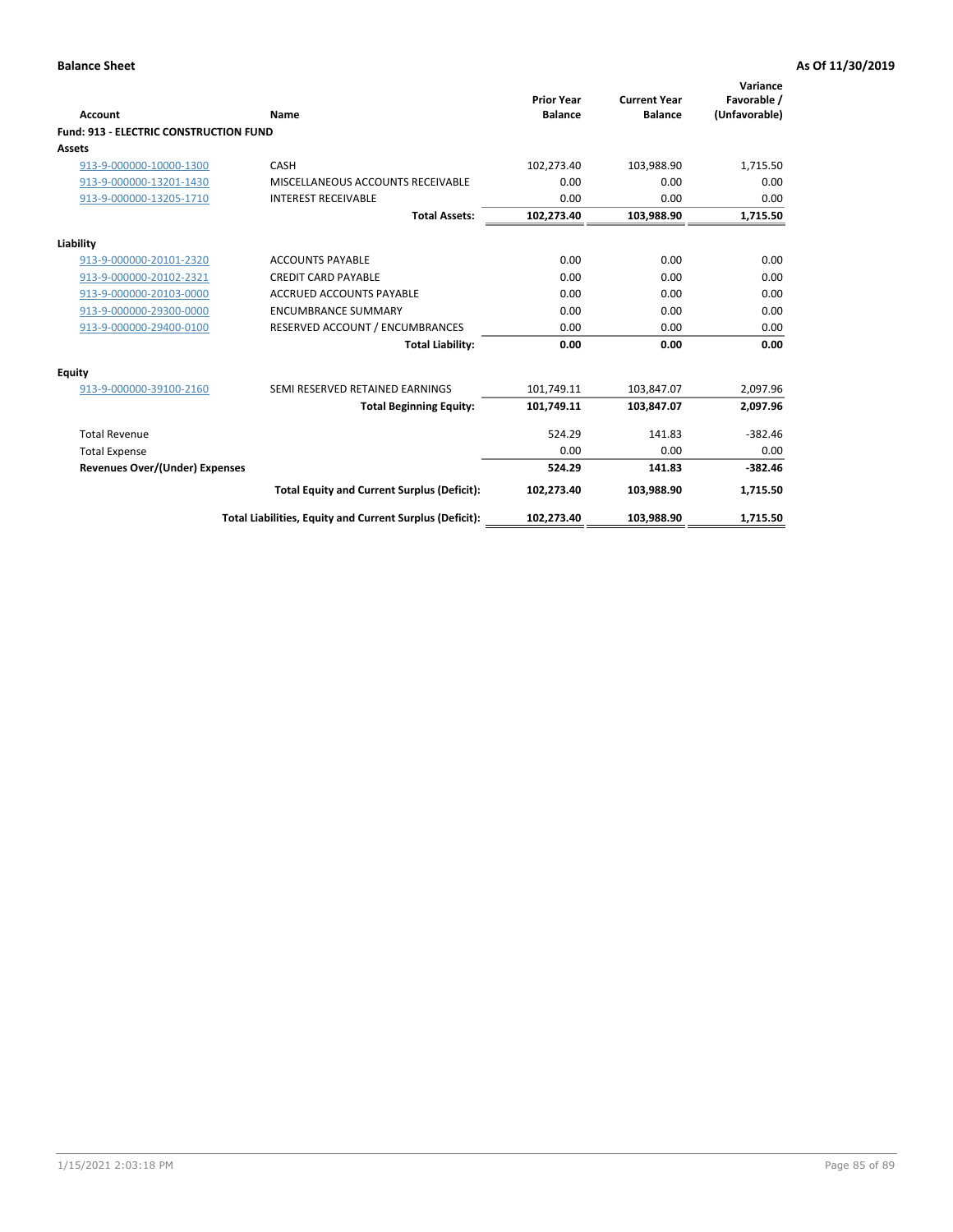| <b>Account</b>                        | Name                                                     | <b>Prior Year</b><br><b>Balance</b> | <b>Current Year</b><br><b>Balance</b> | Variance<br>Favorable /<br>(Unfavorable) |
|---------------------------------------|----------------------------------------------------------|-------------------------------------|---------------------------------------|------------------------------------------|
| Fund: 916 - 08 ENGINE BOND PROCEEDS   |                                                          |                                     |                                       |                                          |
| Assets                                |                                                          |                                     |                                       |                                          |
| 916-9-000000-10000-1300               | CASH                                                     | 0.00                                | 0.00                                  | 0.00                                     |
| 916-9-000000-12189-0000               | 08 ENGINE BOND PROCEEDS                                  | 0.00                                | 0.00                                  | 0.00                                     |
| 916-9-000000-13201-1430               | MISCELLANOEUS ACCOUNTS RECEIVABLE                        | 0.00                                | 0.00                                  | 0.00                                     |
| 916-9-000000-13205-1710               | <b>INTEREST RECEIVABLE</b>                               | 0.00                                | 0.00                                  | 0.00                                     |
| 916-9-000000-Z1030-1202               | 2008 GEUS REVENUE BOND - TEXAS TERM                      | 0.00                                | 0.00                                  | 0.00                                     |
| 916-9-000000-Z1030-1401               | 2008 GEUS REVENUE BOND - PFM                             | 0.00                                | 0.00                                  | 0.00                                     |
| 916-9-000000-Z1030-1402               | 2009 GEUS REVENUE BOND - PFM                             | 0.00                                | 0.00                                  | 0.00                                     |
| 916-9-000000-Z1030-3123               | 2009 GEUS REVENUE BOND - TEXAS TERM                      | 0.00                                | 0.00                                  | 0.00                                     |
|                                       | <b>Total Assets:</b>                                     | 0.00                                | 0.00                                  | 0.00                                     |
| Liability                             |                                                          |                                     |                                       |                                          |
| 916-9-000000-20101-2320               | <b>ACCOUNTS PAYABLE</b>                                  | 0.00                                | 0.00                                  | 0.00                                     |
| 916-9-000000-20139-2323               | RETAINAGES PAYABLE                                       | 0.00                                | 0.00                                  | 0.00                                     |
| 916-9-000000-21401-2330               | DUE TO ELECTRIC OPERATING                                | 0.00                                | 0.00                                  | 0.00                                     |
| 916-9-000000-29300-0000               | <b>ENCUMBRANCE SUMMARY</b>                               | 0.00                                | 0.00                                  | 0.00                                     |
| 916-9-000000-29400-0100               | RESERVED ACCOUNT / ENCUMBRANCES                          | 0.00                                | 0.00                                  | 0.00                                     |
|                                       | <b>Total Liability:</b>                                  | 0.00                                | 0.00                                  | 0.00                                     |
| Equity                                |                                                          |                                     |                                       |                                          |
| 916-9-000000-39100-2150               | <b>RESERVED RETAINED EARNINGS</b>                        | 0.00                                | 0.00                                  | 0.00                                     |
|                                       | <b>Total Beginning Equity:</b>                           | 0.00                                | 0.00                                  | 0.00                                     |
| <b>Total Revenue</b>                  |                                                          | 0.00                                | 0.00                                  | 0.00                                     |
| <b>Total Expense</b>                  |                                                          | 0.00                                | 0.00                                  | 0.00                                     |
| <b>Revenues Over/(Under) Expenses</b> |                                                          | 0.00                                | 0.00                                  | 0.00                                     |
|                                       | <b>Total Equity and Current Surplus (Deficit):</b>       | 0.00                                | 0.00                                  | 0.00                                     |
|                                       | Total Liabilities, Equity and Current Surplus (Deficit): | 0.00                                | 0.00                                  | 0.00                                     |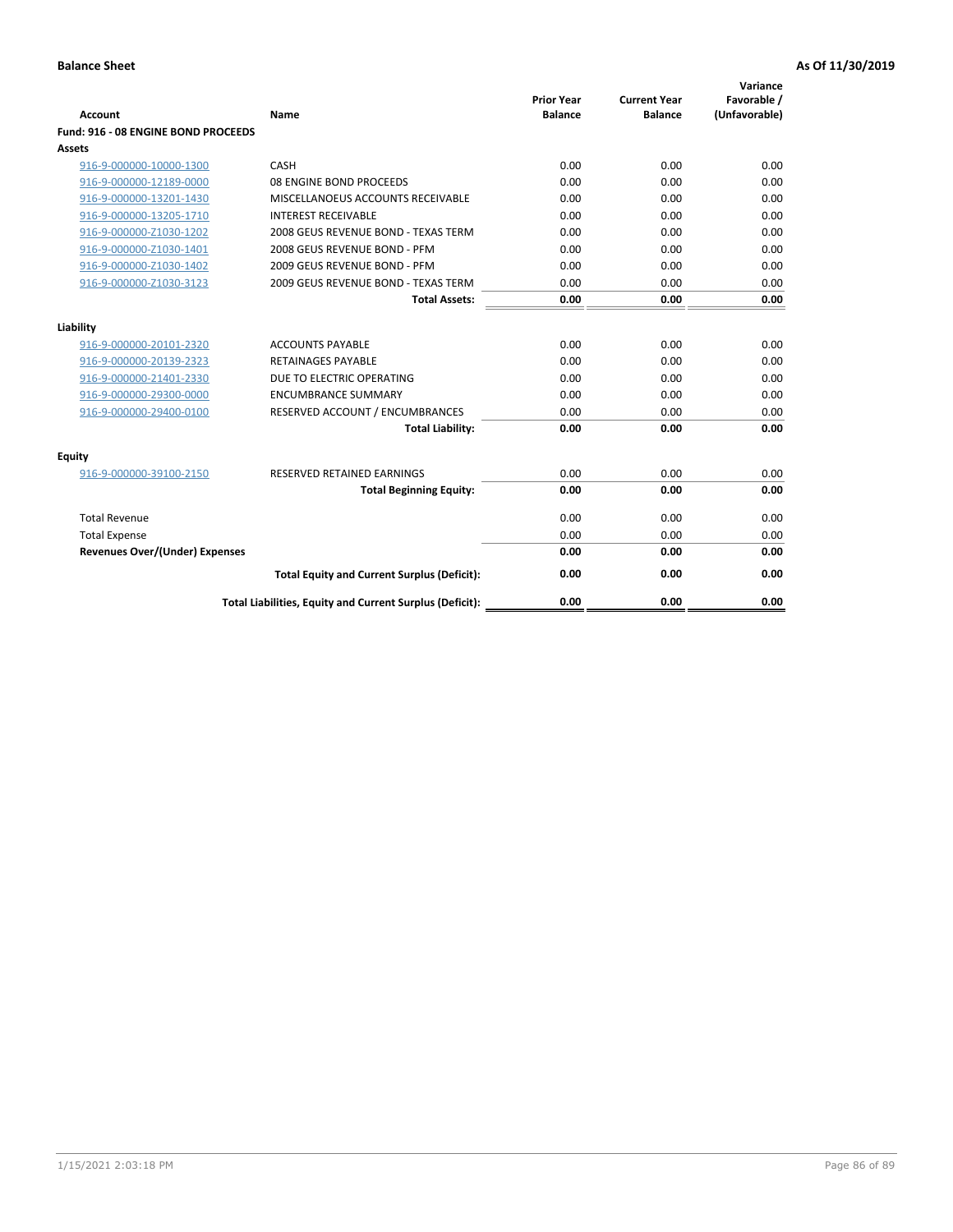|                                                    |                                                                    | <b>Prior Year</b>         | <b>Current Year</b>  | Variance<br>Favorable /  |
|----------------------------------------------------|--------------------------------------------------------------------|---------------------------|----------------------|--------------------------|
| <b>Account</b>                                     | Name                                                               | <b>Balance</b>            | <b>Balance</b>       | (Unfavorable)            |
| Fund: 950 - CABLE / INTERNET                       |                                                                    |                           |                      |                          |
| Assets                                             |                                                                    |                           |                      |                          |
| 950-9-000000-10000-1300                            | <b>CASH</b>                                                        | 946,275.63                | 746,123.23           | $-200,152.40$            |
| 950-9-000000-11550-1301                            | PTO LIABILITY FUNDING                                              | 0.00                      | 41,658.19            | 41,658.19                |
| 950-9-000000-13000-1420                            | <b>CUSTOMER ACCOUNTS RECEIVABLE</b>                                | 298,031.27                | 367,449.50           | 69,418.23                |
| 950-9-000000-13001-1420                            | NON CURRENT CUSTOMER ACCTS RECEIVAE                                | 283,889.96                | 316,081.74           | 32,191.78                |
| 950-9-000000-13002-1440                            | ALLOWANCE FOR UNCOLLECTABLE                                        | $-228,346.46$             | $-246,591.41$        | $-18,244.95$             |
| 950-9-000000-13003-1421                            | UNBILLED YEAR-END ACCRUAL                                          | 505,656.07                | 348,951.39           | $-156,704.68$            |
| 950-9-000000-13201-1430                            | MISCELLANEOUS ACCOUNTS RECEIVABLE                                  | $-452.32$                 | $-452.32$            | 0.00                     |
| 950-9-000000-13205-1710                            | <b>INTEREST RECEIVABLE</b>                                         | 0.00                      | 0.00                 | 0.00                     |
| 950-9-000000-15801-1540                            | <b>INVENTORY</b>                                                   | 208,275.44                | 170,666.00           | $-37,609.44$             |
| 950-9-000000-16301-1070                            | <b>CWIP</b>                                                        | 0.00                      | 0.00                 | 0.00                     |
| 950-9-000000-17501-1860                            | <b>EMPLOYEE CONTRIBUTIONS</b>                                      | 77,630.00                 | 89,085.00            | 11,455.00                |
| 950-9-000000-17504-1860                            | <b>INVESTMENT RETURN</b>                                           | $-137,366.00$             | 287,159.00           | 424,525.00               |
| 950-9-000000-17508-1860                            | <b>EXPERIENCE DIFFERENCE- OUTFLOW</b>                              | $-5,053.00$               | 14,447.00            | 19,500.00                |
| 950-9-000000-17509-1860<br>950-9-000000-17520-1860 | <b>EXPERIENCE DIFFERENCE - INFLOW</b><br><b>ASSUMPTION CHANGES</b> | $-26,268.00$<br>24,557.00 | $-17,109.00$<br>0.00 | 9,159.00<br>$-24,557.00$ |
| 950-9-000000-17608-1860                            | OPEB DEFERRED OUTFLOW                                              | 8,362.00                  | 10,569.00            | 2,207.00                 |
| 950-9-000000-17609-1860                            | OPEB DEFERRED INFLOW                                               | $-558.00$                 | $-3,672.00$          | $-3,114.00$              |
| 950-9-000000-18001-5110                            | HEADEND, TRUNK & DISTRIBUTION SYSTEM                               | 9,946,411.87              | 9,959,456.87         | 13,045.00                |
| 950-9-000000-18002-5111                            | <b>HEADEND EQUIPMENT</b>                                           | 1,400,741.30              | 1,408,419.02         | 7,677.72                 |
| 950-9-000000-18003-5120                            | <b>DROPS</b>                                                       | 2,485,830.72              | 2,219,597.23         | $-266,233.49$            |
| 950-9-000000-18101-5130                            | <b>CUSTOMER PREMISES EQUIPMENT</b>                                 | 1,267,770.00              | 1,267,770.00         | 0.00                     |
| 950-9-000000-18102-5140                            | PRODUCTION EQUIPMENT                                               | 56,100.35                 | 50,880.47            | $-5,219.88$              |
| 950-9-000000-18201-5210                            | CENTRAL INTERNET EQUIPMENT                                         | 159,738.46                | 355,090.87           | 195,352.41               |
| 950-9-000000-18202-5220                            | <b>CUSTOMER INTERFACE EQUIPMENT</b>                                | 280,820.68                | 280,820.68           | 0.00                     |
| 950-9-000000-18301-5000                            | <b>FIBER OPTICS</b>                                                | 744,208.60                | 890,477.49           | 146,268.89               |
| 950-9-000000-18501-5901                            | <b>STRUCTURES &amp; IMPROVEMENTS</b>                               | 608,729.19                | 685,973.69           | 77,244.50                |
| 950-9-000000-18502-5910                            | <b>FURNITURE &amp; OFFICE EQUIPMENT</b>                            | 40,805.10                 | 37,805.10            | $-3,000.00$              |
| 950-9-000000-18503-5920                            | <b>TRANSPORTATION EQUIPMENT</b>                                    | 338,295.50                | 338,295.50           | 0.00                     |
| 950-9-000000-18504-5950                            | LABORATORY EQUIPMENT                                               | 162,492.67                | 172,694.63           | 10,201.96                |
| 950-9-000000-18505-5960                            | POWER OPERATED EQUIPMENT                                           | 0.00                      | 0.00                 | 0.00                     |
| 950-9-000000-18506-5980                            | MISCELLANEOUS EQUIPMENT                                            | 0.00                      | 0.00                 | 0.00                     |
| 950-9-000000-18999-1080                            | <b>ACCUMULATED DEPRECIATION</b>                                    | $-10,813,915.37$          | $-11,077,247.57$     | $-263,332.20$            |
|                                                    | <b>Total Assets:</b>                                               | 8,632,662.66              | 8,714,399.30         | 81,736.64                |
| Liability                                          |                                                                    |                           |                      |                          |
| 950-9-000000-20101-2320                            | <b>ACCOUNTS PAYABLE</b>                                            | $-11,536.89$              | 0.00                 | $-11,536.89$             |
| 950-9-000000-20102-2321                            | <b>CREDIT CARD PAYABLE</b>                                         | 0.00                      | 0.00                 | 0.00                     |
| 950-9-000000-20103-2322                            | ACCRUED ACCOUNTS PAYABLE                                           | 0.00                      | 0.00                 | 0.00                     |
| 950-9-000000-20815-2410                            | SALES TAX PAYABLE - IN THE CITY                                    | 59,452.06                 | 28,076.80            | 31,375.26                |
| 950-9-000000-20816-2411                            | SALES TAX PAYABLE - OUT OF CITY                                    | 0.00                      | 0.00                 | 0.00                     |
| 950-9-000000-21001-1101                            | DUE TO COG - GEN FUND                                              | 0.00                      | 0.00                 | 0.00                     |
| 950-9-000000-21507-2347                            | DUE TO GBOD                                                        | 0.00                      | 0.00                 | 0.00                     |
| 950-9-000000-22001-2327                            | SALARIES PAYABLE                                                   | 44,560.62                 | 44,560.62            | 0.00                     |
| 950-9-000000-22002-2328                            | PTO PAYABLE                                                        | 77,247.97                 | 69,186.51            | 8,061.46                 |
| 950-9-000000-24000-2350                            | <b>CUSTOMER DEPOSITS</b>                                           | 11,185.18                 | 11,109.01            | 76.17                    |
| 950-9-000000-26001-2283                            | <b>OBLIGATION FOR COMPENSATED ABSENCES</b>                         | 0.00                      | 0.00                 | 0.00                     |
| 950-9-000000-29300-0000                            | <b>ENCUMBRANCE SUMMARY</b>                                         | 0.00                      | 0.00                 | 0.00                     |
| 950-9-000000-29400-0100                            | RESERVED ACCOUNT / ENCUMBRANCES                                    | 0.00                      | 0.00                 | 0.00                     |
| 950-9-000000-29999-2280                            | TOTAL OPEB LIABILITY                                               | 123,980.00                | 125,636.00           | $-1,656.00$              |
| 950-9-000000-29999-2283                            | NET PENSION LIABILITY                                              | 113,499.00                | 643,346.00           | -529,847.00              |
|                                                    | <b>Total Liability:</b>                                            | 418,387.94                | 921,914.94           | -503,527.00              |
|                                                    |                                                                    |                           |                      |                          |
| <b>Equity</b><br>950-9-000000-39100-2160           | UNRESERVED RETAINED EARNINGS                                       | 8,163,598.49              | 7,794,170.53         | -369,427.96              |
| 950-9-000000-39500-4210                            | NET POSITION - PENSION                                             | $-438.00$                 | $-438.00$            | 0.00                     |
| 950-9-000000-39500-9261                            | <b>NET POSITION - PENSION</b>                                      | $-109,653.00$             | $-116, 174.00$       | $-6,521.00$              |
|                                                    | <b>Total Beginning Equity:</b>                                     | 8,053,507.49              | 7,677,558.53         | -375,948.96              |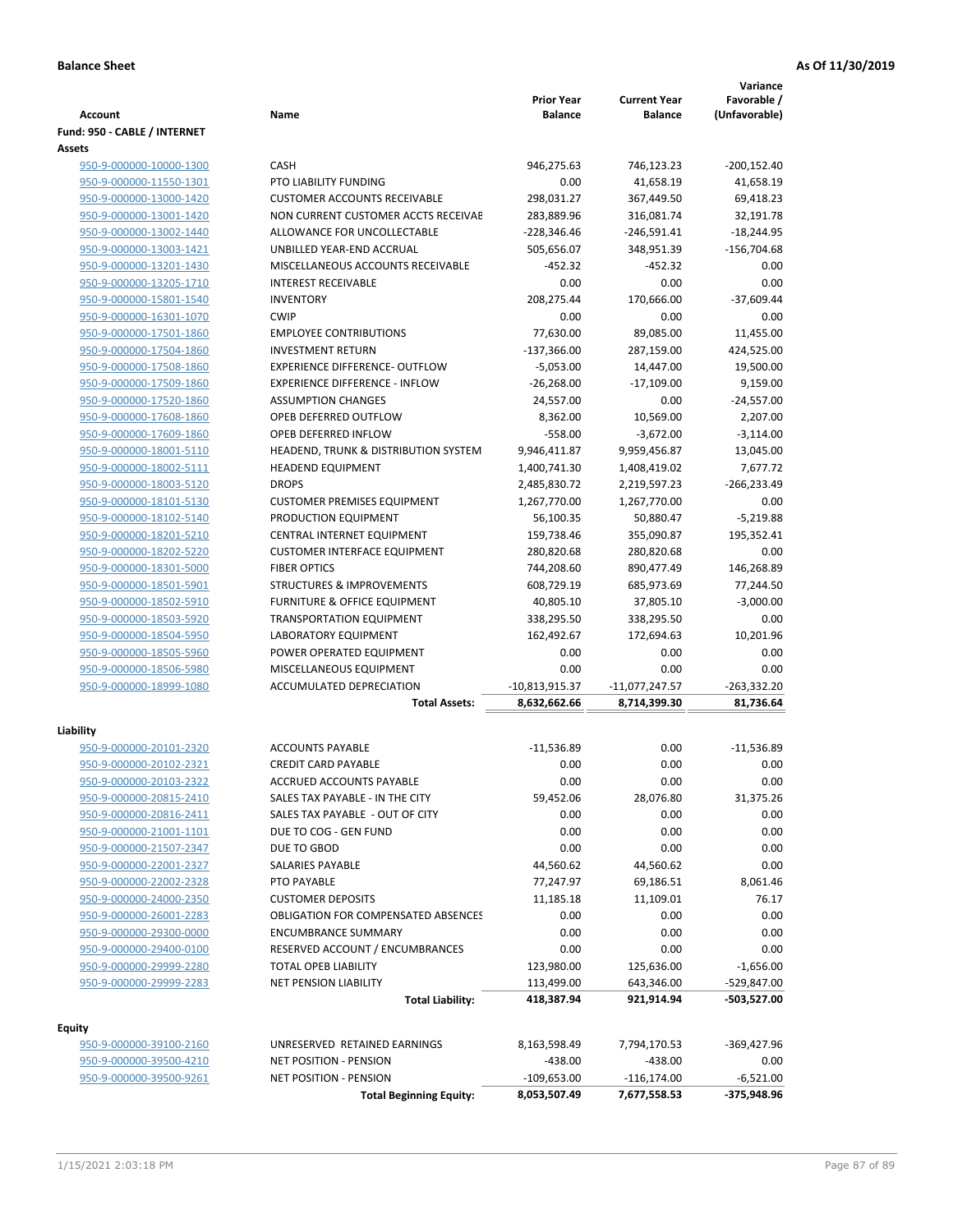| Account                        | Name                                                     | <b>Prior Year</b><br><b>Balance</b> | <b>Current Year</b><br><b>Balance</b> | Variance<br>Favorable /<br>(Unfavorable) |
|--------------------------------|----------------------------------------------------------|-------------------------------------|---------------------------------------|------------------------------------------|
| <b>Total Revenue</b>           |                                                          | 998.122.62                          | 870.957.10                            | $-127,165.52$                            |
| <b>Total Expense</b>           |                                                          | 837,355.39                          | 756.031.27                            | 81,324.12                                |
| Revenues Over/(Under) Expenses |                                                          | 160.767.23                          | 114.925.83                            | $-45,841.40$                             |
|                                | <b>Total Equity and Current Surplus (Deficit):</b>       | 8.214.274.72                        | 7.792.484.36                          | -421.790.36                              |
|                                | Total Liabilities, Equity and Current Surplus (Deficit): | 8,632,662.66                        | 8.714.399.30                          | 81,736.64                                |